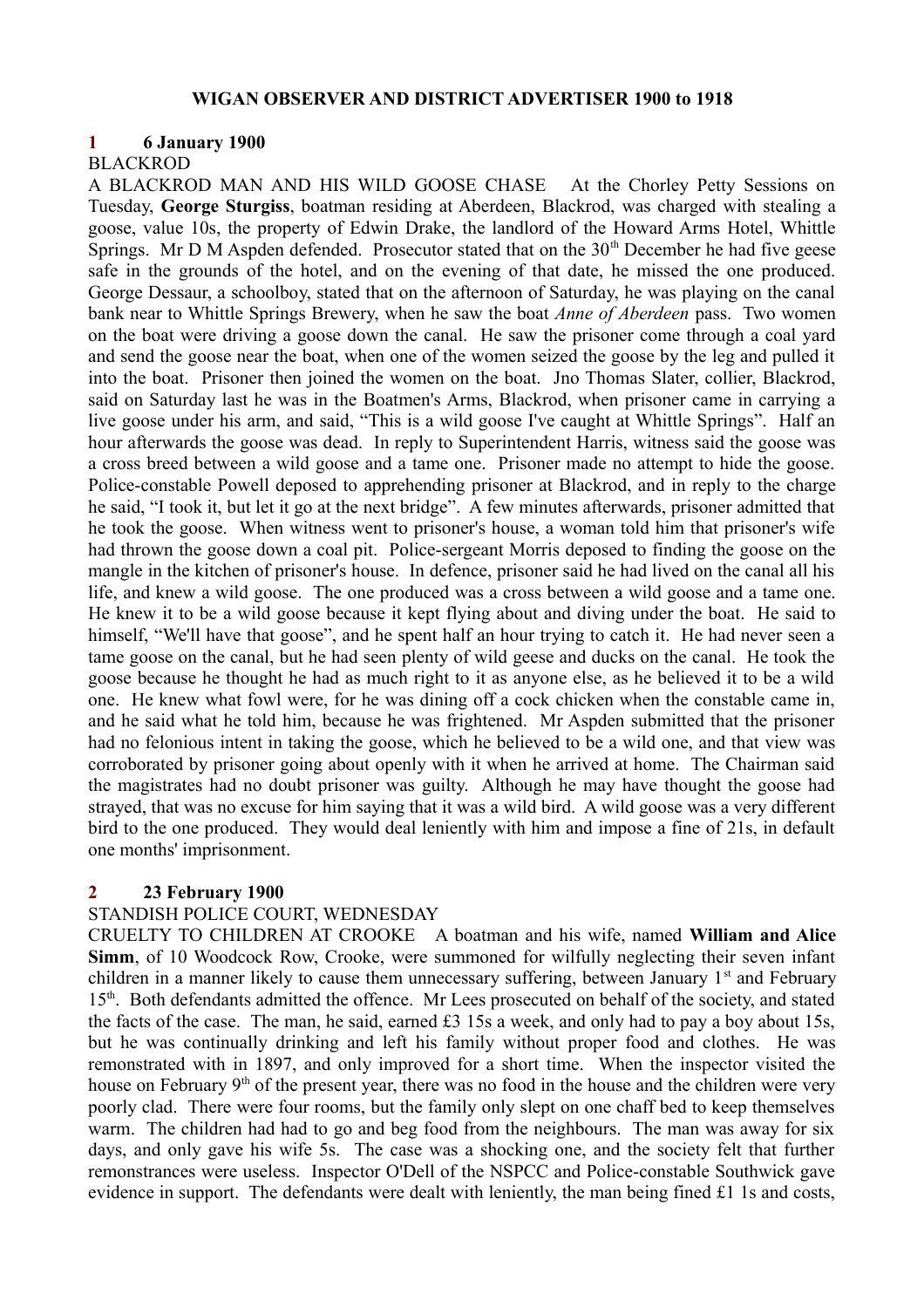in default a month ; and the woman ordered to pay the costs, in default seven days.

# **3 14 March 1900**

# A CANAL MYSTERY AT INCE

AN UNKNOWN MAN FOUND DROWNED

THE VIEWING OF DEAD BODIES Mr S Brighouse, county coroner, held an inquiry at the Walmesley Arms, Higher Ince, on Monday morning, into the circumstances concerning the death of an unknown man, who was found drowned in the canal at Ince shortly after nine o'clock on Friday morning by a boatman.

John Houghton of Earl Street said he was coming along the canal bank about nine o'clock on Friday morning, when two boatmen told him that there was a man in the canal. The deceased's cap was floating on the top of the water. The boatmen were not strangers. He knew them.

Witness, after giving his evidence, said he had been put to a great deal of inconvenience to attend the inquest. He had had to cease work altogether, and he thought he should be paid for his loss.

The Coroner said he himself was often warned to attend at the assizes, and he frequently had to wait about, when he could be making twenty guineas, but all he got was one. The gentlemen of the jury were warned to attend, and they got nothing. It was one of the responsibilities of being a British citizen.

Witness : Yes, but I don't earn a guinea.

The Coroner : I don't like Englishmen grumbling, because I don't think there is a country in the world where the people enjoy so many advantages as they do in England.

Witness said there was not a country where they enjoyed less.

The Coroner said if the witness was dissatisfied with England, he could go to South Africa before the war was over, and see how he would like Mr Kruger. (Laughter).

Police-sergeant Ormrod said in consequence of information received, he went to the canal and found the body in the water, and with the aid of the last witness's walking stick he pulled the body to the side, and got it out. It appeared to have been in the water a few hours. The deceased seemed to be a collier, about 40 years of age. He was 5 ft 5 in high, of medium build, with light brown hair, and a clean shaven face with the exception of a light brown moustache. There were two slight marks on the bridge of the nose. He was wearing a coat and vest of blue tweed with a small black stripe, drab blue plaid trousers, a blue and white shirt, nearly washed white, knitted flannel under vest, light grey stockings, clogs, red, blue and green plaid scarf and a grey plaid cap. There was 8d in the pockets, and a small Wigan railway guide. A lot of people had been to see the body, and some seemed to think they knew him as a local man.

In answer to the Coroner, the sergeant said the body had been removed to the police station, as the Rose Bridge Inn had refused to take it in.

The Coroner : They refused to take it in. I am very glad. If I were a licensed victualler, I would not only refuse the body, but I would refuse to have the coroner and the jury too, as he is perfectly entitled to do.

Inspector Longworth said the body would be photographed that afternoon, and a description had already been circulated.

In answer to the jury, the sergeant said the boatman came from Chorley, and told him he would be in Blackburn at the time of the inquest, and would have to keep his boat at Ince if he had to attend the inquiry.

The Coroner said that from a sanitary point of view, they had kept the body out of the ground as long as they could. Nobody seemed to have identified the deceased. The body was going to be photographed, and if any persons recognised the deceased as a relation, they could come before him afterwards.

The jury, after hearing all the evidence, returned a verdict to the effect that the unknown man had been found drowned.

At the conclusion of the inquiry, one of the jurors asked the coroner how long jurymen were to be compelled to go and view dead bodies. He thought it was a relic of barbarism.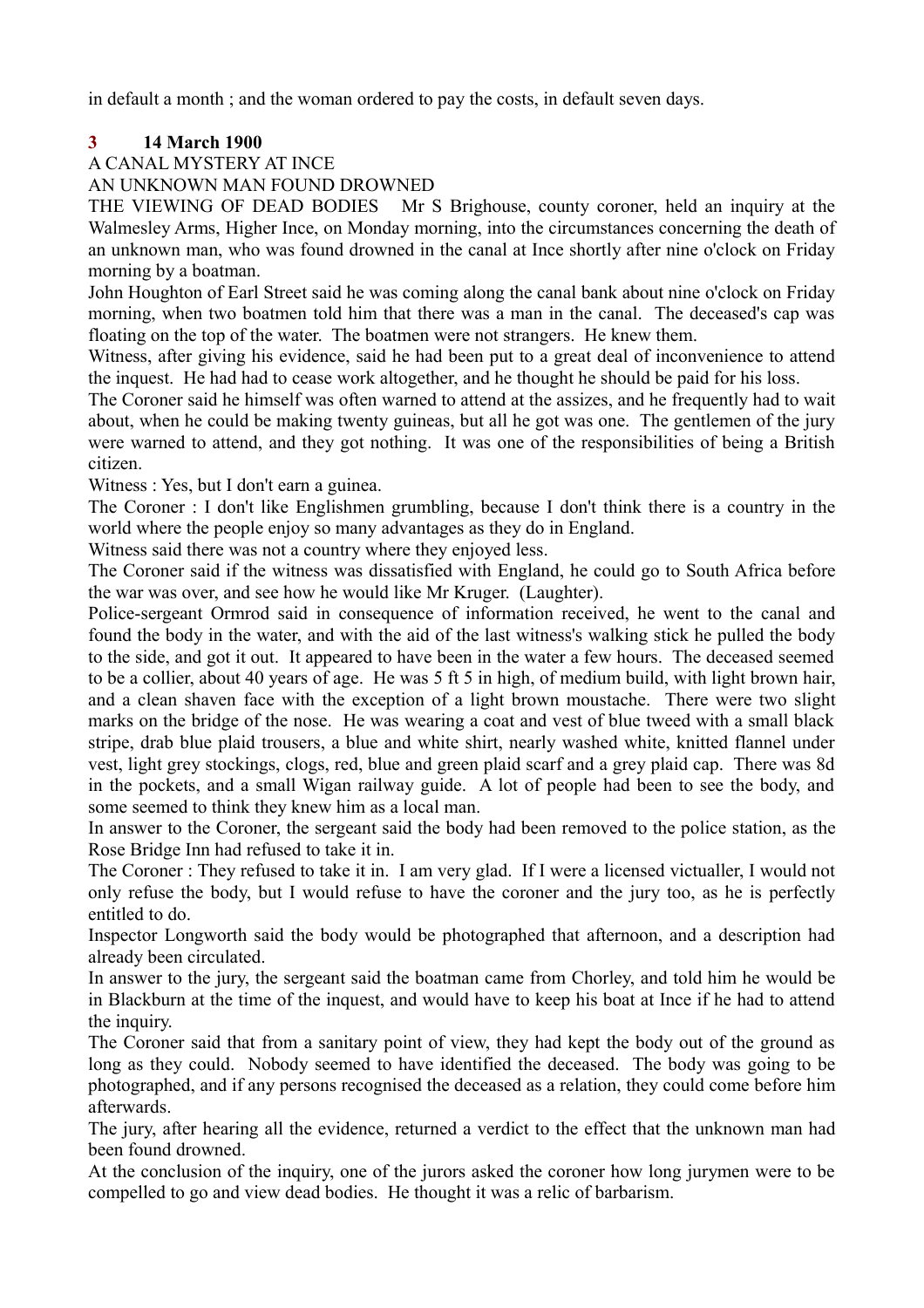The Coroner said it was the law, and if they did not like it, they knew what to do. They should make representations to their representatives in Parliament to get it altered.

The Foreman : May I ask, Mr Coroner, what object the viewing of dead bodies serves?

The Coroner : How would you know there was a body if you did not go and view it? If you had read the history of crime, you would know that coffins have been put into the ground without any bodies in them.

The Foreman : May I ask how you know there is a body, Mr Brighouse?

The Coroner : I know because you tell me, and you have viewed it.

The Foreman : Well, and couldn't the police tell us?

The Coroner : It is all very well that you have so much confidence in the police, but the law says that you must view it. I have not come down to be baited, and to answer questions on the law. I have come to hold an inquiry, and you are here to help me. Thank you for your services, gentlemen – good morning.

#### **4 14 March 1900**

DROWNED IN THE CANAL Mr Milligan, Deputy Borough Coroner, held an inquest at the Borough Court on Saturday morning, regarding the death of Charles McEwan, a man fifty years of age, who was pulled out of the Leeds and Liverpool Canal in the borough the previous day. The first witness, Thomas Cusick, of 5 Kay's Houses, said he had known deceased for sixteen years. He lived apart from his wife, and he said he would come and lodge with witness for the rest of his life. Deceased was a dataller. Three weeks ago, he met him and they went to the Navigation Inn about five o'clock and remained until eight. They then separated. It was not a foggy night, and deceased had no need to go on the canal bank, but he had had a good "sup" of drink. He was also blind in one eye. Witness did not see him again. **Laurence Aspinall** of Peter Street, Ince, employed by the Canal Company, said he found deceased in the canal between nine and ten o'clock in the morning at No 21 lock. He was covered with mud. Police-constable Hetherington also gave evidence as to the finding of the body. Sergeant Duncan said that fourpence in copper and a pipe stamped "Navigation Inn" were found in the pockets. A verdict of "Found drowned" was returned.

## **5 4 July 1900**

## BLACKROD

ASSAULT CASE At the Bolton County Police Court on Monday, Peter Brannan, Blackrod, was summoned for assaulting **Annie Marshall**, wife of a canal boatman, on the 23<sup>rd</sup> June. The complainant stated that she went to the defendant's house for her husband, who was drinking there. The defendant came out, got hold of her, and put her head between his legs, doubling her up. He afterwards stood over her with a poker, and told his wife to "do for her". A young fellow named James Crank got hold of defendant, and pulled him away with such force that he fell to the ground. The Chairman complimented Crank on taking the woman's part and for the manner in which he gave his evidence. The magistrates bound the defendant over to keep the peace for six months, and ordered him to pay costs.

## **6 6 July 1900**

LAKE LAND IN WIGAN Last week we told our readers that the Leigh Branch of the Leeds and Liverpool Canal, which opens up communication with the Bridgewater Canal, had burst its banks and run itself dry for about three and a half miles between the locks at Dover and Wigan. This week we give our readers some impressions of the scene and the event. A few days ago, the waterway was busy with coal and cotton traffic ; steam tugs whistled and went by, and the water line was almost level with the towing-path. But anyone passing the place the morning following the night on which the breach in the bank was made would hardly have known it. Instead of the long straight street of water on which empty flats were floating, awaiting their cargo, or steamers were tugging heavily laden boats, or horses straining at the towing line, there was a long deep clough like a deserted war trench, with a settling of water at the bottom, in which children were playing and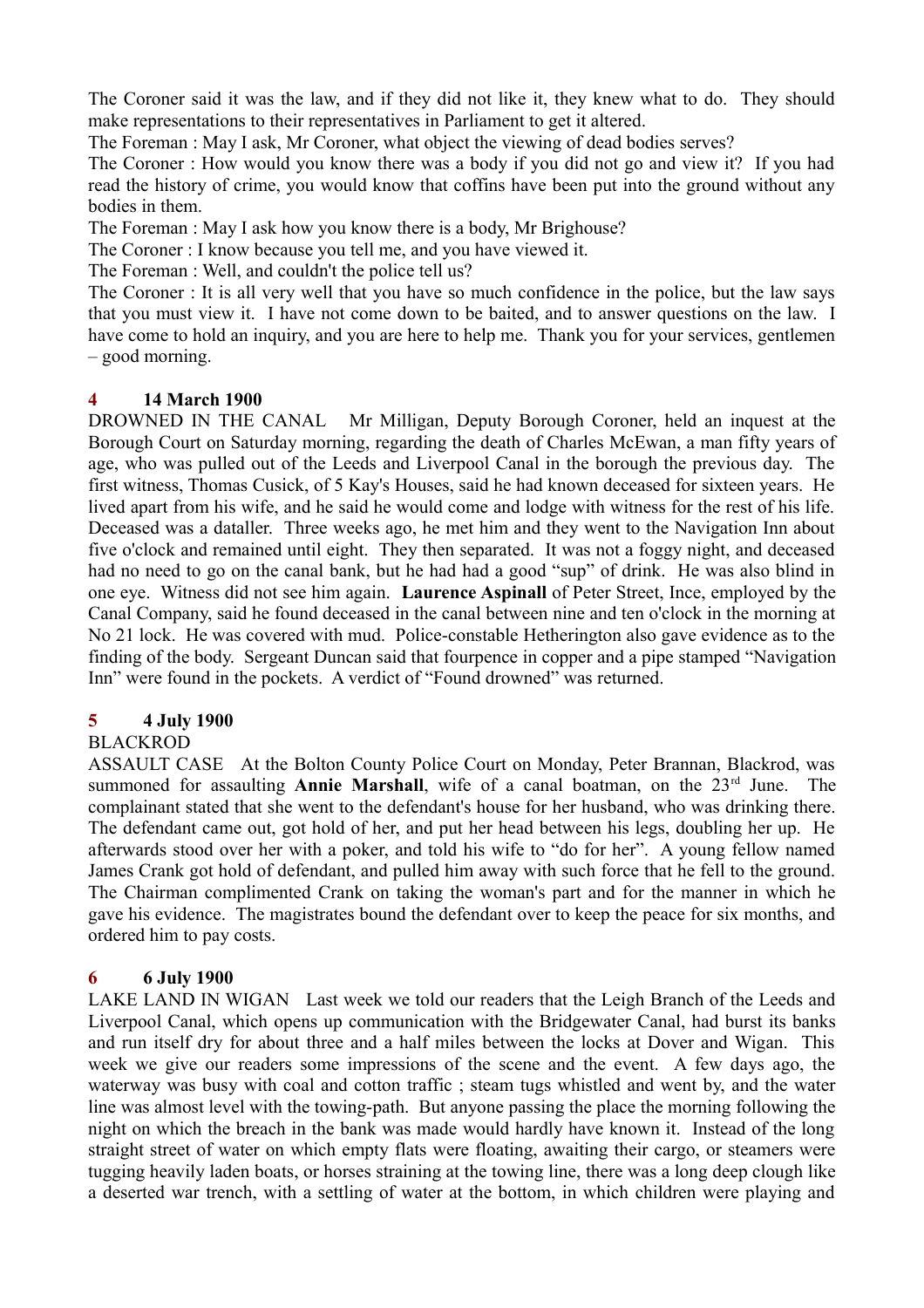boats were lying crossways, high and dry, flat or tilted, like improvised bridges, pontoons, stretching from bank to bank. There was only a handful of water left in the narrow bottom. Here a flat and there a flat clung to the sloping side, like a beached boat. They had been dragged there and propped with rudder or tied with ropes, after the water had drained off. The canal has been cut for something like three quarters of a century, more or less, and during that time it has burst more than once. It is a busy waterway of traffic between two great cities, Liverpool and Manchester. The place where the breach was made this time was a few yards from the railway siding of Messrs Pearson and Knowles, where the waggons laden with coal are brought from the colliery and tippled into the boats. It is just eleven years since it burst before, almost in the same spot. It has been something of a disaster to the canal company and the boatmen, but where one man loses another man very often gains, and so one finds that the canal people's famine has been the coal picker's harvest. All along the empty trench, one may see groups of bare legged laddies wading in the deep bottom of the canal, where water is shallow, and feeling for the coal that has dropped for years from overladen boats as they have scudded along on the surface, like a street in Venice. Here and there are heaps and rucks of the black diamonds that each bather has got together, and the shine taken off by the action of the water during the long immersion. If the deep sea hath its pearls, as we are told, the canal has its black diamonds. At the point where the breach was made there were, busier than all, a gang of something like two hundred men shovelling dirt and slag, emptying waggons, puddling clay, so that the bank might be restored, the locks opened, the canal flooded, and the traffic begun again as soon as possible.

A CURLING RINK But why has the bank burst, one will ask. The question will answer itself if the interrogator were a spectator of the scene that presents itself at the place, or the company's inspector will oblige. The fields are in flood. The country between Bamfurlong and Wigan, through which the canal travels, was once level with the water line, but it has sunk something like thirty feet, and the land for a great portion of the distance along the canal on either side, is now lying upwards of twenty feet, in places, below the water level. At the best of times there is a flood, and the low lying country is covered with a flash of water, putting the bursting of the canal out of memory. It is lake land in Wigan hereabouts. It is the haunt of coot and wild duck. In Wigan! Yes. There is sport at home. You may shoot in summer, if you will, and skate in winter, if you like. As for fishing, well you may fish, of course, if you catch nothing. But fish there be. It was this place too that the canny Scotsmen of Wigan and district chose for a curling rink. If you have read Barrie's "Little Minister", you will remember that Thrums had its "Rashie-bog", on which the weaver played the laird. "A terrible snare this curling", didn't the doctor say to the little minister? He knows "the minister" wait until midnight struck on Sabbath, and then be off to Rashie-bog with a torch. And then again, wasn't there a minister who told his sexton he would neither preach nor pray while the black frost lasted. What was the confession of the doctor to the little minister? "I've been in love myself", said he. "It's bad, but it's nothing to curling". Scotsmen must curl, wherever they be – and where are they not? - and this was the Rashie-bog for the Scotsmen of Wigan. It was James Hogg that sang

There's no game that e'er I saw

Can match auld Scotland's channel stane".

And it was here that they came to roll "the witching channel stane". With much of them it was "The roarin' rink for me, boys", as Alexander Maclagen has it. A Scotsman must curl. The place got its soubriquet of the "Scotchman's Flash" from this association. But one cannot expect a real Highlandman to be forever satisfied with sport in such Lowlands, and so, after a time, he migrated to Red Rock, where he now plays the national game when the ice holds. But, curling apart, what has made the country sink and form this marsh? There are many ready to tell you that it was owing to mining subsidence and, if you look around, you are ready to believe them. No wonder the land has been gutted, for there is a cordon of collieries round the place. Standing at the breach, whilst the men are working, the Pearson and Knowles's, the Bamfurlong, Crippin's, Smethurst's, Park Lane, Blundell's and "Owd Nat's" collieries are in sight, and describe a circle with their smoking chimneys round the place. That's the story a score of men will tell you, if you ask them. Where is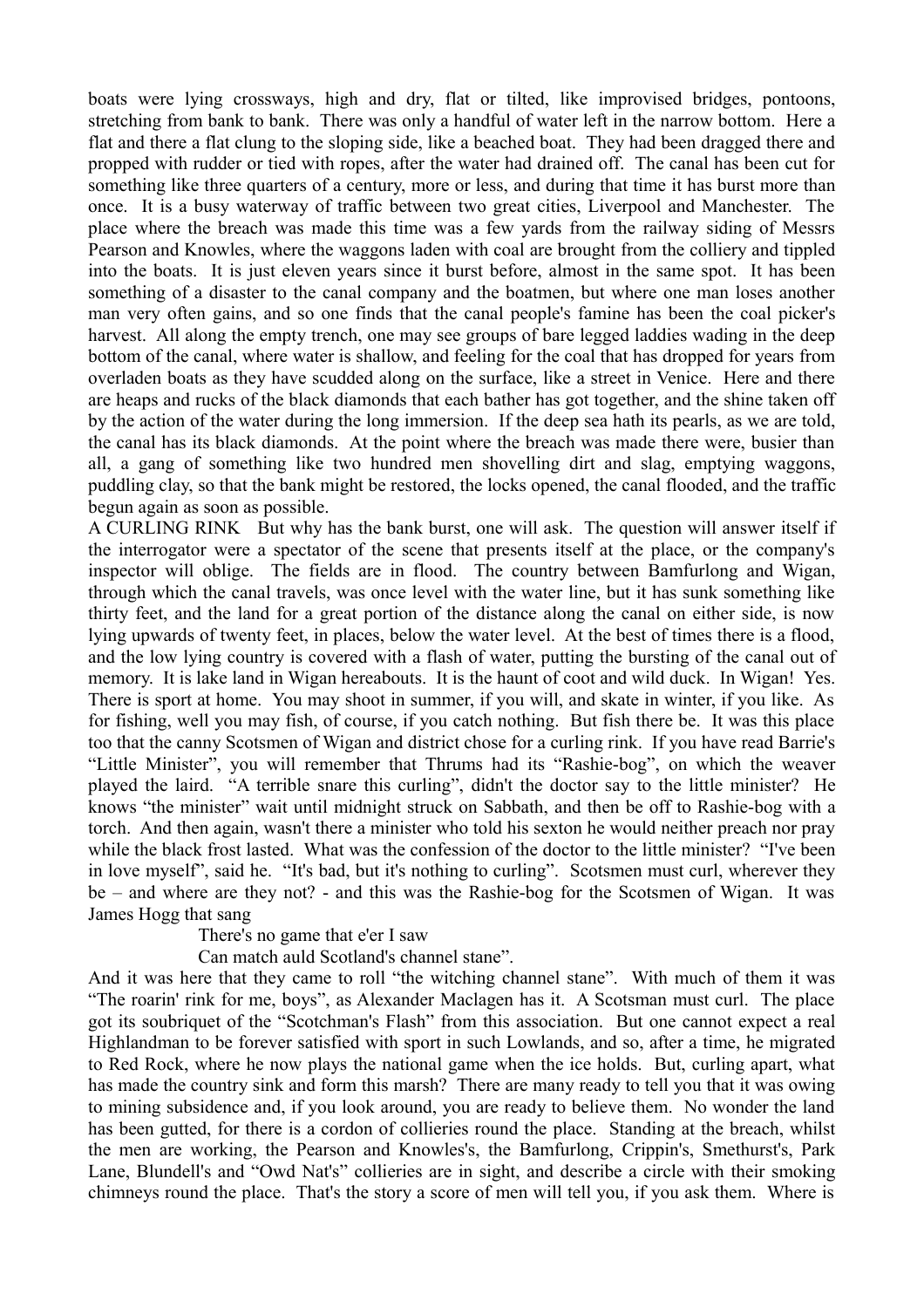the wonder if the land subsides a score of feet if almost as many collieries are gutting it to the extent of thousands of tons of coal a day! Great giant skeletons of trees struggle from the waste of water, and are silhouetted against the grey sky, black as coal, dead as dirt. Perhaps they are the remnants of some wood that has been drowned in the standing stagnant water.

A SINKING LAND The country hereabouts has been sinking for years. There are people who will tell you that they remember when there was no water on the land and the country, and the canal banks were level one with the other. Now the canal is raised above its former level perhaps forty feet or more. As the land has gradually sunken, the canal, with its bed, banks and water, has been gradually raised. There is always a gang of men engaged on the work, restoring the canal and keeping it in repair between Wigan and Bamfurlong, and during the last score of years or so, when the land had subsided and settled down at a particular point, the Canal Company have sent boats loaded with metal or dirt from the pits to be emptied on the banks and into the bed of the canal, to raise them to such a level that the water between the locks would not run over. And thus it is that gradually during all these years, the banks on either side of the waterway have been raised, like two railway "tips" with a hollow between them for the water, to the present height. Each bank has an average width of a few yards, and half way from one side to the other of each of them there is a puddle trench or gutter of clay about two feet wide, built up from the bottom, so that the water may be kept within its bounds. The banks are, for the most part, built of slag or dirt from the pits, and only for this wall of clay running right along the centre of each bank, the water would percolate through its confines and sweep over the country, and make a lake of it. A broken basin will not carry water, and this is practically what the canal is between Wigan and Bamfurlong. How the company will ultimately counteract the subsidence remains to be seen. To widen the banks and build buttressed walls would necessitate the taking of more land all along the sides, and land is a dear commodity, even when useless for the purpose of pasture or the plough. One thing is certain, and that is that the sinking of the land through which the canal runs has proved a misfortune, and very greatly depleted the company's coffers.

FOUR MILES OF WATER When the canal burst, the four miles of waterway between Wigan and Bamfurlong emptied itself in little more than an hour, and anyone might have passed over on dry land. This large body of water pressing on the sides will make itself felt in the weakest spot. Without any warning except a noise like the crack of a pistol, this volume broke through the bank and rent a gaping breach of from ten to twenty yards in width, and through this hiatus the rushing volume poured. But think of the quantity and weight of the water. The canal between Wigan and Dover Locks is about three and a half miles, and on average it is at least twelve yards wide and 3 yards drop. Treating this as a mathematical problem, we shall find that the length of the canal is 18.480 feet, the width 35 feet and the average depth 9 feet, and this gives 5,987,520 cubic feet of contents. A cubic foot of pure water – this is far from pure, but the impurity is a negligible quantity for our purposes – weighs 62 1/4 lbs, and so we have a weight of 374,320,000 lbs, equalling about 170,000 tons of water rushing through the breach on to the low lying land in about an hour's time. Looking at the water from another point of view, we know from the old rhyme that "a pound of pure water weighs a pound and a quarter", and reckoning from the weight, already obtained, we find that the amount of water contained in the canal between the two locks was something like 37,422,000 gallons. This would have been sufficient to swamp all the neighbourhood, and such would have been the fate of the district had there not been a culvert close by that carried the wash of water away to the River Douglas as fast as its carrying capacity would allow. To take another illustration, to give perhaps a better idea even than either quantity or weight is capable of carrying to the mind of the reader, the water contained in the canal and which flooded out into the sunken fields when the banks burst, if it could have been walled up on either side, would have made a river three yards in depth from Lamberhead Green to Boar's Head, and flooded Wigan Lane, Standishgate, Wallgate and Ormskirk Road, so that the policemen's spiked hats would not have shown through the surface as they patrolled the thoroughfares. This would have been sufficient to flood Poolstock and Worsley Manors, if the culvert had not served its purpose. There is sufficient water in the canal to make a modern Venice of Wigan.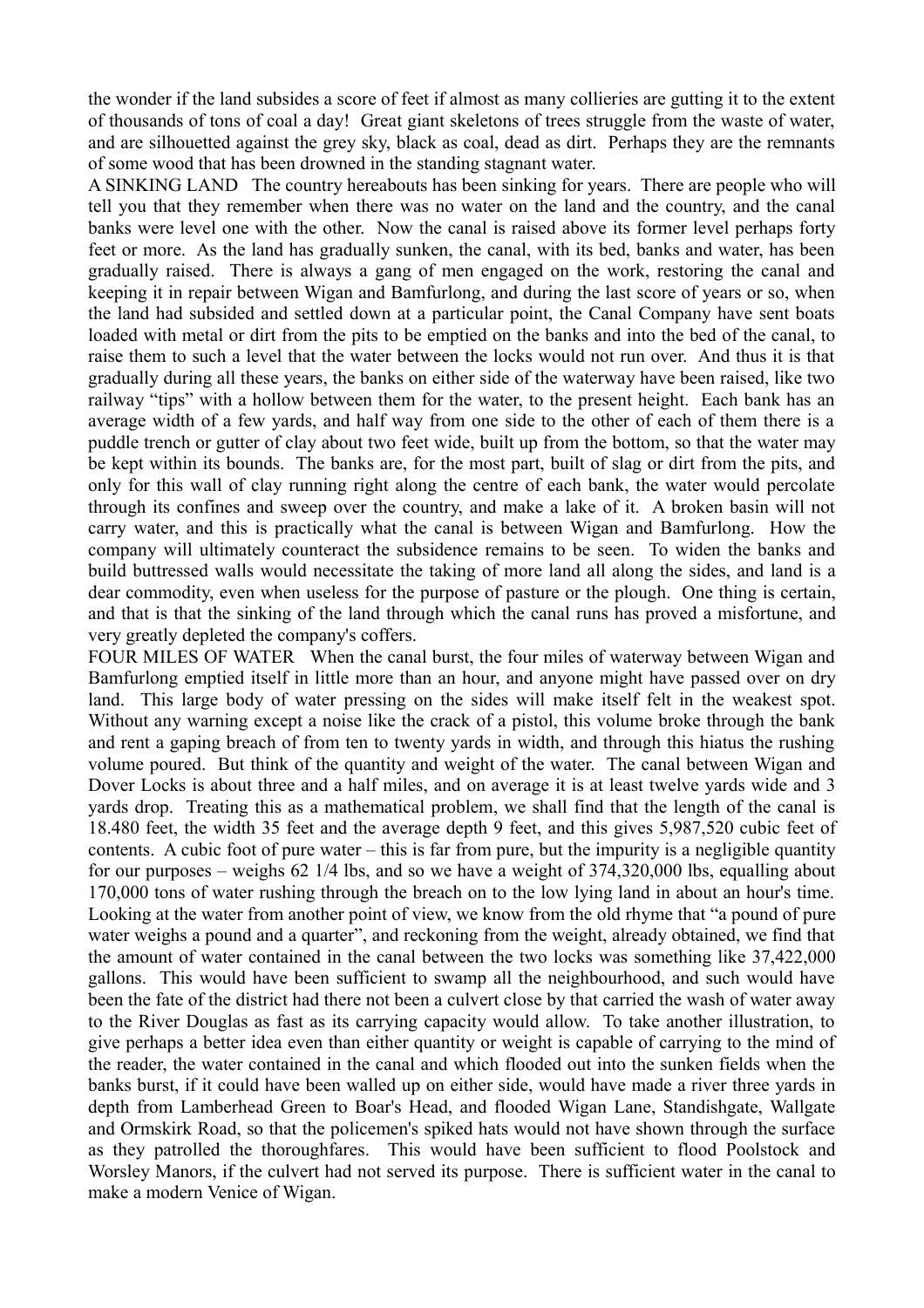A BOATMAN'S STORY The crew of the *Pattie* had a wonderful escape from drowning, **David Gill**, his wife and grown up son were within a few yards of the place when the canal burst. They came and moored besides Messrs Pearson and Knowles's Coal Wharf about eight o'clock on Tuesday morning, for the purpose of loading with a cargo of coal which they were to ship to Liverpool. There is a line of railway running from the tippler to the collieries, and it was within a few feet of the tippler where the coal wagons tilt the coal into the boats that the breach was made. The *Pattie* had been moored here all day preparatory to loading and the crew of three, father, mother and son, were just thinking of turning into bed when the banks burst. "It was about nine o'clock, and I had unlaced my shoes", said the captain of the *Pattie*, "and my wife was undressing, when we heard a clack of the rudder. "Look up", I said to the son, "is that a steamer comin'?" As the son was looking out of the cabin, the wife said, "It's happen t' cut's burst!" And the son had no sooner popped his head up than he shouted, "Hi, voh, mother, it is". "I was smokin' at the time", said the captain, "but I've never seen my pipe since! I don't know where I hove it". One of the Canal Company's boats, loaded with metal from the pit for the purpose of strengthening the banks about the place, was tethered just beyond the bridge, and this came down at a rare pace as the breach sucked the canal dry. While the captain and his wife were busy trying to keep the *Pattie* right side up with ropes around the moorings, which snapped like string with the strain of the suction, the son ran with the boat's pole and tried to stave the fast nearing metal-laden flat off the *Pattie.* "If it had run into us", said the captain, "it would have smashed us up, and we should have gone down the hole in smither-ends". The son managed to keep the heavy flat on the other side of the canal, but it crunched against the *Pattie*'s side and left a sliced mark. "In half a minute", continued the captain, "it had gone through the hole, and had sunk in the rushing flood. If it had happened twenty minutes later we should all have been asleep, and we should have gone through the hole together". That metal-cargoed flat has never been seen since, though, of course, it will be resurrected later on. While the father was trying to save his own boat and the son was busy with the other, the woman screamed, and the people at Pearson and Knowles's Colliery, hearing her, came upon the scene. Up to this, there was only the three of them on the spot, though a laddie and a lassie had just passed over the bank where the breach was made not more than a minute or two before it happened. It went all at once like a shot out of a gun. It is a curious coincidence that the crew of the *Pattie* were in the same place when the canal burst in almost the identical spot eleven years ago. It happened then in the daytime, and they were waiting to load. "We come here regularly to load", said the woman ; but she added, with a shake of the head, "I don't think we shall ever stop here again".

ANOTHER BURST After the burst which occurred on Tuesday of last week, the company's men were busy with pick and shovel almost night and day to put the canal in order, so that the beached boats might be floated and traffic resumed. It took a week's work to set everything right, and on Tuesday the locks that had been shut for a week were reopened and the dry trench flooded. The flats that had been lying idle during the work of restoration were floated and began their journey to Manchester and Liverpool, but it was soon evident that there was some danger of a similar outburst taking place near the old breach that had been made right, and precautions were taken to ensure the safety of the craft on the canal. The waterway had scarcely been flooded more than twelve hours when a breach of a more serious nature than even the last, and almost in the same place, was rent in the bank, and the water burst out over the low land again, tearing a gap of something like twenty yards in extent, and it is estimated that it will take some weeks to put the waterway in order, and before traffic can be resumed.

# **7 4 August 1900**

ASSAULT CASES AT THE LIVERPOOL ASSIZES At the Liverpool Assizes on Thursday, **Hugh Collins**, boatman, was found guilty of a criminal assault on a woman named Mary Ann Houghton at Abram on the  $7<sup>th</sup>$  June. He was sent to penal servitude for three years.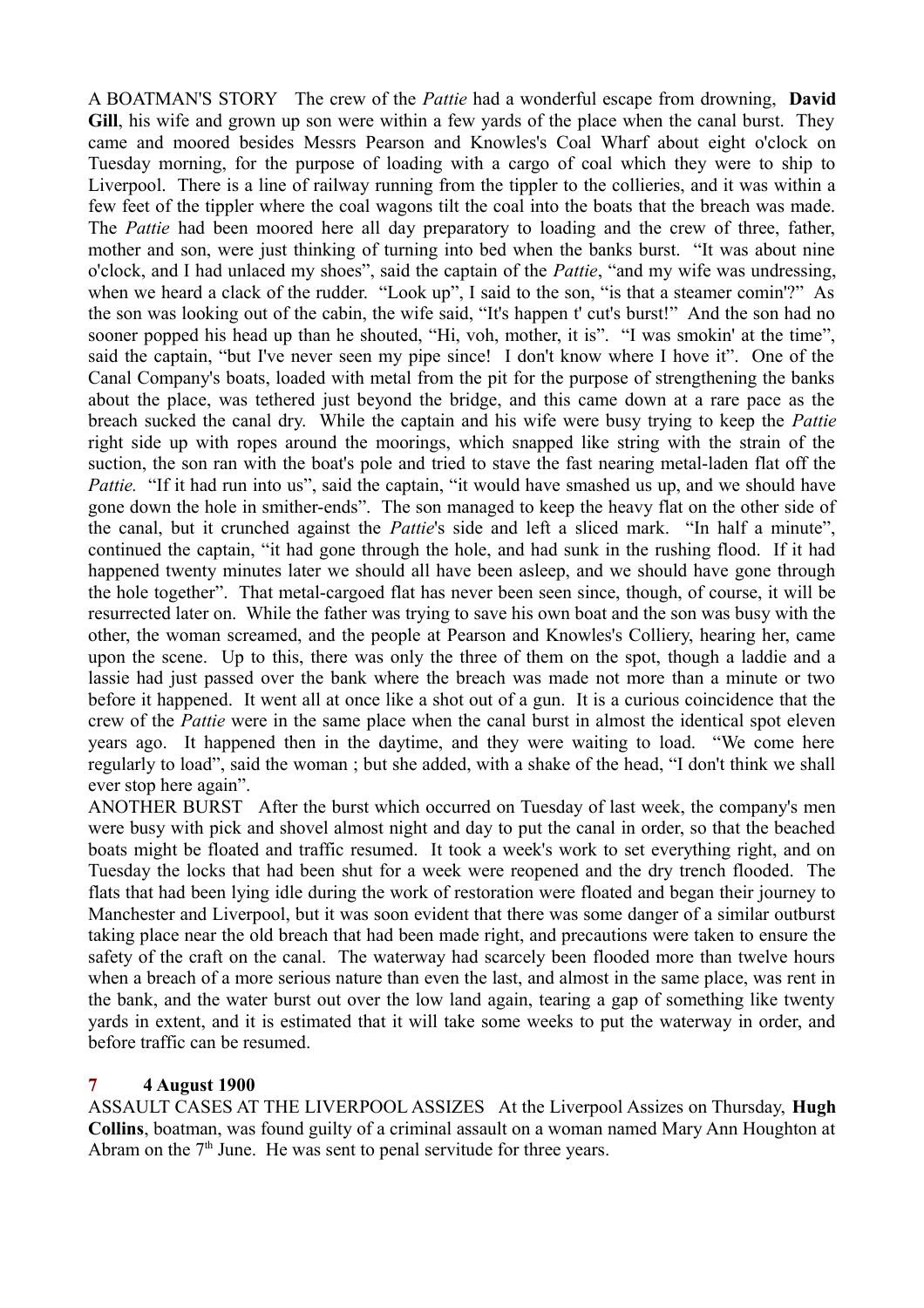## **8 14 September 1900**

FATALITY TO A BLACKROD CANAL BOATMAN **Robert Bradley**, a canal barge owner residing at Blackrod, has met his death under somewhat singular circumstances. He was engaged removing coal from his boat to his residence at Old Goodman Fold by means of a box fixed on wheels and drawn by a horse. Bradley himself was between the shafts of the home made vehicle, with the horse in front of him as a sort of "loader". The animal took fright and bolted, with the result that Bradley was thrown down and dragged along the ground for about fifty yards under the box. The horse was stopped by a man named Woodhouse, who happened to be passing, and the injured man was removed home. This occurred on Wednesday, and Bradley succumbed to his injuries on Sunday afternoon. An inquest was held on the body on Monday, before the Bolton District Coroner (Mr S F Butcher) at the Boatman's Arms, Aberdeen, Blackrod. **Mrs Mary Bradley**, wife of the deceased, said her husband left home on Wednesday afternoon to cart sweepings from the bottom of his boat, when he met with an accident which terminated in his death on the Friday *(sic)*. Thomas Hill, an adopted grandson, deposed that he was leading the horse, which was attached to a box fitted on wheels, whilst Bradley held the shaft. On reaching the pavement in the street, the rattle of the wheels startled the horse, which had never been used for that purpose before, and, taking fright, Bradley was thrown down and dragged a considerable distance under the box. Austin Woodhouse, a bricklayer who was at work in the vicinity, rushed to render assistance and succeeded in stopping the horse, extricated deceased from under the waggon, the axles of which were not so low as to allow any room between the box and the ground. The Coroner pointed out that no one was to blame in the matter, and a verdict of "Accidental death" was returned.

#### **9 12 December 1900**

A BOATMAN DROWNED AT ABRAM The County Police have received news of the death of a boatman named **Richard Barrow**, 55 years of age, of Whittle near Chorley, who was drowned in the Leeds and Liverpool Canal at Plank Lane, Abram, about half past five on Sunday evening. It appears that the deceased was in charge of a boat going from Chorley to Astley for coal. He arrived at Abram about ten minutes past five on the day mentioned, and after getting the boat through the lock, he tied it up and took the horse to the stable behind the lock house on the canal bank. He and his wife left the stable together and, as they were going back to the boat, the deceased said he would go and pay for the stabling. He walked towards the lock house, but before he reached the door his wife heard a splash, and at the same time her husband shouted for help, and on looking round she saw he had fallen into the lock. She at once raised an alarm, and Police-constable Bullock, who was on duty nearby, went to the rescue, and with the assistance and aid of a boat hook got the deceased out of the water. The constable resorted to artificial respiration for upwards of half an hour, but, as no signs of life were manifested, the body was removed to the Britannia Inn, awaiting the inquest. It was stated that the deceased had very bad eyesight, and had twice previously during the past summer fallen into the canal.

Mr S Brighouse, county coroner, held an inquiry at the Britannia Inn, Plank Lane, Abram, on Tuesday afternoon, into the circumstances concerning the death of the deceased man, when the jury, after hearing the evidence returned a verdict of "Accidental death".

#### **10 19 December 1900**

PECULIAR DEATH OF A BOATMAN A boatman named **William Lamb** of Burscough, who is a single man, and the mate of the boat *Wonder* of which his brother is captain, was found dead under peculiar circumstances on Thursday evening. The boat *Wonder* is owned by Messrs Pearson and Knowles, and plies between Liverpool and Wigan, and arrived in Wigan about one o'clock on Thursday. About half past six in the evening, **Luke Hunter**, mate on board the *Victoria*, hurried on in front of his boat and filled the Railway lock on the Leeds and Liverpool Canal, Wigan, in order that his boat might pass through. When the *Victoria* was inside the lock, Hunter went to loosen the line, when he noticed the deceased was fast, crushed between the wooden post of the bank and the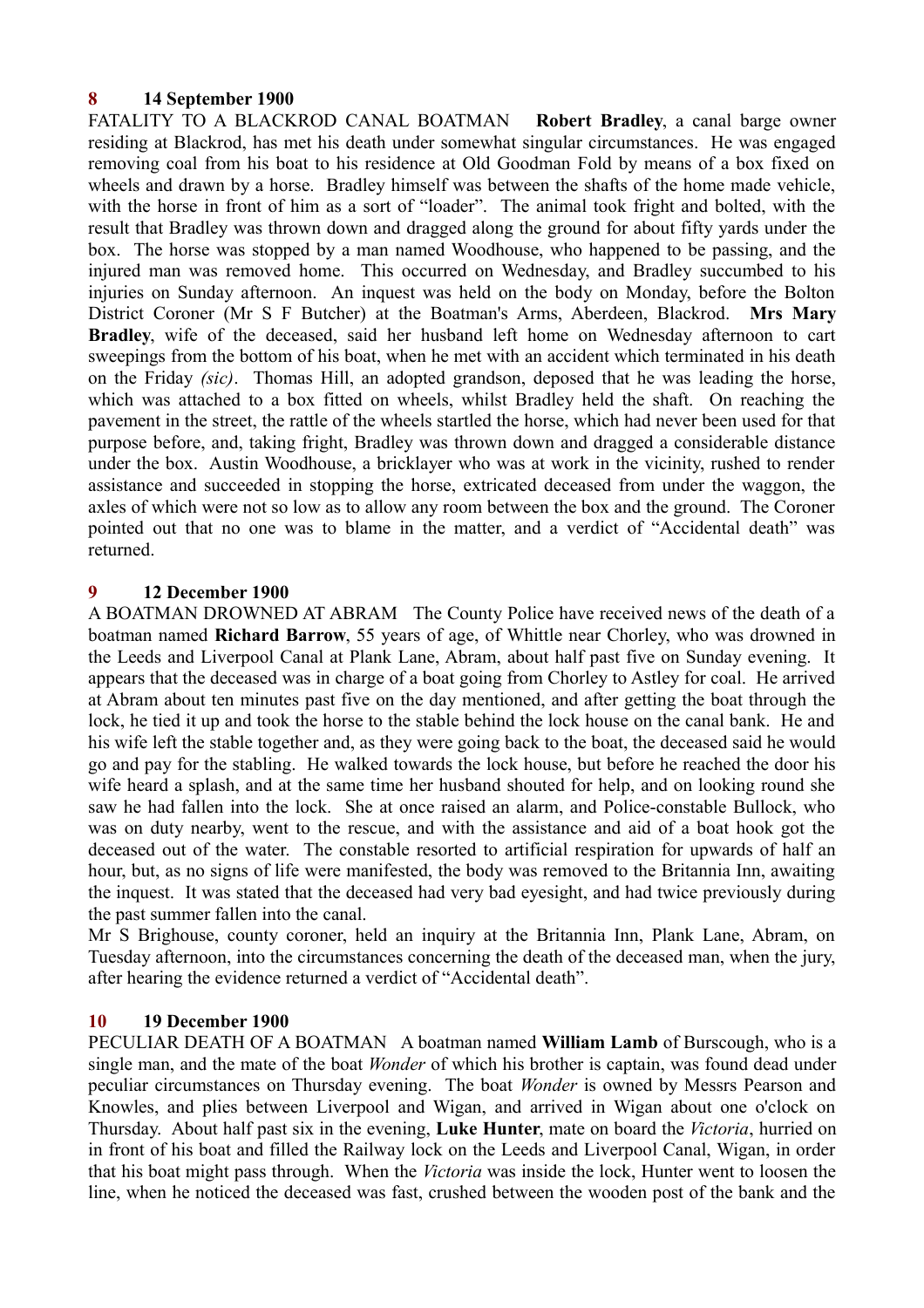arm of the lock gate. On being loosened, the man was found to be dead, and was removed to the mortuary.

Mr H Milligan, deputy borough coroner, held an inquest on the body on Friday, when a verdict of "Accidental death" was returned. The two witnesses said they thought deceased had been helping someone to shut the gate, and had been caught between the arm of the lock and the stump.

## **11 21 December 1900**

# STANDISH POLICE COURT

SCHOOL ATTENDANCE CASES **William Simm**, a boatman of 10 Woodcock Row, Crooke, was charged on four different summonses with neglecting to send his four children regularly to school. He was fined 5s in two cases, and the other two cases were adjourned for two months.

# **12 25 January 1901**

# **HAYDOCK**

A COLLIER DROWNED At the St Helens Town Hall on Monday, Mr F A Jones, deputy coroner, held an inquest on James Pye, collier, aged 29, whose body was taken out of the St Helens canal at Park Road on Friday, after he had been missing since early on Christmas morning. Mrs Pye, deceased's mother, of Florida Cottages, Haydock, said he left home on Christmas Eve, saying he was going to the Black Horse Inn, Park Road. William Roberts said he was with the deceased in the Black Horse Inn from seven o'clock to eleven. Eight of them then took two one gallon bottles of beer to the house of George Fairclough in Black Horse Street. Deceased left about half past three in the morning. Pye was neither drunk nor sober. Mr Jones : I think we know what that means. By a Juror : Deceased never said that somebody had threatened to throw him into the canal. George Fairclough corroborated, and **John Aldridge**, boatman, 14 Old Double Locks, spoke to finding the body. Police-constable Whalley said there were only matches in deceased's pockets. A verdict of "Found drowned" was returned.

## **13 16 February 1901**

## WRIGHTINGTON

SUDDEN DEATH OF A BOATMAN **Henry Bamber,** a canal boatman residing at the Canal Bank, Appley Bridge, Wrightington, died suddenly on Wednesday morning. It appears that the deceased, who had complained of feeling unwell, was tying up his boat near his residence, when he suddenly fell down unconscious, and expired in about ten minutes time.

# **14 6 March 1901**

# A LABOURER FOUND DROWNED AT ASPULL

AN OPEN VERDICT RETURNED Mr Butcher, county coroner, held an inquiry at the Top Lock Inn, Aspull, on Thursday afternoon, into the circumstances concerning the death of Thomas Joseph Burne, a general labourer 23 years of age, of 205 Belle Green Lane, Aspull, whose body was found in the canal near the Top Lock the previous day, Wednesday, the deceased having been missing for over a month. The body, after being recovered from the canal, was conveyed to the house at which the inquest was held to await the Coroner's inquiry.

Martha Cain, wife of James Cain of 205 Belle Green Lane, said the deceased was her brother. He lived with witness, and he left home the last time a month the previous Saturday, on the  $26<sup>th</sup>$ January, between twelve o'clock and one. Witness knew that he had got his sweetheart into trouble, and this seemed to prey on his mind, she thought. He never said anything about destroying himself to witness.

The Coroner : There is a young woman named Alice Dawber, on whom I have been holding an inquest today, and she comes from the same street.

Witness said she did not know the young woman.

The Coroner said he was wondering at the moment whether there might be any connection between the two cases.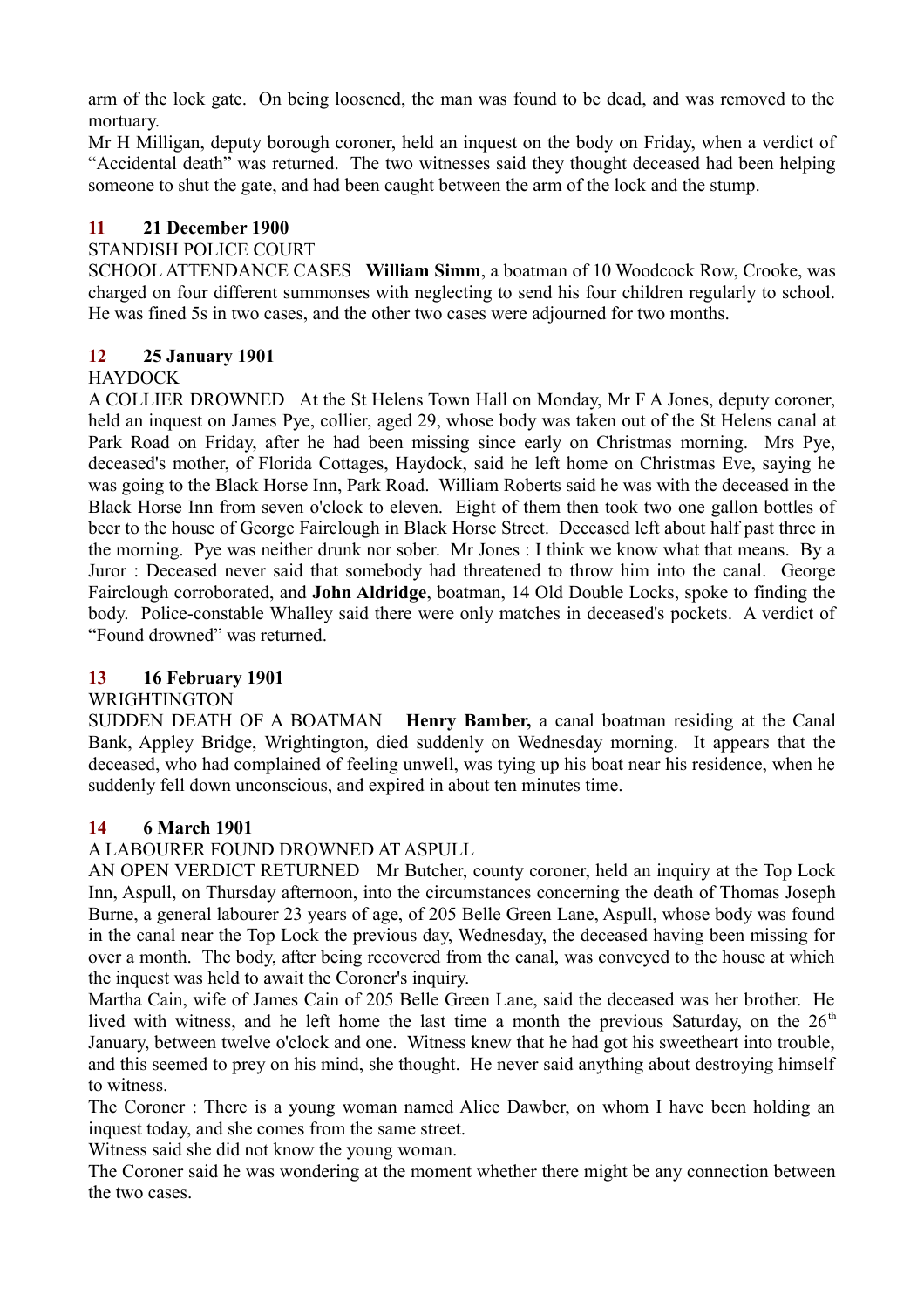Questioned by the Coroner, witness said she had not seen the deceased's sweetheart, Mary Dickenson, since he was missing. Witness had only seen her once at all, and knew nothing about her.

You had no reason to think she had any dislike to him? - No.

Anne Fell, wife of Horace Fell of Back Lane Street, Aspull, said the deceased was the young man of her sister, Mary Dickenson, and the two were at witness's house on Saturday night, 26<sup>th</sup> January, until ten o'clock, at which time they left together. They seemed to be on friendly terms. He was drunk at the time. Witness's sister, deceased's sweetheart, who lived at 147 Worthington Lane, had had a baby, and was then upstairs. Her sister had told her that she left the deceased at the corner of Hulme's back gate in Back Lane Street, when he came in the direction of the Top Lock Inn.

The Police-constable said he had made enquiries, but he had not been able to find whether the deceased did come to that house or not.

Have you any reason to think he has come to his death by any improper means? - No.

The Police-constable said the police never received information of his being missing until he was pulled out.

Witness at this point said that her husband told her three weeks since that the deceased was drowned. Somebody told her husband, but she did not know who it was.

The Coroner : Did you inform the police? - No.

The Coroner asked how did they know the man was drowned.

Witness said she did not know how it had got out, but somebody told her husband that the deceased was either drowned or that he had run away.

The Coroner : It was only a suggestion. I suppose they thought he had run away.

Police-constable Johnson, who is stationed at Top Lock, said he received the deceased's coat on Wednesday from Thomas Forster, who said he had found it on the canal bank between the Springs Bridge and the Ironworks. That place wouldn't be on the deceased's way home. In consequence of being told that a body had been seen in the water, he dragged the canal on Wednesday between the Springs Bridge and the Ironworks, near where the coat had been found, and succeeded in recovering the body, which had been identified as that of the deceased. He had carefully examined it, and there were no marks of injury upon it. Witness had seen the girl, Mary Dickenson, and she couldn't give any reason why he should drown himself. She said she had seen him on January  $26<sup>th</sup>$  at ten o'clock at night, when he left her in the street. Witness had made inquiry, and he had no reason to believe there had been any foul play.

The Coroner : I suppose it wouldn't serve your purpose or assist you to adjourn this inquiry? Witness said it would not.

Questioned by the jury, witness said the body was first disturbed by a steamer. A boatman came and told him he had seen a body in the water, and he then went and dragged the place.

Continuing, the police-constable said that the deceased promised the girl he would come back to her on the Sunday night. She had told him that he would have to pay for her child or go to prison. He promised her some money, but he had never paid any.

The Coroner said he did not think they could do any good by adjourning the inquiry. If they could, he would have been very happy to do so, but it did not seem to him they could serve any purpose by so doing, and he should recommend the jury to return an open verdict, and to simply say that the deceased had been found drowned, so that if any question arose hereafter the police would have a free hand.

In answer to the jury, the police-constable said the coat was not found on the towing-path, but on the opposite side, and he would have no right to go there. It was out of his way.

The Coroner : I suppose there is nothing to help you to a conclusion as to how he came there. The constable said there was not.

The jury, after hearing the evidence, in accordance with the Coroner's suggestion, returned a verdict of "Found drowned", as there was no evidence to show by what means the deceased had got into the water.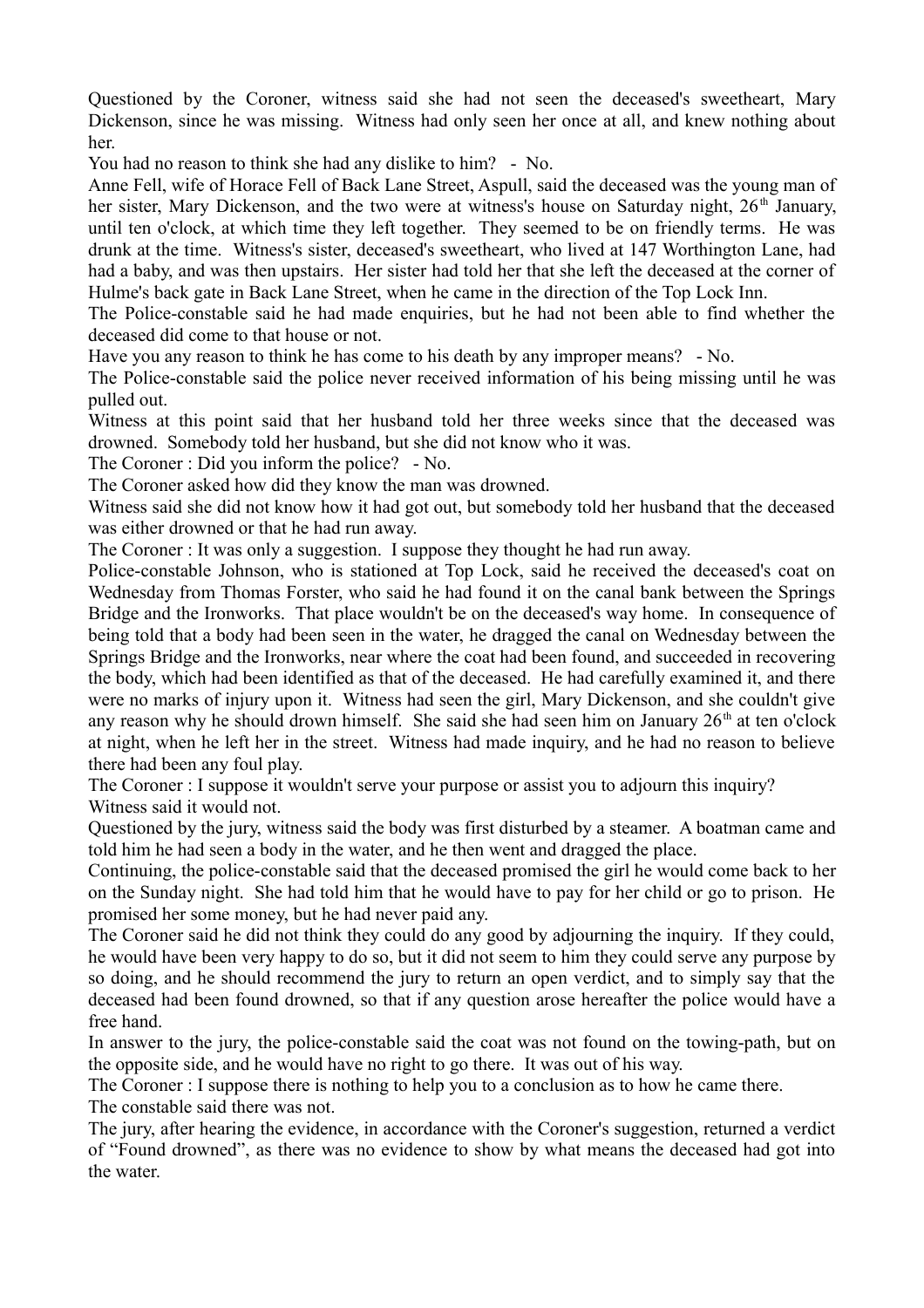#### **15 6 March 1901**

SUICIDE OF AN INCE WOMAN Mr S Butcher held an inquest at the Correction Inn, Plank Lane, on Thursday afternoon, on the body of Alice Ann Dawber, which was found on Wednesday in the Leeds and Liverpool Canal. Jane Dawber, wife of John Dawber, 163 Ince Green Lane, Ince, gave evidence of identification, and said her daughter, who was 25 years of age, lodged at 10 Stout Street. She had not seen her since September. Ann Taylor, with whom deceased had lodged, said she last saw her alive about eight o'clock on the night of Monday the  $18<sup>th</sup>$  inst. She looked rather down hearted, and said, "There is nothing in this world to live for". She had complained of her work ; and said she could not get through it. Dr King, who had made a *post mortem* examination of the body, said in his opinion death was caused by asphyxia due to drowning. George Ainscough, Strange Common, spoke of finding deceased's shawl in the canal near the Westleigh Coal Company's tip, and **George Dale,** a boatman, said he recovered the body last Monday. Peter Ratcliffe, working manager to Messrs Jones, deposed that Dawber was a very indifferent workwoman. She was willing and obedient, but quite incompetent. Henry Nuttall said he kept company with the deceased for about two months, but broke off in December on account of a quarrel. A verdict of suicide while of unsound mind was returned.

## **16 13 April 1901**

## DEEDS OF VALOUR UNREWARDED

To the Editor of the Wigan Observer.

SIR – For over a year we have allowed ourselves to "run wild" over deeds of valour done by our sea and land destroying elements abroad, and have most magnanimously responded to appeals made for the purpose of rewarding, on account, what I might term prospective valour in the field, whilst deeds of greater worth, though without the glitter, pass unnoticed at our very doors. Though not personally acquainted with the gentleman I am about to mention, I believe from the investigations made that the following record is true. For many years, **Mr Francis Walker** of No 5 Barton Street, Wigan, a boatman in the employ of the Leeds and Liverpool Canal Co, has frequently, both by night and day, in all sorts of weather, been the means not only of saving lives from drowning, but of recovering under the most difficult conditions, and at great personal risk, drowned persons from the canal, without receiving the slightest public recognition for his services. I also understand that Mr Walker's father has distinguished himself on many occasions in this connection. I therefore trust that some little of the honour we have been so lavish of may find its way to the quarters indicated, which, though it may be rather more obscure, yet is not less deserving than those I have already named.

Yours truly GEO FOUCHARD 671 Ormskirk Road, Pemberton April  $4<sup>th</sup> 1901$ 

## **17 20 December 1901**

## A BURSCOUGH BOAT BOY DROWNED

THE FATHER MISSING Mr S Brighouse, county coroner, held an inquiry at the Red Lion Hotel, Dover Locks, Abram, on Thursday morning, into the circumstances concerning the death of **Robert Henry Wright,** a boat boy, 15 years old, of Cinder Street, Lathom, who was drowned in the Leeds and Liverpool Canal, Dover Lock, Abram, on Sunday, under peculiar circumstances. The body was removed from Abram to Lathom by canal steamer, the day before the inquiry, after having been seen by the jury.

When the name of the father, Thomas Porter, was called so that evidence of identification could be given, he did not appear, and the sergeant said he had received information that the lad's father had not been seen since he came to take the body home.

The Coroner : That is the worst of allowing the body to be taken away. If you do them a favour, they return it.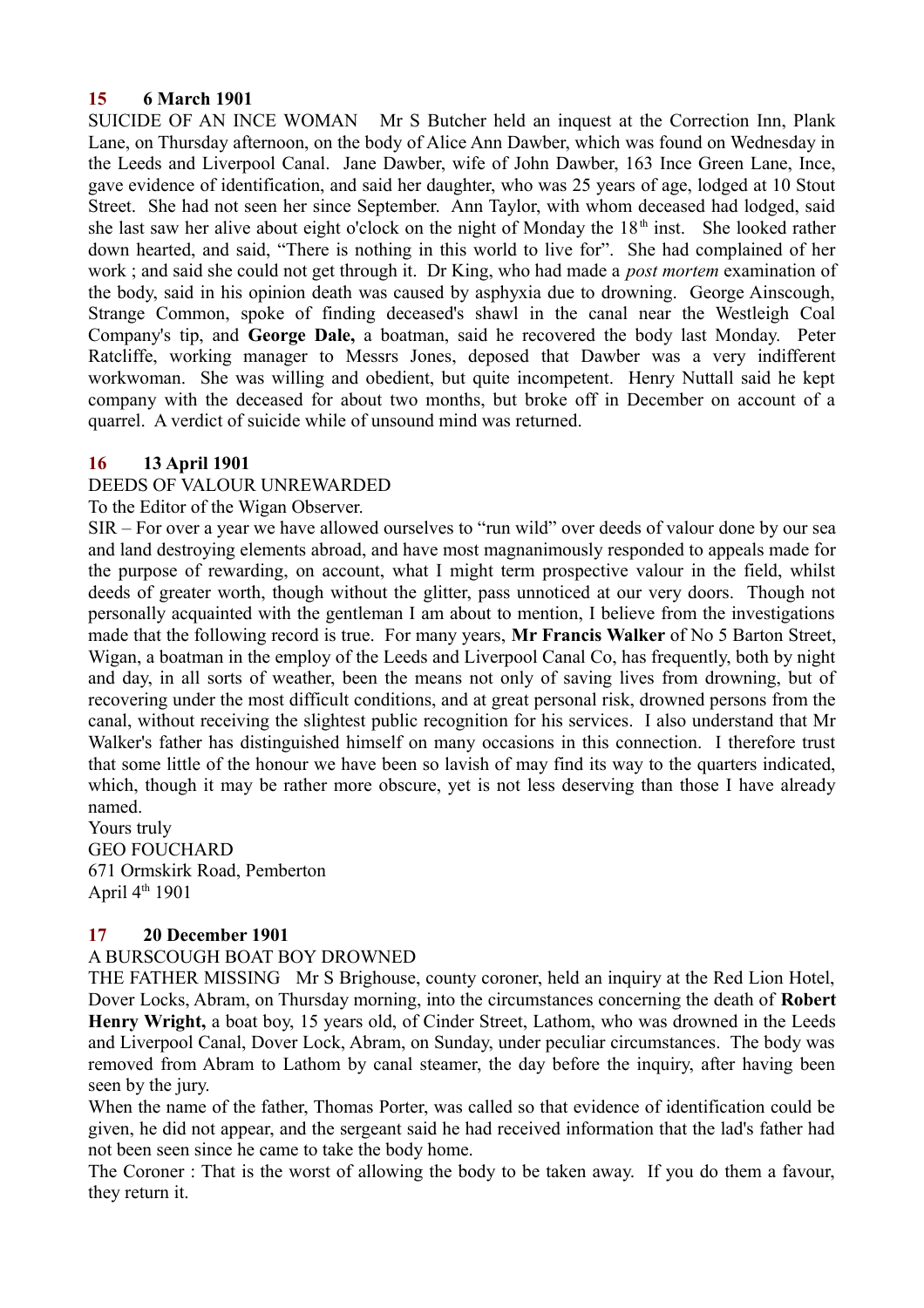**Thomas Draper** of Cinder Street, Lathom, a boatman, said the deceased was the son of Thomas Porter, a general labourer, also living at Cinder Street, Lathom, and was a canal boatman. The deceased was employed as mate of witness's boat. Witness was on the steamer, which was towing three flats, and the deceased was alone on the last of the three boats, steering. A man on a passing steamer shouted that the deceased was missing, when near Marsden's Bridge. Witness was down the stoke hole at the time but, on hearing the man shout, he "nipped" out and jumped into the canal, and came back, and jumped in again, but no Robert did he see. No one saw the deceased fall in, and no one saw him come up. Robert would have charge of the tiller, and the man would be able to tell that there was nobody at the tiller by the boat running out of control and going to the side. The body was recovered about ten minutes or a quarter of an hour afterwards, more than a hundred yards from the place where the man shouted that he was missing. They felt for him with the shaft of their boat hook. He was dead when taken out of the water. They tried artificial respiration.

The Coroner : The father took the body away yesterday afternoon, do you know anything about him?

Witness replied that he did not. He hadn't arrived at Burscough last night at twelve o'clock when witness passed. The father went with the steamer conveying the body as far as Wigan, and then left the steamer to go by train. The steamer proceeded to Burscough with the body. Nobody had seen the father since he left the boat at Wigan. Witness had looked round Wigan that morning, but he couldn't find him anywhere. He had promised to telephone to Burscough whether he found him in Wigan or not.

The Coroner : What train do you think he would leave Wigan by?

Witness : He would catch the 5 o'clock train.

The Coroner : I hope nothing has happened to the father. Was he a sober sort of man, or was he likely to get on the booze?

Witness said the man didn't take much drink.

The foreman of the jury said the father was fearfully deaf.

The Coroner said it really didn't matter for the purpose of the inquiry that the father hadn't turned up. The body had been identified.

Witness further stated, in answer to the Coroner, that about half past three on Sunday afternoon, snow was falling, but he told deceased that if there was any weight of snow, he was to put witness's topcoat on.

The Coroner asked if the deck would not get rather slippery.

Witness replied that there was no snow on the deck.

The Coroner asked if there was any sign of footsteps on the deck.

Witness said there was not, and added that the tiller had come out of its place.

The Coroner : Where was the tiller found – in the water?

Witness : Yes, this side of Marsden's Bridge.

The Coroner : That is the explanation of the thing at once.

Questioned as to how the tiller was fastened, witness said it was fastened like the ordinary tillers were fastened.

The Coroner : I think that is sufficient to enable you to find a verdict – especially after hearing that the tiller came out.

The jury thereupon returned a verdict to the effect that the deceased had come by his death accidentally.

# **18 4 January 1902**

A HEAPEY LANDLORD FINED On Tuesday at Chorley, James Grundy, landlord of the Anchor Inn, Heapey, was summoned for selling drink during prohibited hours, and **Peter Rimmer,** a boatman, was summoned for aiding and abetting, and for falsely representing himself to be a traveller. Police-sergeant Wilson stated that about 10.25 am on Sunday December  $15<sup>th</sup>$ , he found Rimmer in the house drinking a pint of freshly drawn beer. The landlord's daughter was in the act of putting some whisky in a bottle for Rimmer. Witness asked him where he had come from, and he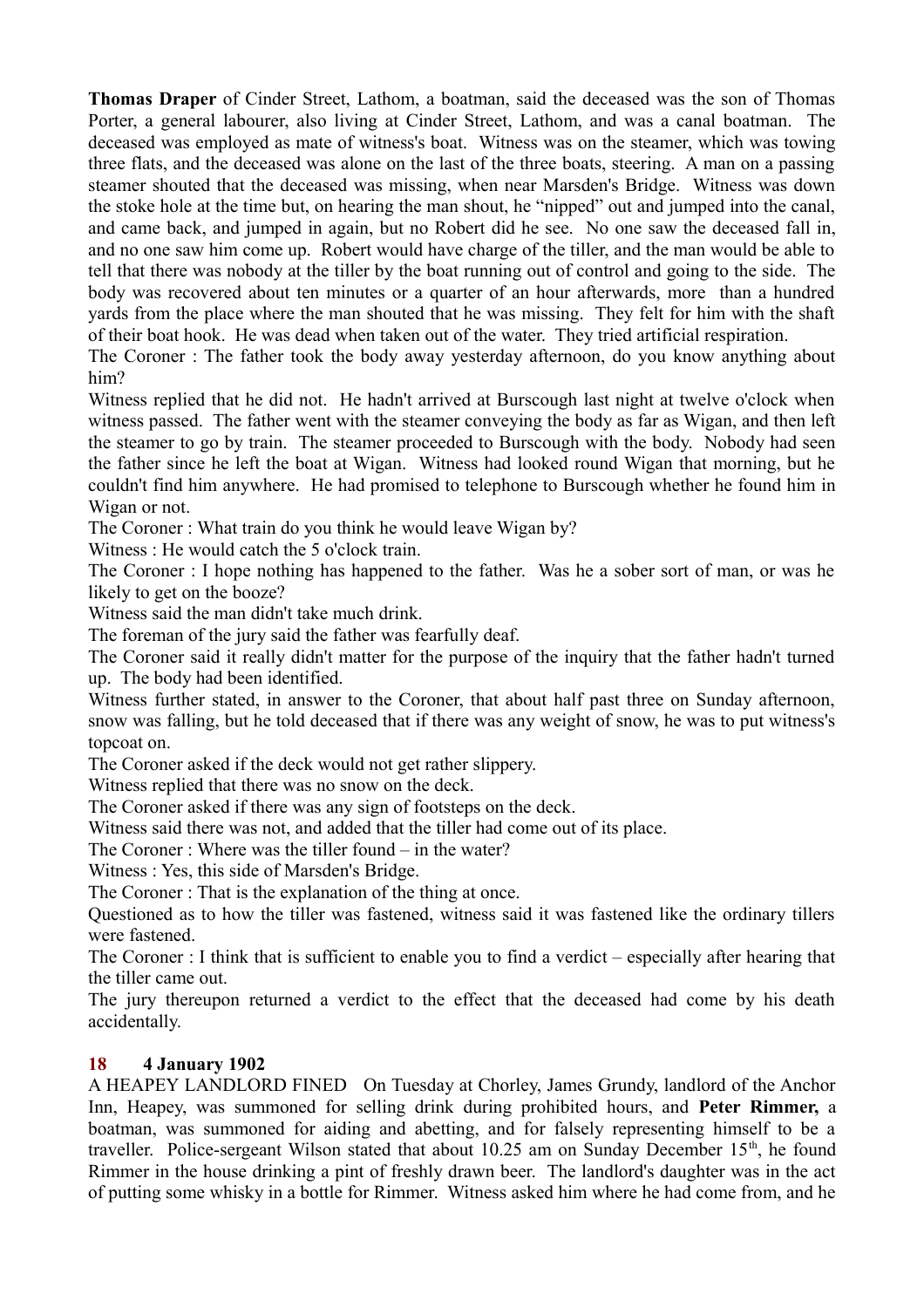replied that he had come from White Bear(?). As a matter of fact, however, he stayed at Botany the previous night, about a mile and three quarters away. Grundy, who pleaded guilty, said Rimmer told his daughter that he had come from Adlington the same day, and that he wanted the whisky for his daughter, who was lying sick. Grundy was fined 21s and costs, or in default a months' imprisonment, the licence not to be endorsed ; and Rimmer was fined 20s and costs, or in default a month in the first case, and 10s and costs, or 14 days, in the second, the sentences to run concurrently.

## **19 22 January 1902**

ACCIDENT TO A CANAL BOATMAN On Monday morning, a man named **William Roughley** of 95 Queen Street, a canal boatman, fell from the side of his boat into the bottom of it, and broke his leg. Police-constable Bibby rendered first aid, and he was removed to the Infirmary in the horse ambulance.

## **20 8 February 1902**

FATAL PERSISTENCE OF A CANAL BOATMAN The circumstances attending the death of **Edward Seddon** (24), boatman, who resided in Emma Street, Mill Hill, Blackburn, were investigated by Mr H J Robinson, coroner, at the Town Hall on Monday morning.

The Coroner explained that the body of the deceased was recovered from the Leeds and Liverpool Canal near Shorrock Lane Bridge the previous Friday night.

It appeared that Seddon arrived at the Wigan Coal and Iron Company's depot about 8.30, having come from Wigan, and after the boat was tied up had to stable his horse, for which purpose he proceeded along the canal bank. About 8.40, Elizabeth Mitchell, widow, living at Bessall Street, who was going home by way of the towing-path, passed under Shorrock Lane Bridge, and a yard the other side met Seddon, who was riding the horse. She said to him, "If I were thee, I wouldn't go under there like that ; I would get off if I were thee". He replied, "Nay, I won't. I am not frightened. I have gone through many a time". She then moved on a little, when he shouted, "Good neet, mother", to which she responded, "Good neet". She had not gone many steps before she heard a splash, whereupon she screamed. She heard people running, and hastened to give the alarm. The evidence of **James Longton**, deceased's employer, remarked that at the siding he warned Seddon not to ride the horse, which was liable to set off suddenly, and when deceased left him he was walking. It was impossible for him to clear the bridge if on the horse, and he promised he would not ride. Police-constable Clark, who assisted to recover the body of the man and the carcase of the horse, informed the court that the bridge, which was half moon shape, was 7 ft 4 in at the highest point. There were two cuts on deceased's face, which had been caused, he thought, by contact with the bridge and not by a kick from the horse. The Coroner, in summing up, said it was evident that deceased touched against the bridge, lost his balance, and jerked the horse into the water with him when he fell. Verdict, "Accidental death".

## **21 14 February 1902**

A BOATMAN'S BRAVERY On Friday morning at the Ormskirk Police Court, Mr S Brighouse, county coroner, made an interesting presentation on behalf of the Royal Humane Society to **Thomas Draper,** canal boatman, Cinder Street, Burscough, for an act of bravery he performed on the 15th December in attempting to save his mate, a youth named **Robert Henry Wright**, from drowning at the Dover Locks, Abram. Mr Brighouse, in presenting the certificate recording the thanks of the society and a donation of a sovereign, said that on the afternoon of the  $15<sup>th</sup>$  December Mr Draper was in charge of a steamer which was drawing three boats, and Wright was at the tiller of the last one. The tiller came out and the youth fell into the water. When Draper heard of this, he at once jumped into the water, with all his clothes and heavy boots on, but being unable to find Wright came out. He however twice afterwards jumped in, the last time with a boat hook, and then recovered the body. It was bitterly cold and snowing heavily, and both the jury and himself were unanimously of the opinion that Draper had done a very brave act, performed under circumstances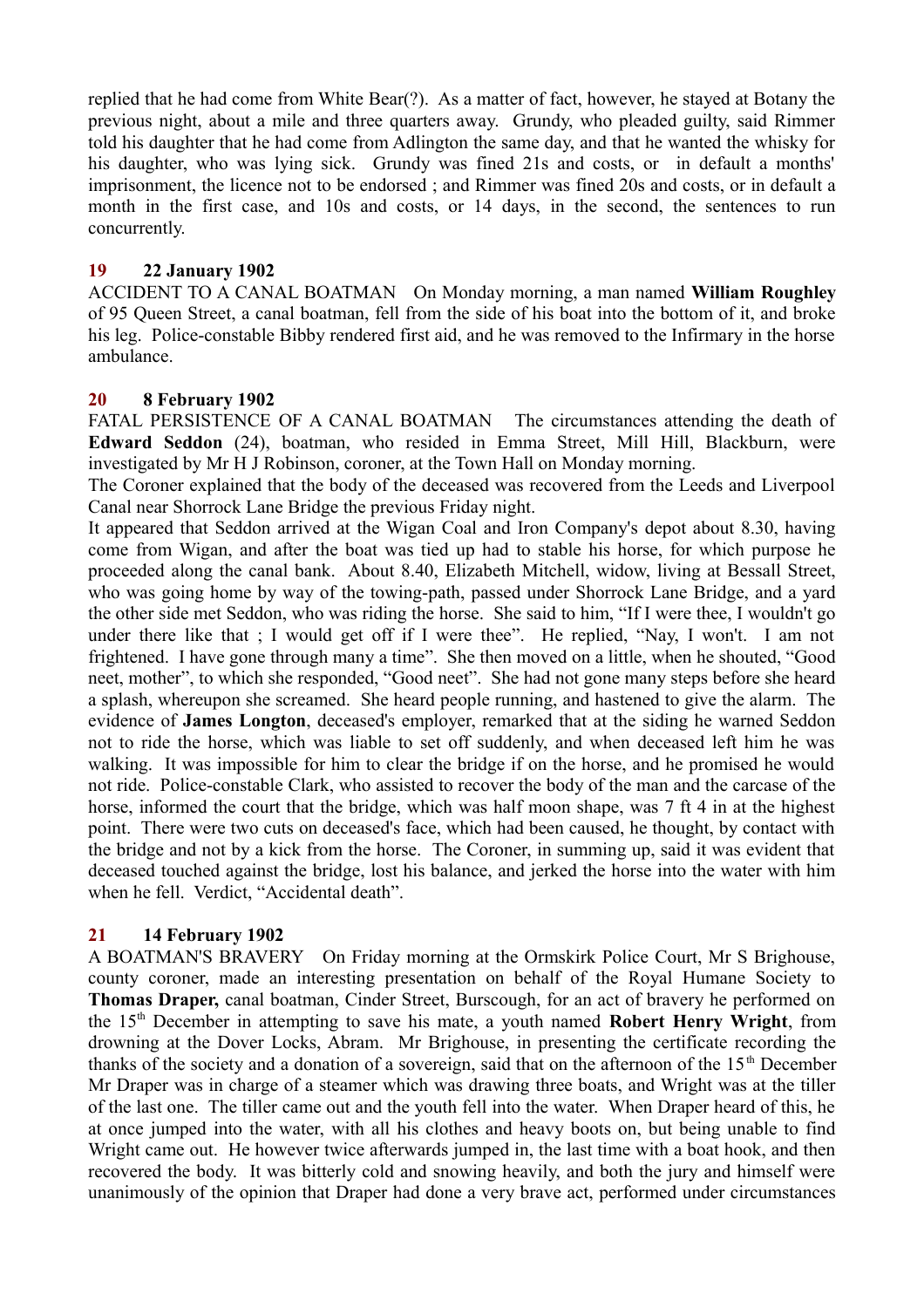that would have deterred very many from making the attempt to save the poor lad's life.

# **22 5 March 1902**

AN UNKNOWN MAN FOUND IN THE CANAL The body of a man , who up to the present has not been identified, was found floating in No 21 Lock of the Leeds and Liverpool Canal on Friday last by a boatman named **Hugh Glover** of Orrall Lane, Burscough. Police-sergeant Hyde and Police-constable Turner got the body out and removed it to the Mortuary. The following is a description of the deceased :- Age about sixty, height 5 ft 6 in, short grey beard and hair, stout built, brown eyes, abscess mark on the left eye, wearing blue serge jacket, black worsted trousers, flannel drawers, grey stockings, flannel vest, blue and white striped shirt, and lace up clogs with cap on toes. One side of the head has been considerably smashed, but this has probably been done by the propeller of one of the boats.

Mr H Milligan, the deputy coroner, held an inquest on Tuesday at the Borough Courts.

Police-constable Turner deposed to pulling the body out of the water. He said he found a knife and 10d in the pockets. His body was decomposed, and appeared to have been in the water four or five days.

The Coroner advised them to keep the clothes in case anyone came to identify him.

Police-sergeant Willis, in reply to the Coroner, said they had had his photograph taken.

The jury returned an open verdict of "Found drowned".

# **23 9 April 1902**

EXCITING SCENE AT LATHOM A singular and serious accident to a boatman is reported from Newburgh, Lathom. It seems that on Thursday **Joseph Smith** of Higher Audley, Blackburn, was in charge of a horse attached to a boat, when it became restive and finally got loose from the towing rope. Smith pursued the animal, and on coming up with it the horse lashed out at him, knocked him down and trampled upon him. He was picked up with both legs broken and injuries to his face and several parts of the body. William Ashurst, foreman porter, Burscough Junction, rendered first aid, and afterwards the man was conveyed to the Ormskirk Cottage Hospital.

# **24 3 May 1902**

# LATHOM

TRAMPLED BY A HORSE AT LATHOM On Tuesday, Mr Brighouse held an inquiry at the Ormskirk Police Court respecting the death of **Joseph Smith** (42), boatman of Higher Audley Street, Blackburn, who died on Saturday morning as the result of injuries received on the 3<sup>rd</sup> April. under the following circumstances :- On this date, deceased was working a boat with a mate along the canal in the direction of Lathom, when he got off to turn the bridge known as Spencer's Bridge at Newburgh. The towing horse immediately turned back, and deceased followed it, but the faster he ran the faster went the horse. He, however, managed to get alongside, when he unfortunately fell, and the hind feet of the animal trampled over him, fractured both his legs and inflicted other injuries. Robert William Ashurst, a railway employee at Burscough, rendered first aid, and the man was removed to the Ormskirk Cottage Hospital, where he died on Saturday. His mate, **John Barron,** said the deceased had only been with him a short time, and was accustomed to the animal. If he had left it, it would have returned of its own accord. Verdict : "Accidental death".

# **25 17 May 1902**

# WIGAN COUNTY POLICE COURT

A GOOD WIFE MAKES A SLIP **Mary Boardman** was charged with stealing a silk handkerchief, valued at 2s, from the dwelling of Henry Holden, 185 Ince Green Lane, on the 13<sup>th</sup> inst. The wife of Holden did not care to press the case against the woman, whom she said she had known for years. She would not have done it had she not had drink. The husband of the defendant, a boatman, entered the box, and said his wife was a good wife, but she had had a sup of drink during the past week. They had six children. The bench bound the prisoner over in £5.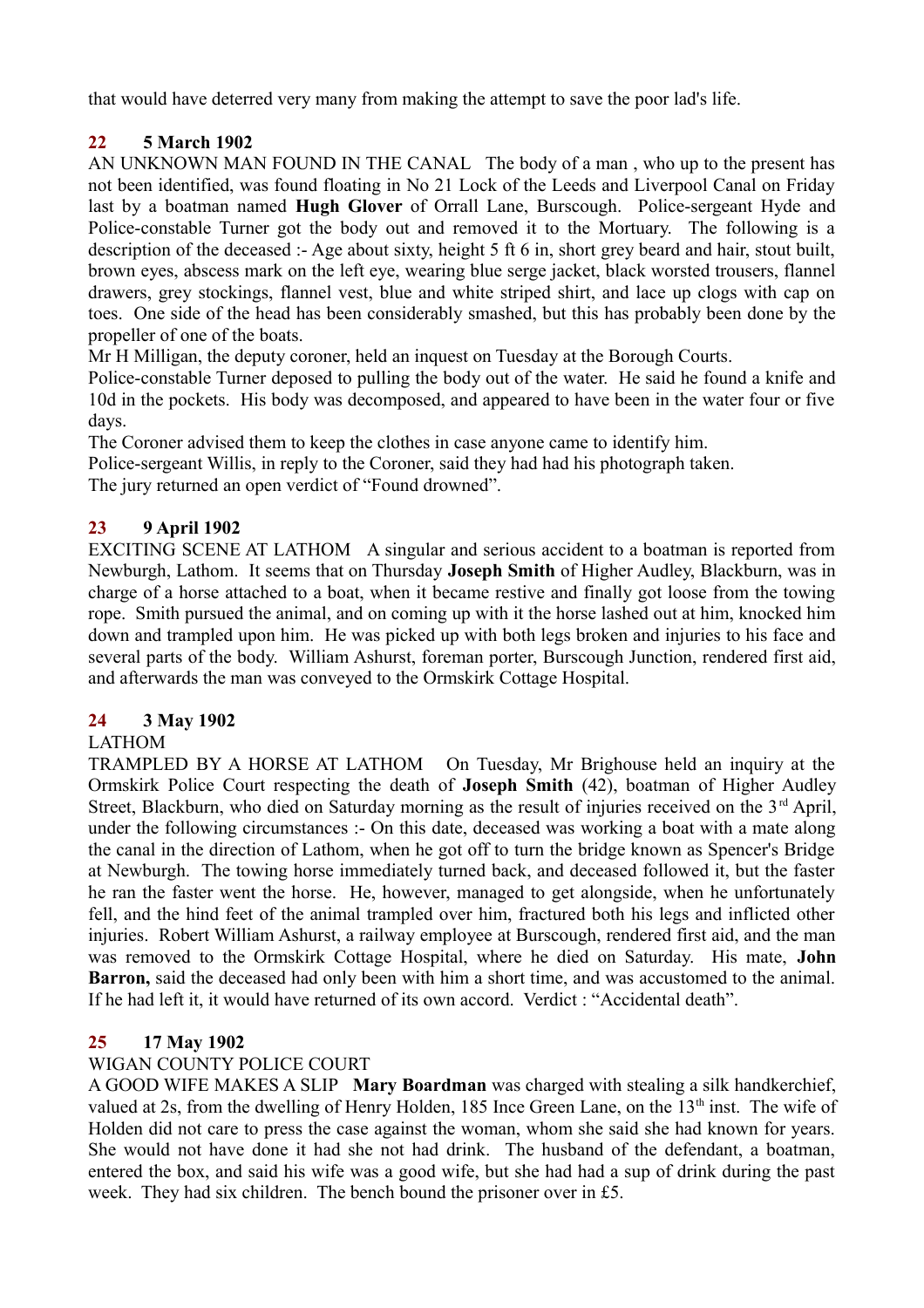## **26 24 May 1902**

THE BRASS BAND'S DONKEY A collier named James Shaw was charged at Chorley on Tuesday with stealing an ass, valued at £2, the property of the Crooke Brass Band. The ass grazed on the field of Peter Liptrot, a Gathurst farmer. A boatman named **John Rothwell** saw a group of men going with the donkey in the direction of Wigan. Police-constable Breeze hurried up the bank after the men. Five ran away, and he caught the prisoner, who had his arm round the donkey's neck. Prisoner's statement to the Bench was that he was told he could have the ass if he caught it. Captain Crosse said the bench had decided to dismiss the case, but it ought to be a warning to the prisoner to let other people's animals alone under any circumstances.

# **27 6 August 1902**

FATALITY TO A BOATMAN AT WIGAN On Friday afternoon at the Infirmary, Major Rowbottom, borough coroner, held an inquest concerning the death of **Robert Halsall**, a boatman, who died at the Infirmary on Wednesday night following upon the accident received in the boat *Paris* in the Wigan basin on the 14<sup>th</sup> ult.

**Ellen Halsall** said she was the wife of the deceased, who lived at Broad Lane, Downholland near Ormskirk. He was a boatman aged 50 years. She was present at the Infirmary when he died. He told her while he was in the Infirmary that he was pulling the boat with a boat hook when he slipped and fell into the boat.

Richard Halsall, cousin of the deceased and living at Newburgh, said he was on the Pottery Bridge when the accident happened. Deceased was standing on his boat pulling with his hook from another boat. The hook slipped and he fell into his empty boat and hurt his foot. Witness was the first to go to him, and finding that the foot was smashed, sent for Dr Neville, who ordered him to the Infirmary, where he was taken in the ambulance.

Dr Mowatt, house surgeon at the Infirmary, said deceased was admitted on Monday July 14<sup>th</sup> with a foot broken at the ankle. They set it at first, but found it had to be amputated. That was done on the  $22<sup>nd</sup>$ . He then developed pneumonia, from which he died on the  $30<sup>th</sup>$ .

The jury returned a verdict of "Accidental death".

## **28 6 August 1902**

## **CHORLEY**

CASES AT THE POLICE COURT **Thomas Prescott**, boatman, Whittle-le-Woods, was, on the evidence of Police-constable McBradent, fined 2s 6d and costs for allowing his horse to stray. He was found in the Anchor Inn.

## **29 14 November 1902**

## WIGAN BOROUGH POLICE COURT

A BOATMAN'S QUARREL **John Gregory** of 17 Fenton Street, St Helens, was charged with assaulting **Richard Peach** on the  $7<sup>th</sup>$  inst. Complainant said he was a canal boatman, and on the  $7<sup>th</sup>$ Gregory unhooked the rope from his horse, and when witness asked him what he had done that for, he tupped him and kicked him so badly that he could hardly walk. Defendant said all the bother arose about him trying to get his boat into the lock before Peach. A fine of 5s and costs was imposed.

## **30 3 December 1902**

LATHOM OCTOGENARIAN'S SAD DEATH A sad drowning fatality is reported from Lathom. William Rimmer, a labourer in the employ of the Earl of Lathom, and over eighty years of age, proceeded to his work about five o'clock on Friday morning. In order to get to his work, he had to cross over Glover's Bridge and the canal. Later in the morning, his basket was found floating in the canal. The canal was dragged and the body of deceased was found at three o'clock on Saturday afternoon. The morning being very dark, it is supposed that deceased walked into the canal. On Monday, Mr S Brighouse, county coroner, held an inquest at Lathom on the body. The evidence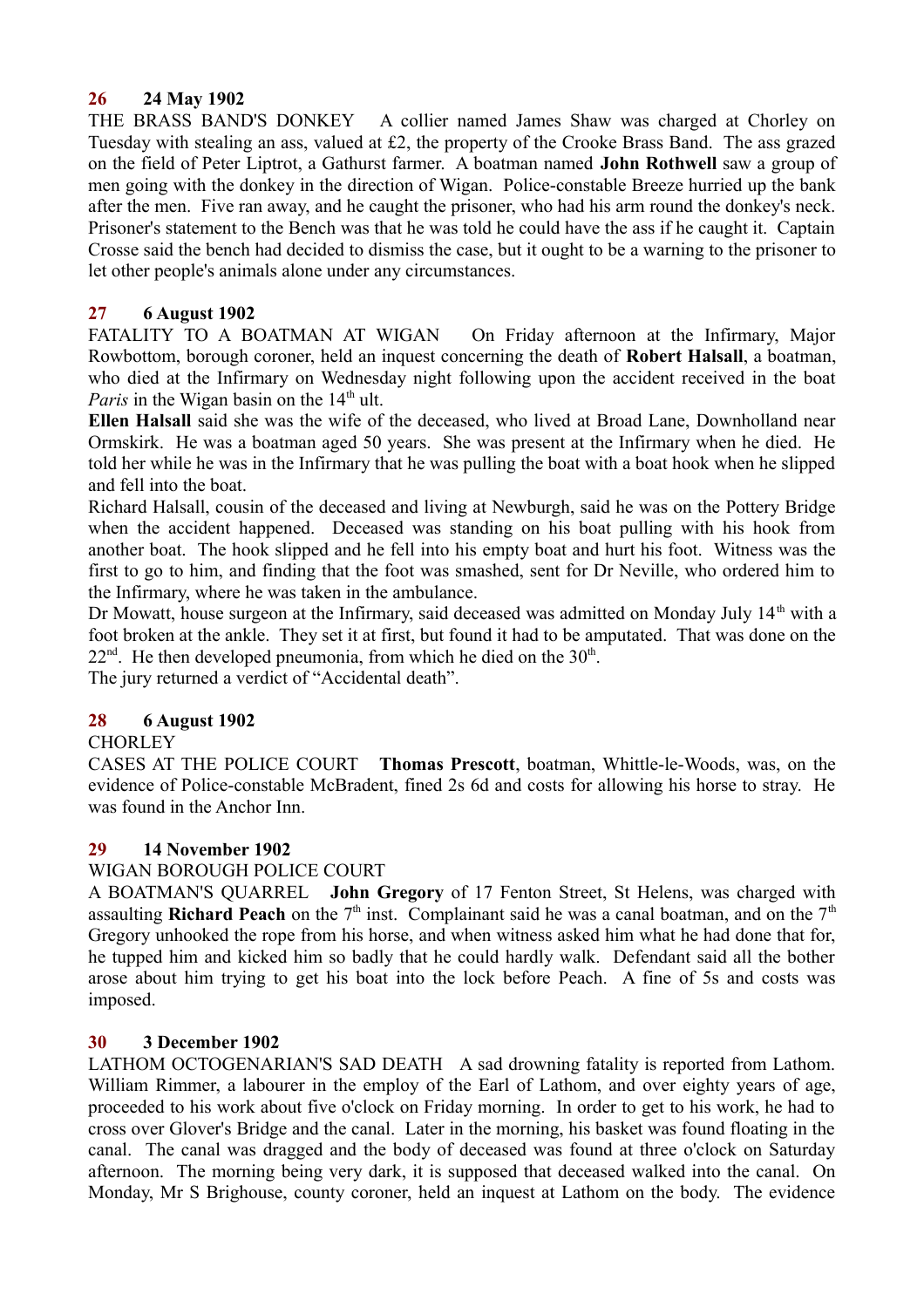showed that deceased left home about five o'clock on Friday morning to go to his work at Lathom Hall. His basket and cape were found about two hours later floating in the canal near Glover's Bridge. Police-sergeant Ratcliffe stated that in all probability the bridge, a swing one, had been left uncatched by some boatman, and that the deceased, in consequence, walked straight into the water. The jury returned a verdict of "Accidental death" and recommended that lights should be provided at these bridges.

# **31 28 March 1903**

A SCHOLES WOMAN DROWNED AT INCE Yesterday (Friday) Mr S Brighouse, county coroner, held an inquest at the Walmesley Arms, Higher Ince, touching the death of a woman named Margaret Pemberton, whose body was found in the Leeds and Liverpool Canal at Ince on Tuesday.

The first witness was the husband of the deceased, James Pemberton, a collier, who lives at 31 Bradshawgate, Wigan. She was thirty seven years of age. He last saw her alive at half past four on Tuesday morning, when she got out of bed and left him. She was not fully dressed, and she did not say where she was going. She put on two skirts and a bodice, and he thought at the time she was going downstairs for a drink. He was left in bed with a baby eight months old. She did not say where she was going, but if he had thought she was going out, he would have stopped her. She said, "Good morning", to him and went downstairs. He did not hear any noise of the door opening. He never saw her alive again. In the afternoon he saw her dead.

The Coroner asked him if he did not think she was going out when she said, "Good morning". Witness answered that he never thought of it or he would have stopped her.

It is quite clear she has drowned herself from what we are going to be told. What is the reason? - She has never been gradely since we lost a lad killed at Bamfurlong twelve months ago.

Did I hold an inquest on him? - Yes. The baby also broke its shoulder bone, and that together with the other upset made her worse. She has not been proper since she lost the lad who was between fourteen and fifteen years old and was killed by a runaway tub down brow. My wife was afraid she was going to have another child a cripple after losing one.

You didn't think she was going to take away her life? - I didn't.

Does it leave you with other children? - It leaves me with six. She has not done it for having a bad house, because she has had plenty of money to run it. I cannot think of anything except the upsets in her mind.

By the Foreman : He had attended regularly to his work and brought his money home. If he had not worked properly, he would not have had at the present time between £50 and £80 in the Post Office Savings Bank.

**William Pilkington,** the next witness, said he was in the employment of the Leeds and Liverpool Canal Company. On Tuesday morning he left home to go to his work, and he met a man who told him a woman had been taken out of the canal. He found the woman laid on the bank of the canal under the watchman's cabin, just below No 17 lock. He did not know who pulled her out. There was no one about when he got there. A boat was going down, and he asked the boatman and also his mate, who was filling the lock, who got her out, and they said they did not know.

The Coroner : I know the reason. (Laughter).

Witness : I expect they didn't want to know.

The Coroner : They didn't want to lose a couple of days work and only get 1s 6d for attending. I don't suppose they meant anything by their answer, however.

Dr Chronnell, physician and surgeon in practice at Hindley, said he made a *post mortem* examination the previous day. He said the body was well kept and gave little evidence of putrefaction. The brain was normal, and the cause of death was drowning.

Sergeant Ormrod said he had made enquiries, and found that the husband earned middling of money and attended to his work as he had told the jury. Pemberton had told him, however, that he and his wife had had a few sharp words the night before.

The jury returned a verdict of "Found drowned".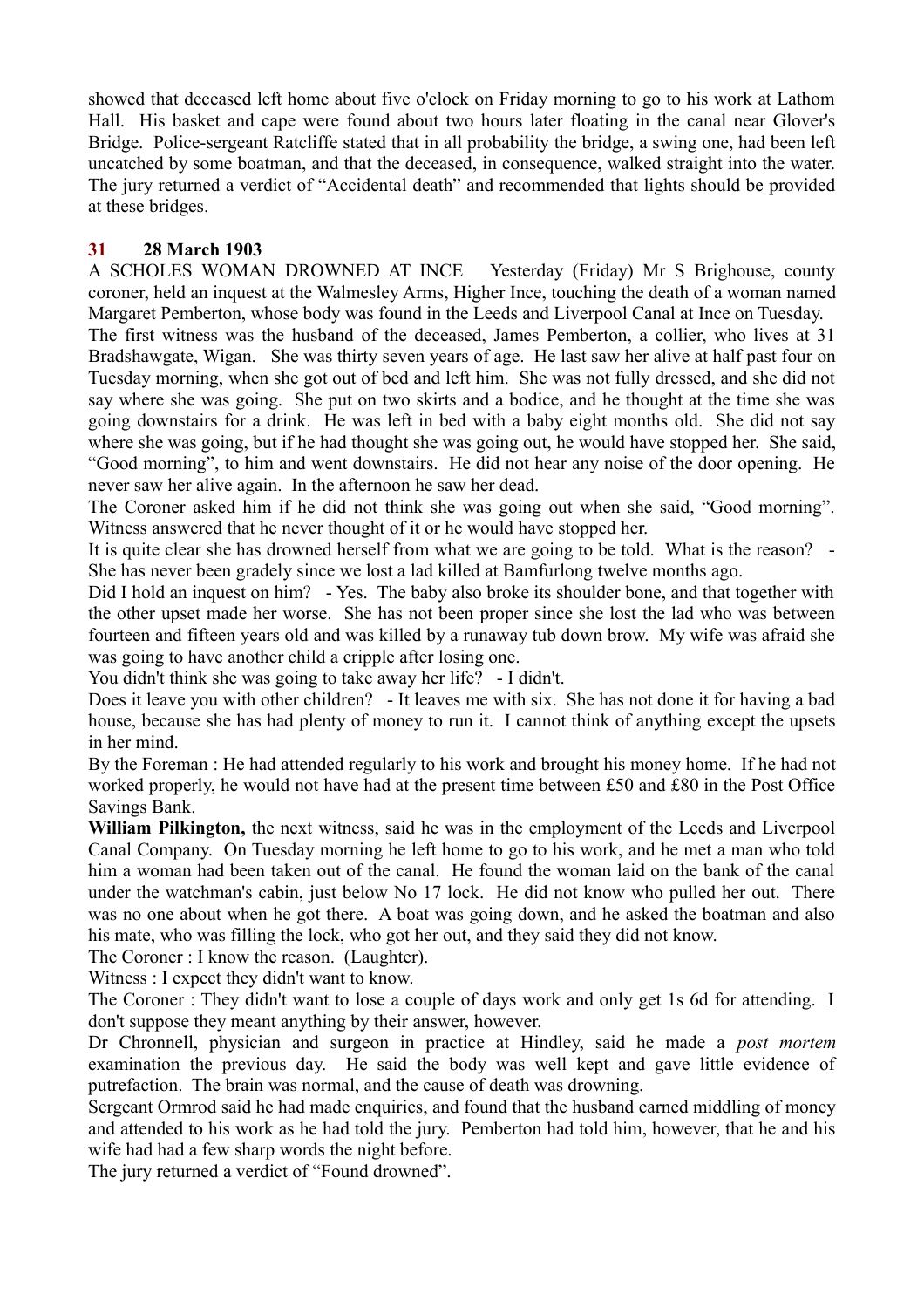## **32 8 May 1903**

#### A PLANK LANE BOATMAN'S DEATH

KILLED AT THE RAILWAY CROSSING At Leigh on Friday night, a boatman named **Thomas Walmsley,** aged 73, residing at Talbot Road near Plank Lane, was going across a footway over the Grand Central Railway Company's line near West Leigh Station, when he was knocked down by a passenger train from Wigan to Manchester and killed instantly, the body being shockingly mutilated. The deceased was a widower with a large family.

Mr Brighouse, county coroner, held an inquest relative to the death at the Britannia Inn, Plank Lane, on Tuesday afternoon.

Richard Hyde of 6 Talbot Road, Abram, said the deceased was his father-in-law, and was a canal labourer. On Friday morning, he left the house about twenty past seven, not having had breakfast, and witness saw him dead the same night. The deceased had never threatened to take his life, and he was always of a cheerful disposition. He was in the habit of coming home along the railway ; he had got a job that day under a contractor and he had been to the relieving officer at Abram, and along the railroad would be his nearest way home. The deceased's hearing was a little defective.

Jordan Bradbury, signalman on the Great Central Railway, said that at 5.18 pm on Friday last he was on duty at the Bickershaw Junction box when he saw the deceased crossing the line. A passenger train from Wigan to Manchester was coming up at the time. Witness shouted to him when the train was sixty yards away, but the deceased took no notice and walked straight on in front of the engine, and the train passed over him. The driver whistled when he was 25 yards from the deceased.

Joseph Smith said he was the driver of the Wigan to Manchester train, which was a stopping train, and in approaching West Leigh Station he saw the deceased walking in the six foot. Witness sounded his whistle and put his brake on, but the man appeared to take no notice, and seemed to walk deliberately in front of the train, which ran over him.

The jury returned a verdict of "Accidental death".

#### **33 23 December 1903**

## WIGAN BOROUGH POLICE COURT

A BOATMAN RUNS AMOK **Thomas Aspinall**, a boatman of 35 Hoscar Street, Hoscar, was charged with being drunk and refusing to quit the Cherry Tree Inn, Chapel Lane, and also with breaking a window in the house. The licensee, Gerald Finlay, deposed to having to put prisoner out. He then lifted his hand and broke the window. Aspinall expressed his sorrow, and said that he broke the window accidentally. He had offered to pay for it. He was fined 5s and costs for the first offence, and ordered to pay the costs and the damages (1s 6d) in the second.

## **34 30 December 1903**

## DROWNED IN THE FOG

THREE WEEKS IN THE WATER The body of Ann Foley of 1 Lunn's Yard, off Railway Street, Lower Ince, was found in the canal at Railway Lock on Sunday morning. She had been missing since December 5<sup>th</sup>.

The inquest on the body was held at the Borough Courts by Mr H Milligan, the borough coroner, on Monday.

James Foley, the husband, gave evidence of identification. He said she left home on the afternoon of the 5th December to go and pay the rent, and he never saw her alive again. About a week after, he heard she was in the Navigation Inn between five and six. She had paid the rent. He had made enquiries, but had found nothing more about her. It was very foggy on that night, and she might have come out by the side door, and thinking she was on the road, have walked into the canal. They were quite comfortable at home, and there was nothing for her to cause her to drown herself. He thought it was a pure accident.

Ellen Occleshaw, landlady of the Navigation Inn, said she saw Mrs Foley at 5.30 on the night of the 5<sup>th</sup> inst. She came out of one room and went into another. She had not been served there, and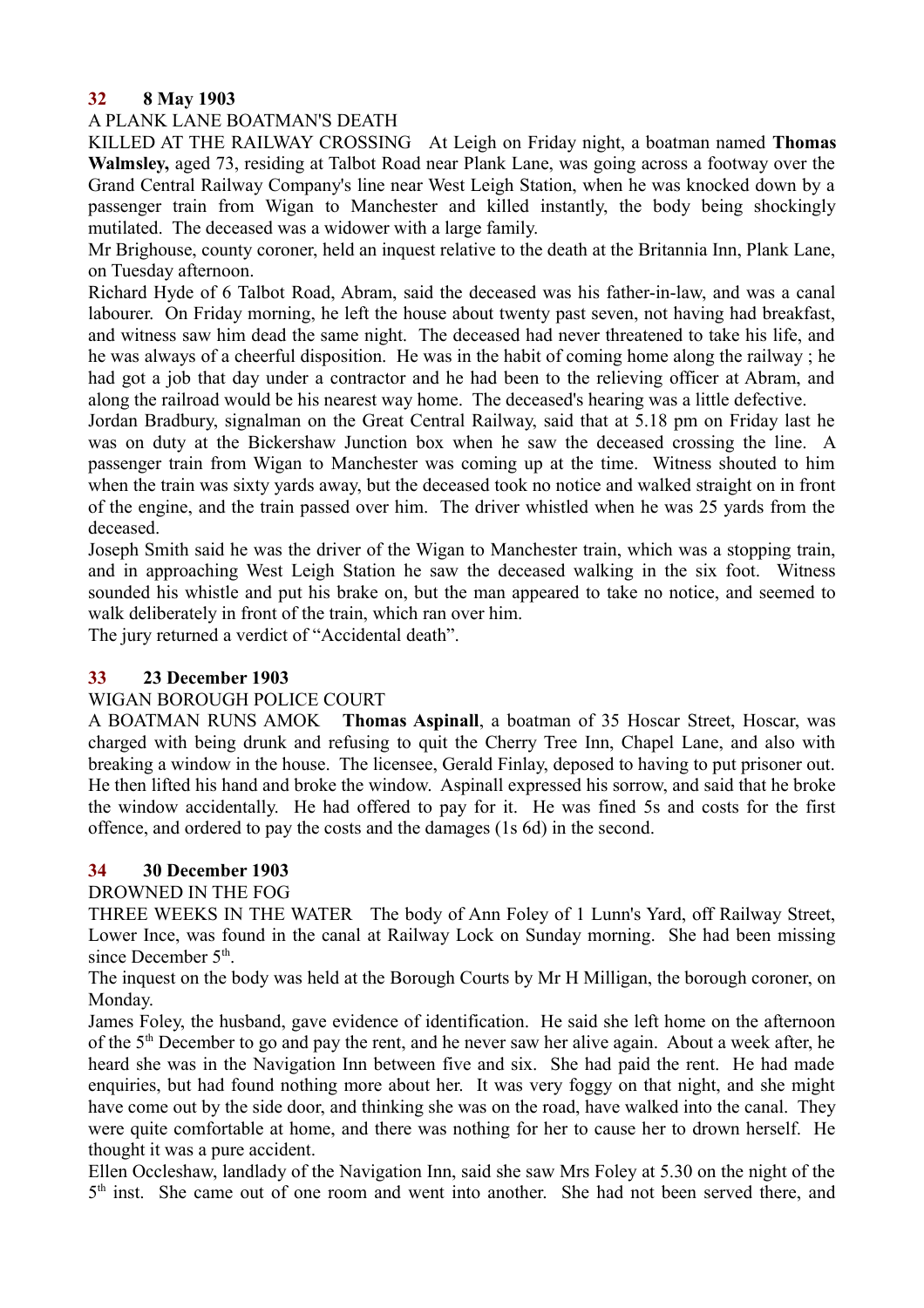witness thought she was looking for someone. She appeared to be sober and in her usual health, and went out by the door which leads on to the canal bank.

**Thomas Fazackerley** of Pottery Road, a boatman, said they found the body in the Railway Lock about half past nine on Sunday morning. The woman appeared to have been in the water about a fortnight or three weeks.

Police-constable Bannister, replying to the Coroner, said there were no marks on the body.

The Coroner advised the jury to bring in an open verdict.

A verdict of "Found drowned" was returned.

#### **35 23 January 1904**

#### **CHORLEY**

PETTY SESSIONS, TUESDAY **Arthur Athenson**, boatman, was charged with stealing 11 lb of coal from a boat on the canal at Heapey. Police-constable Brennand caught him in the act. Defendant pleaded guilty and was committed for 14 days.

#### **36 27 January 1904**

CANAL BOAT CAPTAIN CHARGED WITH THEFT At the Ormskirk Police Court on Saturday, a boatman named **Richard Bowen** of New Lane, Burscough, was charged with the theft of a ham from the Ship Inn, Downholland. It appears that the prisoner went to the public house named, and after he had left the ham was missed. Prisoner denied the theft. He was taken to the police station by Police-constable Clarke who, on going back, found the ham on a certain boat. Prisoner was remanded, bail being allowed. On Monday, Bowen was again charged with the theft. Prisoner now admitted the theft, and was sent to gaol for a month with hard labour.

#### **37 5 March 1904**

SAD DEATH OF A WIGAN SOLICITOR A painful impression was created in Wigan on Tuesday afternoon when it became known that the body of Mr Thomas Hatton Cowburn, solicitor, had been found that morning in the canal at Crooke, near Gathurst. A boatman was passing along the canal shortly after six on Tuesday morning, and noticed a body floating in the water. He called to a man named **Thomas Whittle,** a labourer of Wigan who works for the Leeds and Liverpool Canal Company, and who was proceeding along the canal bank to his work near Aspley Bridge. Together they got the body out of the water and Police-constable Brooke, with assistance, had it removed to the Crooke Hall Inn.

Mr Cowburn, who was 37 years old, was the son of the late Mr Albert Cowburn, who for many years was a managing clerk in the office of Messrs Peace and Ellis, solicitors, King Street, Wigan. He was a grandson of Mr Thomas Hatton, who at one time was a member of the Ince Local Board. Deciding to enter the legal profession, Mr Cowburn was articled as a solicitor to Messrs Darlington and Sons, King Street, Wigan, and after serving his term with them, he commenced practice for himself, having an office in King Street. For some years he was the deputy Town Clerk of Wigan, and when Mr Arthur Smith resigned the office of Town Clerk Mr Cowburn was a candidate for the position, and was beaten by just one vote, the successful applicant being the late Mr J J Charnock. For a considerable period, Mr Cowburn resided at Park View, Wigan, but for some years he had lived with his wife and mother in Liverpool Road, Birkdale. This news of his sad death came as a great shock to those who knew him so well, and instantly there went out to the bereaved wife and mother the sincere sympathy of a large number of friends.

THE INQUEST Mr Parker, the County Coroner for Preston, held an inquest at the Crooke Hall Inn on Thursday morning touching the death of the deceased.

William James Mulling, medical practitioner of 241 Upper Brook Street, Manchester, identified the body as that of his cousin. Deceased was a solicitor living at 59 Liverpool Road, Birkdale, and was 37 years of age. Witness saw him a month or two ago. He had never heard deceased saying he would do anything to himself, neither had he heard of any letter or writing that he had left behind. Deceased had no present worry or anything of that kind which would lead anyone to suspect that he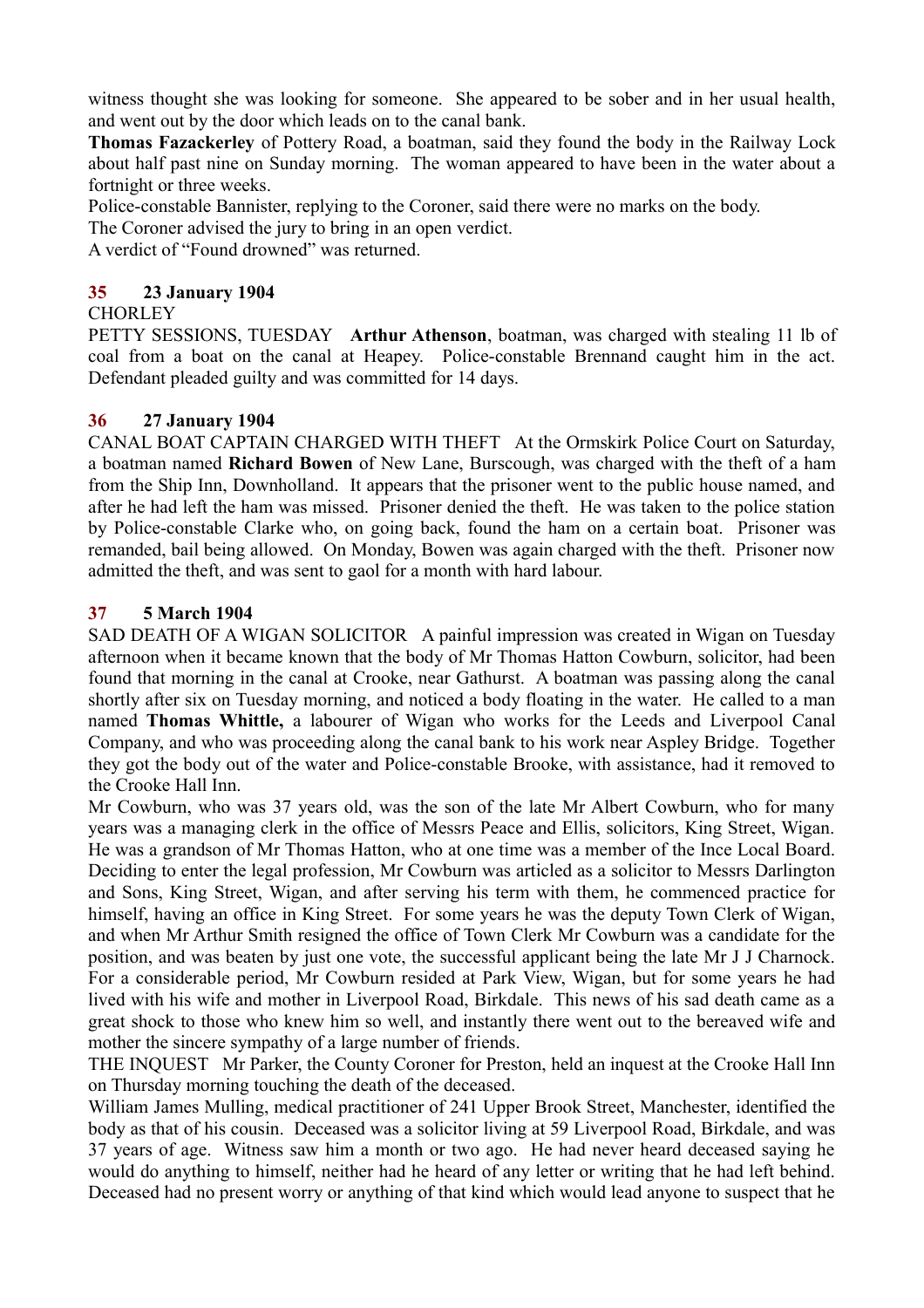would commit suicide.

Frederick Emery, son of the occupant of the George and Dragon Inn, said he was a ticket collector at the Gathurst Station of the L and Y Railway Co. He was on duty about five minutes past eleven on the night of the 29<sup>th</sup> February, when the Wigan to Southport train arrived. He did not know the deceased man personally, but he had since seen the body. He saw him step on to the platform. He was slightly under the influence of drink. Witness asked him for his ticket, and he gave it to him. It was available from Wigan to Southport, and he gave him the ticket back. Deceased then asked him if there was another train to either Wigan or Southport, and he told him there was not. Witness advised him to stay at the Navigation Inn at Gathurst, and walked along with him to the Inn. He asked witness how far it was to Wigan, and he told him about three miles. At that, he said he would go to Wigan by the canal bank, and get lodgings there. Witness showed him the way to the canal bank, and left him. It was then about half past eleven at night, and it was moonlight and clear. That was the reason deceased said he would walk.

The Coroner : Did you think he was in a fit condition to walk along the canal bank? - Oh, yes! He was quite sober in his talk.

Witness added that when deceased presented his ticket on the platform, the train had gone, or he would have put him back into the train. He said he had been asleep on the train, and it was his own mistake ; he got out because he thought he had been over-carried. Deceased was alone when he went along the bank.

By the Foreman : Witness went a few yards along the bank with him to show him the way. He did not notice whether it was slippery, but it would be because it was freezing keenly.

Thomas Whittle, 19 Great George Street, Wigan, said he was a labourer in the employ of the Leeds and Liverpool Canal Co, and about half past six on Tuesday morning, the  $1<sup>st</sup>$  inst, he was going along the bank in the direction of Gathurst. When opposite Crooke Village a steamer passed him, and one of the boatmen shouted that there was a man in the water. He then saw the body of the deceased about a yard from the towing-path ; he was face downwards. Then he obtained assistance and got the body out of the water and waited until the police came. The place he saw him was one and a half miles from the Navigation Inn. Except for the hat, the body was fully dressed.

By the Foreman : About twenty yards from where he found the body, the bank had been raised. He might have been walking and slipped.

Police-constable Brooke said he was a constable stationed at Crooke. About twenty minutes past seven on Tuesday morning, he received information that a man had been found drowned in the canal near Crooke Village, Shevington, and he at once went to the place and found deceased lying on the canal bank. The body was removed to the Crooke Hall Inn. He searched the body. In the pockets he found a gold watch and chain with a silver match box attached, a wooden pipe, two pocket knives, a tobacco pouch and twelve and twopence halfpenny in money. There was also a soda water bottle half full of whisky. He was wearing a pair of gold rimmed spectacles and had on a gold ring. The watch had stopped at 11.40. In one of the pockets he found a letter addressed to Mr T Cowburn, Liverpool Road, Birkdale.

Sergeant Gill said the letter was wet, and seemed to be a business letter.

The Coroner (looking at it) : It is a whisky dealer's letter.

Witness said there were no marks of violence on the body, and the police had no suspicion of foul play. He had examined the place where the deceased was found, and thereabouts the bank had been raised, and the stones were uneven. It was quite possible for deceased to have stumbled and fallen into the water.

The Coroner, in summing up, said that the ticket collector very properly recommended the deceased to stay the night at the Navigation Inn, but he could not make up his mind to do that, and preferred to walk. He began to walk, and took the most direct way – along the canal bank. It was said to have been a light night, and under ordinary conditions one would have thought that he would have got there all right. It was very probable that he came by his death accidentally, because there was nothing to suggest that he meant to do away with himself.

The jury returned a verdict of "Accidental death".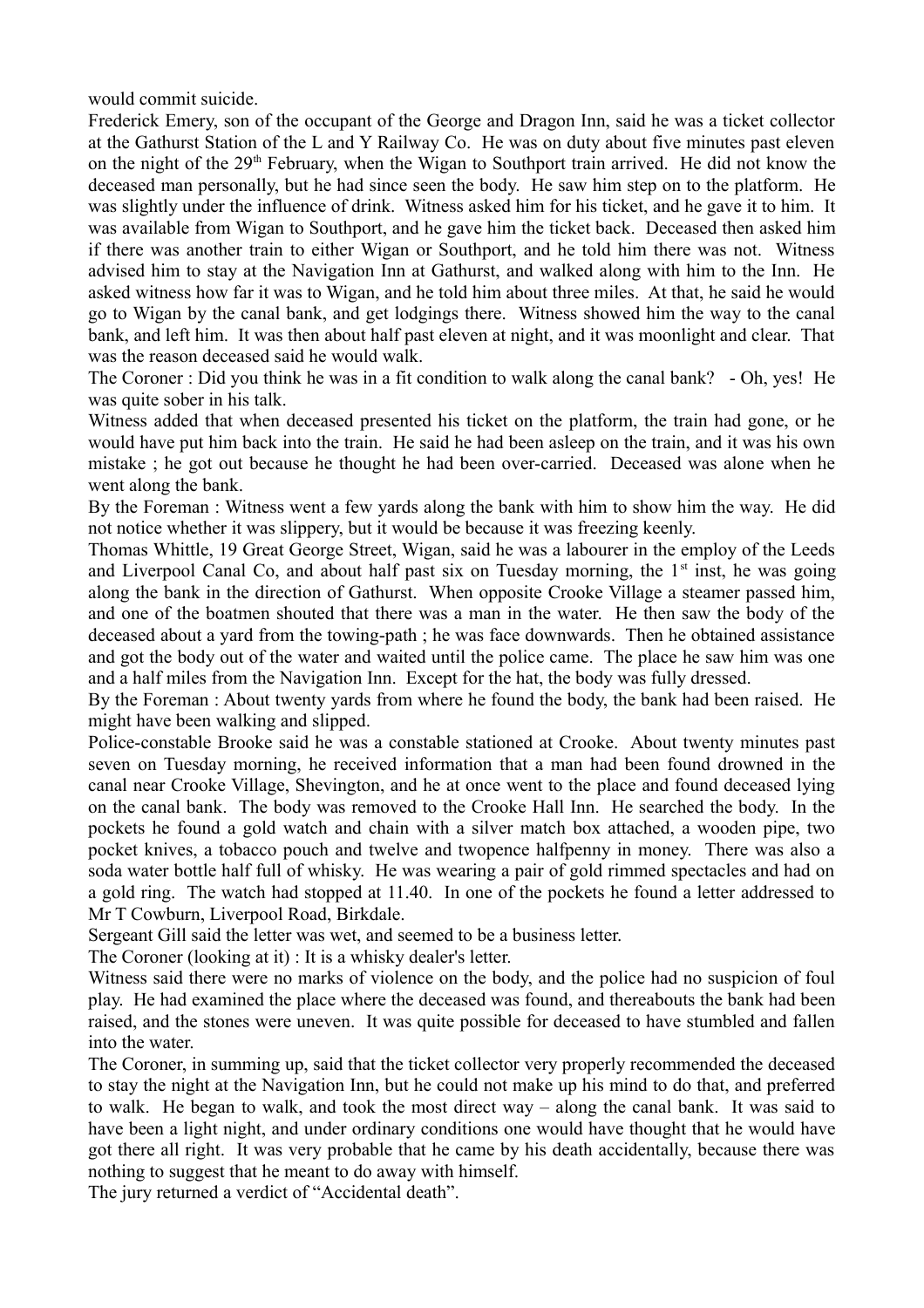#### **38 9 April 1904**

BOATMAN BLOWN INTO THE CANAL Whilst walking along a plank separating the boats *Gog* and *Magog*, lying in the Leeds and Liverpool Canal at the Corporation Yard, Wigan, on Wednesday afternoon, **Henry Burton**, a boatman of Runcorn, who is said to have been under the influence of drink at the time, was blown into the water. He was pulled out insensible by the aid of a boat hook, and artificial respiration brought him round. Medical aid was summoned, and he was put to bed, but when the boats reached Appley Bridge in the evening, he began to vomit and suddenly expired. The inquest on the body was held on Thursday evening at the Appley Bridge Inn, by Mr Parker, county coroner for the district. After evidence had been given bearing out the above facts, the jury returned a verdict that the deceased died from shock through falling into the water.

## **39 23 April 1904**

A BOAT HORSE DEAL At Chorley County Court on Wednesday, before his Honour Judge Coventry, William Tootall of 26 Sterling Street, Mill Hill, Blackburn, described as a property repairer, brought an action against Richard Holden, formerly landlord of the Anchor Inn, Whittle, for the return of a horse, and for £3 6s damages for its retention. Plaintiff was represented by Mr Bennison, Blackburn, and Mr D M Aspden was for the defendant. The animal in question was a canal boat horse. It had been bought by Holden from a man named Norris, and defendant then disposed of it to **George Hart,** a boatman of Wigan, who again sold it for £4 10s to plaintiff. Plaintiff's son took the horse on a trip to Whittle, where Holden took possession of it, saying it was his horse, and that he had not sold it to Hart. Hart stated that he did buy the animal from Holden. The price was £5, but witness had not paid for it. Defendant, and the man Morris, who was the original owner of the horse, said that it was only disposed of to Hart on the understanding that it remained Holden's property until paid for, and that, in the meantime, the profits of the trips on the canal would be due to Holden, and that Holden would pay Hart for his work. His Honour said it was difficult in such cases to know what was the bargain made. He believed, however, that the horse was sold by Holden to Hart, and that it was Hart's to sell. The horse was therefore Tootell's property, and it would be for Holden to get its value from Hart. There would be a verdict for plaintiff for the return of the horse and 10s damages.

#### **40 15 October 1904**

LOCAL NEWS At Leigh on Wednesday, **Robert Wood,** boatman, residing at Bottomley near Chorley, was fined 20s and costs, or in default committed for a month, for obtaining by false pretences £2 12s 6d from Ackers, Whitley and Co, Bickershaw Collieries, Plank Lane. Prisoner presented a pay note for coal transport on the Liverpool and Leeds Canal, and so obtained money which was due to **Philip Metcalfe**, captain of prisoner's boat.

## **41 12 November 1904**

AGGRAVATED ASSAULT ON AN OLD WOMAN At the Chorley Police Court on Friday, **Samuel Briggs**, boatman residing at Shevington, was charged with an aggravated assault on Mary Blundell, his wife's grandmother. On November  $1<sup>st</sup>$ , defendant's wife came to her crying, and while they were having tea, defendant entered, threw his billycock on the fire, put a cap on and said he was ready. He began to assault his wife, and on complainant intervening he struck her on the face, and when his wife ran out he locked the door ; he then kicked the old woman several times, and on going outside he smashed a window. Prisoner was remanded on bail.

## **42 3 February 1905**

#### FOUND DEAD IN A CHAIR

A BOATMAN'S SUDDEN END On Thursday morning, Mr H Milligan, the Borough Coroner, held an inquest at the Borough Courts on the body of **John Hooper** (57), a boatman, who lived at Higher Cop, Whittle-le-Woods, near Chorley, who died suddenly on the  $31<sup>st</sup>$  ult.

The first witness called was the widow, **Ellen Hooper,** who said her husband was in charge of the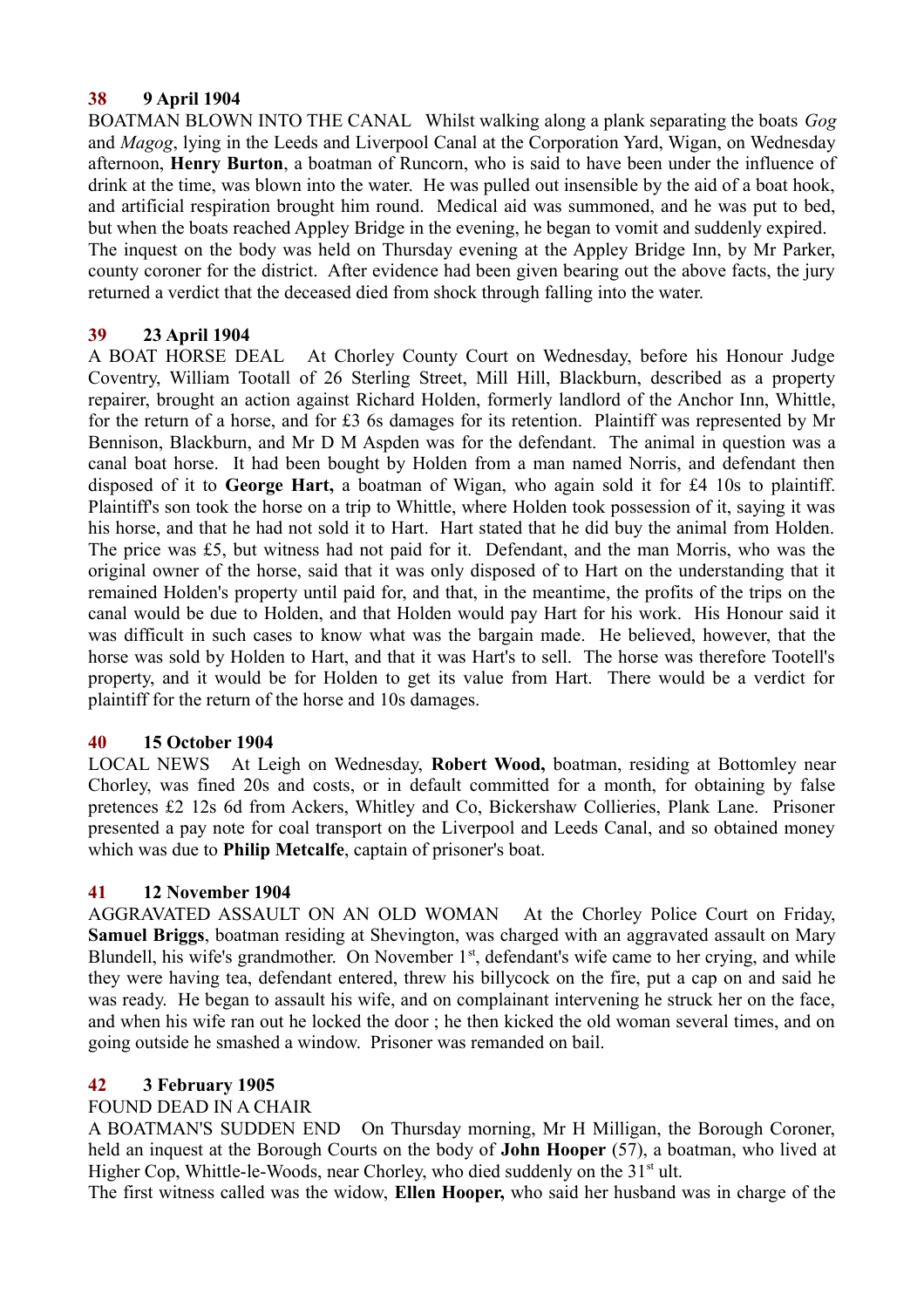boat *Progress* from Blackburn, and on Tuesday morning they came to Wigan. He had complained of a bad cold and also of palpitation. About twelve months ago, he had bronchitis, but that morning, however, he had not complained. They arrived at Wigan about twelve o'clock, and about half an hour later he went down in the cabin to have his dinner. He had been down about fifteen minutes when she knocked for him to come up. She went down, as he didn't reply, and found her husband sitting in a chair apparently dead. His dinner was on the table, and he had not eaten anything. She called her son, and he went for a doctor.

A Juryman remarked that it was not a very easy job coming down the locks.

**Robert Hooper,** a son of the deceased, said when his mother called him into the cabin, witness went for a doctor. He came, and said life was extinct. There was no bustling getting through the locks. Deceased had a very bad cold, but he didn't look anything out of the ordinary. He had been coughing a lot. Witness didn't know that his father had anything the matter with his heart, although when he was hurried he was troubled with a bit of palpitation. He was a fairly stout man.

The Coroner said he should think the man died of heart failure.

A verdict of "Death from natural causes" was returned.

#### **43 3 March 1905**

A CANAL BOATMAN SENT TO PRISON At the Liverpool County Intermediate Sessions on Tuesday, **George Minnion** (34), a boatman, was sent to prison for two months for obtaining various small sums of money by false pretences from persons at Ince. He said his horse had fallen into the canal and got drowned, whereas a witness stated that for ten years to his knowledge he had never had any such animal.

#### **44 18 March 1905**

FIREGUARDS AND FATALITIES On Tuesday, Mr S Brighouse, county coroner, held an inquiry at the Packet House, Burscough, respecting the death of **Mary Glover,** eight years of age, who died on Saturday morning as the result of burns. The evidence showed that, whilst the parents of the deceased were away with the boat, the five children were left in charge of the eldest girl, aged fifteen. On Friday afternoon, the latter went to a shop close by, leaving the deceased in the house alone. A retired boatman heard deceased screaming, and saw her running across the yard with her clothing on fire and the flames rising above her head. Deceased was shockingly burnt, and died early on Saturday morning. The Coroner said he talked about the value of fireguards until people began to think he was a crank, but when they considered that 750 children a year were burnt to death in England through want of this precaution, they would agree that it was a very serious matter. The jury returned a verdict of "Accidental death".

## **45 3 May 1905**

THROWN INTO THE CANAL **Charles Royle,** a boatman of Burscough Bridge, at the Manchester Police Court on Thursday, was charged by **William Taverner**, a clerk in the employment of the Leeds and Liverpool Canal Company at Castleford Wharf, Knot Mill, with having endangered his life by throwing him into the canal. On April  $17<sup>th</sup>$ , Taverner said he told Royle to take his barge down to the Salford Docks to load for Yorkshire. Royle disobeyed the order, and some time afterwards, when spoken to, remained obstinate. "Then", Taverner said, "You need not go ; I will send another barge. The Liverpool office will deal with you". Afterwards he returned to the quayside, and to reach the captain of another barge, which lay alongside, had to cross that of Royle, who rushed upon him and pushed him into the water. He could not swim, and would have been drowned but for the help of two men. As he lay on the canal bank, Taverner said, Royle kicked him twice. Royle did not attempt to justify his conduct. He was "very sorry it had occurred". He was fined 21s and costs, or a month's imprisonment.

#### **46 24 May 1905**

A MEAN THEFT At the Wigan County Police Court on Monday, before Mr W S Barrett and other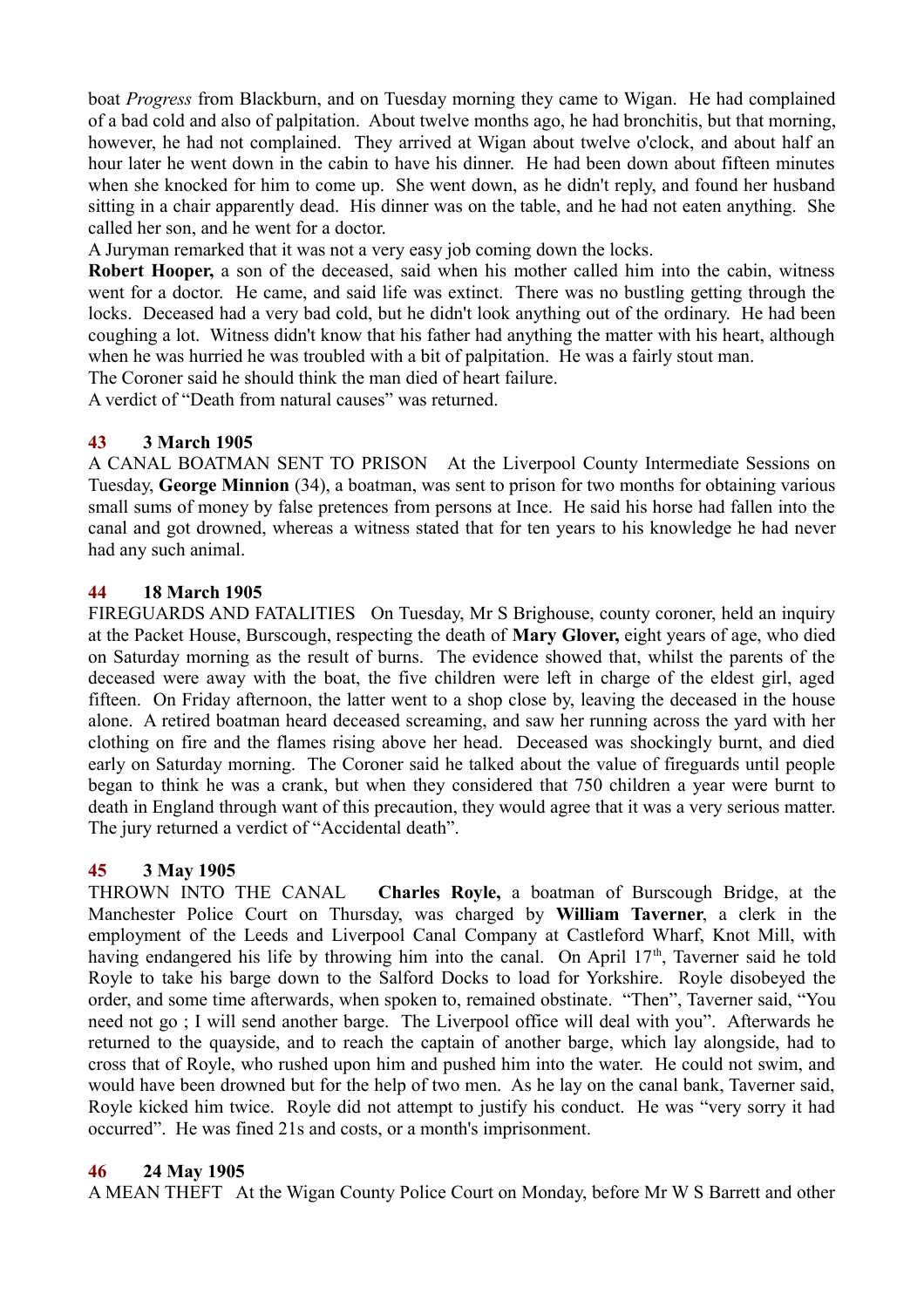magistrates, a young boatman named **Robert Woods** was charged with stealing a rope from a house at Haigh on the  $20<sup>th</sup>$  inst. He pleaded guilty, but said the woman's husband owed him five shillings. Inspector Radcliffe, in stating the case, described it as a very mean theft. He called at the house of Mr and Mrs Taylor, which was on the canal bank at Haigh, and where ropes were sold to boatmen. After asking Mrs Taylor, who was seventy seven years of age, the price of a rope, he seized it and ran out of the place and on to a passing boat. The old husband tried to pursue him, but failed. The police received information, and apprehended him at Britannia Bridge the following morning. They however had not been able to find the rope. He was sent to prison for fourteen days with hard labour.

#### **47 31 May 1905**

RESCUE FROM DROWNING On Monday evening, a child named Michael Gormally, four years of age, who resides at 4 Lyon Street, fell into the basin of the canal in Wallgate. A boatman named **Richard Deakin** of Spencer's Bridge, Parbold, got the body out with a boat hook, and the child was little the worse for its immersion.

## **48 21 June 1905**

#### APPLEY BRIDGE

DROWNED IN THE CANAL **John Simm**, aged seven years, son of **William Simm**, boatman of Appley Bridge, on Tuesday week took some potato peelings in a bass to a pig keeper named John Freeman, and obtained a handful of toffee for them. On his way back along the canal bank, when about fifty yards from home, he met a man named John Mawdesley and asked him if he would have some toffee. As he did not return home in the evening, his mother became alarmed and went in search of him. She noticed the bass floating in the canal. She obtained assistance, and dragging operations were commenced. The lad's body was recovered later in the evening.

#### **49 18 August 1905**

#### DROWNED IN THE CANAL AT INCE

A KINDLY BOATWOMAN Mr S Brighouse, the County Coroner, held an inquest at the Walmesley Arms, Higher Ince, on Tuesday evening, regarding the death of a young boatman named **William Evans**, which occurred through drowning on Monday.

**Mary Ann Hesketh** was the principal witness. She said she was the wife of **John Hesketh**, captain of the boat *May*. In the early part of June, deceased came to them at the Oldfield Lane Locks, Manchester. He asked her if she would take him on the boat, as he had no parents. He said his age was eighteen. She consented, and since then he had remained on the boat and worked with her husband on the Leeds and Liverpool Canal between Manchester and Blackburn. About five o'clock on Monday afternoon, she and deceased were engaged preparing to get the boat through No 7 lock at Ince. She saw him lift one of the side lever paddles for the lock to open, and by some means he released his hold on the lever, and it came back with considerable force and struck him on the breast. He fell into the canal. She raised an alarm, and her husband and another boatman named **Joseph Walker** came. Deceased only came to the surface, and then Walker dived into the water, which was ten feet deep, but failed to reach him. He was afterwards drawn through the paddle hole into the lock, and his body was recovered half an hour later.

In reply to the Coroner, witness said that the deceased had never been on that canal previously, but he had been on the Bolton Canal, where the levers were different. They had never allowed him to work the paddles before, but on this occasion he went himself. Before she could make her husband hear, he was in the empty lock. When they first met him at Manchester, deceased asked her daughter if they would give him a meal, which she did, and then he made the request that he should be allowed to remain on the boat. He said that for three weeks he had been lying under bridges and sleeping on the canal bank.

By Inspector Radcliffe : He told her he had no friends, and was left to himself when seven years of age. He was a very good lad to them, and very civil.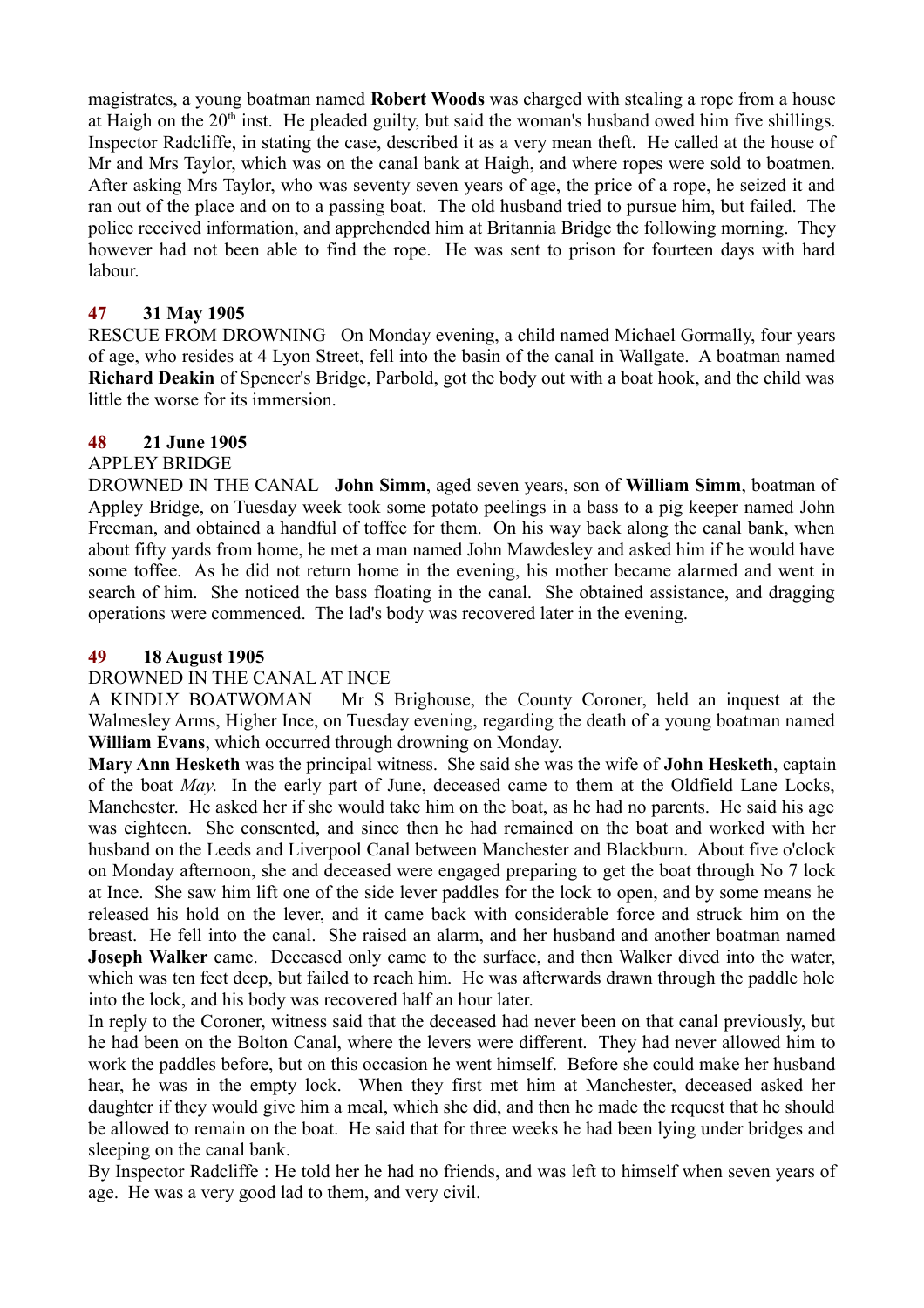The inspector told the court that the woman held the deceased in such respect that, although she was very poor, she was trying to raise money to get him a respectable funeral. The jury returned a verdict of "Accidental death".

# **50 6 December 1905**

BOATMAN DROWNED AT ABRAM On Friday, a man who at the time of writing had not been identified was drowned in the Leeds and Liverpool Canal near Wilcock's Bridge, Abram. About nineteen days ago, he was engaged by **Ernest Moore**, the captain of the boat *Alfred* (taking slack from Cross, Tetley and Company's colliery to the Alkali Works, Runcorn) to assist him. His name was unknown. All that he was called was "Bill". At this particular time, while the boat was at Abram, "Bill" was reaching a pan of water out of the canal, and he seemed to overbalance himself and fall into the water. The captain threw a rope to him three times, but all efforts to save him were in vain and he sank. As soon as possible, the body was recovered and taken to the mortuary.

# **51 29 December 1905**

# OBSTRUCTING THE NAVIGATION OF THE CANAL

AN OBSTINATE BOATMAN **Henry Baldwin** of 1 Shackleton Street, Blackburn, was summoned at the Wigan Borough Police Court on Thursday for obstructing the navigation of the canal by running his boat abreast with another, contrary to the bye laws. He pleaded guilty, but said he just did what anyone would have done under the circumstances.

Mr James Wilson appeared to prosecute on behalf of the Leeds and Liverpool Canal Co. He said that the facts were that shortly after a quarter past seven on the evening of the  $28<sup>th</sup>$  November, the defendant arrived at Henhurst Bridge lock at the same time as another, and the two boats entered the head of the lock together. Neither of the men would give way, and it was their duty to follow out the instructions of the lock-keeper. The lock-keeper went to the defendant and asked him to withdraw his boat, and the defendant refused. After quarter of an hour, he was asked again, but refused, and the lock-keeper went a third time, and he refused. The result was that the navigation was stopped for an hour and twenty minutes, and the defendant then withdrew his boat.

Defendant said he was there twenty minutes before the other boat came.

**William Derbyshire**, the lock-keeper, gave evidence in support. He said that the defendant was there first, but he had forfeited his turn by not getting the lock ready. He let the other man get the lock ready and then he wanted to claim it.

A fine of 20s and costs was imposed.

## **52 3 February 1906**

OBSTINATE CANAL BOAT CAPTAIN **John Peach**, a canal boat captain, was summoned at the Wigan Borough Police Court on Monday, with refusing to give way and allow a fly boat to pass him and go through the lock. He pleaded guilty.

Mr Jas Wilson prosecuted on behalf of the Leeds and Liverpool Company, and stated that the defendant was the captain of the two boats *Perch* and *Dace*. On the 5<sup>th</sup> inst, the boats had been lying in the pool outside No 21 lock since the previous evening. At seven o'clock in the morning, a fly boat came along. That was a steamer which had another boat in tow and specially laden with goods which had to be delivered in a particular time and according to the bye laws of the company. All boats must give way to a fly boat. A fly boat came to that lock, but the defendant kept his two boats in the neck of the approach to the lock, and although spoken to by the lock-keeper and his assistant, refused to give way, and went through first with his two boats, declining to allow the fly boat the priority to which it was entitled under the bye laws. The result of the defendant's conduct was that the navigation and the fly boat itself was detained a little over an hour.

Peach said he stopped the boat hardly ten minutes. When the fly boat arrived at the top lock, there was nothing to take it away, and he didn't think he was doing anything when there was nothing to take it away. The boat was lying at Burnley two clear days without starting to discharge. It was laden with the same stuff as he had on his two boats.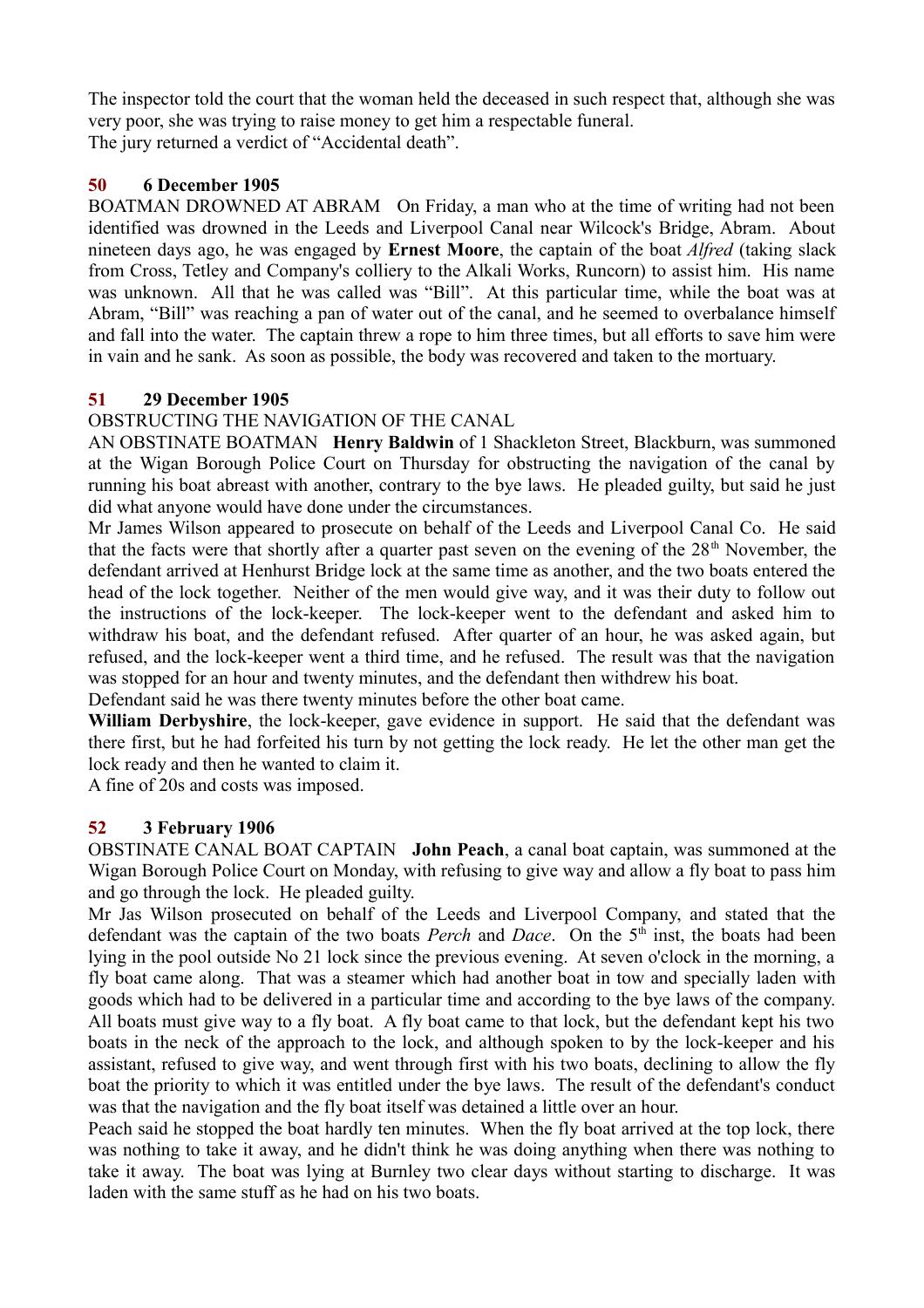The magistrates imposed a fine of 10s and costs.

#### **53 7 March 1906**

#### ADJOURNED COUNTY LICENSING SESSIONS

A MAGEE, MARSHALL LICENCE LOST Joseph Williams, Patricroft Inn, Canal Bank, Ince, applied for the renewal of his licence, which was objected to. Mr W S France jun represented him. Inspector Palmer said the house was situate on the canal bank at Higher Ince, and belonged to Messrs Magee, Marshall and Company of Bolton and Wigan. The poor rate assessment was £29 net, and the annual value for the purpose of the publican's licence was £35. Witness mentioned the accommodation of the house, and said that the sanitary condition was fairly good. The facilities for effective police supervision were not good. It was open to the canal bank, and surrounded by waste land. It was an ante 1869 beerhouse. Applicant was a monthly tenant, and the rent was £15 a year. He informed witness that the house was just about paying its way – no profit and no loss. The sale was four barrels a week and three dozen bottles, and the average takings were between £9 and £10. The trade was of a respectable class among colliers, boatmen and iron workers. There were two stables with stalls for thirteen horses. The licensee was a collier and worked as a collier. Witness considered that the house could be done away with and was not wanted for the neighbourhood.

By Mr France : That was an isolated district. There were twenty three licenses within a radius of four hundred and forty yards, but in that radius they took in licenses from Manchester Road, Ince, and a large population of the Wigan borough.

Mr France did not consider that a satisfactory radius to take.

The Inspector said the licenses were there. The nearest houses were a hundred yards away.

Mr France said that this was one of the houses objected to some two years ago on the ground of annual value, but the license was restored, and the owners, after going through that, naturally thought the license was safe for the future. They said the last time the district was improving and developing, and that had turned out so. The house was in a better position now than it had been for some years – it was a greatly improving house. It now did a fair trade with the residents in the vicinity. He would suggest that the time for taking the house on the grounds mentioned in his notice was too late. It might have been successful some years ago before the change came, but not now. He pointed out that in this district there were other houses on the canal bank, and he was not aware that any others were attacked on the grounds of that objection. The house had been licensed for considerably over forty years, and there had never been the slightest complaint concerning it. Mr Scotson was in for fourteen years, Mr Starkie six years, Mr Tomlinson, the late tenant, thirteen years, and the presnt applicant since last September. That was strong evidence that a house was required. The owners had purchased a considerable quantity of land at a cost of £331, without the slightest idea of any proceedings being taken against the licence. In the middle of last year, they spent £238 in putting the house into a thorough state of repair to meet the increasing trade. The police had raised the point of police supervision, and said the house was isolated. Surely if the house was isolated they could all the more easily supervise it. It was the first time he had ever heard it suggested that a house was too difficult of supervision because it was too open. Joseph Williams, the tenant, gave evidence.

Mr Walter Booth, the manager for the Wigan properties of the Brewery Company, gave evidence as to the amount of money spent on the house and land adjoining in recent years. There had never been a complaint against the house so far as he knew.

**Robert Cheetham**, a boatman, said he had known the house for forty years. It was a great convenience to him and other boatmen, and he always used the stables for his horses. He had always found the house comfortable and well conducted.

**Thomas Auty**, another boatman, said he used the house every other day, sometimes twice a day.

The Superintendent : If there was another house a hundred yards away, you would use that too? Witness created much amusement by replying that he always passed another house to get to this because he could get a better pint.

The licence was referred for compensation.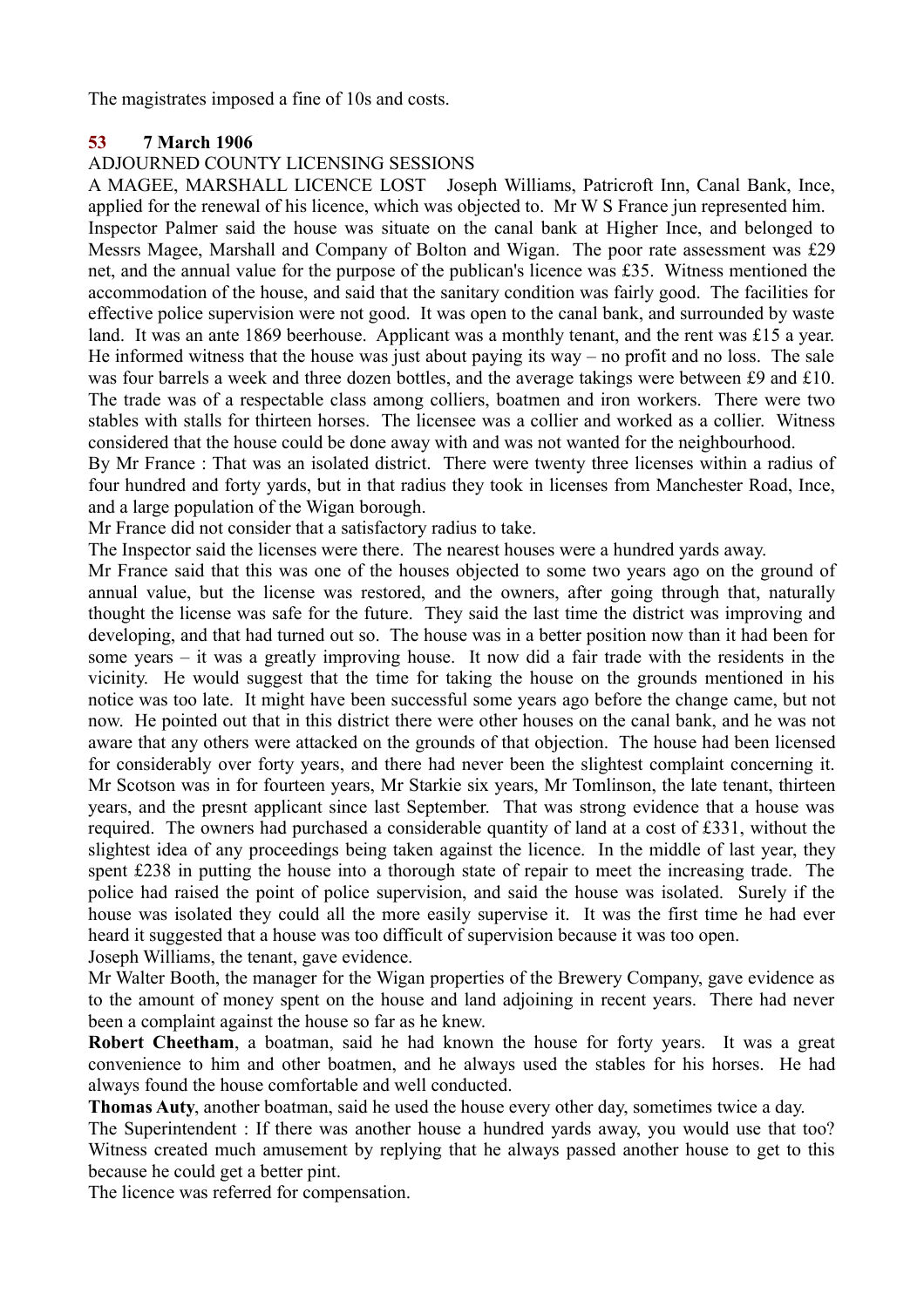## **54 20 April 1906**

## WIGAN BOROUGH POLICE COURT, THURSDAY

A MOTHER'S MAINTENANCE **Francis Cullen**, a canal boatman of Woodcock Row, Crooke, was summoned to show cause why he should not contribute to the maintenance of his mother. Mr Danson, relieving officer, said his average wages were 35s per week. He applied for him to pay 1s a week. Defendant said he had a wife and five children. He had to pay a young man 3s a trip out of that money. Three other brothers are paying 1s, and the magistrates made an order for defendant to pay 1s a week.

# **55 19 September 1906**

A BOATMAN'S PECULIAR DEATH The singular death has been reported of **Henry Gill** (43), a boatman who was a single man and resided with his sister at 1 Dobb's Field. It is said that eight months ago, he was near Writtle Springs with a canal boat, when he fell into a lock. He was afterwards frequently medically attended for his heart, and on the  $28<sup>th</sup>$  ult another doctor saw him, and thought he had been drinking heavily. He had complained of having injured himself, but the doctor could not say he died from injury. Death took place on Monday.

## **56 6 October 1906**

# AN INCE DROWNING MYSTERY

WORKMAN FOUND DROWNED IN THE SCOTCHMAN'S FLASH Mr S Brighouse, county coroner, held an inquest on Wednesday morning at the Old Hall Hotel, Lower Ince, relative to the death of a man at present unknown, who was found dead on Monday in a sheet of water called the "Scotchman's Flash" off the canal bank near Ince Moss. A boatman named **Sylvester Derbyshire**, of 20 Derby Street, Lower Ince, was taking his boat to Poolstock on Monday morning, and when near the "Scotchman's Flash" he heard some boys on the canal bank shout out, "There's a man in the water". Derbyshire got off his boat and walked along the towing-path to the flash of water when the boys ran away. The water of the flash is very deep, and considerably below the canal bank, and Derbyshire was surprised to see the deceased man in the water, being in a standing position, the man's head, which was without hat, being just level with the water. He got assistance, and with a rope and a boat hook, the deceased was got out and laid on the towing-path, where it was found that he was quite dead, having apparently been in the water a few hours. The deceased was conveyed to the Old Hall Hotel to await the inquest. There were no marks of violence on the body.

The deceased was a man of about sixty years of age, 5 ft 8 in in height, and had grey hair and moustache, being otherwise clean shaven, bald on the top of the head, grey eyes, fresh complexion, full round face, and was of stout build. He was dressed in a dark grey jacket, vest and trousers, and a red white and blue cotton shirt, grey home-made flannel singlet, black ribbed stockings, with a small black and white plaid woollen scarf round the neck. He was also wearing a new pair of laceup boots, size seven or eight, which had the words "Wheatsheaf Brand" stamped in golden letters inside the top of the boot.

Inspector Ratcliffe said the man appeared to have been well cared for. Inquiries had been made, but he had not been identified.

The jury, after hearing the evidence, returned a verdict to the effect that the deceased, who was unknown, was found drowned, but how he got into the water there was no evidence to show.

## **57 20 October 1906**

## BURSCOUGH BOATMAN'S STRANGE DEATH

FOUND HANGED IN A WIGAN SHED Mr H Milligan, the Wigan Borough Coroner, held an inquest at the Borough Courts on Saturday morning relative to the death of **John Whittle**, a boatman 44 years old, of Bog Houses, Burscough, who was found hanging in a disused shed near Seven Stars Bridge, Wallgate, Wigan, having to all appearances been there for some little time.

**Betsy Whittle**, the widow of the deceased, said her husband had been complaining to her for about three weeks of a pain in his left side. He also complained of his head, but did not see anybody,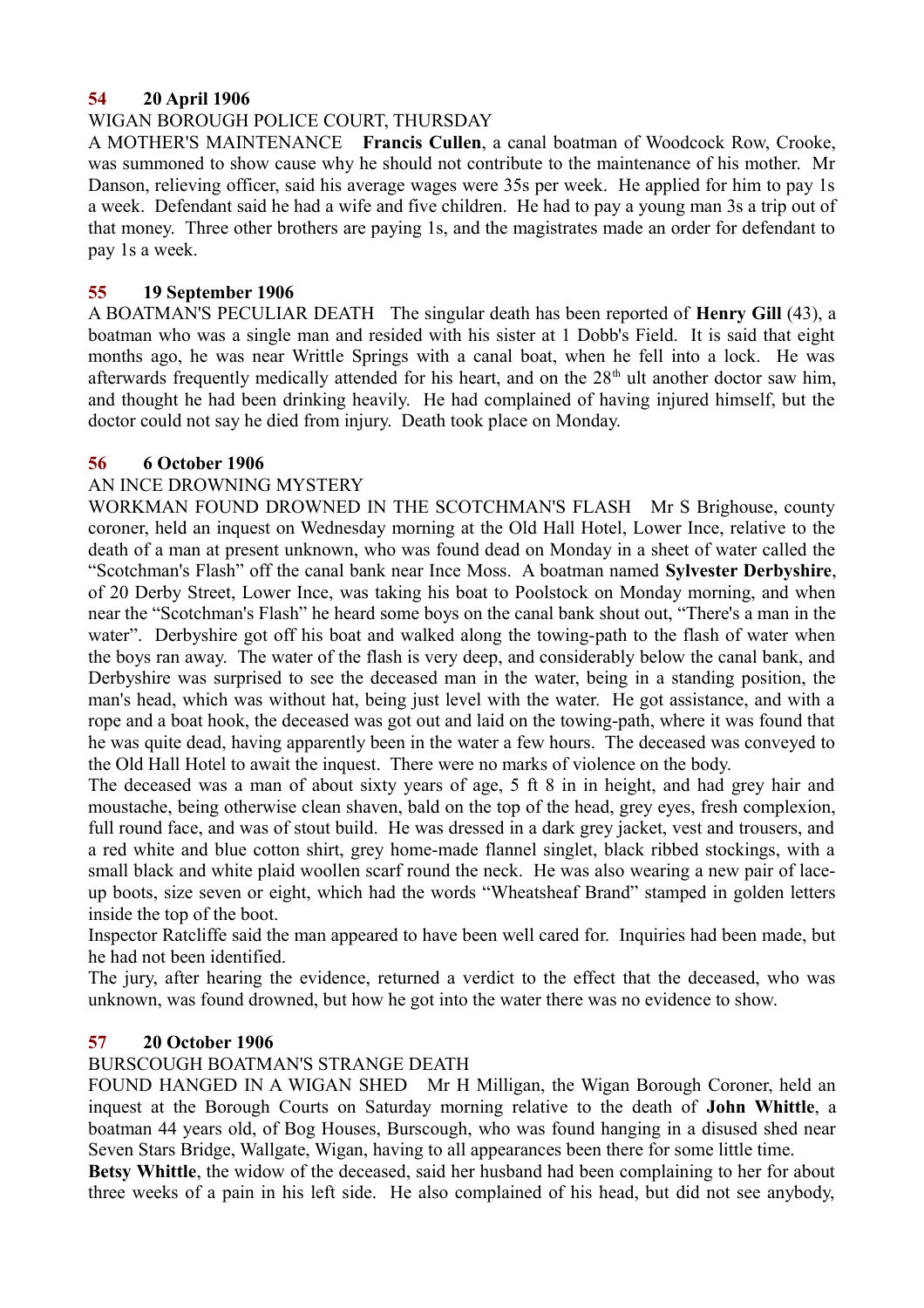being able to continue following his work. She last saw him alive the previous Sunday week, when he was on the boat. Witness added that she herself was troubled with the rheumatics, and she thought that his own illness and hers had upset him.

**Thomas Whittle**, the son of the deceased, said he was on the boat with his father, who never said anything to him about being bad. Witness was with his father in the canal basin, Wallgate, Wigan, on the 5<sup>th</sup> inst. They were on the way to Birkenhead, and the boat should have been started at half past one, but his father didn't turn up.

**Thomas Kilbey** of *The Folly* said that on Thursday afternoon he happened to look into the shed near the Seven Stars Bridge, Wallgate, which belonged to Mr Wild, lime merchant, when he saw the body of the deceased hanging.

Peter Wild said the last witness reported finding the deceased in the shed which belonged to witness's father, and witness went and cut down the body which was hanging to a rope attached to a beam in the roof. The shed was not used much, and the man who did use it had been away for a fortnight, so that it had not been used at all for some time. The shed used to be the old tramway coking station. The rope didn't belong to witness's firm ; it looked like a boat rope that must have been taken there. The body seemed to have been there some time, as it smelled very badly.

Police-constable A Jones deposed to receiving information on Thursday afternoon of the body being found, when he went to the shed. There was a quantity of old bricks about two feet high under the beam to which the rope was attached, but that was hardly high enough for deceased to get on, and witness thought he had got on a slope to attach the rope. Witness found 5 1/2d in copper and an old knife in deceased's pockets.

The jury, after hearing the evidence, returned a verdict of "Suicide while temporarily insane".

# **58 27 October 1906**

BOATMAN'S SINGULAR DEATH AT INCE

## FOUND DEAD IN HIS CABIN

MATE'S INHUMAN CONDUCT CENSURED A boatman named **Thomas Hunter** of Whittle Springs, near Chorley, was found dead in the cabin of the canal boat *Finch,* which was lying in the Leeds and Liverpool Canal at Ince on Monday night. It appears that a watchman of the canal heard someone shouting from the direction of No 10 lock. On going there, he saw the deceased in the lock, struggling in the water. A man named **Ralph Stopford,** captain of the flat *Progress*, who was about to enter the lock, got hold of him with a boat hook and got him on the boat. Deceased was afterwards taken into the cabin of his own boat and left there, it is surmised in charge of no one. On returning, his mate found him dead and stripped of his clothing. Information was given to the police, and the deceased was removed to the Ince Mortuary.

Mr S Brighouse, county coroner, held the inquest on Thursday morning at the Walmesley Arms, Higher Ince.

Margaret Deakin of Lower Audley, Blackburn, said the deceased, who was her uncle, was 56 years of age.

**James Henry Worthington**, mate on the *Finch*, said they left Cunliffe's coal wharf, Whittle-le-Woods, with the boat, which was empty, about two o'clock on Monday afternoon, at which time the deceased was in good health, except that he was suffering from asthma. He had had some drink, but was not drunk. All went well until they arrived at No 10 lock, Ince, when witness opened one gate and the deceased opened the other, and witness had drawn the boat about half way out of the lock when he heard a scream which seemed to come out of the lock. Witness ran back, when he saw some men off a laden boat, which was about to enter the lock, with a boat hook holding up the deceased, who was in the water. The men pulled him on to their boat, and witness afterwards assisted to get him on to his own boat. At this time, the deceased could just speak and walk with difficulty. Witness led him into the cabin of the *Finch*, assisted by a man whom he did not know, after which witness went to his horse and took his boat to No 15 lock, where he moored it. He then took his horse to the stables at No 16 lock, after which he went to the Broomfield Inn, where he remained until eleven o'clock at night, and on returning to the boat he went and spoke to the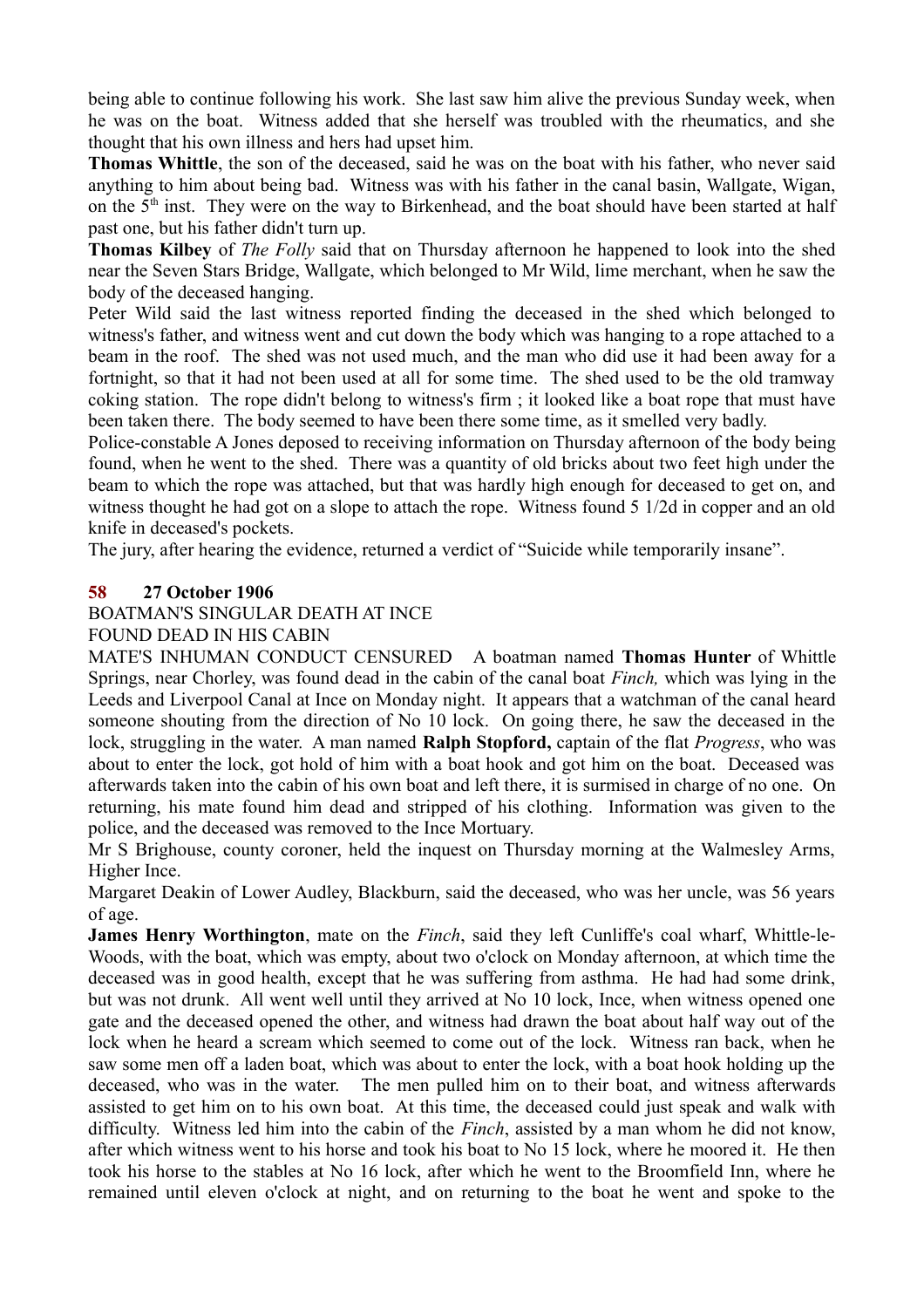deceased, who did not answer. He then touched the deceased, who was naked, and found that he was cold. There was a fire in the cabin. Witness then went to the lock-keeper and told him, and Henry Sharples, the watchman, came up when he told him also. Sharples said he would go and look for a policeman, and witness went with him along the canal bank until they met an officer. Witness had known the deceased about two years. He was a single man, and resided with Henry Blundell at Whittle Springs. Neither witness nor the deceased had any drink from the time they left Whittle Springs to the time they reached Ince. He did not know how deceased fell into the lock, it being dark at the time.

The Coroner : This is a funny story, you know. You get this man out of the water, put him into a cabin – who stripped him naked?

Witness : He undressed himself.

Did you see him? - No, I had to mind the horse, and he said he was all right.

The Coroner pointed out that the witness did not say in the police statement that deceased told him he was all right, and then asked, "Did you see this man undress himself before you took the boat down to No 15 lock?"

Witness : No. Continuing, in answer to the Coroner, witness said that he did see the deceased about ten o'clock after taking his horse to the stables.

Inspector Ratcliffe said that in getting the statement of the witness he questioned him closely, and his answer was that he never was in the cabin at all.

Witness, continuing, in answer to the coroner's questions, said that the deceased had no change of clothes, and when he saw him he was in bed naked, only for the sheets, and when witness asked him if he was all right, he said, "Yes".

The Coroner : He is telling quite a different story now from that which he told the Inspector.

Witness, questioned by the inspector, admitted signing his name to a statement and saying it was all true.

The Coroner : You needn't worry him Inspector Ratcliffe, I don't believe him. I won't believe him, if he swore twenty oaths.

Inspector Ratcliffe said that when he was getting the evidence, the man was very insolent.

The Coroner : He would like to be insolent here, only he daren't.

Inspector Ratcliffe said he told witness at the time that he ought to be ashamed of himself for his inhuman conduct in leaving the deceased in the cabin.

The Coroner : I suppose there is no legal obligation on you to do anything. If you like to be inhuman, we cannot help it. How this man got his clothes off, we don't know, we can only surmise that when he was taken into the cabin he had sufficient life left in him to undress himself and get naked into the sheets, and he had no other clothes.

Dr Chronnell said he had made a *post mortem* examination. The deceased had two leather plasters on his body which, he thought, had been put there in consequence of his suffering from asthma. The cause of death was haemorrhage of the abdomen.

The Coroner : And would that be brought about by the immersion in the water?

Witness said it would, and possibly also his being caught hold of with the boat hook, which had something to do with it.

The Coroner : Supposing he had had any medical assistance, would there have been any chance of recovery?

Witness : Everything was so much diseased that he wouldn't have lived long. He would have ruptured the aorta, so that he couldn't have lived much longer.

Henry Whittle, night watchman in the employ of the company, who lives in Elizabeth Street, Ince, said he heard some shouts, and on going to the lock, saw the deceased in the water, and a boatman named **Ralph Stopforth** was holding him up with a boat hook. They put him in his own boat, he being only just able to speak and walk.

PC Bachelor said that at midnight he was on duty on Rose Bridge, when the last witness came and told him there was a man dead on the boat *Finch.* On going to the boat, witness saw the body of the deceased in a nude state in the cabin bunk, a sheet lying partly over, with a blanket and a sheet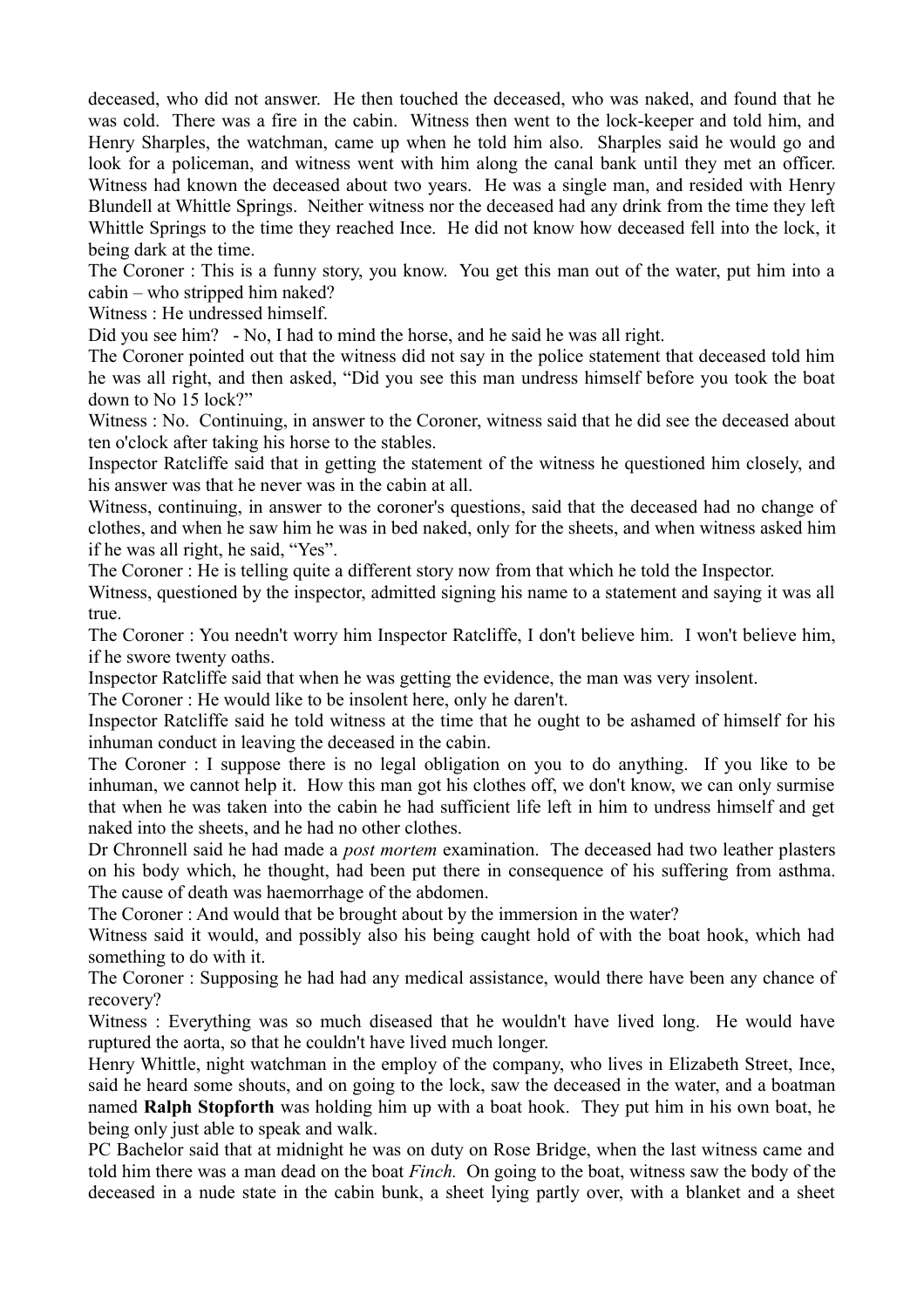underneath. He removed the body to the Ince mortuary. Worthington was very far advanced in drink when he came to inform witness, and he was very insolent when being questioned about the death, and his statements could not be relied upon.

The Coroner : I should think his statements cannot ever be relied upon when he is sober.

In reviewing the evidence, the coroner pointed out that according to the medical evidence the deceased could not have lived long, if this had not happened. Of course, they could censure Worthington for his conduct in leaving the deceased as he did, but they must consider what effect it would have upon him, for he did not seem to be a man of fine feelings.

The jury returned a verdict of "Accidental death", the foreman adding that the jury were of opinion that Worthington should be censured for his inhuman conduct.

The Coroner then called Worthington before the jury and, addressing him, said that the policeconstable had stated that he was very far advanced in drink and was very insolent on the Monday night. The jury were perfectly satisfied that the statement made to the inspector in the first instance was true, namely, that after carrying the deceased into the cabin, he left him there and went to put his horse into the stable, and afterwards went to the public house and stayed there until he couldn't stay any longer, it being turning out time. Then he was very insolent to the police officer. That, however, was not a very grave offence. The offence he had committed was that of being so inhuman to the man he knew. "Supposing you and I were going along the road", said the Coroner, "and something happened to you in the same way and I left you, I wonder what would be said of me? There is our duty towards our neighbour, which is the most important duty after our duty towards God. Think of leaving this poor fellow in the cabin stripped naked, with no covering except a sheet – how would you like people to deal with you in that way? What the jury say, and I agree with it, is that you are not deserving to be called a man, and I hope this will be a lesson to you, and that in future you will remember that there is something else in the world besides getting drunk. Remember that you have a duty towards your neighbour. Let that sink into your mind. You can go outside now".

The inquiry then closed.

#### **59 12 March 1907**

SAD DROWNING CASE AT LATHOM On Saturday night, a distressing drowning case occurred at Ring O' Bells, Lathom. John Alty, aged 15, went to a shop close to home for six bottles of ginger beer, and having put them in his pockets, he hurriedly left the shop and proceeded in the direction of home, which lay along the canal bank. Shortly afterwards, a woman was walking along the canal bank when she heard a splash and a scream but, as the night was very dark and stormy, she could not see anyone struggling in the water. She gave an alarm, and after an hour's dragging with a hook, the body was recovered by a boatman named **William Abram,** and Dr Gardner pronounced life extinct. It was thought that the deceased in the darkness stumbled over a ring set in stone used for tying up boats.

## **60 12 September 1907**

#### INCE DISTRICT COUNCIL

CANAL HORSES CROSSING THE ROAD Mr Kerr said that Mr Walters had referred in committee to the danger of boat horses crossing the road at canal crossings. He (Mr Kerr) happened to be a witness of one or two accidents at Britannia Bridge, Warrington Road. One woman in going to Wigan got knocked down by a horse which bolted on to the footpath before it could be seen. There was no one in charge of the horse. The woman was injured, and still suffering from the effects. He himself had also a narrow escape. On one occasion, he had to pull his pony almost to its hind quarters to evade a boat horse. There were many complaints, and he hoped the matter would be taken on by the authority.

Mr Walters said he brought the matter up because he was an eye witness of what might have been a serious accident in connection with Mr Kerr's horse. The man in charge of the boat horse took no notice of what was said to him.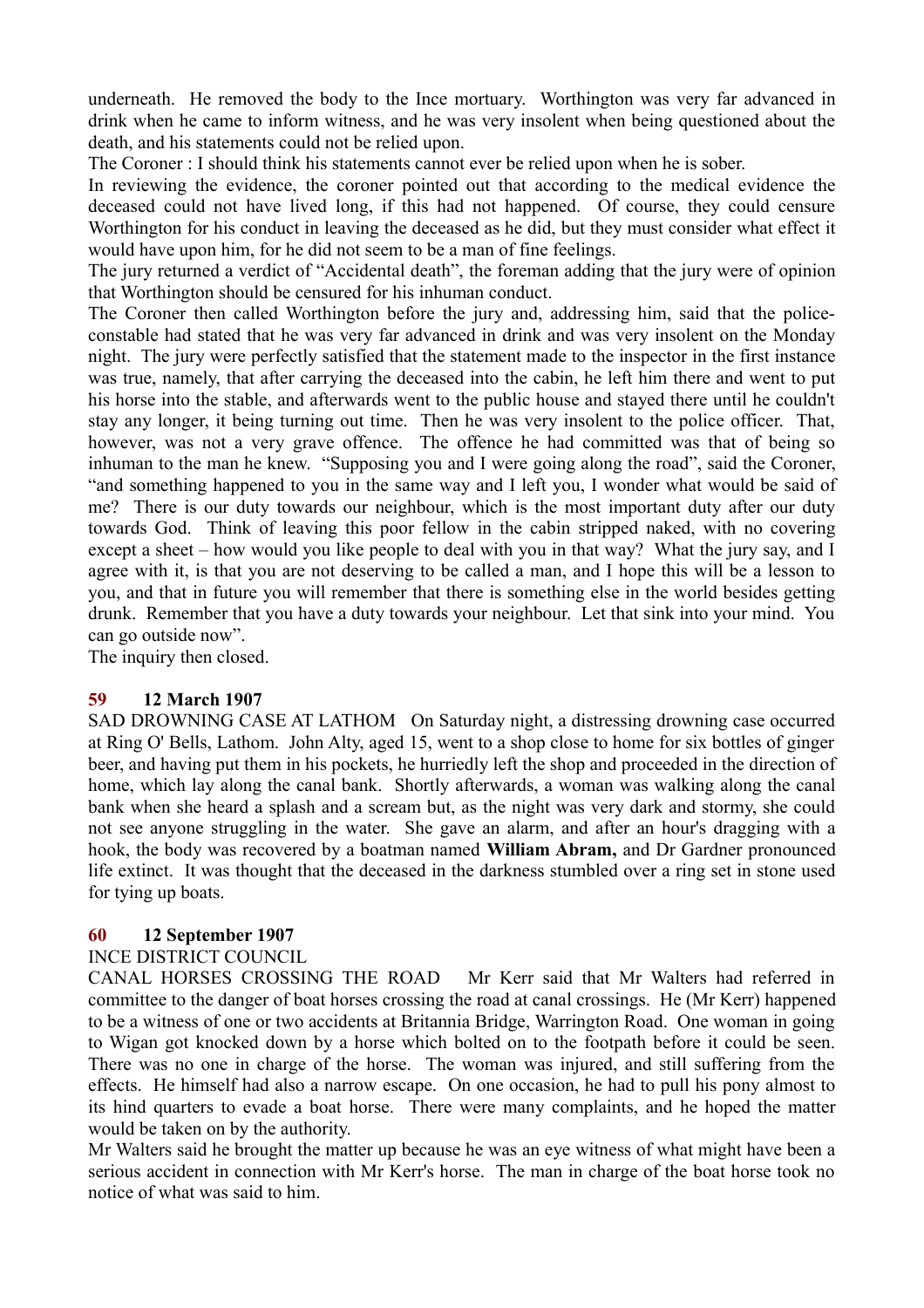Mr Percy said that the Canal Company had posted notices at these points cautioning boatmen. Anyone who saw boat horses straying along the highway should take the number of the boat and report to the Canal Company, who would deal with the boatmen severely. The company were as anxious as anyone to prevent accidents.

Mr Kerr said in regard to his own case he had the number of the boat. As regards the woman, she was so bewildered that she was glad to get away.

The Chairman said if Mr Kerr would forward the number to his clerk, he would write to the Canal Company.

## **61 9 January 1908**

## FOUND DROWNED AT INCE

GOING TO LOOK FOR WORK The County Coroner, Mr S Brighouse, held an inquest on Tuesday at the Independent Methodist Church, Keble Street, relative to the death of a man, about 60 years of age, who was found drowned in the Leeds and Liverpool Canal at Ince on Monday. The deceased remained unidentified until shortly before the Coroner's inquiry, when he was recognised by a woman named Martha Seddon of Bird Street, Ince, as Richard Wild, hailing from Bolton, who had stayed at her house last weekend.

Giving evidence, Mrs Seddon said the deceased was her husband's cousin, and he came to their house on Friday last. She last saw him alive at 5 am on Saturday, when he left the house to seek work.

The Coroner : Where did he live when at home?

Witness : I could not tell you where he lived before. He has been in Manchester and Bolton. He came to Ince because he was out of work.

Has he got a wife or family? - No, his wife is dead. His son lives at Bickershaw.

Continuing, witness said that on Saturday morning, the deceased was asleep at her house. He asked her husband what time the "boss" came at Pearson's yard. He was a "horse man", and when told that the boss came at seven o'clock, he said he would go and see him about a job. He left the house to go to Pearson's, and would probably go along the canal bank. It was a dark foggy morning. Deceased knew the district very well, as he was an old Ince resident.

The Coroner : No one saw him fall into the canal, and the chances are that he fell in on his way to Pearson's. I suppose there is no doubt about him being your husband's cousin?

Witness : No, it is him, I am sorry to say.

**William Pilkington,** foreman bank ranger of 16 Canal Bank, Ince, said that at a quarter past four on Monday morning he was called to No 20 lock by a boatman, who said he could not get the lock gate open. Witness went there, and found the body of the deceased jammed between the lock gates.

Police-constable Ellis deposed to conveying the body to the mortuary. There were two wounds on the side of the head, which might have been caused either by his being jammed between the locks or by passing boats.

By the Coroner : It was dark and foggy on that particular morning. A verdict of "Accidentally drowned" was returned.

## **62 11 February 1908**

BRUTAL ASSAULT ON A WIGAN MAN At Blackburn Police Court on Tuesday morning, **James Longton** (23), boatman, 28 Patterson Street, was charged with assaulting **Matthew Rothwell** of Wigan on the 5<sup>th</sup> inst. Mr J G Radcliffe prosecuted. Both prisoner and prosecutor are boatmen on the Leeds and Liverpool Canal.

The latter stated that on Wednesday night he was near the Hall Street lock, when Langton boarded his boat, pulled him to the bank and "tupped" him. As witness was pulling one of the levers to draw the water through the lock, prisoner again came up and kicked him, twice repeating this conduct as he afterwards lay on the ground. He had to be treated at the Infirmary before being taken home, and had to go to Wigan Infirmary from Thursday to Saturday noon. He was still an out patient of that institution.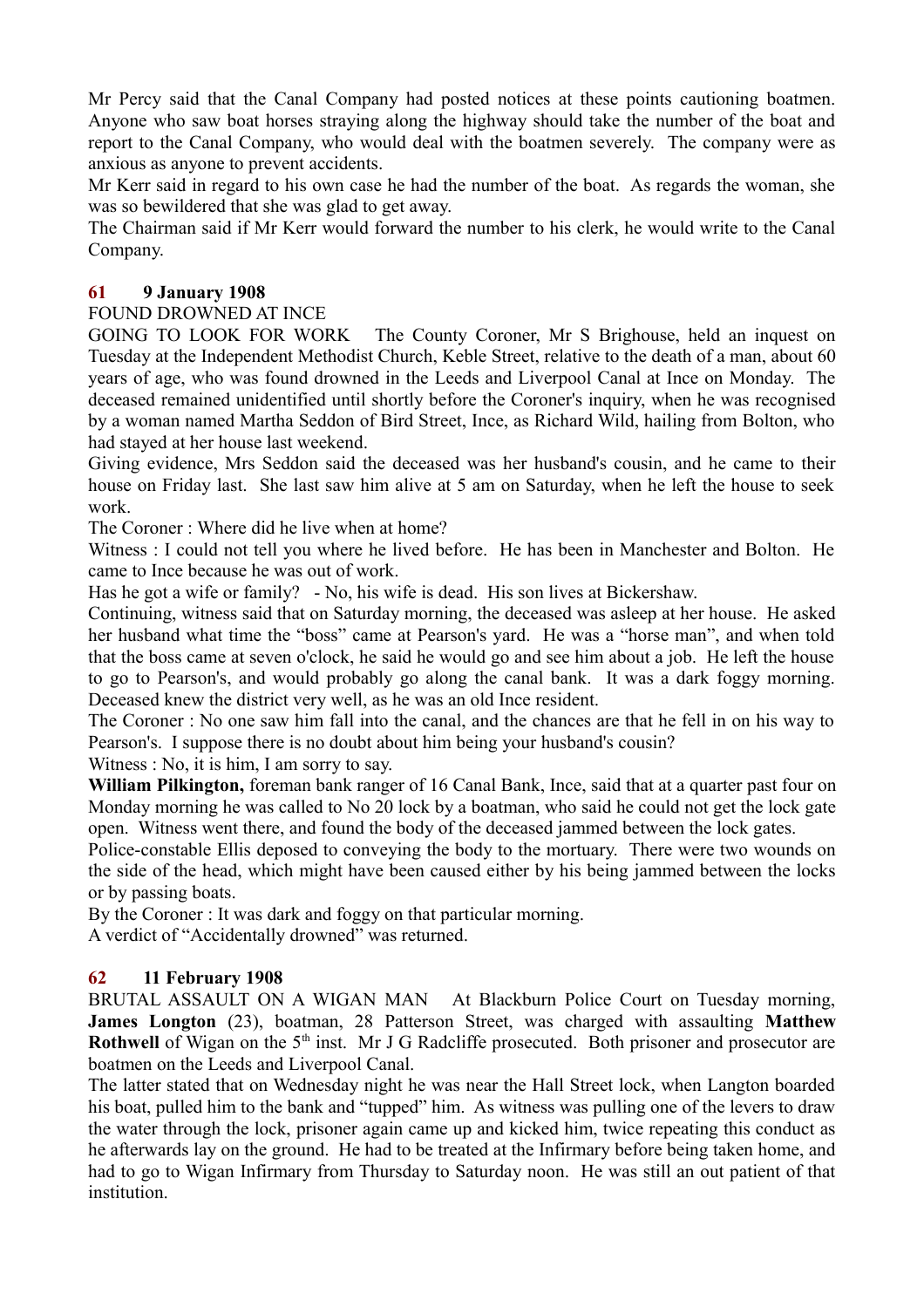Prisoner said he was remonstrating with Rothwell for damaging a boat, when the latter remarked, "Yes, and I'll damage you", and got hold of him.

The Bench regarded the assault as a very brutal one, and committed Longton to prison for a month.

# **63 9 May 1908**

CANAL BOAT CAPTAIN'S END The death is reported of a canal boat captain named **Thomas Turner,** aged 36 years, of 24 Miny Lane, Wigan, which occurred at 7.10 on Monday morning. It appears that the deceased was returning to Wigan on the  $28<sup>th</sup>$  ult, and when near Wigan Moss his boat struck, and he and his mate, **George McDonald**, got off to remove it. When the deceased arrived home later, he complained of having hurt his back. He was removed to the Wigan Infirmary, where he died as stated.

THE INQUEST The inquest on the body was held on Wednesday.

**Rose Ann Turner**, widow, gave evidence of identification.

George McDonald, boatman, said that when he and the deceased removed the boat that struck, the deceased he didn't complain of having hurt himself.

Dr Buchanan, house surgeon at the Wigan Infirmary, said he was called to the deceased, and he found him suffering from bronchial pneumonia. He said he had strained himself a few days before witness saw him, but there was no evidence of any injury to his back. Witness was satisfied that the deceased died from bronchial pneumonia.

A verdict of "Death from natural causes" was returned.

## **64 18 August 1908**

MOTOR FATALITY AT LEIGH The first motor fatality in the Leigh district was reported on Monday, **James Didsley,** aged 43, of Brideoak Street, Leigh, having died at Leigh Workhouse Infirmary from injuries received late on Sunday afternoon. Didsley, who was formerly a boatman, but lately earned his living by selling firewood, and was very deaf, was crossing Brown Street, Leigh, as a motor car belonging to Mr Holden, The Firs, Leigh, and driven by his chauffeur, Edgar Righton, was coming slowly round the corner. The chauffeur sounded his horn, but deceased hesitated, and was knocked down. He leaves a widow and four children.

## **65 5 September 1908**

## CROSSED IN LOVE

LOWER INCE MAN FOUND DROWNED A verdict of "Found drowned" was returned by a coroner's jury at New Springs on Saturday – though one juryman expressed the opinion that it was a case of "suicide through love" - when the circumstances attending the death of Alfred James Rowlands (27), a locomotive fireman, of Williams Street, Lower Ince, were inquired into by Mr Butcher, the district coroner. The body of Rowlands was found in the canal at New Springs on Friday.

The first witness was Alan Rowlands, a younger brother of the deceased, who said his brother was last at home on Thursday evening. He did not say where he was going. He came into witness's bedroom at 10 pm, opened a drawer and took out his cap. He looked at witness, but never said, "Goodbye", "Goodnight", or anything.

The Coroner : Was he in work?

Witness : Yes.

Where did his work lie? - At Springs Branch.

Was there any occasion for him to go along the canal bank? - Well, you are aware he had been keeping company with a young lady.

Apart from that, did he have any business up this way at all? - No.

Did she live up this way? - Yes, close to Monks Hall Ironworks, and near to the canal bank.

Had he told you anything throughout the week about his sweetheart? - No.

He didn't tell you anything about ill health? - No ; he had previously.

Had he ever expressed any intention of destroying himself? - No, sir.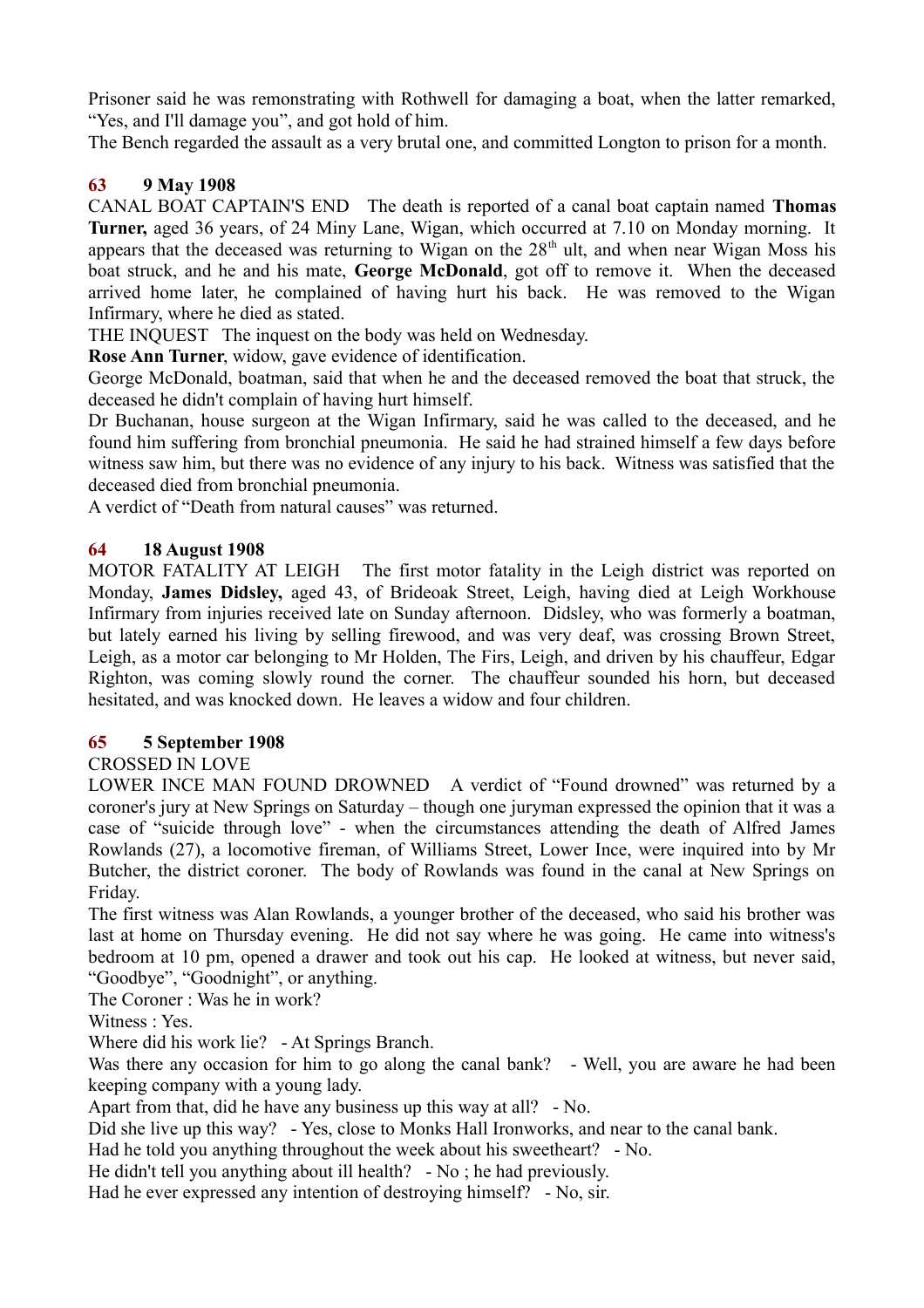Has he made any preparations at home – any arrangements as though he proposed killing himself? Witness : No, sir, not exactly. We thought he had gone to work during the night, as he does as a rule. When we looked round we found that he had left his watch, a thing he had never done before. He had also emptied his pockets of all the money he had, even to 1 1/2d. He left a pen, and a packet half full of cigarettes, one partly smoked.

Has he shown any signs of insanity? - No, sir; he was himself when I last saw him.

Is there something else you would like to tell the jury? - The only thing I suggest is he may possibly have come up to see his sweetheart. You are aware that the lights from the Wigan Coal and Iron Company's works glare all night, and he has been looking about one way or the other, anxious to see her, and has walked into the canal. It has been done. I am pretty well acquainted with that place.

A Juryman : The rumour is that the girl has been missing for two or three days, and that his parents were against him keeping company with this young lady. That might have upset him.

Witness : My parents were never against it. If anything, it was on the other side.

Another Juror : I think it was on the other side.

A MYSTERIOUS LETTER George Monk Jones, a grocer and provision dealer, of the canal bank, Top Lock, Aspull, said the deceased had been keeping company with his daughter.

The Coroner : I am sorry to hear she is in poor health ; is that so?

Witness : Yes.

When did he last come to see her? - Monday afternoon.

Were you present at the interview? - No, sir.

I think he was rather anxious to be married? - Yes, sir.

I believe your daughter told him her health was such that she could not marry? - Yes.

Did you see him at all that afternoon? - Yes.

Did you have a talk with him about it? - No.

Did you notice anything wrong with him at all? - No, there was nothing wrong as far as I could see.

Did he seem cheerful or otherwise? - As usual.

Was that after his interview with your daughter? - No, before.

Did you see him after the interview? - He bade me good afternoon.

How did he seem? - All right.

Have you or your daughter had any communication from him so far as you are aware? - Well, his brother said she had a letter. She has had a letter.

When was that? - On Thursday morning.

Do you know the contents? - No, it was Friday morning. His brother came up and wanted to know if he had been to see her the night before ; that he had not been at work. He said his mother went upstairs and found he had not been in bed, and she said Miss Jones had had a letter, because his brother was a long time writing upstairs.

What did the letter say? - The deceased said he was going to come up as usual at six o'clock on Sunday night.

Was that the only communication she had? - That is the only one I know.

Has she had any communication from him at all to suggest that he intended to make away with himself? - No. I asked her particularly about that in the last letter, and she said, "No".

Was he a welcome visitor as far as you were concerned? - Yes, all objections had been thrown aside for some time. He was a regular visitor to the house.

ENGAGEMENT RING RETURNED The Coroner (to the first witness) : Did you know your brother had written that letter?

Rowlands : Well, on Thursday he was upstairs getting himself ready, and had everything prepared to go and see his young lady, when a parcel came by the dinner time post. My mother thought it was a present, but it turned out to be his engagement ring being returned.

The Coroner : Why didn't you tell us that before?

Witness : She told him she didn't wish to see him again, and asking him to try to forgive her.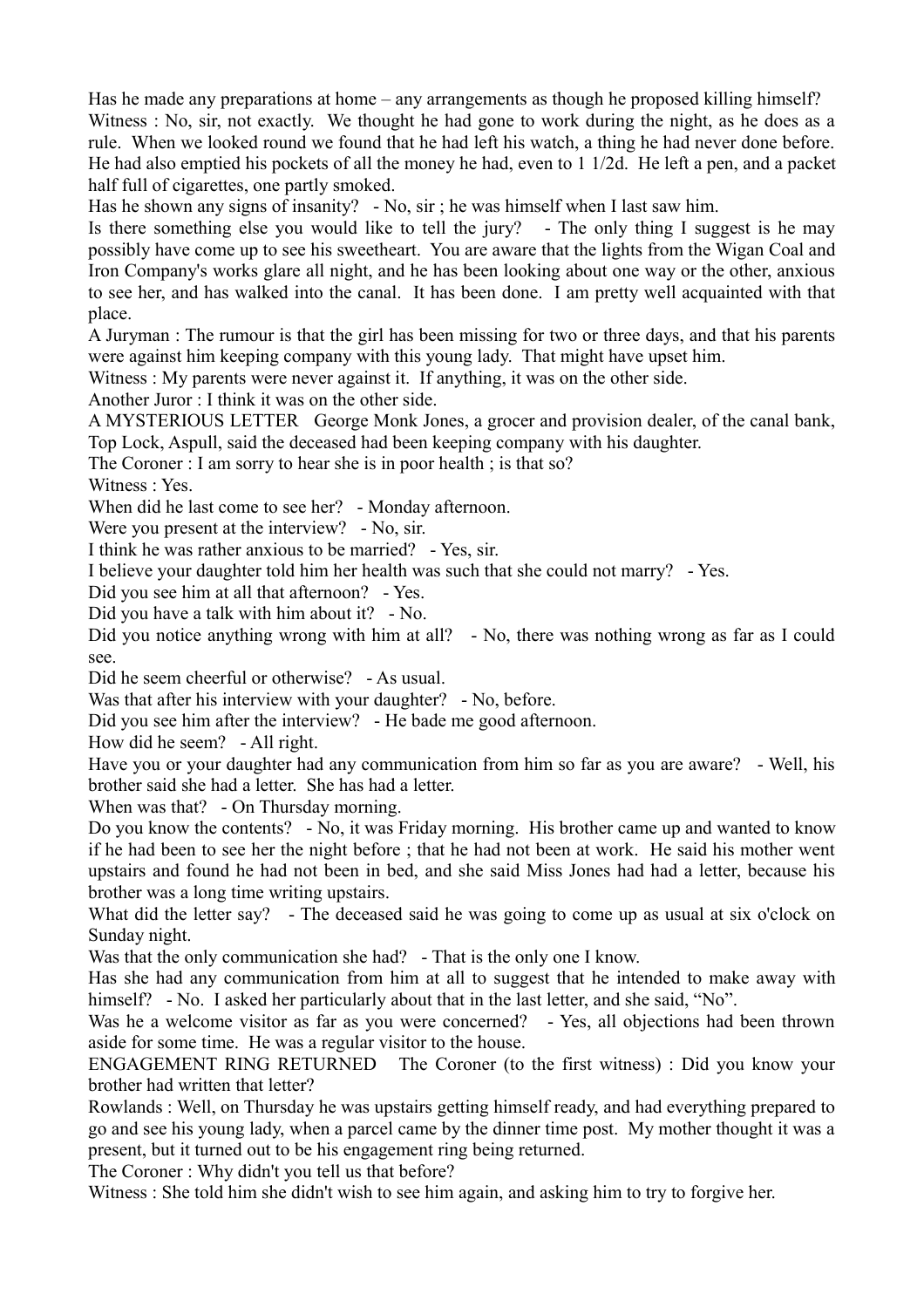Mr Jones informed the Coroner that his daughter destroyed the letter she received from the deceased.

Rowlands : I have in my possession the letter that came from your daughter.

The Coroner, after reading the letter to himself, asked, "Who is the "she" referred to here?" Witness : I fancy it is her mother.

Did you hear this letter read that Mr Jones has spoken of? - No, it was another brother.

Has he told you the contents of that letter? - All he said was that he would come up as usual on Sunday night.

Did you see him writing the letter on Thursday night? - No, but after receiving the letter he stayed upstairs a considerable time writing a letter.

The Coroner : I must say it is a very singular thing that this letter has been destroyed.

Mr Jones : I asked her about it, and she said she had destroyed it after reading it.

**John Ashurst**, a canal boatman of Mill Hill, Blackburn, spoke to recovering the body of the deceased from the canal.

Dr Cooke deposed that he had made a *post mortem* examination of the body. There was a wound 1 1/2 inches long running parallel to the left jaw, whilst the breast bone was fractured. Death was due to asphyxia, caused by drowning. In witness's opinion, the injuries were sustained after death.

The Coroner read the letter sent by Miss Jones to the deceased on Wednesday. The letter stated : "She does not need to bother herself any more, because I have made up my mind not to see you again. You will get over it in time, and I will get some friends perhaps if we go away from here....... I hope you won't write again, or try to see me, as it only makes matters worse, and I want to forget all about it".

The Coroner : It is an unfortunate thing that the other letter has been destroyed. It certainly ought to have been kept. It does not necessarily follow that something has been kept back from us. This letter does not prove that he has drowned himself ; it gives us some reason why he might, but it does not necessarily prove that he has. If it be true, as Mr Jones says, that he said in the letter he proposed coming up on Sunday night, then, of course, he wrote the letter without any intention of committing suicide – unless that was a "cloak" or something of that kind.

In a brief summing up, the Coroner said if the jury had any doubt, they would probably return a verdict that the deceased was found drowned.

The Coroner then took the opinions of the jury. One man indicated that he thought it was suicide, and the rest were in favour of a verdict of "Found drowned", a verdict accordingly returned.

The Juryman : I think it is suicide through love. It seems strange he was on the top side of the lock.

## **66 10 October 1908**

## LITTLE BOY KILLED AT ASPULL

RUN OVER WHILST RIDING A TRUCK

CHILDREN AT PLAY A sad fatality occurred at Aspull on Saturday morning, when a little lad named Samuel Melling, nearly six years old, the son of James Melling, ironworks labourer of 8 Liverpool Street, Aspull, was killed by being run over by a horse and cart belonging to the Wigan Coal and Iron Company. From the report of the police, it appears that the accident happened at a quarter past ten in the morning, and the little fellow had left home half an hour earlier in the company of his fourteen months old brother and a boy twelve years old named Alfred Harrison. They had a small two wheeled truck, and they went into Withington Lane to play, but when near the ironworks deceased's father saw them, and sent them back. Deceased and his little brother were riding in the truck, which was being pushed by the boy Harrison. When coming towards Top Lock Bridge, a horse and cart laden with timber, belonging to the Wigan Coal and Iron Company, and driven by John Peter Aiker, was coming down the incline from the bridge in the opposite direction, and in passing near a turn in the road, the wheel of the cart caught the end of the truck and threw deceased out. The wheel of the cart passed over the right side of the head, killing the boy instantly. The driver stated he never saw the truck, and was surprised when he was told what had happened. Mr Butcher, the County Coroner, held the inquest at the Independent Methodist Chapel, Whalley, on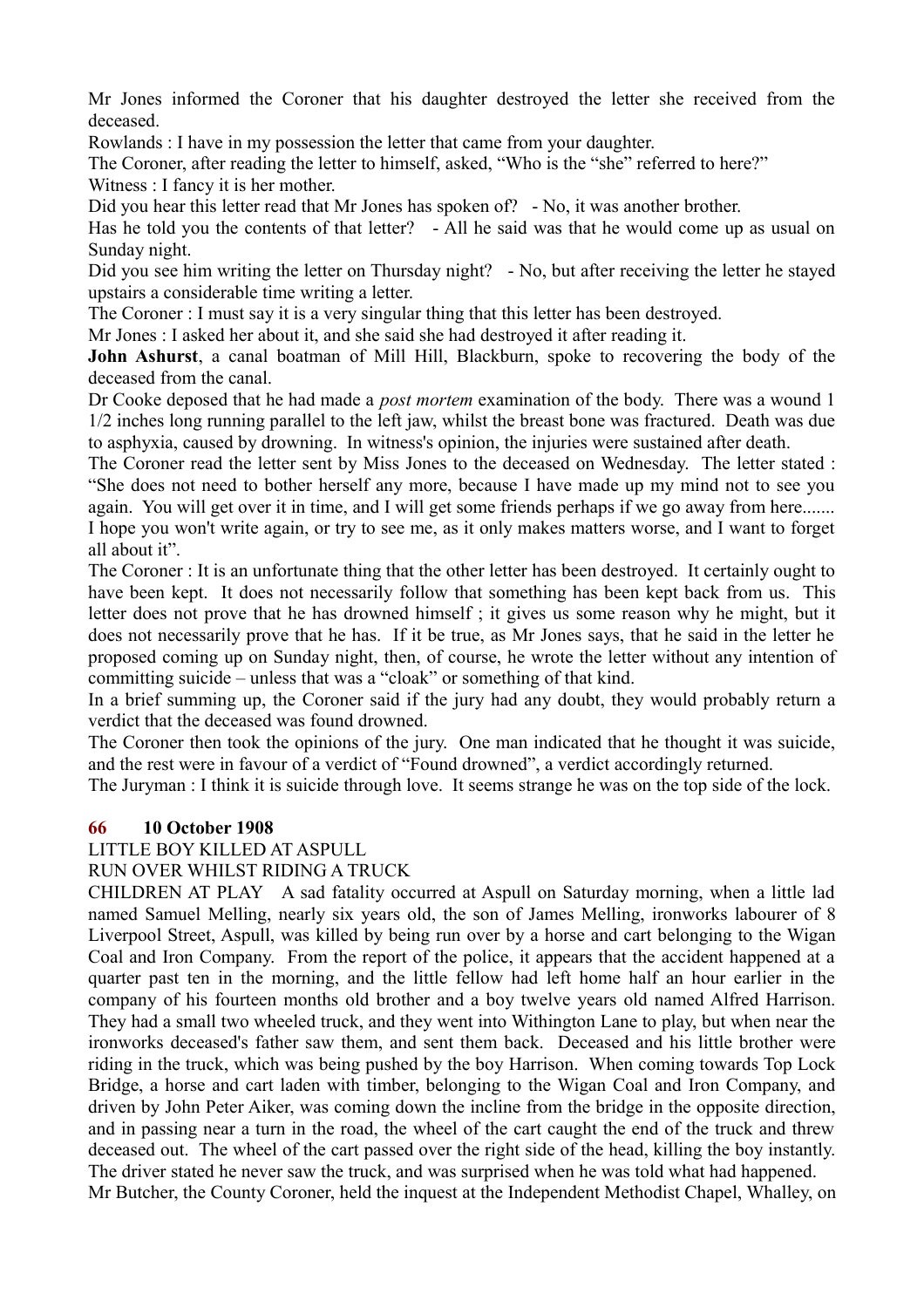Monday evening. The inquiry was timed for half past five, but the Coroner did not arrive until an hour later, the jury being kept waiting.

The Coroner, on arrival, said he was sorry to have delayed the inquiry, but his lateness was due to the cotton strike. The railway company had altered the trains by handbills, and he left Bury expecting to catch a train at five o'clock at Bolton, but the train had been knocked off, and he had to wait until ten minutes to six before he could come on.

The inquest was then proceeded with.

Rebecca Melling, the mother of the deceased, gave evidence of identification.

Alfred Harrison said he was with the deceased and deceased's little brother when the accident happened. He saw the horse and cart coming towards them when they were going down the slope. The driver was loading the horse, and he whipped it up, and the truck caught the side of the wheel and knocked deceased out. The horse was between the driver and the truck, and witness was as near the sleeper boards on the side of the road as he could get. The deceased had one leg in the truck and one leg out.

**John Hardman**, a boatman, said he saw the accident occur. The driver was a good yard from his side of the road, but in witness's opinion there was plenty of room for the trolley to pass. The cart seemed to give a switch with the horse being whipped up, and the trolley was caught.

The Coroner : How do you account for the driver not seeing this little truck?

Witness said there was timber nearly over the horse's head.

John Peter Aiker, the driver, who lives at 20 Liverpool Street and is 20 years of age, said he didn't see the truck at all, and he had got twenty eight yards from the Basin Bridge before he knew what had happened, when he was told of it. When he looked up the road from Basin Bridge, the road was clear.

The Coroner : It is a hundred yards from Top Lock Bridge to Basin Bridge, and how could you come along without seeing the truck?

Witness said he had twenty three feet planks on, and he couldn't see. He didn't whip his horse, he added.

The jury then deliberated in private, and returned a verdict of "Accidental death".

The Coroner said the jury had returned a verdict that the death was due to accident, but there was a feeling amongst the jurors that Aiker was rather a small man to be in charge of a seventeen hands horse, and then there was likewise a feeling of the majority of the jury that the driver could hardly have been using his eyes as carefully as he ought, otherwise he could hardly have missed seeing these children. The jury did not say there was anything in the way of gross neglect, but they thought he had been unable, or at all events had failed, to keep a proper lookout. "You are only a young fellow", the Coroner continued, addressing Aiker, "and we don't want to do anything in the way of censoring you, because it might be a (…..) thing for you in the future, but let me advise you in future to keep a proper lookout, and remember that you have your duty to the people using the road as well as to your horse".

## **67 28 November 1908**

## UNDER THE CLOCK

WIGAN AND SITES FOR NEW INDUSTRIES The Mayor of Wigan is thinking out a scheme with the idea of bringing before manufacturers who may choose to build works in this country under the operation of the new patent law which will shortly come into force, the geographical and commercial activities that the Wigan district possesses as a centre for new industries, and in view of this it is interesting to note how excellently Wigan is situated from an industrial point of view. In the first place, Wigan is situate on the Douglas, and had the original scheme for making the river navigable for boats down to the sea been carried out, and facilities granted years ago for the setting up of new industries, Wigan might have occupied the place of Manchester as a commercial centre today. Then the Leeds and Liverpool Canal, which was a busy waterway before the coming of the railways, connected up Wigan by inland navigation with Liverpool and the Mersey on the west and the German ocean on the east, and even when the quicker means of railway transit was inaugurated,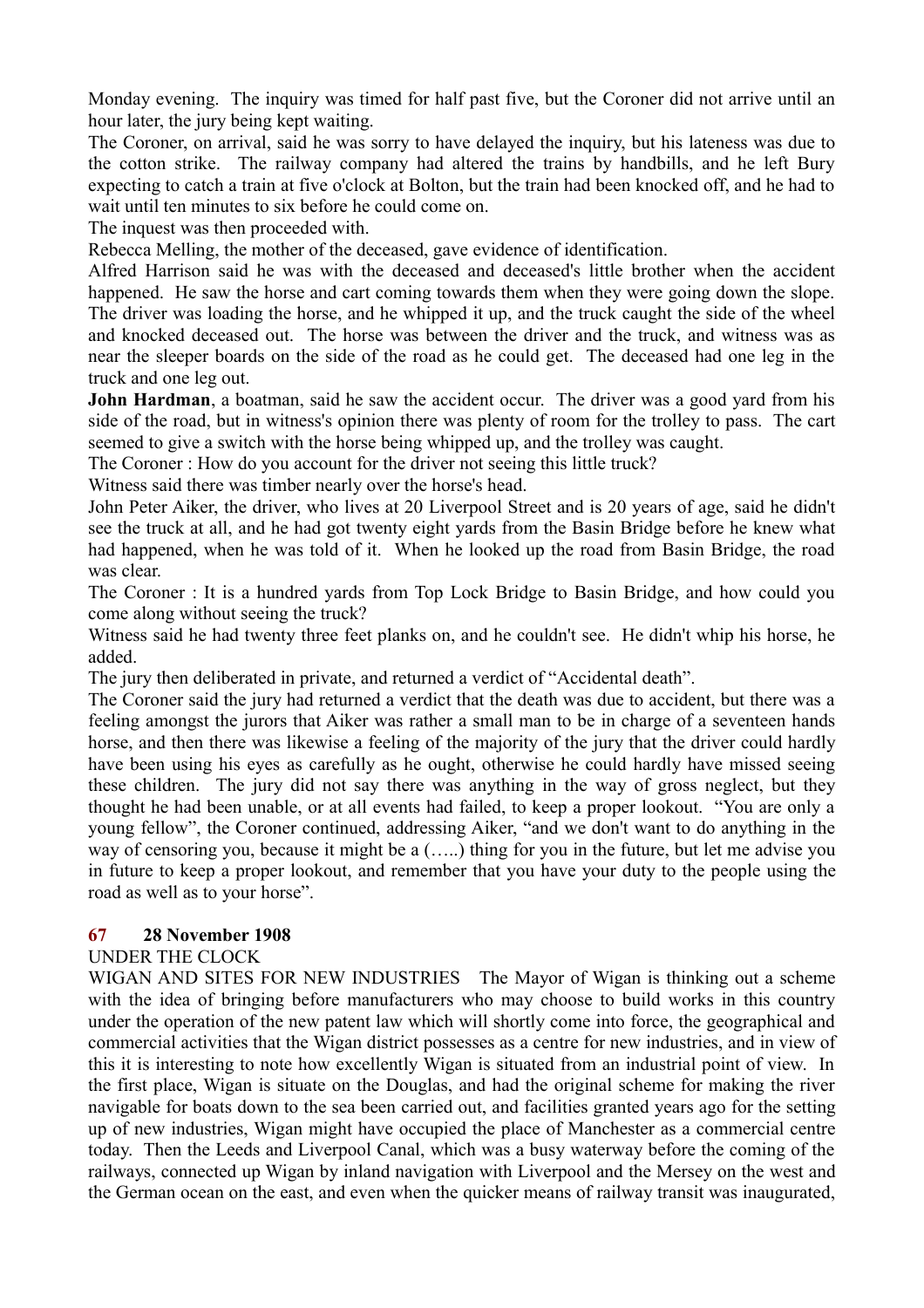Wigan was favoured by its situation. On 3<sup>rd</sup> September 1832, a line was opened to Parkside, where it was linked up with the early Manchester and Liverpool Railway. The length of this line was six miles, and £70,000 was the cost of its construction. Later, other lines were constructed, and Wigan was very soon connected by railway with Liverpool, Bolton, Preston, and in fact all the important towns in the kingdom, "thus", as a writer of half a century ago said, "offering the greatest advantages to a town and neighbourhood with such a manufacturing interest, and abounding as it does with coal of the most excellent quality".

LOCAL TRADE AND THE MEANS OF TRANSIT Had the Douglas been made navigable to the Ribble, Wigan would have been in direct communication with the sea, and would certainly have taken higher rank as an industrial and a commercial centre, and might have rivalled either Manchester or Liverpool in trade activity. Indeed, it can be shown that nearly two hundred years ago, local enterprise was stirred up with the idea of making Wigan the emporium of the north, and we are assured that had the ambitions of the promoters of the scheme been persevered with, Wigan would undoubtedly have been the most important town in Lancashire. But apart from the neglected opportunities of the past, the proper use of the present may lead up to a prosperous future. The means of transit that Wigan can offer for local trade today are in themselves good, but those, as a local business man with more than half a century of commercial experience to work upon suggests in a communication, may be greatly improved by municipal and concerted effort.

"I notice", writes **Mr John Preston**, "that the Mayor and the members of the Wigan Corporation propose to bring before the country, and especially those who are or may be affected by the recent revision of the patent laws, the fact that Wigan is well situated from an industrial point of view, and this I think is a very proper work for the Corporation to undertake. We have seen the efforts that are being made by the Trafford Estate Co in Manchester to attract the firms who are or will be affected by the patent law revision, and having an earnest desire to assist in this matter by giving what information I consider may be useful to those who propose to take the matter up, I am writing you this for publication".

THE COST OF CARRIAGE FROM WIGAN TO THE SEA "I do not think it is generally known what peculiar advantages Wigan has as an industrial centre, with its canal connections and the sea at Tarleton, adjacent to the banks of the Ribble. When in my business life I had traffic with my own boats on the canal, I gathered particulars of the rates and charges from Wigan to various places, and I now, for the information of the town's authorities, give what the rates were when I was in business. I do not remember that they have been changed. In the Lancaster Canal Act, the fixed rate for a 40 ton boat from any part of the canal, say from Writtle Springs to Tarleton, which would cover Wigan, was 18s, plus 5s for light dues, making the dues to the canal for the 40 ton load equal to 23s. A boat of that capacity would be hired for 10s, and the boatman who hired and took the boat from Wigan to Tarleton would require 40s – making a total of 73s. This would enable anyone manufacturing in the neighbourhood of Wigan to get to the banks of the Ribble at a charge of, say, 1s 10d per ton. I am presuming that arrangements could be made by the Corporation of Wigan and the Corporation of Preston to have means for transhipping goods out of the canal boat into sea going vessels. These would certainly be very much better terms than the Manchester Ship Canal could give, and should be a very great advantage to any firm who located themselves upon the side of the canal.

THE RATES FOR WIGAN AND OTHER LANCASHIRE TOWNS "Whilst dealing with traffic rates", Mr Preston says, "let me point out another work the Corporation might take in hand, and that is the cheapening of the cost of traffic from Liverpool to Wigan. Warrington is half a mile nearer Liverpool than Wigan, but the rate for timber and other goods from Liverpool to Warrington is only 4s 2d per ton, whereas Wigan's rate for the same class of goods at present is, I believe, 5s 4d per ton. I myself had the pleasure of getting the rate reduced from 6s 8d to 5s 4d, but why should Wigan be charged 1s 2d per ton more in carriage than Warrington is charged? Don't you think the reduction of 1s 2d per ton would be some advantage to the tradesmen of Wigan, and to get such a reduction would be worth an effort? Whilst upon the matter too, I should like to bring before the town another anomaly which is going on betwixt Garston and Wigan. The rate from Garston to Wigan is 5s 4d per ton, but if a tradesman in St Helens sent goods from Garston to Wigan he would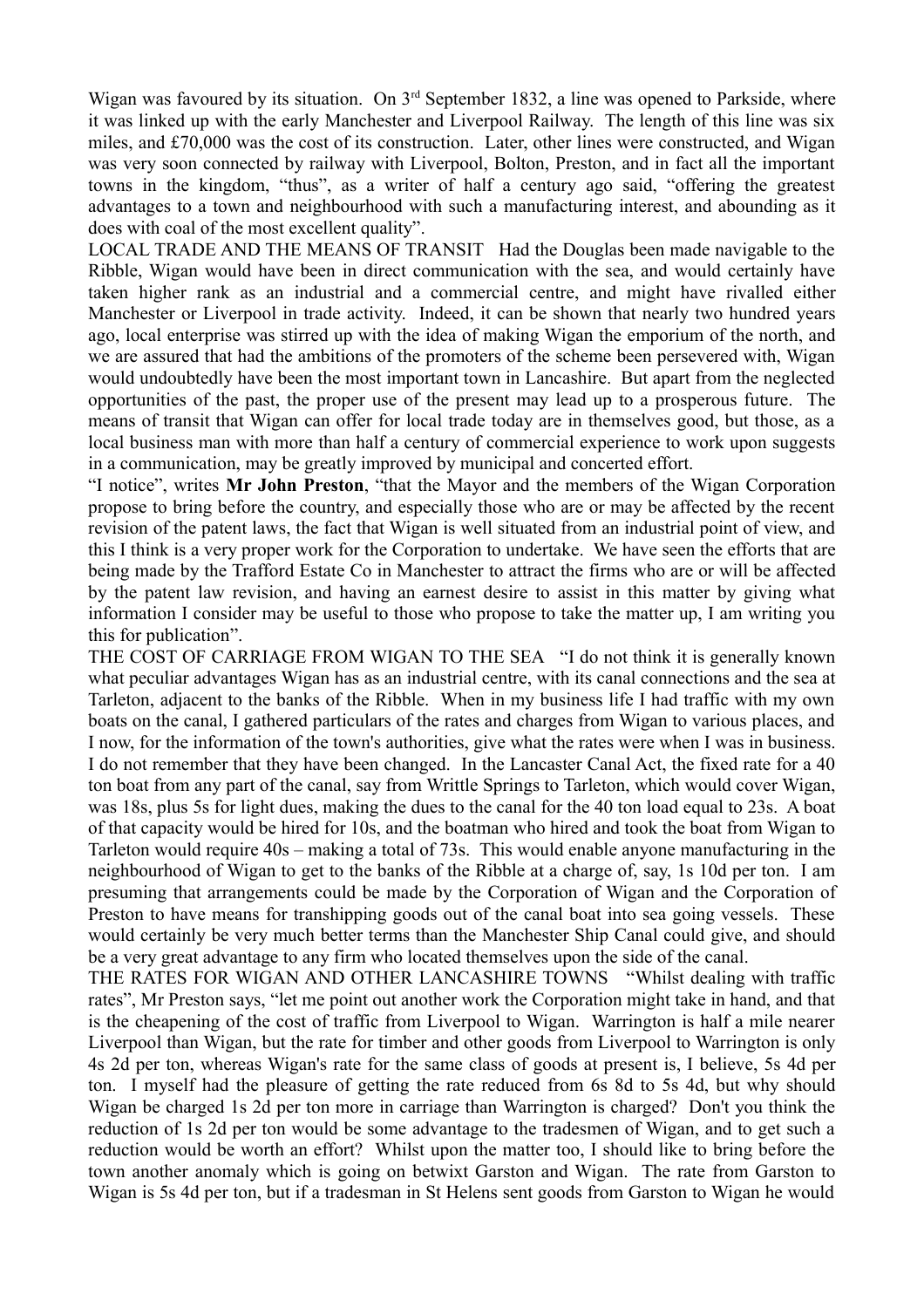only be charged, if my memory serves me right, at 4s 2d per ton. Owing to the old dock at Garston, and its connection by canal with St Helens, the people could get their goods carried by canal to Garston at 1s 6d per ton. When the L and NW Railway Company were first developing the port of Garston, an effort was made by the company to shut up the old dock, but the St Helen's people were alive to their town's interest, and secured a clause giving a perpetual charge of only 1s 6d per ton from Garston to St Helens. Consequently the St Helens tradesman shifts his goods from Garston to St Helens, and is charged 1s 6d per ton. Then he gives another order sending them on to Wigan, for which the L and NW Railway charge 2s 8d per ton, giving the St Helens tradesman 1s 2d per ton of an advantage over the Wigan tradesman. This rate wants equalising. But, after all, Tarleton is the most advantageous to the town if proper arrangements could be made with Preston, and the rate ought to have weight with anyone seeking a cheap rate transit to the sea from a populous neighbourhood with labour. In conclusion, let me say I trust it will not be thought I have entered upon this matter in a spirit of antagonism to the Corporation, and that what has been stated will be accepted as the experience and knowledge of a well wisher to the old town".

# **68 12 December 1908**

BOATMAN'S FATAL FALL **Ralph Walmsley,** 53, boatman of Lower Cophurst, Whittle-le-Woods, was killed on Wednesday night last week at the third lock, Whittle Springs, by falling from the towing path on to the fore part of the boat, a distance of about 14 feet. Deceased and **James Taylor** left Wigan that morning with a boat load of coal for Blackburn, and reached the locks about six o'clock. It was dark and foggy, and deceased took charge of the horse on the bank. When the third lock had been reached, Smith*(sic)* heard a thud, and called out to Walmsley, asking if he was in the water. Walmsley replied, "I am dying". Smith got assistance, and deceased was carried to a cabin, but life was found to be extinct. Dr Maclean, who examined the body, found the left knee broken, the left ribs fractured, and one lung ruptured.

## **69 12 December 1908**

## APPLEY BRIDGE

CASE FOR THE CIVIL COURT At the Chorley Petty Sessions on Tuesday, before Colonel Widdows and a full bench, **William Fazackerley,** boatman, was charged with converting to his own use a horse, the property of **Thomas Holcroft**, boatman of Appley Bridge. Complainant stated that a fortnight ago his horse became sick, and defendant said he would take it to Burnley, and in its place lent him one of his own. Defendant then swapped it for another. It was worth £4 with the harness. After hearing further evidence, the Bench said it was a case for a civil court, and dismissed the summons.

## **70 19 December 1908**

## WIGAN BOROUGH POLICE COURT

BOATMAN DISOBEYS ORDERS A youth named **John Boardman** admitted unlawfully navigating a vessel on the Leeds and Liverpool Canal, contrary to the bye laws of the Canal Co.

Mr Jas Wilson prosecuted, and stated that another man named **Carrington** with his boat passed a post 100 yards from the Henhurst Bridge Lock before the defendant, and was, therefore, entitled to pass through the lock first, but the defendant got alongside him, and the entrance to the lock was blocked, and Carrington's boat caused to be grounded. The lock-keeper ordered the defendant to take his boat back and allow Carrington to proceed, but he refused ; and that refusal constituted the offence, because in those matters the boatmen had to obey the lock-keeper.

Defendant said he wanted to go through first, because Carrington's boat was grounded. He had to pay 5s and costs.

# **71 23 February 1909**

# CANAL TRAGEDY

GIRL'S BODY RECOVERED AFTER NEARLY FIVE DAYS The body of a little girl named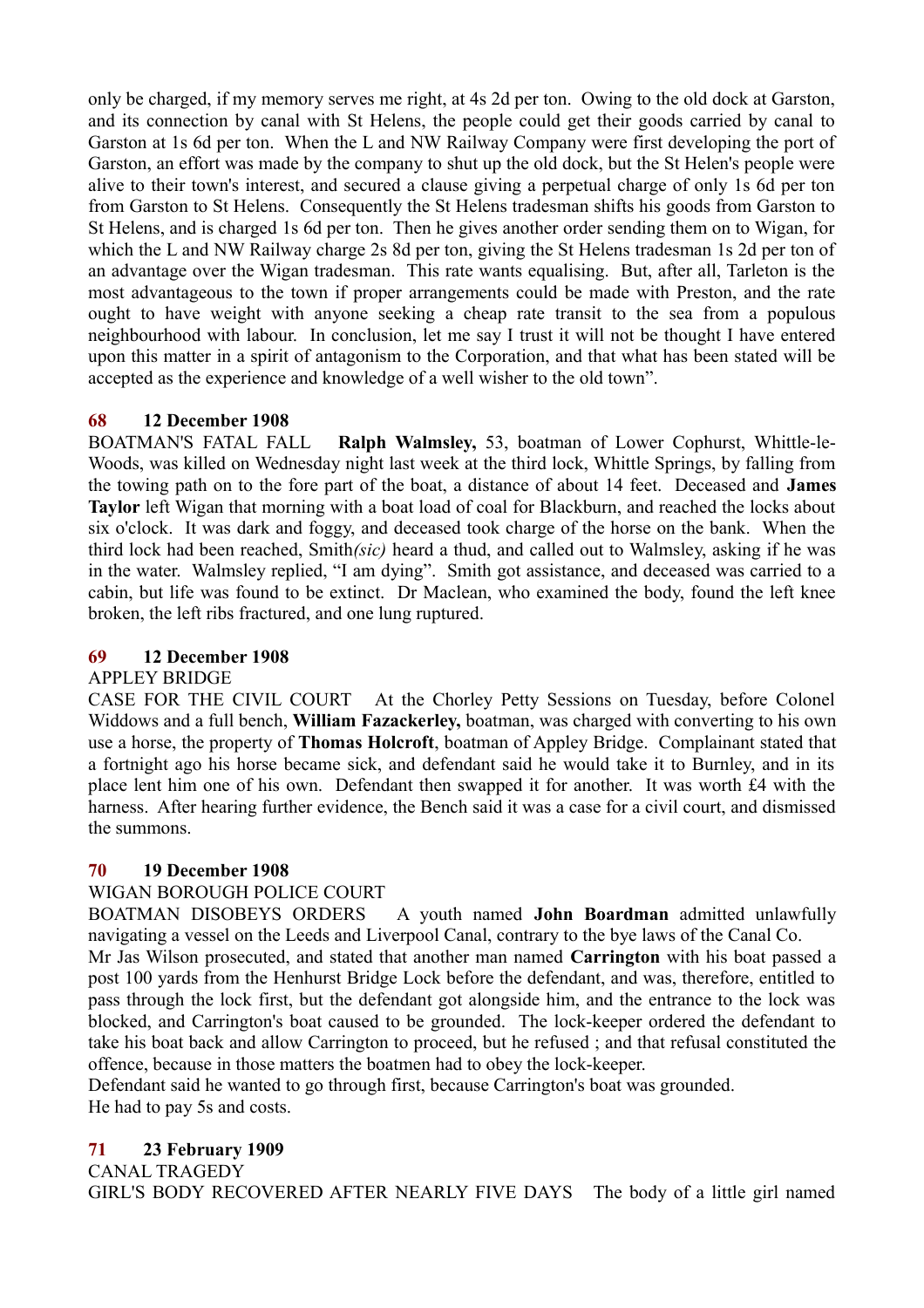**Sarah Jane Spencer** (7), daughter of canal boat people living at Crooke, was found in the canal at Feniscowles on Sunday morning. During the last four months, the girl had been staying with her grandmother, Mrs Elizabeth Fairbank, 93 Bonsall Street, Mill Hill, Blackburn. After school hours last Tuesday afternoon, she went to play on the canal towing path with another girl the same age as herself, named Annie Higson, who lives in the same street. The girl Higson went home before her companion, and that was the last time the deceased was seen alive.

The canal was dragged from the Navigation Bridge to Cherry Tree, but no trace of her body could be found. On Sunday morning, however, a boatman saw the body in the water at Feniscowles, considerably over a mile from where she is supposed to have fallen in. Much of her clothing was missing, having, it is conjectured, been torn from her by the screw of a passing boat.

## **72 27 February 1909**

BOATMAN DROWNED AT ABRAM A canal boatman named **William Foster**, aged 35, of 6 Spring Street, Aspull, was drowned in the canal near Doctor's Bridge, Abram, at 7.15 pm on Tuesday. It appears that he had been steering the boat *John*, and he intended to change places with **John Mailey**, who drove the horse, and when he was jumping from the boat to the canal bank he fell in the water. Mailey and a man named **John Spencer**, a steam crane driver for the Canal Co, tried to find deceased in the water with a boat hook, but a quarter of an hour went by before they recovered the body. Artificial respiration was then tried for half an hour, but to no avail.

## **73 6 March 1909**

# BOATMAN DROWNED AT ABRAM

A DANGEROUS PRACTICE The details of a singular drowning fatality were inquired into at Abram on Saturday morning, when the County Coroner, Mr S Brighouse, held an inquest at the Britannia Inn, Plank Lane, relative to the death of a boatman named **William Foster** (35), of 6 Springs Bridge, Aspull.

**John Mailey** of 5 Springs Bridge, Aspull, captain of the canal boat *John*, owned by Messrs Crook and Thompson, Blackburn, said Foster had worked with him for about sixteen years. On Tuesday evening about seven o'clock, he and Foster were in charge of the boat proceeding along the Leeds and Liverpool Canal from Plank Lane to Abram. Foster was steering the boat, and witness was on the bank driving the horse. On arriving at Doctor's Bridge, Abram, they arranged to change places, and the boat passed near the bank so that witness could jump on to it, and Foster to leave it and climb on to the towing-path. The bank was about four feet higher than the boat, and Foster put his hands on it and tried to jump up. He, however, slipped back, and as the boat had left him, he fell into the canal. Witness ran to the other end of the boat with the boat hook with the object of rescuing Foster, but when he returned he could not see anything of him. It was very dark at the time, and he got on the bank and shouted Foster's name. A man named Spencer came up and took the boat hook, and found Foster's body after it had been in the water about a quarter of an hour. Artificial respiration was tried, but without success.

**John Spencer** of Scarisbrick, employed by the Canal Company, said on Tuesday evening he was sitting in a houseboat, when he heard the last witness shouting. He went to the place and assisted Mailey to look for the deceased. Foster was quite dead when recovered from the water. Witness's impression was that Foster had jumped from the back end of the boat on to the wall at the side of the canal, and had slipped back into the water.

The Coroner : Is it not rather dangerous to get off boats in that manner?

Witness : Yes ; very dangerous, particularly on a dark night like that.

The Coroner : There would be better places than that to get off. He would be able to walk on to the bank at some places?

Witness : Oh, yes. It is a very dangerous thing to do at that point, but I think it is one of their changing places. I suppose it is the practice they have.

William Foster, 92 Schofield Lane, Wigan, father of the deceased, gave evidence of identification. Answering the Coroner, witness said he had seen the place where the accident occurred. He added,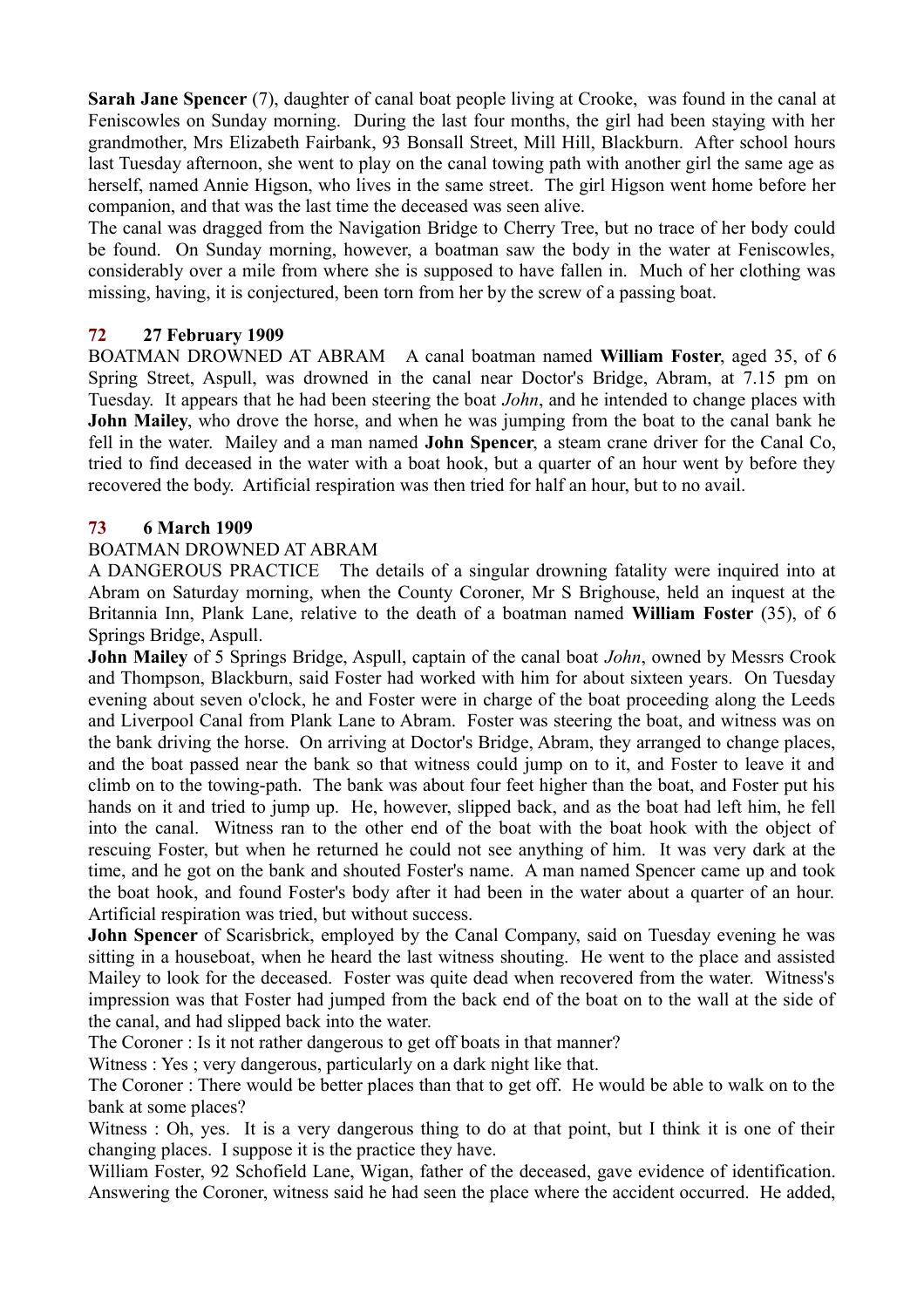"It was not fit for anyone to jump off the boat there ; no one in their senses would attempt to get off there".

A juryman said at that particular spot the canal was from seven to eight feet deep. The jury returned a verdict of "Accidental death".

# **74 28 September 1909**

WIGAN COUNTY POLICE COURT

A CLEAN "COP" **James Turner,** a boatman of Ince, got on a canal boat and stole 1 cwt of slack, and when caught by a police-constable, said it was a clean "cop".

He had no explanation to offer the Bench, and he was fined 10s and costs.

## **75 16 October 1909**

A BOATMAN'S BRAVERY **Mr John Chantler** of Aberdeen Cottages, Blackrod, who holds the testimonial of the Royal Humane Society, has again distinguished himself by saving the life of a child who was in danger of drowning in the Leeds and Liverpool Canal at Blackrod. A boy named John Bradley, aged about three years, accidentally fell into the canal, and some children near raised an alarm. John Chantler was with his boat about 50 yards away. He ran to the spot at personal risk, jumped into the canal and rescued the child, afterwards applying the necessary treatment for the restoration of the apparently drowned with success. Superintendent J Wilson of the Bolton County Constabulary, has interested himself in the case, and placed the facts before Mr F Lomax, hon, representative of the Royal Humane Society for this district, who will recommend an appropriate reward.

## **76 6 November 1909**

BOAT HORSE DROWNED AT APPLEY BRIDGE MOTOR CAR ON THE TOWING-PATH A FATAL NOSE BUCKET

ACTION AGAINST A STANDISH DOCTOR At the Wigan County Court on Tuesday, before his Honour Judge Bradbury, an interesting case was heard in which **John Sutton**, of Guild House, Tarleton, boat owner, claimed from Dr J H Wilson of Standish the sum of £25 as damages for the loss of a boat horse which was drowned under peculiar circumstances in the Leeds and Liverpool Canal near Appley Bridge, on  $17<sup>th</sup>$  June last, owing, it was alleged, to the negligent driving of a motor car by the defendant or his servant. Mr Overend Evans, barrister, appeared for the plaintiff, and Mr J Cecil Owen, solicitor of Manchester, defended at the instance of the insurance company concerned.

Mr Overend Evans, in opening the case, said the plaintiff was a boat owner and a contractor for the Leeds and Liverpool Canal, and regularly carried stores along the canal. On  $17<sup>th</sup>$  June, one of plaintiff's boats, the *Henry*, was coming empty along the canal from Tarleton to Wigan for cinders, and was being drawn by an eight year old mare, which Mr Sutton had bought two years previously for £40, and which had been regularly used for this class of work. In coming to Wigan, the boat had to pass through the Appley Bridge locks, and a nephew of the complainant, **John Sutton jun**, was in the boat steering, while a man named **John Files** was leading the mare on the towing-path. The rope stretching between the boat and the mare was about 30 yards long. They had successfully negotiated the Appley Bridge lock when they noticed there was a motor car standing near the cottages there. This motor car was off the towing-path, and whether it had a right to be there he did not know. He took it that the motor car had travelled the length of the towing-path from the highway to the cottages. The chauffeur was seated in the motor car, and the doctor was apparently visiting a patient in one of the cottages. There was plenty of room beside the cottages, but the road narrowed considerably as the towing-path continued. The boat travelled all right until it got about a hundred yards from the lock, and then John Sutton, who was on the boat, saw the motor car coming along. It came until opposite the boat, when Sutton said, "Wait a minute until we get to where the path is wider". For a minute the motor did stop, and Seddon thought it was going to be all right, but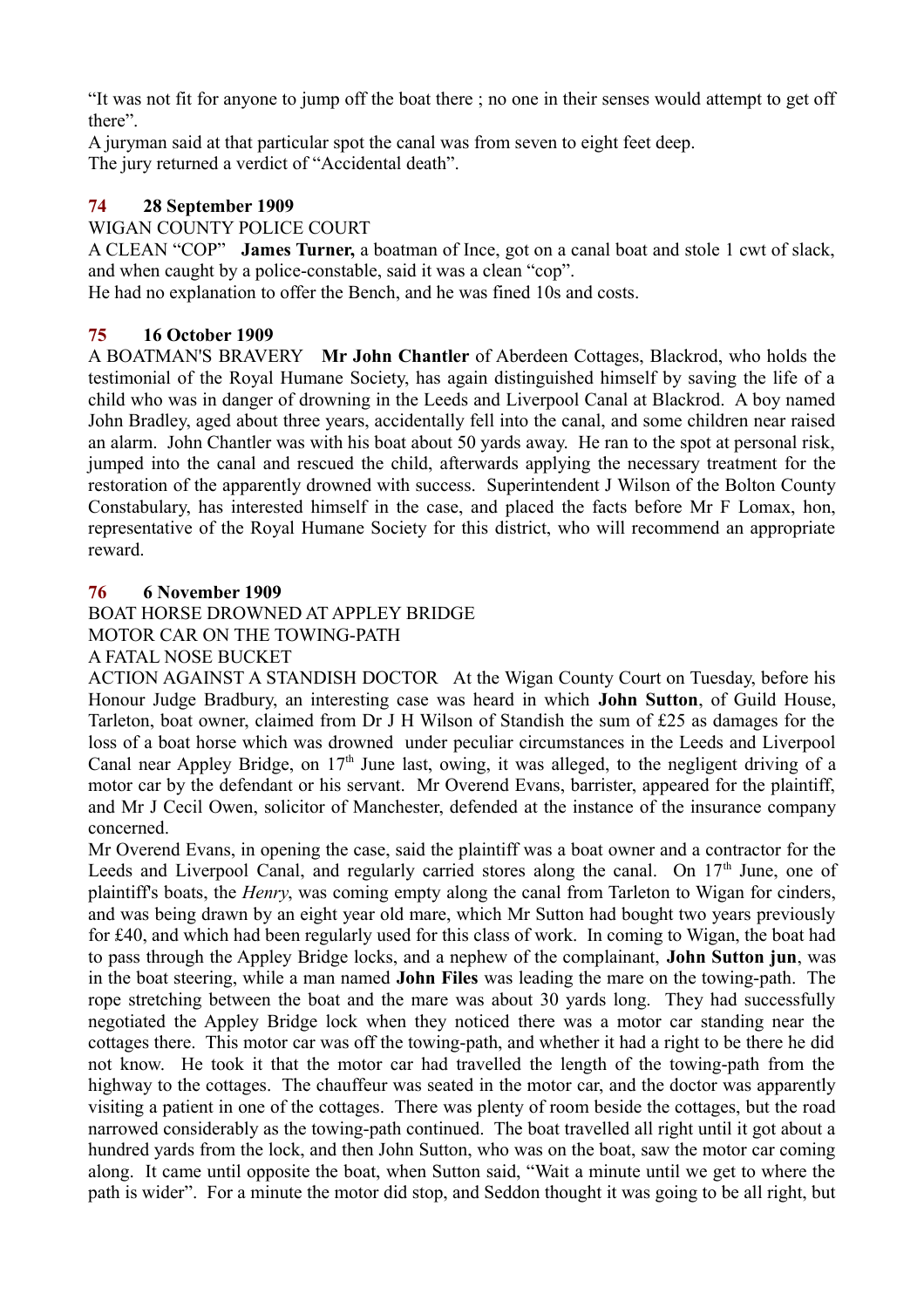it started again. The mare, which was perfectly quiet as a rule, hearing the sound of the motor began to be restive, and the man in charge of it put up his hand to stop the car, saying, "Wait a bit". The chauffeur, however, took no notice, but came along the towing-path, which at that place was only 13 ft wide, and dashed past the animal which, having already shown signs of fright, turned round to see what the thing was, and in doing so its hind legs got off the bank into the canal. The result was that the mare was drowned. The towing-path at the place was 13 ft wide, and allowing a foot on each side, that only left 11 ft for the car, the animal and the man. It was obvious, one would think, that there was the greatest possible danger of the animal getting into the canal if it were frightened, and the very thing happened that one would expect unless prudence was exercised by the driver of the motor car in abstaining from going on under the circumstances.

Mr Gilbert Wilson produced plans he had prepared showing the towing-path and the canal in the vicinity of the place where the accident happened.

John Sutton, the plaintiff, gave evidence, and said he bought the mare two years before the accident for £40, and he thought £25 was a very low figure at which to assess his loss.

John Sutton jun, who was on the boat at the time of the accident, also went into the witness box, and corroborated the statement of plaintiff's counsel.

In answer to Mr Owen, witness admitted that he had seen traps and lurries going along the towingpath to the cottages at the place, but he had never seen motor cars. He didn't think there was any other way from Appley Bridge except along the towing-path for vehicles to get to the cottages. The nose tin was on the mare's head, and it filled with water when the animal got into the canal. The mare's head wasn't under the water, but the plunging filled the nose bucket, and perceiving the danger, witness got a pole and tried to knock the water filled bucket off.

His Honour asked Mr Owen if he contended there was negligence in having the feeding bucket on the animal's nose.

Mr Owen : I think it will be common ground that the animal could have been saved if the bucket hadn't been over its nose.

Witness, questioned further by Mr Owen, said he had seen a horse in the canal before, and he had seen it got out. But it was seldom that an animal got into the water with a bucket on its nose.

Mr Owen : You will recognise the extreme danger. The bucket gets filled with water and suffocates the animal. Hadn't you a boat hook to take off the bucket with?

Witness : No, the rules won't allow us to carry boat hooks.

What did you do to try to get the animal out?

We got a pole and tried to knock the nose tin off.

Witness, questioned further, said the mare got into the middle of the canal, where it was until it expired with the nose tin on.

By Mr Overend Evans : The animal only had the nose tin on when it was having its feed, and it was feeding at the time of the accident.

John Files, the boatman who was with the mare on the towing-path, gave corroborative evidence. He had never seen a motor car there before, but other vehicles had passed often, and the animal had never been frightened.

Mr Owen addressed his Honour before calling the witnesses for the defence. He failed to see, if their story was true, that there was any negligence on their part. At a point where there was room to pass, the motor car did pass as quietly as possible, and it was after having passed that the animal slipped into the canal and was drowned.

His Honour asked Mr Owen if he meant that the motor car had nothing to do with it.

Mr Owen said he could only suggest that the horse must have been startled somewhat after the motor had passed. Supposing it had been any other vehicle, a bassinette for instance, and the animal had taken fright, would the wheeler of the bassinette be guilty of negligence? He instanced also the case of a man ludicrously dressed passing along the canal bank. He thought it would be agreed that the defendants were reasonably using the towing-path, and that there was room for them to pass, and he didn't see how they could be guilty of negligence.

Dr Wilson, the owner of the motor car, said the car had been left just off the towing-path while he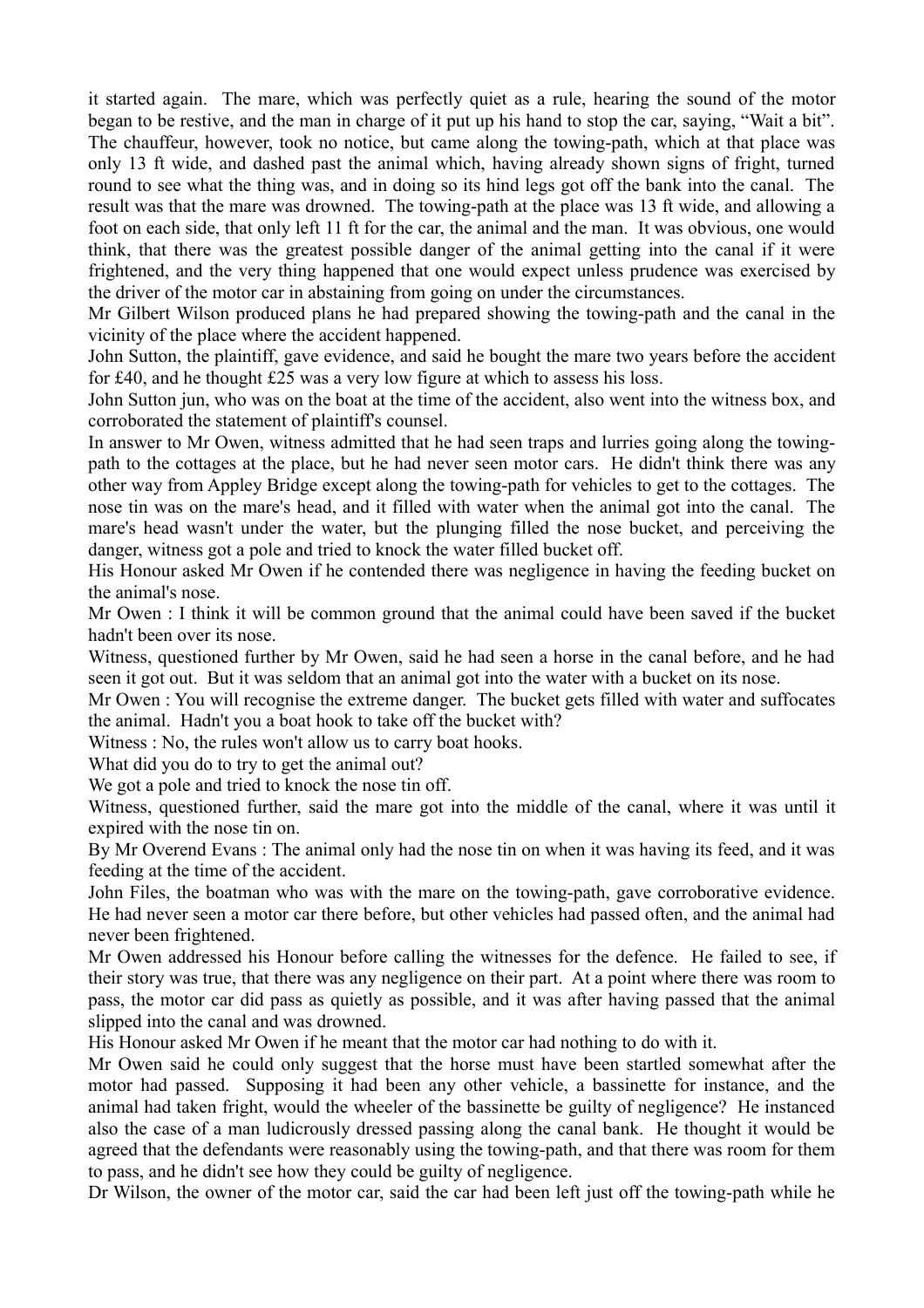made his visit at the cottages, and when he rejoined the motor the boat was in front, and the animal, which was about a hundred yards away, was on the extreme end of the towing-path. They came up behind the horse until they got to a place where he thought there was plenty of room to pass, the first indication of the accident that they had being a splash. The wheel width of the car was 4ft 9in, and it was 5 ft overall. Witness did not receive any warning from the boatman to stop until they got to a wider place. The animal began to go a little more quickly, but it wasn't plunging. If they had seen any indication of fright, they would never have attempted to pass. They made the best attempts they could to get the nose tin off with the pole they had, which was without a hook. He had constantly used his motor car to get to the cottages, having passed boat horses many a time before.

William Blackburn, the chauffeur, said he asked the man with the boat horse to wait and let the motor car go first, as he thought the boat might delay them. The man said something about not being able to afford to do that. Witness thought if the boat went first, they might have to wait until they got to the bridge to pass. If the boatman had put up his hand, witness would have seen him, but he didn't see him. They passed the mare at a place where there was room. The animal was just a little excited, going rather quick, that was all.

His Honour, in giving judgement, reviewed the evidence at some length, and said he was not going to say that the motor car was rightly on the towing-path, but he would assume that it was, and it was quite obvious that the canal towing-path was different from an ordinary highway. Unlike an ordinary highway, one side of the towing-path was dangerous. They knew that horses soon became accustomed to motor cars, but the first few times most horses were frightened of motors passing. This rendered a canal bank exceptionally dangerous for a motor car to pass along. It must be remembered too that the primary use of the canal towing-path was for horses towing boats, and he should say it must be clear to anyone going along the canal bank that horses there would be particularly liable to take fright at motor cars. He didn't blame the doctor, but he thought that both the doctor and the chauffeur were in a bit of a hurry, and under all the circumstances he came to the conclusion that that extreme care which he thought ought to be exercised was not exercised on this occasion. It was a dangerous thing to take a motor car along the towing-path, and to do so was to do it at one's own risk. It was said there was no other road, but the six hundred yards between the highway and the cottages could be walked in five minutes, and he thought under the circumstances it would be better to do this. There would be a verdict in favour of the plaintiff, and damages of £25 and costs.

## **77 27 November 1909**

## GALLANT ATTEMPT TO SAVE LIFE

CERTIFICATE FOR ABRAM MAN At Leigh on Thursday, the Mayor, Alderman W G Smith, presented the Royal Humane Society's certificate to William Jackson, 150 Talbot Road, Abram, and also to **Thomas E Evans**, 16 Chapel Place, Barton-upon-Irwell. He said the certificates were not for saving life, but for pluckily attempting to do so.

A Barton boatman named **Alfred Mason,** aged 22, went along with Evans to Plank Lane Colliery to have two coal boats filled. Mason went into the canal to bathe, the water being 9 ft deep. He got into difficulties and called for help. Evans threw off his coat and jumped in. Mason let go of Evans and fell back into the water, and Evans being exhausted himself called for help, and the man Jackson came up and jumped into the water and brought up Mason. Artificial respiration was tried, but without success.

The Mayor said he would have pleasure in paying for the cost of framing the certificates for the two men, and thanked them for their courageous action.

#### **78 8 January 1910**

#### CANAL PORTER'S DEATH

DIED WHILE UNDER AN OPERATION The Wigan Borough Coroner has had reported to him the fatal accident to **William Higham**, a single man aged 32, described as a canal porter, of 39 Miry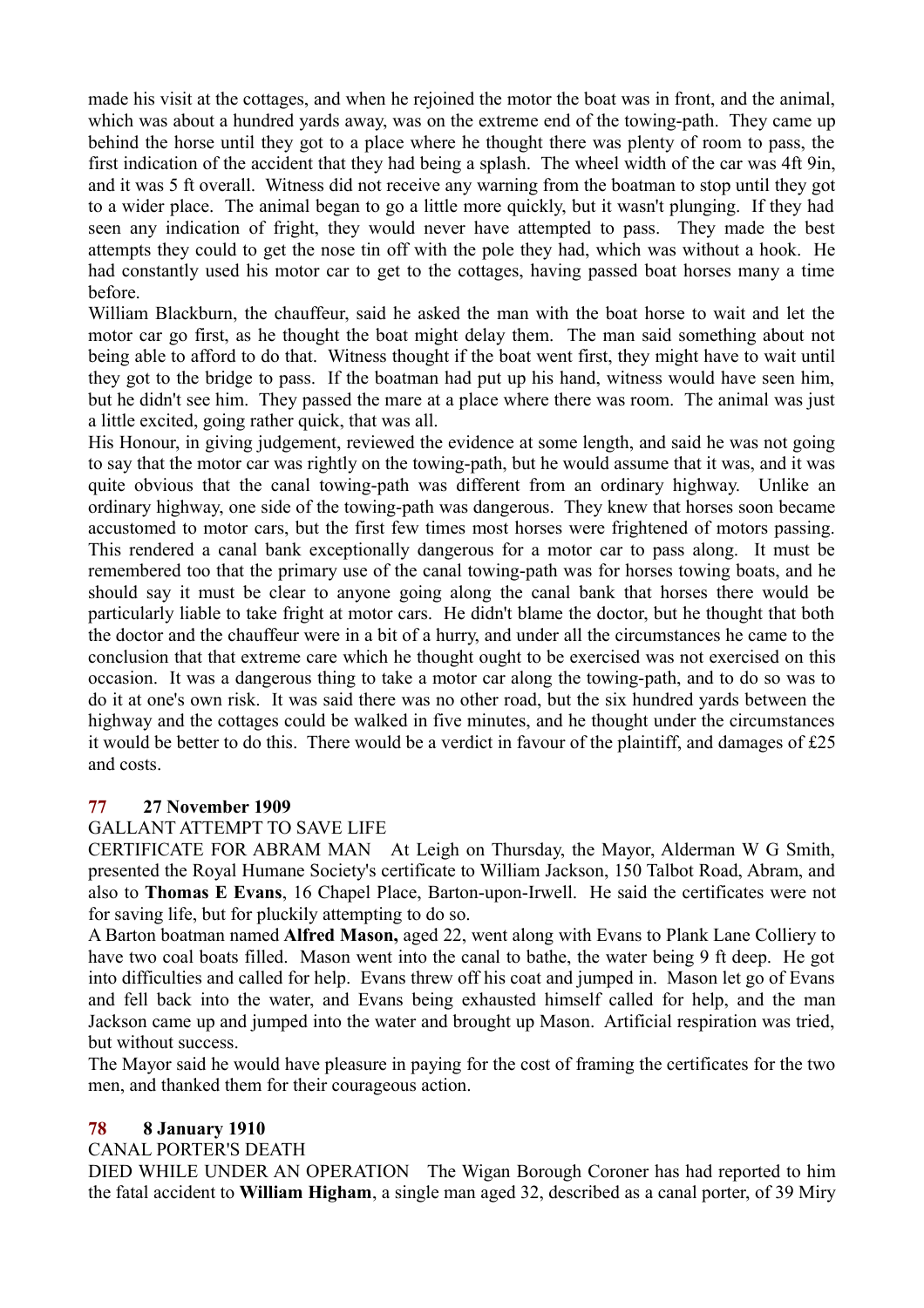Lane, Wigan, which occurred on Sunday at the Canal Wharf, Wigan. It appears that about 10.30 am, he was engaged along with another man in lowering a flat laden with cloth into a boat by means of the hand crane. He was in charge of the brake, and it got beyond his control. The speed caused the winch handles to stretch out, and the right side caught him on the face, fracturing his upper and lower jaw, and when he staggered away, the left hand side caught his left arm, causing a compound fracture. Dr Graham ordered his removal to the Wigan Infirmary. At 4 pm the same day, the house surgeon operated on him, and whilst he was under chloroform he collapsed and died.

THE INQUEST The inquest on the body was held at the Wigan Borough Courts on Wednesday by Mr H Milligan, the Borough Coroner. Mr A Smith appeared on behalf of the Canal Company.

Evidence of identification was given by the father, Thomas Higham.

**Thomas Burns** said he was working with the deceased on Sunday morning, engaged lowering a flat laden with cloth, weighing about 2 tons 5 cwt. Higham had hold of the brake of the hand crane, and as it was going too quickly, he turned round to speak to deceased, and saw him bleeding in the face. The crane had raced away with him, and he was caught by the handle. He was doing the work as it was usually done. Had it not been for the handle straightening out, deceased would not have been struck. The brake on the crane had always acted, but the damp weather might have affected it. The crane was registered to lift two tons, but such a crane would lift much more than that.

By Mr Smith : Witness thought deceased had taken too much of his weight off.

**William Langton**, a boatman, gave evidence in support.

**William Peet,** a foreman of the canal company, said he examined the crane on December  $13<sup>th</sup>$ . The gearing was overhauled, and the day following he tested it, and found it in perfect working order.

Mr Sydney Park said he had examined the handles and the brakes in them. He found the iron of good quality, with no flaw or defect. He did not know anything about the history of the iron.

Dr Berrie, senior house surgeon at the Infirmary, said deceased was admitted on Sunday about noon suffering from shock. One side of his face was smashed, and he had a compound fracture of one arm. An operation was necessary, and whilst under chloroform he stopped breathing. Dr Graham was performing the operation, with witness assisting him. Artificial respiration was tried, but without avail. Dr Bullough administered the chloroform, which was about four drachms. Deceased was previously examined and considered a proper subject. He had apparently lost a great deal of blood before. Witness thought he died of shock consequent to the injuries. He was under the chloroform about an hour.

The jury returned a verdict of "Accidental death".

# **79 3 March 1910**

## WIGAN CARTER'S SUICIDE

EFFORTS AT ARTIFICIAL RESPIRATION

CONSTABLE AND BOATMAN COMPLIMENTED At seven o'clock on Sunday morning, a boatman named **George Lawson**, passing with his boat near the Seven Stars Bridge, Wallgate, saw a body in the water. He pulled it out on to the towing-path and sent for the police. Police-constable Hague arrived ten minutes later, and he at once tried artificial respiration. The officer succeeded in getting the man to breathe, and sent for the police ambulance. With the assistance of Policeconstable Rylands, Police-constable Hague brought the man round to consciousness, and they removed him to the Workhouse Hospital, where he was admitted at 8.50, but died at ten minutes past two the same afternoon. The dead man was found to be Thomas Holme (59), a carter, who had lodged at 4 Clayton Street.

Mr H Milligan, the borough coroner, held the inquest on the body at the Borough Courts on Tuesday.

The first witness was Jane Beard, sister to deceased, who resided at 4 Baker Street. She stated that deceased lodged at Clayton Street, but on Thursday night he came to her home and stated that his landlady had locked him out because he had no money. He asked for shelter and food, and witness said that he could have both so long as she had it to give him. He had been out of work three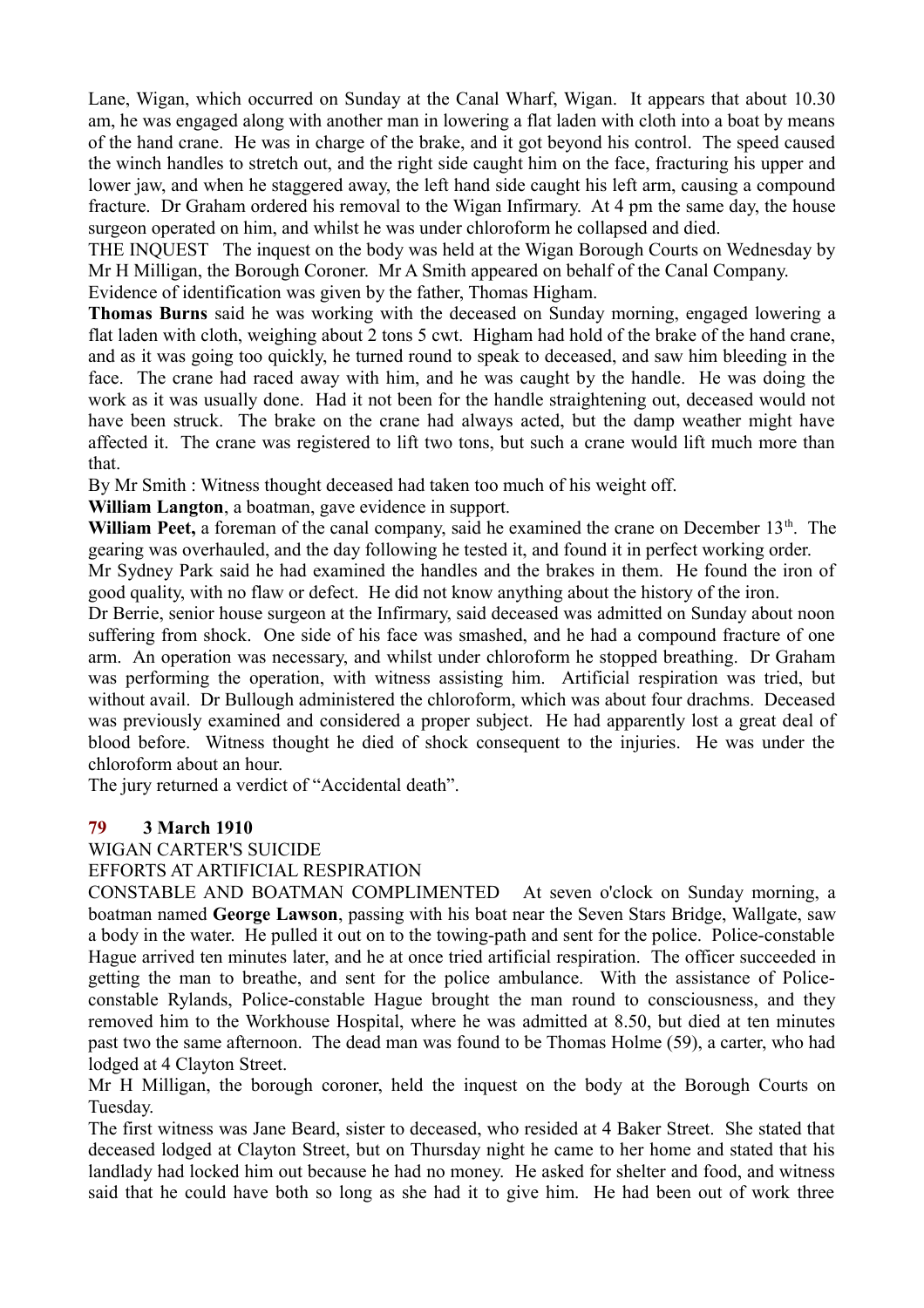weeks, and looked very poorly and starved. He remained on Thursday and Friday nights, but at a quarter to eleven on Saturday morning he went out, since when she had not seen him alive.

William Holme, deceased's brother, gave evidence of identification, and added that five weeks ago, in consequence of his brother being poorly and getting into a bad state of health, he offered to take him home, and wanted to let a doctor see him. Witness explained that when in work, deceased's employment took him among the boatmen ; and he having got into a mentally rambling condition, was under the impression there was employment for him on the canal bank. Deceased had been out of work a fortnight then, but his employers had paid him his wages for the two weeks. Deceased only wanted money and drink. He was, when in work, in receipt of 16s a week, and as he paid 10s a week for board and lodging, he could not have very much to spend in drink. Deceased had been twice married, but there were no children.

George Lawson, boatman of Burscough, gave evidence to the effect that there were signs of life when Holme was taken from the water.

Police-constable Hague deposed to being called to the canal bank by the witness Lawson, and to applying artificial respiration until Holme commenced to breathe. He had the man removed to the police station in the ambulance, and with Police-constable Rylands continued the respiratory exercises for an hour and a half until Holme became conscious, commenced rubbing himself and looking round the room, but he did not speak. They then removed him to the Workhouse Hospital. Witness added, in answer to the Coroner, that it was a very clear but cold frosty morning. Witness could not detect the smell of intoxicants.

The Coroner : I suppose you are trained in the method of restoring animation? Witness : Yes.

What method do you use – Sylvester's? - Yes.

Lawson was recalled and, in answer to the Coroner, stated that Holme was lying on his back, with one hand clinging to the coping, in from 2 1/2 feet to 3 feet of water. He was on the stone yard and not the towing-path side of the canal. He was moaning, and appeared as if he had struggled until fagged, and the water of the canal, which was very dirty at that place, was running into his mouth. The man appeared to be deliberately lying there, and made no attempt to get out.

The jury returned a verdict of "Suicide whilst temporarily insane", and the foreman (Mr Philip Matthews) said the jury desired him to add a word of praise for the officer for the way in which he acted in restoring the man to consciousness after he was removed from the canal. He thought such conduct was worth recognition.

The Coroner : I quite agree.

The Foreman : And we hope attention will be drawn to it in the proper quarter.

The Coroner : That shall be done ; if you had not mentioned it, I had intended doing so. I think the conduct of the officer was very praiseworthy, and he does deserve credit for the way in which he acted. Of course, I must also say something about the boatman ; he too deserves credit for the manner in which he got the man from the water, and the readiness with which he called the police. The jury coincided with the Coroner's opinion.

#### **80 18 June 1910**

#### CHARGE AGAINST A BOATMAN

ALLEGED FALSE PRETENCES A young man named **Robert Hughes**, a boatman, appeared in the dock at the Wigan Borough Police Court on a charge of obtaining a suit of clothes by false pretences, value £2 8s 6d, the property of Robert Alstead and Co Ltd of Wigan.

Mr J C Gibson, who prosecuted, said that on the  $17<sup>th</sup>$  January prisoner went to Mr Alstead and said his name was Robert Hughes, and he lived at 28 Pottery. His father was dead, and he wanted a suit of clothes to go to the funeral. He said he had some insurance money to draw, and that he had been recommended to go there by a Mrs Lawson. Mr Alstead told him it would have to be a cash transaction, and that he would have to bring the money the following day when he came for the suit. He went to the shop on the  $18<sup>th</sup>$  January, and the assistant then handed the suit, but prisoner said there was some bother with the insurance company, and he had not the money. Inquiries were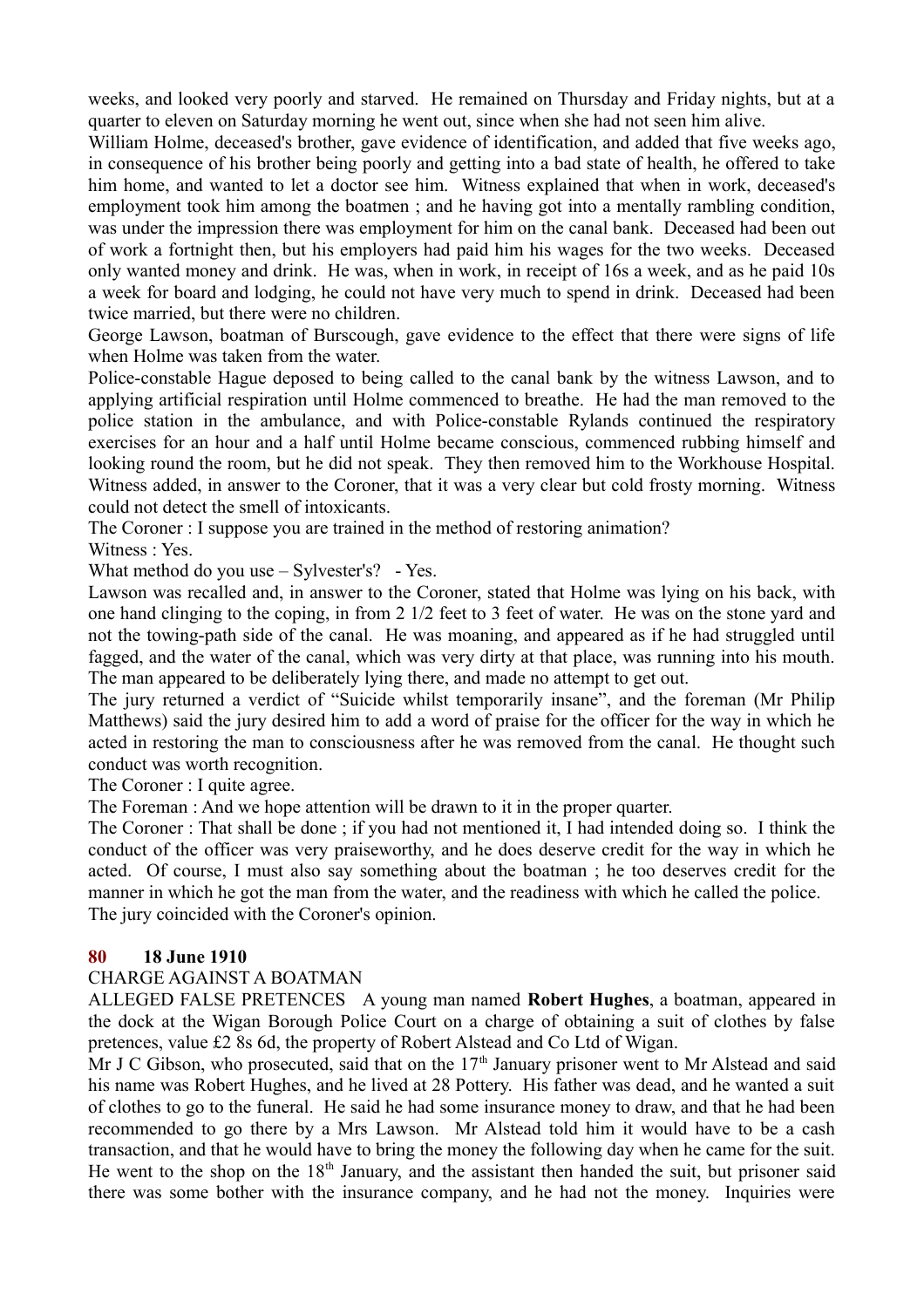afterwards made, and it was found that the address was wrong, and that he had no insurance money to draw.

Defendant said if they would give him a chance he would pay for the clothes. He had been in the Infirmary for ten weeks with appendicitis, and only came out a fortnight ago.

Robert Alstead gave evidence in support. He said he understood that prisoner had undergone rather a serious operation, and was out of work, and he did not wish to press the case.

Mr Ellis (magistrates' clerk) said that was rather what was influencing their worships.

The Bench adjourned the case for two months, Hughes promising to pay for the clothes.

# **81 25 June 1910**

WIGAN BOATMAN'S DEATH The death is reported of **John Abram**, a canal boatman aged 56, of 16 Canal Bank, off Warrington Lane, Wigan, which occurred on Thursday evening. It appears that one evening in December last year, the deceased, whilst crossing the deck of his boat when at Leeds, fell into the cabin, the lid of which was open. He fractured his ribs, and was sent home. He was medically attended for seven weeks, and eventually was able to resume his work. On the  $4<sup>th</sup>$ inst, however, when engaged in lifting some boxes of potatoes, he complained of straining himself, and said he had a pain in his left side. On the  $6<sup>th</sup>$  inst, he came home from Burnley and went to bed. Dr Hodder was called in and attended deceased, but he died as stated.

# **82 28 June 1910**

## WIGAN BOATMAN'S DEATH

THE INQUEST The Wigan Borough Coroner (Mr H Milligan) held an inquiry at the Wigan Borough Courts on Saturday morning, touching the death of **John Abram**, (56), a canal boatman, of 16 Canal Bank, off Warrington Lane, Wigan, which occurred on the previous Thursday evening. Mr E V Clarke, HM Inspector of Factories, was present, and Mr A Smith attended on behalf of the Canal Company.

The widow said that last December her husband was brought home, and he said he was crossing another boat's deck to loosen his own boat in the Canal Wharf at Wigan, and the scuttle was off, and it being dark he fell with one leg down the opening into the cabin. His ribs were fractured, and he was attended by Drs Hodder and Blair. He was medically attended for about seven weeks. When he got better, he resumed his work, but always complained of his left side. He always complained of that when he "pushed a bit". Nearly three weeks go, having been to Leeds, he came home from Burnley and said he had the pain in his side. Two days later, deceased told her he was lifting some potatoes a month since in Leeds, and went dizzy. Two days after his coming home, witness again called in Dr Hodder, who attended deceased until he died.

Dr Hodder said he saw the deceased in December. He had a fracture of the ninth rib on the left side, but under treatment he got better, and he resumed his work. Witness saw him again on the  $6<sup>th</sup>$  inst, when he found him suffering from lobar pneumonia. The cause of death was the pneumonia.

The Coroner : Knowing the previous condition of the man, do you in any way attribute the cause of the death to the accident which he received in December?

Witness : No, I do not.

In your opinion, was it or was it not a death from natural causes? - In my opinion, it was a death from natural causes. The main stress of the pneumonia, if not the whole, was on the right lower lobe of the lung.

When pneumonia is set up by injury, there is a difference in the symptoms? - Yes, you get the symptoms of the injury in addition to those of the pneumonia.

In this case the symptoms were of pneumonia set up naturally? - Yes, there was nothing to connect it with the injury in December so far as I could make out.

Can you say what was the cause of the pain he always complained of? - I think it is a symptom very often complained of in cases of injury to the ribs, where the person's work is heavy manual labour of any kind. It is the symptom very commonly complained of.

The jury returned a verdict of "Death from natural causes".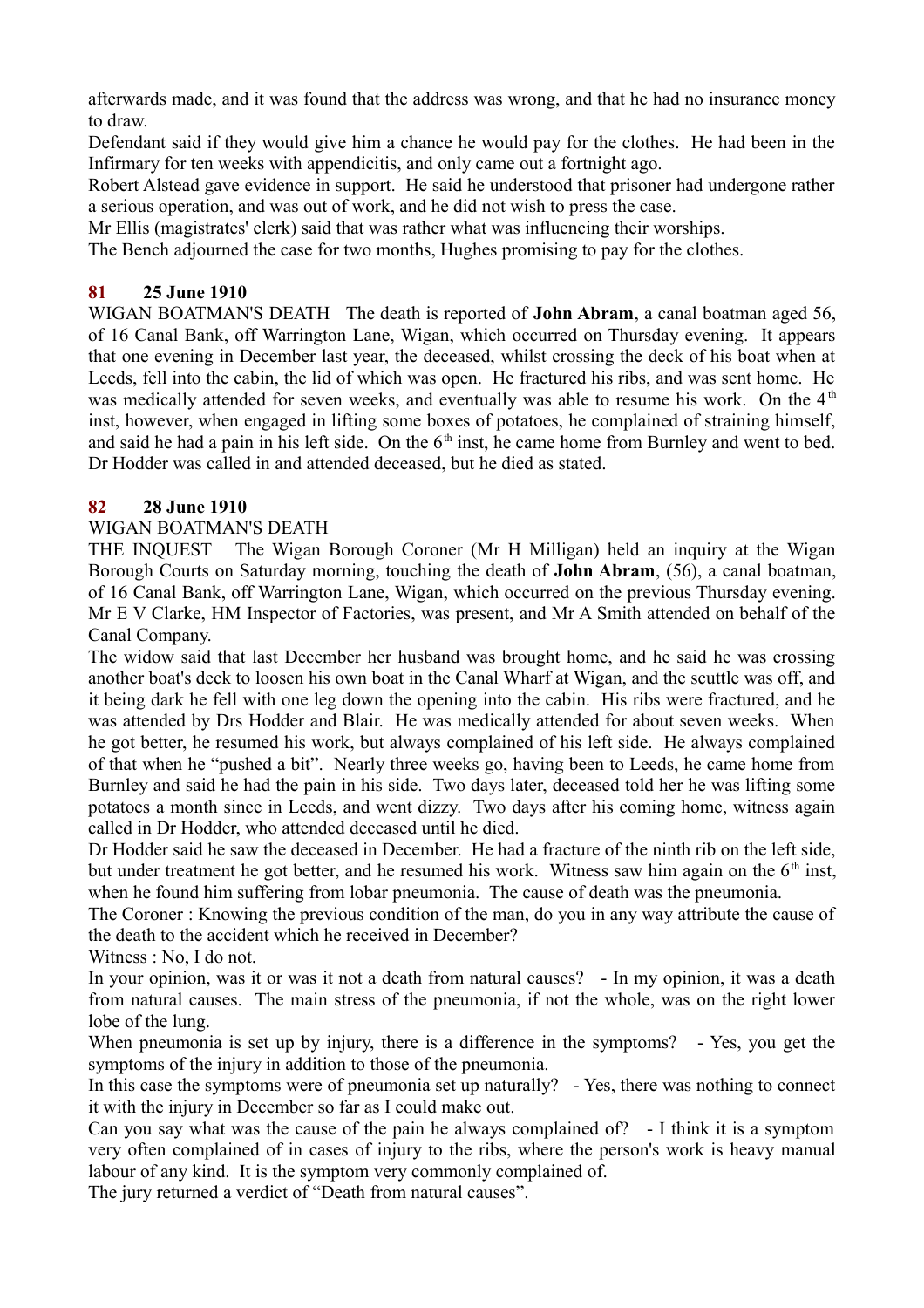Mr Smith, on behalf of the Canal Company, said the deceased worked with them all his life. He was a very good workman, and the company sympathised very deeply with the family in their bereavement.

The Foreman and jury associated themselves with the expression of sympathy.

## **83 13 August 1910**

#### WIGAN BOROUGH POLICE COURT

BOATMAN COMMITTED TO PRISON An adjourned case came up for hearing in which **Robert Hughes,** a canal boatman, was charged under warrant with obtaining by false pretences a suit of clothes, value £2 8s 6d, from Robert Alstead of West View, Wigan. He did not appear.

Mr J C Gibson appeared for the prosecutor, and said that when the case first came up on the  $16<sup>th</sup>$ June, the prisoner said he was quite prepared to pay if they gave him time, but from then till now he had not been seen, except the day after, when he was brought up for being drunk.

The Chief Constable said he thought the man went down for seven days.

Mr Gibson said Hughes had paid nothing, and he asked for a conviction.

Hughes was committed to prison for one month.

#### **84 5 November 1910**

#### BOATMAN FALLS IN THE CANAL

SATURDAY EVENING DROWNING TRAGEDY "He'll get in the cut", was the remark passed by Elizabeth Alice Rourke to two young men when she saw a boatman named **Henry Rotherham** (66) of 5 Seven Stars Road, Wallgate, who was staggering on the canal bank at Ince Moss on Saturday evening. He crossed the Moss Bridge, and when about ten vards past Pearson and Knowles' tipper he fell into the water. She ran to him, and found him floating on his back and waving his arms, and forcing the water from his mouth. He sank twice, and the woman shouted to a man on the opposite bank to be sharp, as he was going down a third time. He said he could not swim, and the woman then ran some distance and found a man near the railway. He said, "Go and tell the first bobby you see", and Mrs Rourke went and told her husband, who informed a borough constable. The man had then disappeared, and his body was recovered on Sunday afternoon.

## **85 2 January 1912**

DEATH OF A BOATMAN The death occurred early on Saturday morning, the  $30<sup>th</sup>$  ult, by drowning, of **Daniel Marsden**, aged 27, a boatman employed by the Leeds and Liverpool Canal Co. Deceased, on account of the present dispute, was on strike, and was a married man living with his wife, **Elizabeth Marsden**, in Ford Street, Burscough. He left home at half past six on Tuesday morning, the 26<sup>h</sup> December, to go to Accrington, from which place he had to work the boat *Edgar* to Liverpool. The boat is owned by his brother-in-law, **James Wilkinson**, and arrived in Wigan on Friday night, the 29th December, and at six o'clock, **William McAlpine**, another boatman employed on the *Edgar,* left deceased in the Wigan Basin, Wallgate, while he went for the horse. When he came back, the boat had gone, and on shouting he received no answer. He then went to look for the boat, and in his absence it was found near the warehouse in Wallgate, and deceased's cap and shaft were found in the water. Information was given to the police, and dragging was commenced, the body being recovered at ten minutes to one on Sunday morning by Thomas Fazackerley, and conveyed to the Mortuary by PC Whittle. There were no marks of violence, and it was supposed that deceased had fallen into the water whilst moving the boat with the shaft. In his pockets was found the sum of £1 7s 11 1/2d.

#### THE INQUEST

BOATMEN AND THE QUESTION OF SWIMMING The Borough Coroner, Mr H Milligan, conducted the inquest at the Wigan Borough Courts this (Tuesday) morning.

William McAlpine, a boatman employed on the *Edgar,* said deceased joined the boat at Accrington at 9 pm on Tuesday, and arrived at Wigan at 4.30 pm on Friday. The boat was tied up in the Wigan Basin, Wallgate. On Saturday morning, witness went for the horse, leaving Marsden on the boat.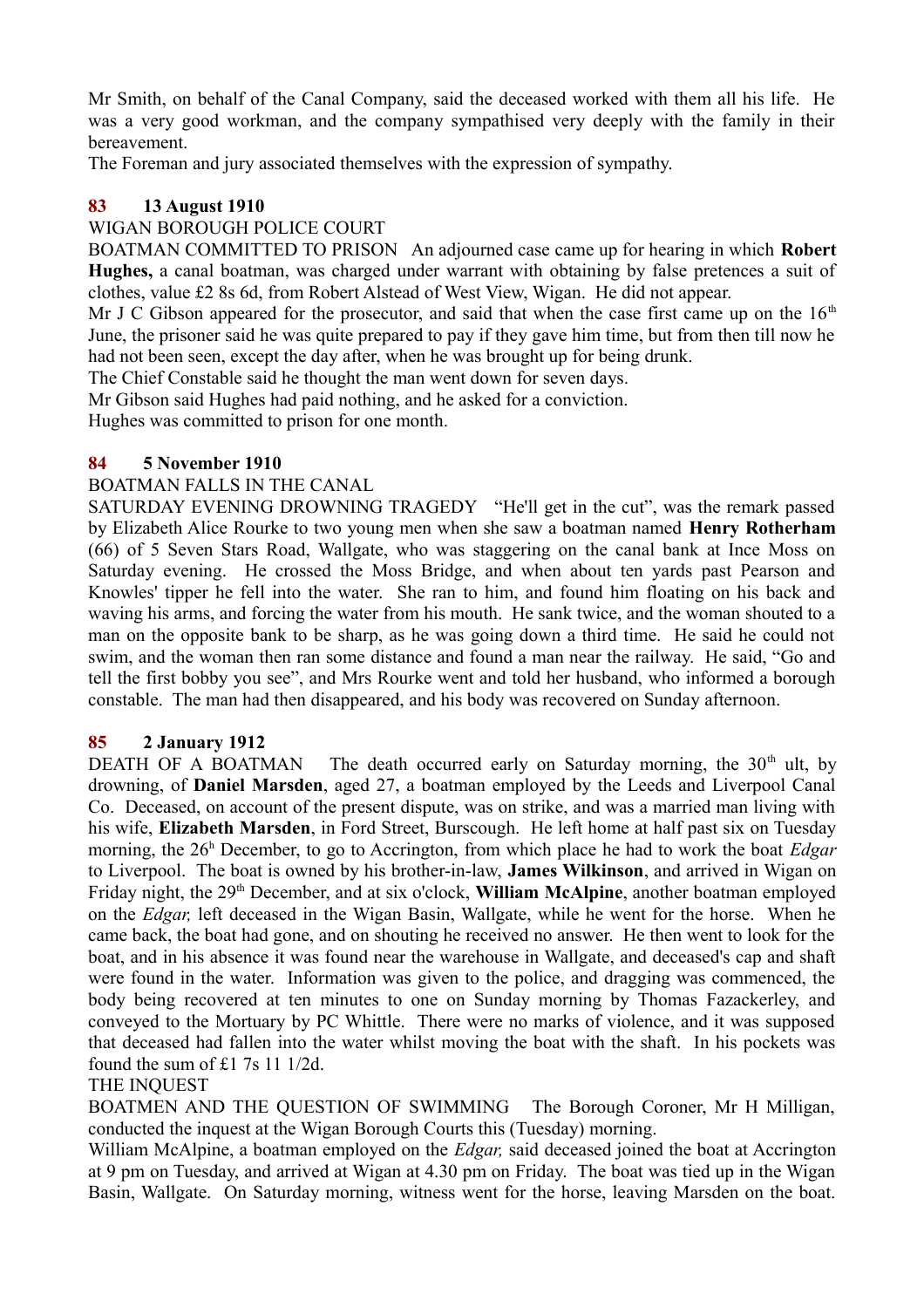When he returned an hour and a half later, the *Edgar* had gone. Witness proceeded along the bank, and found the boat near the Wallgate warehouses at Pottery Bridge. Marsden was not on the boat, but his coat and a boat shaft were found in the water. Witness gave information to the police, and the canal being dragged, the body was recovered the same day at ten minutes to one.

In reply to the Coroner, witness said it had been arranged that Marsden should push the boat off with a shaft, and he had got a distance of about fifty yards when he had evidently slipped and fallen into the water. The deceased could not swim.

The Coroner : I should have thought that every boatman would have been able to swim. Can you swim?

Witness : No.

The Coroner : I would have thought it would have been the first thing a boatman would learn to do. Witness added that he had been a boatman all his life, and he could not swim.

The jury returned a verdict of "Accidental death".

## **86 16 January 1912**

BOAT WOMAN OF EIGHTY THREE

FELL INTO THE CANAL IN THE DARK

DEATH FOLLOWS SHOCK AND EXPOSURE Mr S Brighouse held an inquest this (Tuesday) morning at the Ince Public Hall into the circumstances attending the death of **Elizabeth Bamber,** who was a widow 83 years of age, and died on Saturday morning from pneumonia following from shock and exposure in consequence of falling into the canal at the Chapel Lane lock, Wigan, on Saturday week.

**William Bamber,** boatman on the Leeds and Liverpool Canal, said the deceased was his mother, and lived with him at No 1 Rose Street, Ince. Witness told how he was returning from Worsley to Ince on Saturday week, and about half past six o'clock in the evening, his mother, who was in good health, left the boat on getting to Poolstock Bridge to do some shopping, saying she would join the boat again at Chapel Lane lock. A few minutes after she left, he heard cries that someone was in the water, and then saw his mother brought up the canal bank by two women. They placed her on the boat, where she remained until the following morning, when she was conveyed home and put to bed. Dr Ainscow attended her until she died. His mother used to go on the boat, and she knocked about in the cabin and got their food ready. She was a very healthy woman.

The Coroner said that the deceased must have been a remarkable woman to be able to do this at eighty three.

Witness remarked that she was very "game".

**Robert Howard**, boatman of Burscough, said that about half past six on the evening of Saturday week, he was bringing his boat from Blackrod to Burscough, and arriving at Chapel Lane, he was opening the lock gate when he heard a splash in the lock. It was very dark, and on looking into the water he saw a woman. He got his boat hook, which deceased got hold of, and with the assistance of another man he got her out on to the canal bank, and she was taken away by two women. Witness thought that the deceased must have walked into the canal in the dark.

In answer to the Coroner, witness said that the opening of the lock had nothing to do with the deceased falling into the water.

A Juror mentioned that the old lady had only one eye.

Witness added that in his opinion, deceased must have made a mistake and gone round on the wrong side of the bridge.

Dr Ainscow said the deceased was suffering from pneumonia of the left lung when she came under his care.

The Coroner : Do you think this fall into the canal had accelerated her death?

Witness said he did, and added that death was brought about by shock and exposure. It was an awful day when she fell into the water, a day of snow and sleet. The cause of death was pneumonia following shock and exposure, brought about by immersion in the water.

The Foreman said he put it down to the deceased not being able to see, as she had only one eye.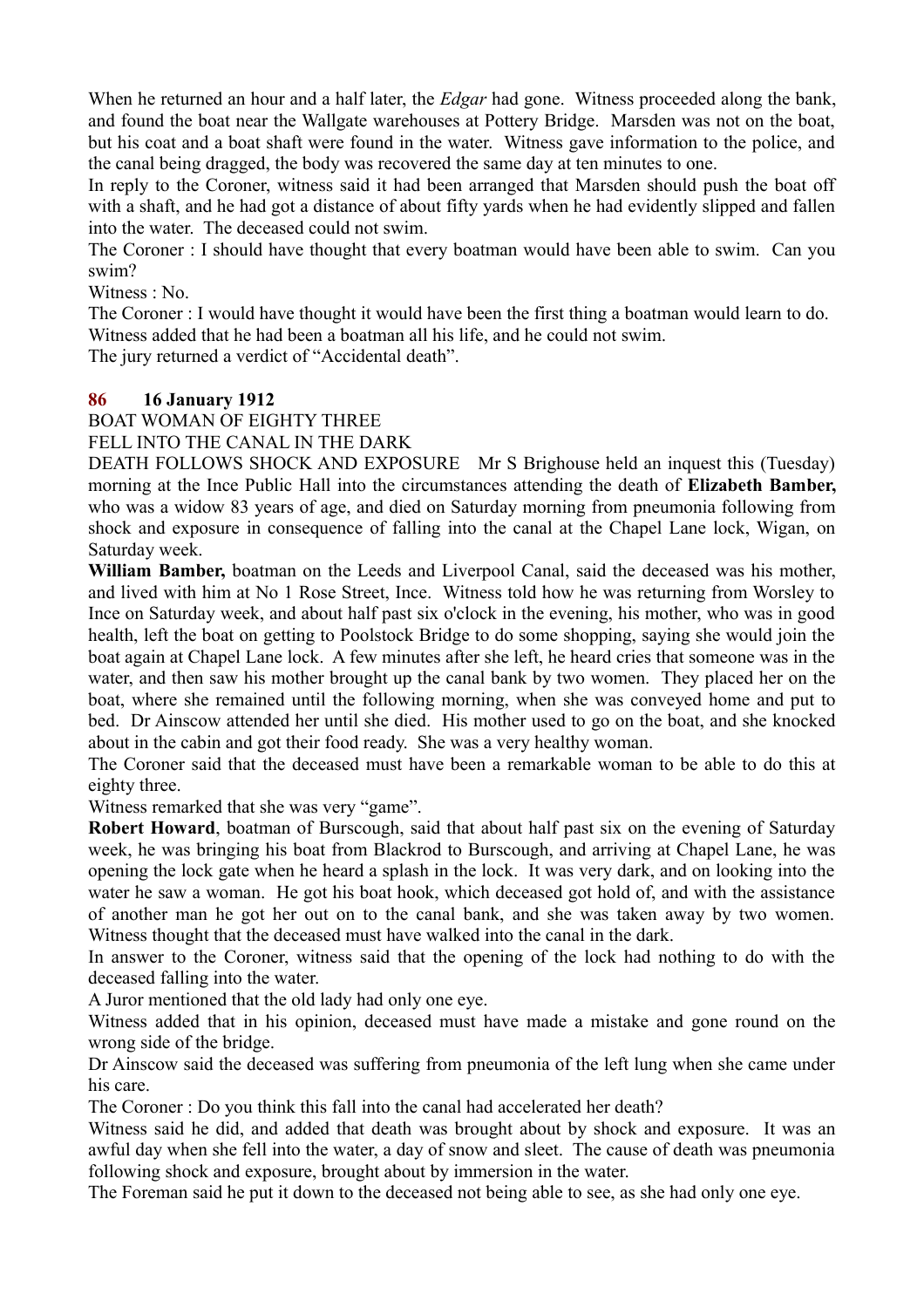The jury returned a verdict of "Accidental death".

# **87 24 February 1912**

# WIGAN COUNTY POLICE COURT

STEALING COAL FROM A CANAL BOAT **John Carrington, Henry Abram**, Elizabeth Abram and a boy named James Yardley (for whom his mother appeared) pleaded guilty to stealing 56 lbs of coal, the property of Dean Weldon and Co, from a canal boat at Top Lock, Aspull.

Superintendent Kelly said the captain of the boat had gone for some refreshment, leaving the boat unattended, and in his absence Carrington and Henry Abram jumped on the boat and commenced shovelling the coal off, whilst the other defendants took it away. Both Carrington, who was an elderly man, and Abram, who was 37 years of age, had been employed as weekly wage men by the Leeds and Liverpool Canal Co.

Carrington, Henry Abram and Elizabeth Abram were each fined 10s and costs, and the boy Yardley was bound over, under the care of the Probation Officer (Mr Hudson) for twelve months.

The Bench called the boatman, and told him he had been very remiss in leaving his boat unattended for ten minutes. He was told not to leave it again without somebody in charge.

# **88 12 March 1912**

## WIGAN BOROUGH POLICE COURT

BOATMAN'S CRUELTY TO HIS WIFE A boatman named **James Prescott**, of No 1 Johnson's Place, was summoned by his wife, **Elizabeth Prescott** of 28 Wood Street for persistent cruelty. Defendant did not appear.

Complainant said they had been married eight years, and there were four children living. She had to leave home. He could make £1 and his keep on the boat.

A separation order, with 10s per week, was granted.

# **89 9 May 1912**

## BARGES IN COLLISION

DAMAGES FOR WOMAN'S FORCED DIVE In the Liverpool County Court on Monday, **Elizabeth Kirby,** a widow, claimed damages from the Leeds and Liverpool Canal Company for personal injuries caused by the negligence of the servants of the company in the management of a barge on the canal. Mr Brandreth (instructed by Mr R Barrow Sierce) appeared for the plaintiff, and Mr Bodel (instructed by Mr R Mills Roberts) was counsel for the defendants.

The plaintiff was employed on the horse barge *Norman* as assistant to **Captain Wareing**, to steer, cook and do any other work that might be required, her wages being £1 per week. On September  $16<sup>th</sup>$  last, on a journey from Wigan to Liverpool, the plaintiff's barge had reached Burscough when, about 2.30 in the morning, the defendants' steam barge No 32 came up behind, and with its bow struck the rudder of the *Norman*, causing the tiller to strike the plaintiff on the chest, thereby throwing her into the water, from which she was rescued with difficulty after she had sunk twice. The plaintiff developed congestion of the lungs, and on October  $6<sup>th</sup>$  she had to go into the workhouse hospital at Walton for several weeks. She alleged that she was still suffering from nervousness caused by the accident.

Evidence was given by the captain of the *Norman* and a bargeman, who said it was almost as light as day at the time of the collision.

The witnesses, in cross-examination, admitted that the barge was not carrying a red light at her stern, but said they had never heard of a horse barge carrying one, though the Canal Company's bye laws made this precaution obligatory. They denied that it was a dark hazy night.

Dr Lucas of Boundary Street, Liverpool, having given evidence for the plaintiff, the captain of the defendants' barge said the night was dark and hazy. He was steering the barge, which was going at about two miles an hour. He observed the *Norman* ten yards ahead of him, and at once reversed the engines, but before his barge lost way she touched the rudder of the *Norman* lightly. He saw a splash at the stern of the *Norman* as if someone had fallen into the water. His mate ran forward,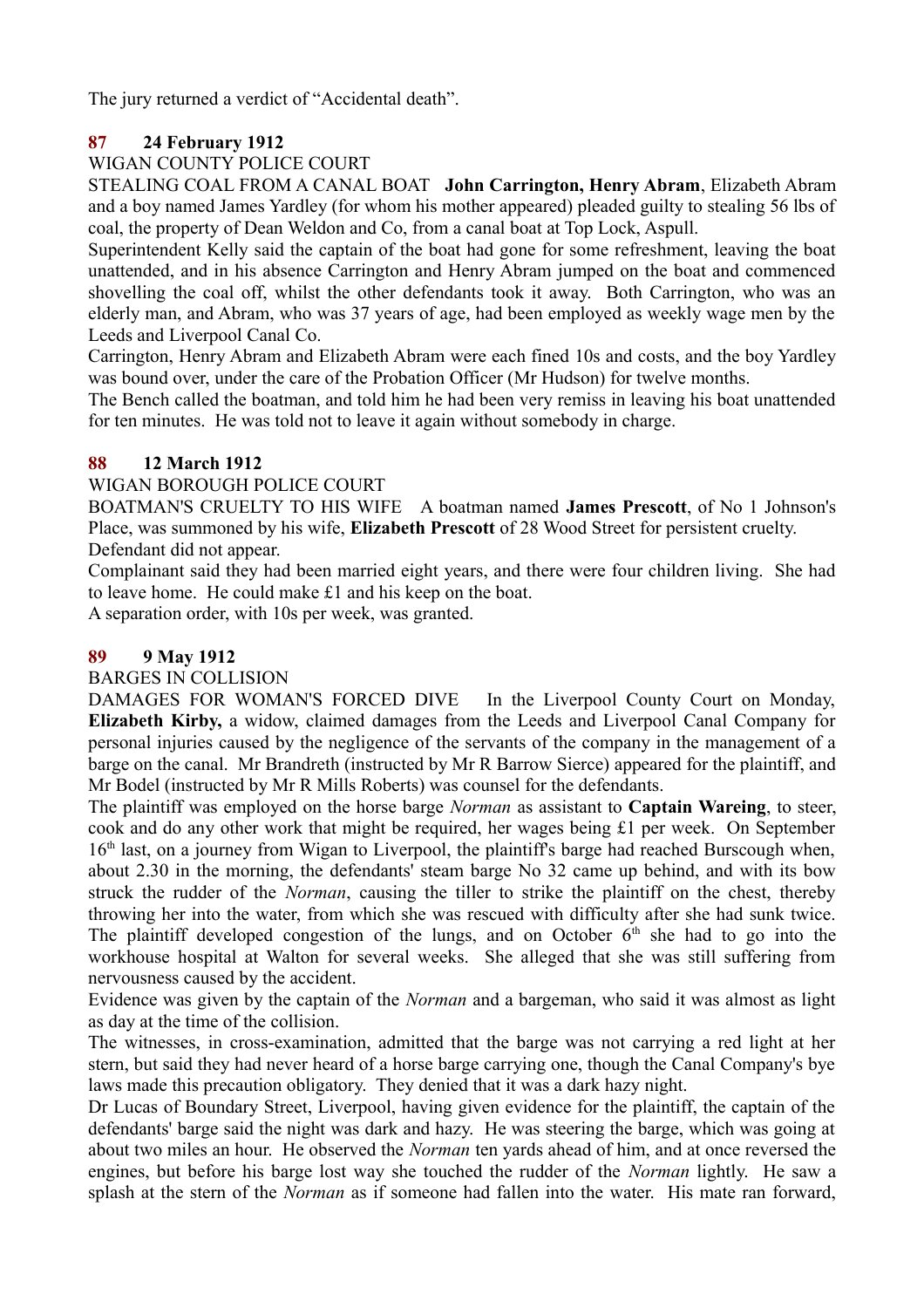jumped on to the *Norman*, got on to the bank of the canal and helped to pull the plaintiff out of the water. If the *Norman* had been carrying a red stern light in accordance with the canal bye laws, he would have seen her in time to avoid the accident.

His Honour Judge Thomas told the jury that the plaintiff was guilty of contributory negligence in not having a red light at the stern of the barge, but that nevertheless the plaintiff was entitled to a verdict if they thought the accident was in fact caused by the negligence of those on the defendants' barge in not keeping a proper look out.

The jury, after consulting in the box, returned a verdict for the plaintiff for £15.

## **90 22 June 1912**

BOATMAN'S BRAVERY REWARDED At the Wigan Borough Police Court on Monday morning, an interesting presentation took place when a boatman named **John Murphy** was made the recipient of the Royal Humane Society's certificate on vellum for saving life, and also £1 to cover his expenses. The Chief Constable said Murphy was a boatman residing at Melling, and on the 3<sup>rd</sup> May he was on the canal bank at the Wigan Basin when one of a number of children playing near fell into the water about thirty yards away. Murphy ran to the spot, and jumping into the water managed to rescue the child, and there being fortunately someone near who could administer artificial respiration, the child's life was saved. One special feature of the case was that Murphy, who had no other clothes with him to change, had to walk fourteen miles in his wet clothes afterwards. Such conduct as that recommended itself to Englishmen, and he (the Chief Constable) communicated with the Royal Humane Society, and they had sent on one of their certificates, and also a postal order for £1 to cover the man's expenses for the day. He thought it was a testimonial to Murphy that he walked fourteen miles in his wet clothes. Alderman J Phillips, in making the presentation, said they had great pleasure in giving him that certificate and postal order on behalf of the Royal Humane Society, and complimented him in successfully saving that life. Murphy expressed his thanks.

## **91 29 August 1912**

# WIGAN LOCK-KEEPER'S PECULIAR DEATH

## FOUND DEAD IN EIGHTEEN INCHES OF WATER

THE INQUEST ADJOURNED The singular circumstances surrounding the death of a lock-keeper named **Peter Cross** (65), of Sovereign Road, Wigan, were inquired into by the County Coroner, Mr S Brighouse, at the Ince Council Offices on Wednesday morning. According to the police report, Cross was employed by the Leeds and Liverpool Canal Company, and he left home about eight o'clock on Tuesday morning, apparently in good health. He commenced work on a boat at Poolstock Lock, and about 9 am, **John Robinson**, a boatman of 144 Lyons Lane, Chorley, was entering the lock when he noticed Cross working on the boat. After getting his boat lowered in the lock, he proceeded towards Ince Moss until he overtook the boat on which he had seen Cross. He then noticed the man lying on the off side of the canal between the boat and the canal bank. His body was about two feet from the side, and was face downwards in about eighteen inches of water. Some workmen were close by, and artificial respiration was resorted to for some time, but without success. The body was then taken to the Ince mortuary.

Mr Moss represented the Leeds and Liverpool Canal Company.

The Coroner said he was afraid the jury would not be able to finish the inquest that day, and he only proposed to call evidence of identification. From a conversation he had had with Mr Moss, some facts had since come to light which were unknown to him before. He understood that one side of the man's clothing was quite dry when the body was recovered.

Mr Moss : That information was conveyed to me ; I did not see it.

The Coroner added that having that information, the Company quite naturally wanted to know whether the man had died from natural causes or from drowning. That could not be determined without a *post mortem*, and he would therefore adjourn the inquest to get the police surgeon to make the examination.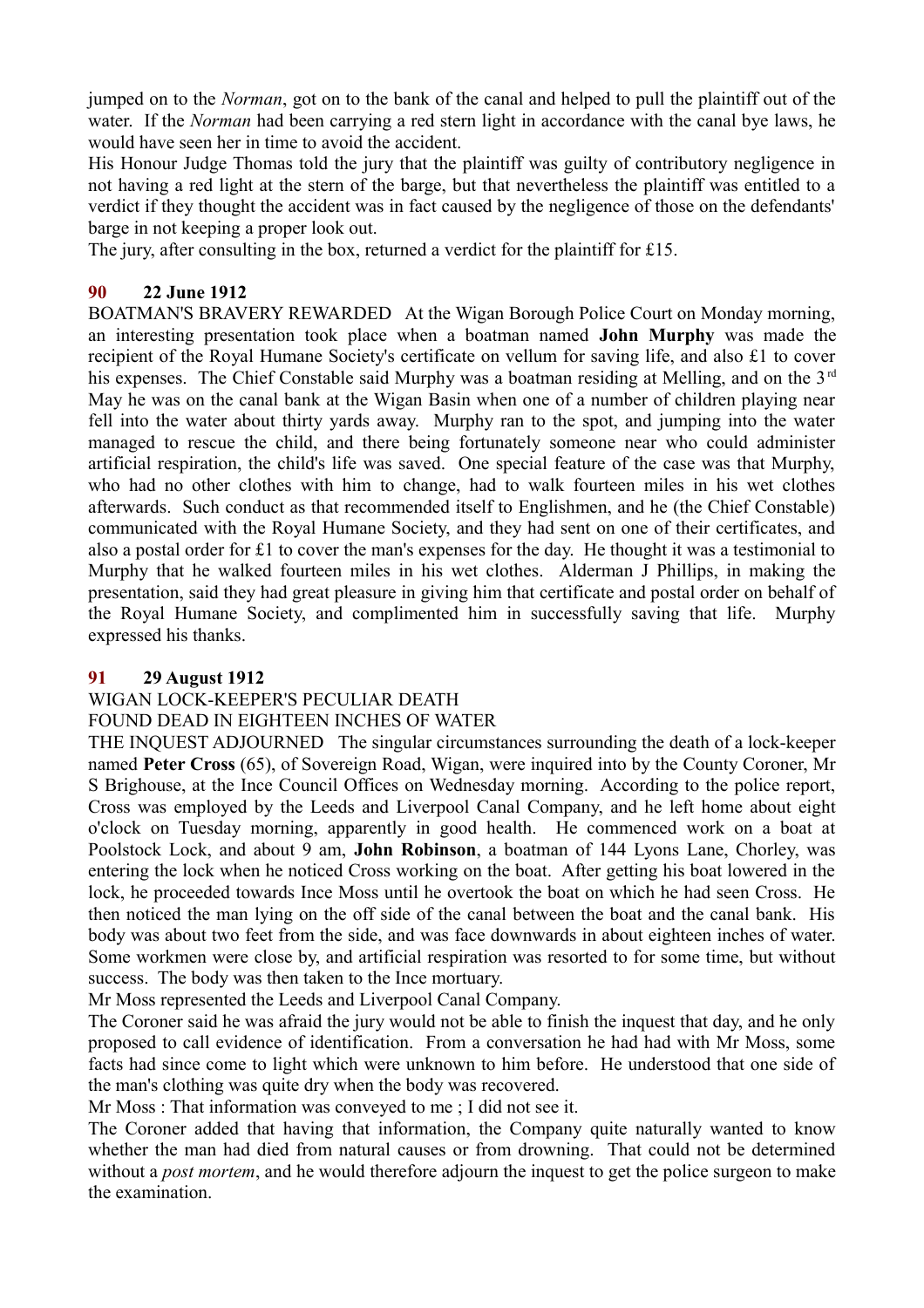**Martha Cross**, the widow, gave evidence of identification, and said when her husband left home he appeared to be in good health, and made no complaint.

Police-constable Wardle, stationed at Lower Ince, deposed to finding the body on the canal bank from whence he removed it to the Ince mortuary. In the pockets were 13s 6d in silver, 5d in copper and a silver watch, which was stopped at 9.25.

In answer to the Coroner, witness said the clothing on the left side was quite dry.

The Coroner said a *post mortem* was necessary to prove what the man actually died from. If they closed the inquest in that uncertain way and a question arose as to money matters, it would be quite possible for the Company to turn round and say that the man did not die from drowning, but from natural causes.

Mr Moss said the Company thought a *post mortem* would be more satisfactory to both parties.

The Coroner said he knew the Canal Company were not people who shirked their obligations. They would not be shabby or mean, but simply do what was right.

The inquest was adjourned.

#### **92 7 September 1912**

THE PECULIAR DEATH OF A WIGAN LOCK-KEEPER

FOUND DEAD IN EIGHTEEN INCHES OF WATER

WHAT THE POST MORTEM REVEALED Mr S Brighouse, the county coroner, held the adjourned inquest, at the Ince Public Hall on Monday morning, relative to the death of **Peter Cross,** a lock-keeper 65 years old, who was employed by the Leeds and Liverpool Canal Company, and was found dead under peculiar circumstances on Tuesday last week. Cross, who lived at 8 Sovereign Road, Wigan, left home about eight o'clock on the Tuesday morning apparently in good health, commencing work on a boat at Poolstock Lock, and about nine o'clock the same morning, **John Robinson,** a boatman of 144 Lyon's Lane, Chorley, was entering the lock when he noticed Cross working on the boat. After getting his boat lowered in the lock, he proceeded towards Ince until he overtook the boat on which he had seen Cross. He then noticed the man lying on the off side of the canal between the boat and the canal bank. His body was about two feet from the side, and was face downwards in about eighteen inches of water. Some workmen were close by, and artificial respiration was resorted to for some time, but without success. The body was taken to the Ince mortuary. The inquest was opened on Wednesday morning last week, and after taking evidence of identification, the Coroner adjourned the inquiry in order that a *post mortem* examination might be made to ascertain the cause of death. At the adjourned inquiry, Mr Arthur Smith, solicitor, represented the canal company, and Dr Chronnell, the police surgeon, and Dr Baildon, who was present at the *post mortem* on behalf of the Canal Company, were also in attendance.

Dr Chronnell, police surgeon, said the inquiry was adjourned in order that he might make a *post mortem* examination, at which Dr Baildon was present on behalf of the Canal Company, no one attending for the relatives. The deceased, who was 65 years old, was, so he was informed, engaged pumping water out of a boat, and after having been missed, was found in the canal in eighteen inches of water. The man was said to have enjoyed good health, and the body was in good condition. There were no external marks of violence. The lungs showed evidence of old adhesion, and the heart was covered with a layer of fat. The aorta, the principal artery, was dilated. Behind the heart, the cavity of the pericardium was filled with clotted blood. On removing the heart and lungs, he found a rent in the back wall of the left ventricle, about half an inch long. The heart muscle was soft, and at this point consisted almost entirely of fat. The heart was in the condition described as fatty degeneration. The cause of death was asphyxiation, probably due to rupture of the heart.

The Coroner : Did this man die from natural causes?

Witness : Yes, sir. It was a very rare and most unusual termination of death, the witness added.

The Coroner asked if the fall in the water would be subsequent to the rupture.

Witness : Oh, yes. He was dead when he fell into the water.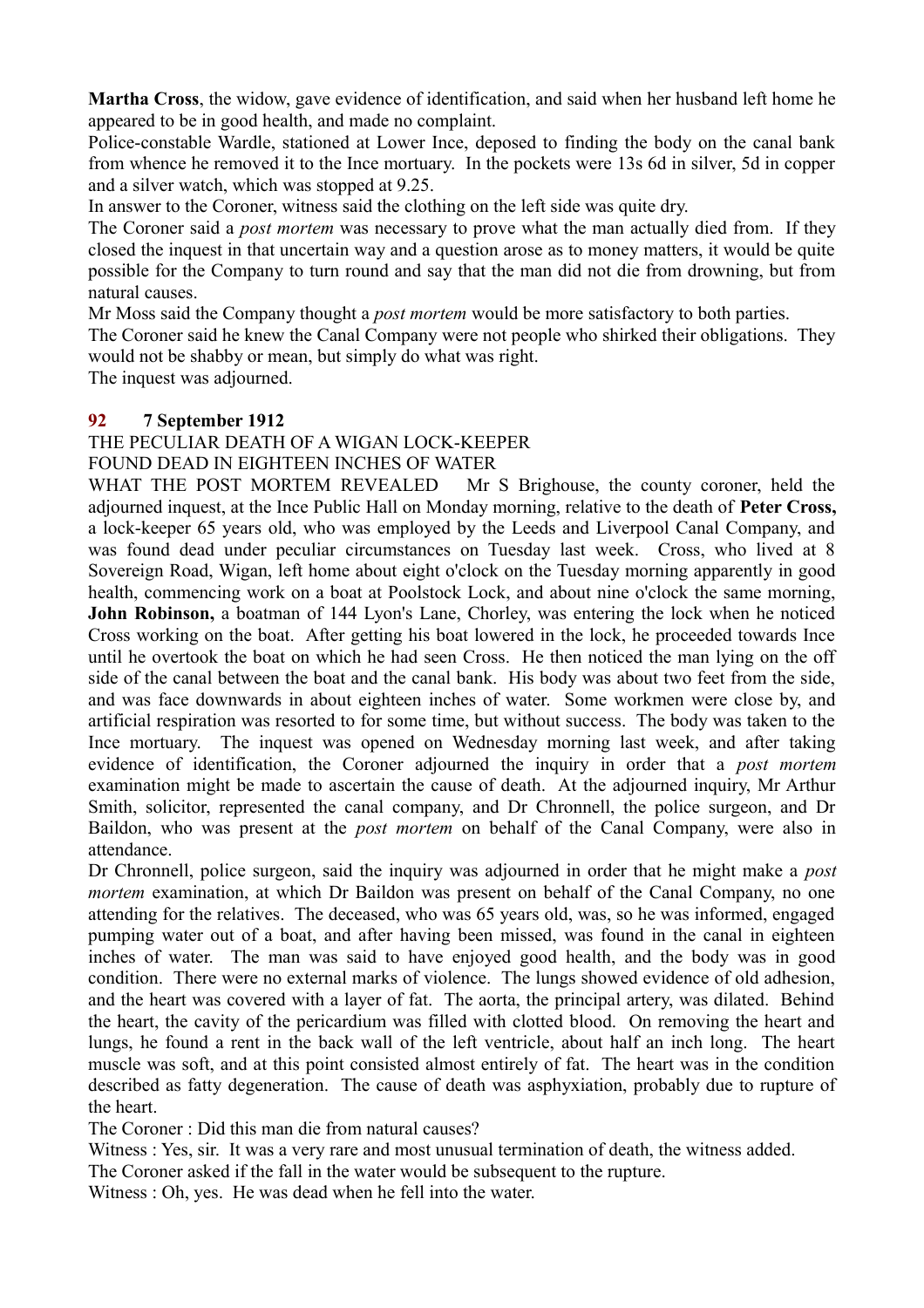In other words, if he had been on land, or in this room, or in the boat, when he fell it would have been the same, and it was simply a coincidence that the water was there for him to fall into? - That is so.

Did Dr Baildon agree with you? - Yes, sir.

Dr Baildon handed the Coroner some written notes giving information with respect to the type of case, and stating that it was a very rare occurrence.

Mr Smith mentioned that George II died from the same thing, naturally, as did the Emperor of Russia after being stabbed.

The Coroner : What is the rarity of the case?

Dr Baildon said there were very few similar cases recorded.

The Coroner asked Dr Baildon if he agreed with Dr Chronnel.

Dr Baildon : Absolutely.

Would it be a sudden rupture and a sudden death? - Yes, it would only be a few seconds in duration.

The jury returned a verdict in accordance with the medical evidence, to the effect that the deceased died from asphyxia due to rupture of the heart.

# **93 10 September 1912**

CANAL BOATMAN'S FATAL FALL At an inquest held on Thursday evening on **James Draper** (62), a Newburgh boatman, whose death took place on Monday as the result of an injury alleged to have been received last November by falling off a horse during his employment, a verdict was returned that death was the result of injuries then received.

## **94 21 September 1912**

BURSCOUGH BOATMAN DROWNED AT INCE

A MYSTERIOUS DISAPPEARANCE AT NIGHT

BOATMAN'S FALL INTO A LOCK The body of a boatman named **William John Trew Robinson** (21) of the canal boat *Olive*, from Tarleton, was recovered from the No 5 lock at Ince at ten minutes to ten on Tuesday night.

Deceased was the mate of the boat, and lived with his wife on the boat *Olive*, owned by **John Sutton,** boat owner of Tarleton, the captain of the boat being **James Barrow** of New Lane, Burscough. About half past eight that night, the boat *Olive* was passing through the locks at Ince, and it was deceased's work to open and close the lock gates. He had had that job for about three months. Whilst the boat was in the No 6 lock, the deceased went on in advance to No 5 lock to close the gates, and just as the boat was about to leave No 6, someone shouted from the canal bank to the captain to ask where the "lock dropper" was, and he replied at No 5 lock. The captain then went to No 5, and found one gate closed and the other open, and the deceased nowhere in sight. A search was made, and deceased's cap was seen in the lock, his body being recovered from the lock at ten minutes to ten.

Deceased was a strong and healthy man, and the captain assumes that the light from the Wigan Coal and Iron Works may have affected deceased's sight, and caused him to tumble into the lock. A deep cut was found on the right side of the head, and a mark over the left eye.

Mr S Brighouse, the County Coroner, held the inquiry at the Ince Council Offices yesterday (Friday) morning. Mr J H Glover of Liverpool appeared on behalf of Mr John Sutton, owner of the canal boat *Olive*, belonging to Tarleton.

Evidence of identification was given by **Christina Robinson**, widow of Burscough, who stated that she and her husband were on the canal boat *Olive* about 8.30 on Tuesday night. His work was to open and close the lock gates. The boat had started out of No 6 lock when she saw her husband go on in advance to close the gates at No 5 lock. She did not see him again until his body was recovered from the water about 10 pm. In her opinion, it was the light at the Top Place Ironworks which had deceived her husband's sight.

James Barrow, captain of the boat *Olive*, said he was present when Robinson went ahead to No 5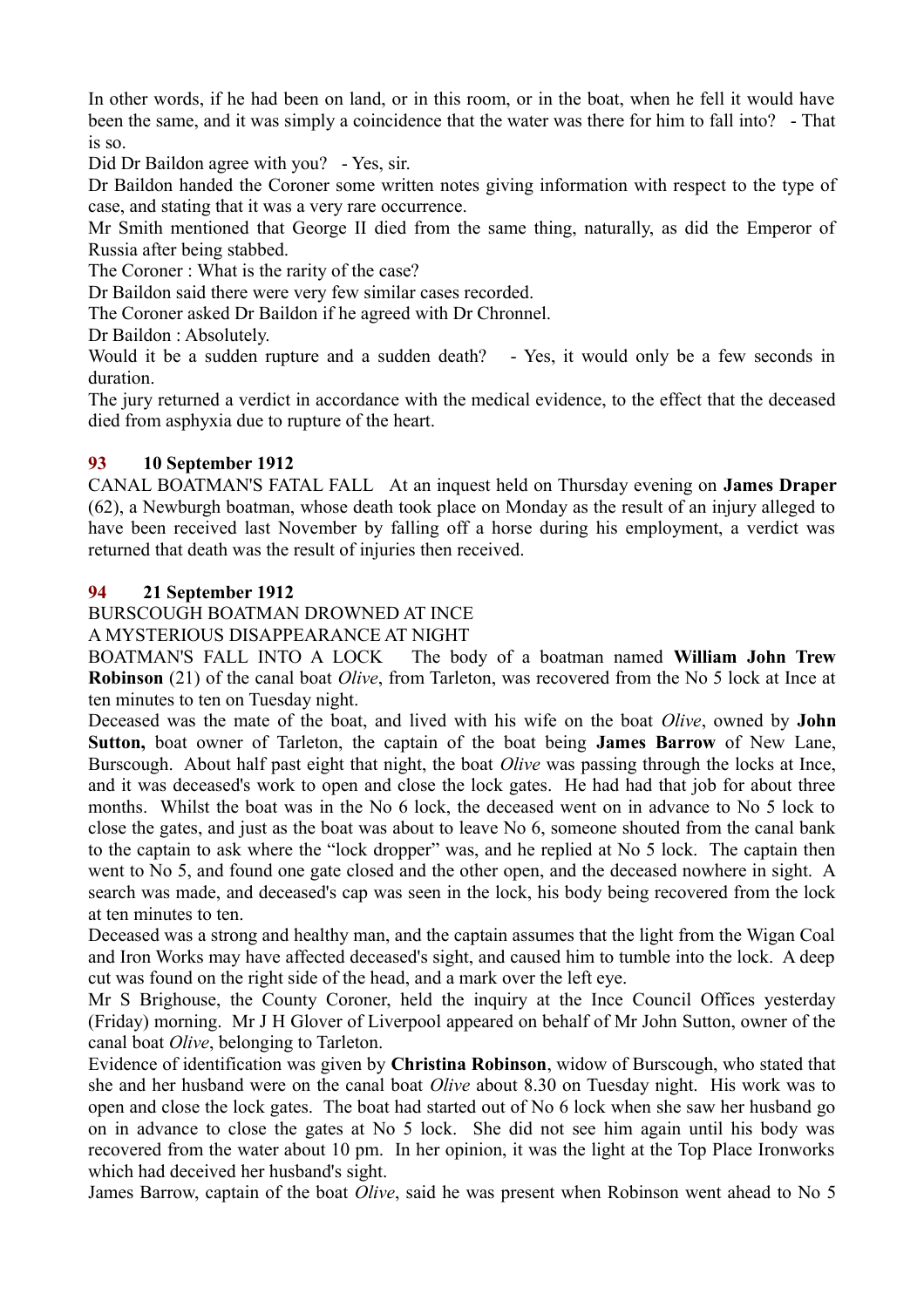lock. Shortly afterwards, someone shouted, "Where's the lock dropper?" He shouted back that Robinson was at No 5 lock, and he received the reply that there was no one there and that one gate was open and one was shut. He immediately went to the lock, and could not find Robinson. On looking into the water, he saw the man's hat floating in the lock.

The Coroner : Do you think that the light from the ironworks would affect him?

Witness : I could not say. He had very good sight, but the light from the works does keep going in and out. He might have been running along the lock and have caught against something. He was a steady chap and never would have a drink.

Police-constable (?Chetter) deposed that he was present when the body was recovered. There was a mark over the left side of the head, and the left eye was discoloured. In his opinion, Robinson must have been crossing the top of the locks instead of going over the bridge which was quite near. It was a common practice for boatmen to walk over the top of the lock gates.

The jury returned a verdict of "Accidentally drowned".

On behalf of the owner, Mr Glover tendered his sympathy to the widow and family.

#### **95 19 November 1912**

YOUNG BOATMAN DROWNED The body of a young man named **Joseph Michael Cross** (19), of 16 Howard Street, Oswaldtwistle, was recovered from the Wallgate Basin of the Leeds and Liverpool Canal on Saturday morning. It was surmised that deceased was pushing his boat along by means of a boat hook, when the latter slipped and he fell into the canal. His shouts were heard, but owing to the dense fog at the time, his exact whereabouts could not be ascertained.

#### **96 21 November 1912**

#### FOG TRAGEDY AT WALLGATE BASIN

WHY BOATMEN CAN'T SWIM Mr H Milligan, the Wigan Borough Coroner, conducted an inquiry at the Borough Courts on Monday afternoon, relative to the death, which took place by drowning under somewhat mysterious conditions on Friday night, of a young man named **Joseph Michael Cross**, aged 19, son of Thomas Cross, with whom and his mother deceased lived at 16 Howard Street, Oswaldtwistle. Deceased was employed by the Leeds and Liverpool Canal Company, and was often away from home for a week at a time, and was last seen at home on the 15<sup>th</sup> inst, when he was in good health.

Mr A Smith appeared on behalf of the Leeds and Liverpool Canal Company.

Mary Cross, wife of Thomas Cross, a builders' labourer, and mother of the deceased, gave evidence of identification. She said deceased would have been twenty years of age on the  $21<sup>st</sup>$  inst, and had been employed by the Canal Company for the last four years, Deceased could swim a little.

**John Vickers**, a boatman employed by the Leeds and Liverpool Canal Company, said he was in the Wallgate basin just before seven o'clock on the  $15<sup>th</sup>$  inst, when he heard someone shouting for help. He pushed his own boat over the canal, and got on to No 285, which was adrift. Witness did not know what sort of swimmer the deceased was.

The Coroner : Can you swim?

Witness : No.

The Coroner : How is it you boatmen don't learn how to swim?

Witness : I'm freeten'd o' t' watter. (Laughter).

The Coroner : One would think you boatmen would learn to swim a little at any rate. I suppose it is a fact that very few boatmen can swim?

Witness : Yes, very few.

Mr Smith (to witness) : It was very foggy, was it not?

Witness : Yes, and the steam off the water made it worse.

**George Fazackerley,** captain of the boat No 285, and hailing from Appley Bridge, said deceased was his mate and had been on that boat about three weeks, but had been previously engaged on other boats in the company's service. On the 15<sup>th</sup> inst, witness left the boat tied up near the Wallgate warehouse about half past six, for the purpose of going home to Appley Bridge by train, and leaving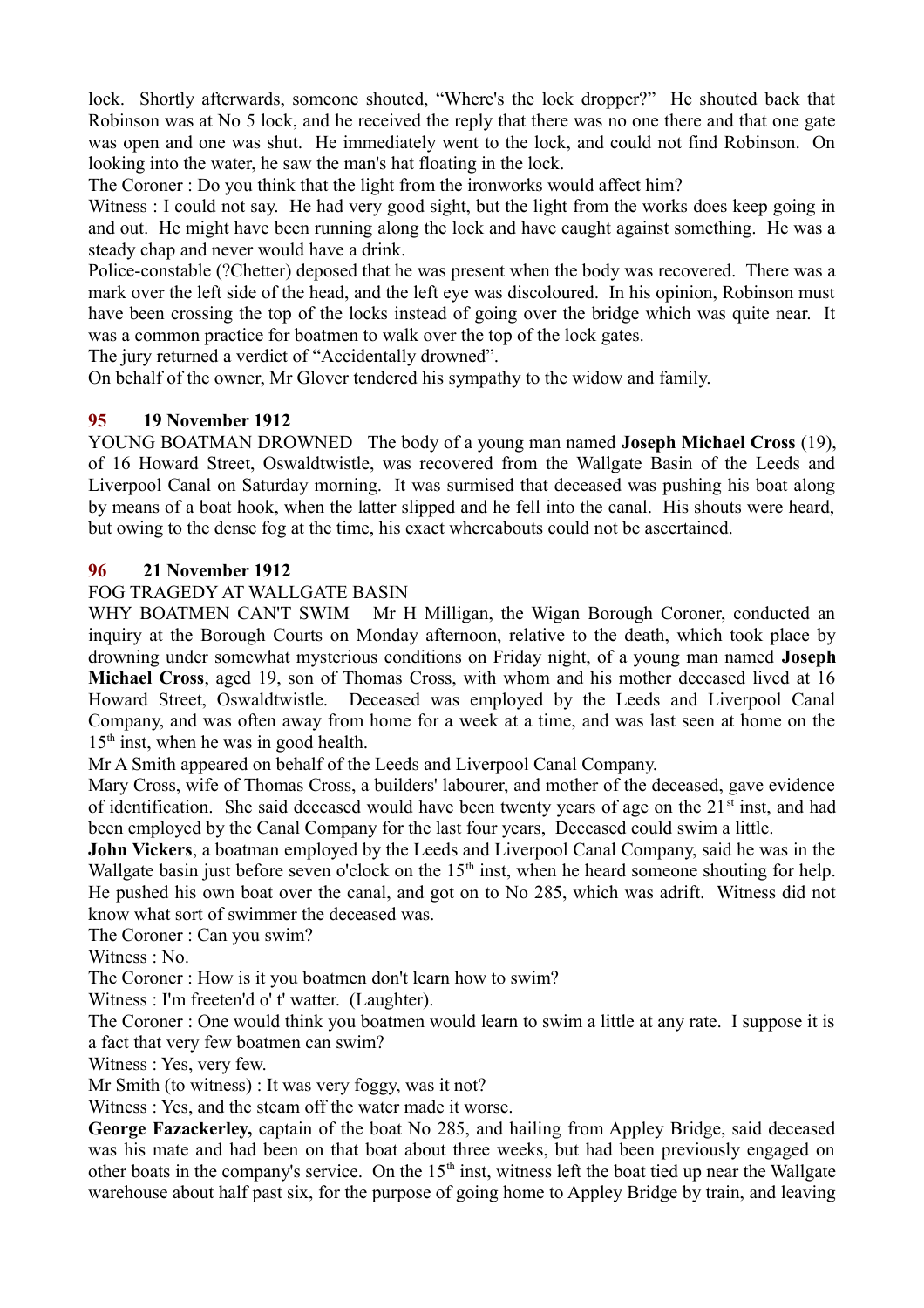deceased in charge. Witness's idea was to return to the boat by eight o'clock, as they intended taking it to Manchester the same night. Deceased said he would move the boat along to the bottom lock whilst witness was away. As it happened, witness missed the train, and returned to the boat about half past seven, which was earlier than he had intended, and on arrival was met by the boatman Vickers, who said he had heard somebody shouting for help. Witness asked where the sound came from, and was told near the Pottery Bridge. He then got the boat hook and felt about the spot with it. They kept on searching the canal until about one o'clock in the morning, when it became so foggy that they had to stop. About twelve o'clock, witness had found the shaft floating in the water. After resting in the cabin until next morning, they started again, and witness found deceased by means of the boat hook, stuck in the mud at the bottom of the canal.

The Coroner : What is your opinion as to what had happened?

Witness : I fancy he has been giving the boat a start from the warehouse, and the shaft has slipped and let him into the water.

Further questioned as to whether deceased was sober, witness said he (deceased) was a very steady and sober young man, and witness had never known him to taste liquor.

The Coroner : Had he ever been in the canal?

Witness : He told me he had been in before, but had got out himself.

The Coroner : Can you swim?

Witness : Yes, every boatman should be able to swim.

The Coroner : A good many boatmen can't swim though, can they?

Witness : No.

Mr Smith said the basin was the very worst place the man could have fallen into.

Police-constable Bowden said he had been grappling for deceased from 7.15 pm to 9.50 pm the previous night, and next morning was informed that the body had been found at 10.15. Witness conveyed deceased to the mortuary, and after examination could find no marks of violence. Deceased was fully dressed.

In addressing the jury, the Coroner remarked that there was no reason whatever to suspect anything otherwise than that the deceased had met with an accident. The captain's explanation of how the accident must have taken place was a very feasible one.

The jury unanimously returned a verdict of "Accidental death", and expressed their sympathy with the relatives of the deceased.

Mr Smith said he wished to associate the Leeds and Liverpool Canal Company with the jury's expression of sympathy. The deceased was a young man of perfectly steady habits – he (Mr Smith) raised that point because a question had been asked about it – and gave promise of being a very excellent workman in the service of the Canal Company, who were sorry to have thus lost his services.

The Coroner : Thank you.

## **97 18 January 1913**

## A BOATMAN'S DEATH

ALLOCATION OF COMPENSATION MONEY At the Wigan County Court on Tuesday before Mr Leresche, Judge Bradbury's deputy, Thomas Cross of 16 Howard Street, Oswaldtwistle, builders' labourer, and his wife, Mary Ann Cross, were the claimants in a compensation case following the death of their son, **Joseph Michael Cross**, who met his death by drowning on 15<sup>th</sup> November 1912, while working as a boatman for the Leeds and Liverpool Canal Company. Mr R E Sharples, solicitor of Accrington, appeared for the parents, and the company was represented by Mr A Smith of Wigan. The sum of £57 10s had been paid into court for apportionment.

Mr Sharples said the question for his Honour to decide was who were dependants, and to apportion the compensation money. The father, who was sixty years old, was an out-door labourer. The deceased was a single young man and lived at home with his parents, and there were now four daughters at home, all of whom had expressed to him their desire that the money should go to their father and mother.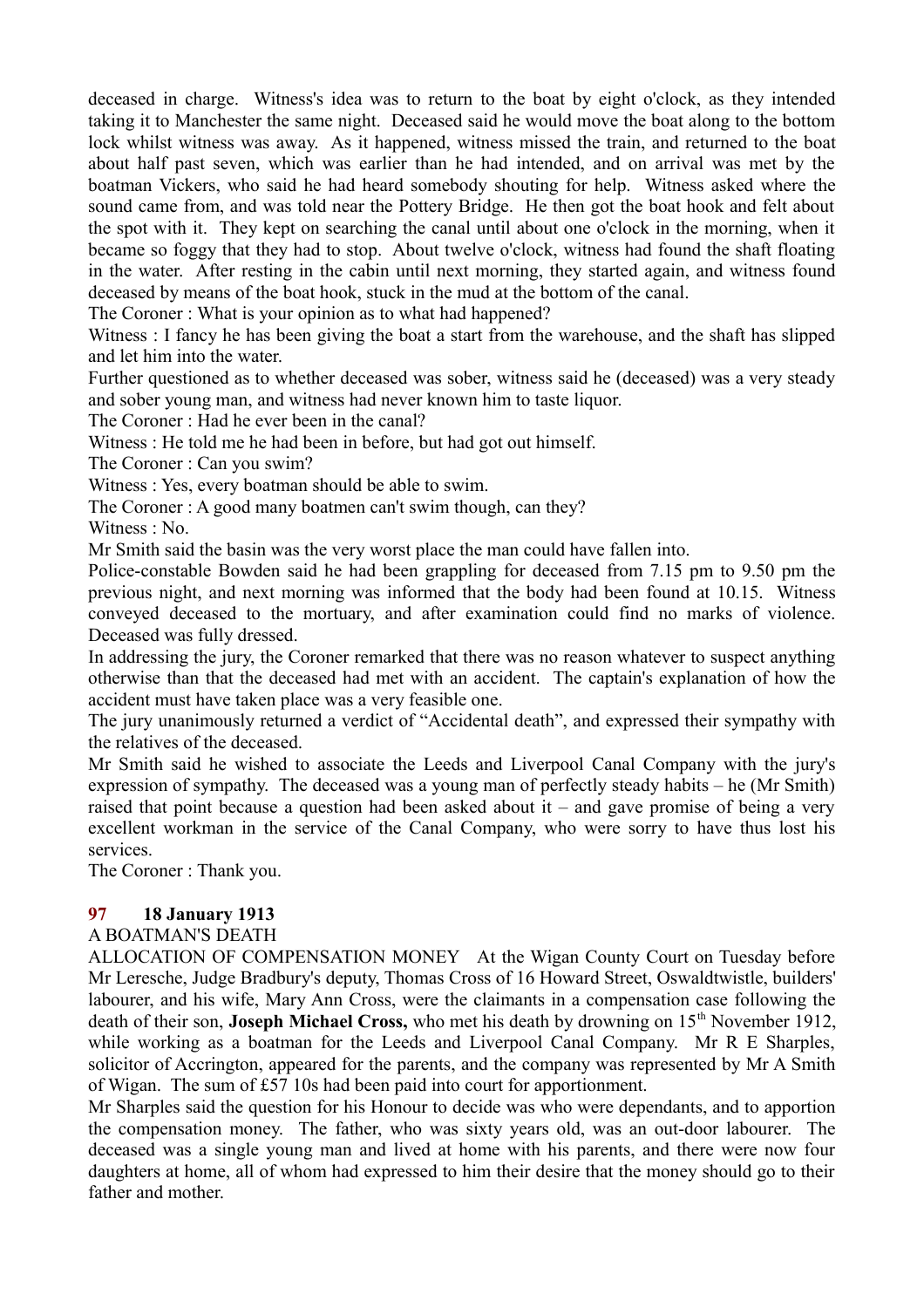The mother said that 30s a week was coming into the home, her husband only earning 5s or 6s a week on an average, and there were bills amounting to £24 9s 9 1/2d.

Mr Sharples asked that the payment awarded should be transferred to the registrar of the Accrington County Court.

Mr Brierley, the Registrar, said that the money was sent from Wigan by post in dozens of cases.

His Honour said that the balance remaining in court would be very small, and he asked Mr Sharples to approach the creditors with a view to getting some reduction in the accounts.

Mr Brierley said that creditors were very good in such cases.

His Honour allowed £1 a month to the parents, it being understood that Mr Sharples would try to make some arrangement with the creditors.

## **98 10 June 1913**

#### CANAL LOCK FATALITY

BOATMAN'S DAUGHTER DROWNED A sad fatality occurred at Dover Locks, Abram, last Saturday morning, when **Jane Gibbons** (18), the daughter of a boatman named **John Gibbons** of New Lane, Burscough, fell into the lock and was drowned. Deceased resided with her father at the address mentioned, and on Saturday accompanied him on the Leeds and Liverpool Canal Company's boat *Maria*, which was conveying coal from Plank Lane to Liverpool. Deceased assisted her father through the Dover Locks, and then left him with the boat and went to the Dover Top Locks about 300 yards away to get ready for the boat to pass through. When the father arrived with the boat, however, deceased was missing, and thinking she must be in the water, he got the assistance of **Thomas Spencer,** a boatman, also of New Lane, who was loading a boat nearby, and he with a boat hook recovered the body. Artificial respiration proved unsuccessful. It is supposed that in shutting the top gate deceased missed her footing and fell into the water.

#### **99 19 July 1913**

FACTORY OPERATIVE DROWNED A factory operative named Annie McMahon (14) of 9 Brown Street, Wigan, was drowned on Saturday afternoon, whilst trying to walk across a lock of the Leeds and Liverpool Canal at Poolstock. The inquest was held by Mr H Milligan on Monday afternoon. Catherine Lannon of Melbourne Street deposed that, while she was going along the canal bank with the deceased, McMahon helped at the lock when a boat was going through, and then got on the lock gates and commenced to walk across. On reaching the middle her foot slipped and she fell into the water. The deceased was going to turn the handle at the other side of the lock, and she was told to go over the bridge to do it, but refused and went over the gates. **John Thomas Wilkinson,** a boatman, spoke to recovering the body, which was outside the lock. The girl had fallen into the lock, but had been washed through the "padlock". A verdict of "Accidental death" was returned.

#### **100 9 August 1913**

## BOATMAN DROWNED IN THE CANAL

MISTAKEN HIS BARGE On Thursday morning the body of a boatman's mate named **Benjamin Booth** (55) of Ward's Court, Hunslet Lane, Leeds, was found in the canal in the vicinity of the block of warehouses situated at the bottom of Wallgate. At the inquest, which was held on Friday last by Mr H Milligan, Mr A Smith appeared on behalf of the Leeds and Liverpool Canal Company.

It transpired from the evidence of the captain of the boat 115 that deceased had been with them for three weeks. They arrived in Wigan on Sunday afternoon from Accrington, and left on Tuesday, and then discovered Booth was missing. He had gone ashore on Monday night, and was not seen alive again.

When found in the water, he had a coil of rope in his left hand, and the end in his right. It was identified as being from another boat.

The Coroner said it would rather look as if he had missed his way to the boat. The jury returned a verdict of "Found drowned".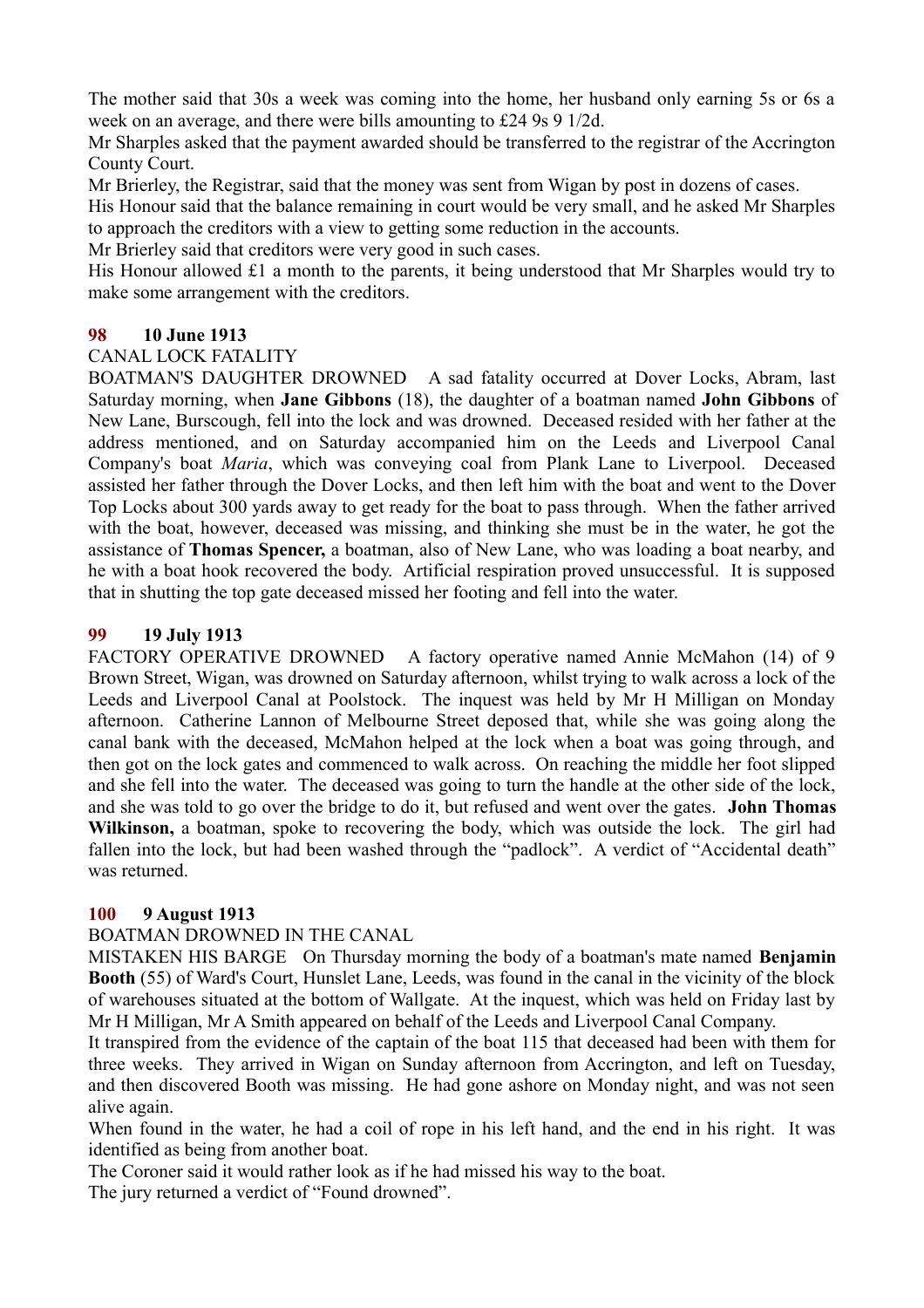#### **101 16 August 1913**

#### UNDER KEEPER FOUND DROWNED

DISCOVERY AT APPLEY BRIDGE The body of William Austin, an under gamekeeper, who until recently was employed on Lord Lathom's estate at Dalton near Wigan, was found in the Leeds and Liverpool Canal at Appley Bridge on Saturday. The deceased, who was about thirty years of age, had been missing since the previous Monday.

The inquest was held on Monday by Mr Parker at Appley Bridge.

Alfred Austin of Pool Hall, Nantwich, gamekeeper in the employ of Mr Thos Henry Hardy, Nantwich, stated that the deceased was his son. He was a very healthy and steady man. Witness last saw him alive in February last, when his son got the situation at Dalton. His son had written to him several times, and told him he liked his place very well. He excused himself for not writing oftener, because they were busy with the young birds. The last time he wrote was five weeks ago. As far as witness knew, his son had never threatened to take his life.

Edward Noy of Hawksclough, Dalton, head keeper on the Dalton beat, said the deceased was a very good man at his work. During the last three weeks, Austin had been drinking heavily, though prior to that he had been very steady. Witness spoke to him several times, but he took no notice, and he had to report him to the head keeper at Lathom, who also spoke to the deceased. As Austin still took no notice, he was discharged. About 4.30 on Monday afternoon, August  $4<sup>th</sup>$ , the deceased came to his (witness's) house for his boxes. He did not say where he was going when he left. He was sober, was not low-spirited, and did not threaten to do away with himself.

Frances Rice, a girl employed at the Alison Arms, Upholland, deposed that the deceased called for a drink on Monday evening, August  $4<sup>th</sup>$ . He was sober when he left, but he seemed to be upset.

The Coroner : Did he tell you what about?

Witness : No, sir.

Did you know him? - No, I had never seen him before.

How do you know he was the same man? - I have seen the body since.

**Richard Grimshaw**, a boatman of Appley Bridge, stated that at 6.50 on Friday evening, while loading his boat at the Linoleum Works, he saw something floating in the canal about thirty yards away. On going towards it, he saw it was the body of a man. He dragged the body to the side, and with assistance got it out of the water.

After concluding his evidence, the witness said, "I think it is a bit hard that I should come here and pay another man 5s to work my boat".

"You don't know what I shall give you yet", replied the Coroner, "I am going to give you something. I will look after you".

Sergeant Willis spoke to receiving information from the last witness as to the body being found in the canal. There was a cut on the forehead one inch long, and a cut over the bridge of the nose, both, in witness's opinion, caused by the propellers of passing steamers. There was no suspicion of foul play. In the pockets of the deceased were a pair of handcuffs, knuckle dusters, 1 1/2 d and some keys.

The Coroner : He was prepared for poachers, police, or anybody.

A verdict of "Found drowned" was returned.

#### **102 2 September 1913**

## RESCUE BY A BOATMAN

BOY'S ESCAPE FROM DROWNING The plucky rescue by a boatman of a boy who was in imminent danger of drowning is reported, the circumstances being as follows :- It appears that about half past eleven on Friday morning last week, a boatman named **Thomas Bibby** of 188 Ince Green Lane, was in charge of his horse near the railway lock at Britannia Bridge, when he saw a boy struggling in the water near the lock wash ; the lad was fully dressed, and was in danger of drowning. Bibby at once dived into the water, dressed as he was, and swam a distance of some sixty yards before reaching the lad, whom he eventually got out of the water. Fortunately the boy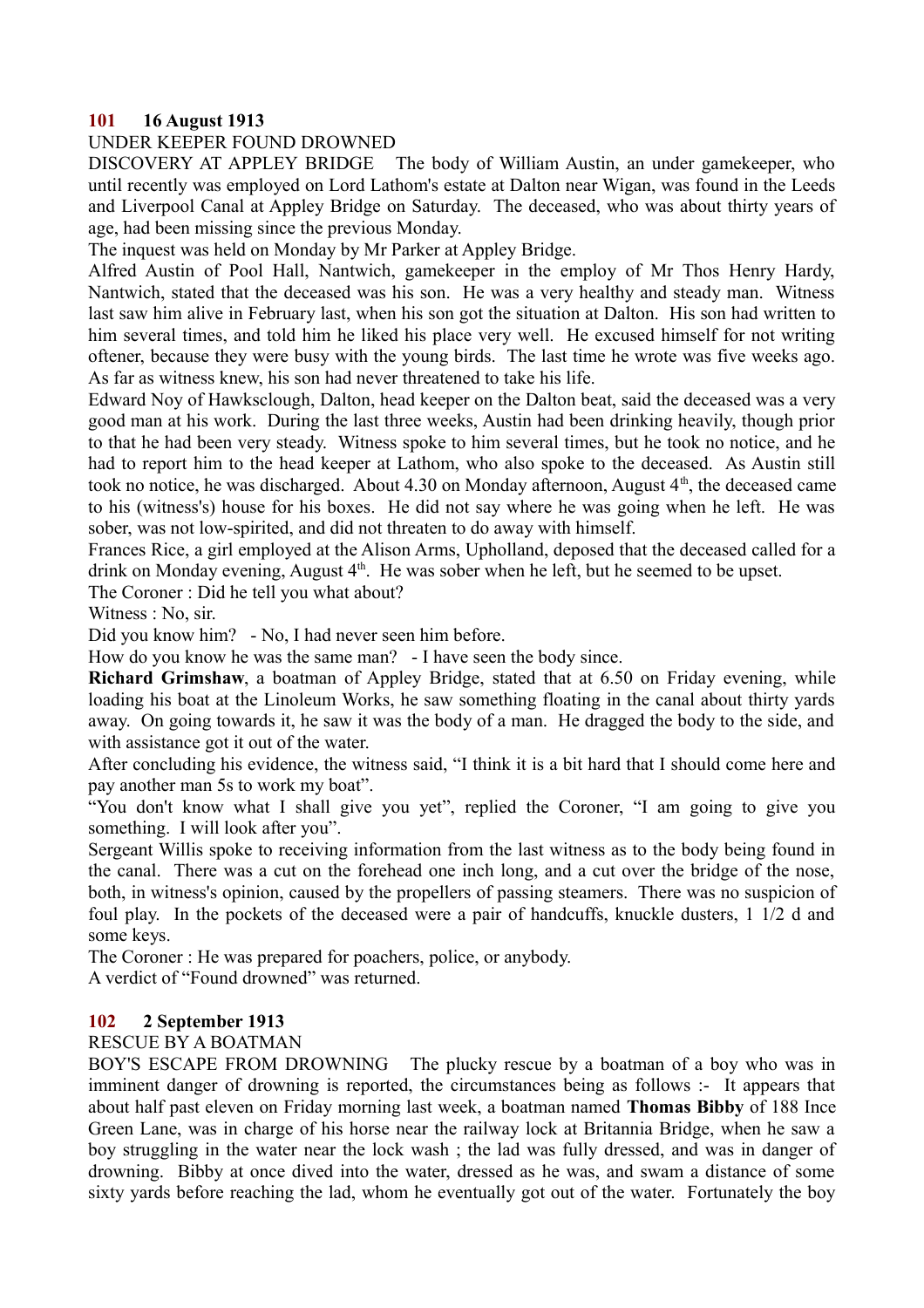did not suffer any serious effects from the immersion, and Bibby went back to his horse, but after attending to it for a short time, he noticed that the boy had gone away. Bibby states that he lost 9s 6d and a pocket knife whilst swimming to the lad's rescue.

Enquiries made by the police show that the boy mentioned was Peter Dermott (10), of 29 Lower Morris Street, Wigan, and he was playing with another boy when he fell into the water, being fortunately noticed and rescued by Bibby, whose prompt action is deserving of commendation and recognition.

#### **103 4 October 1913**

ASSAULT BY A BOATMAN IN WALLGATE On Tuesday morning at the Wigan Borough Police Court, before the Mayor (Alderman Dickinson), Alderman Layland, Mr R H Wood and Mr W Reay, a charge was preferred against a canal boatman, **Peter Sellars**, of inflicting grievous bodily harm upon a woman named Elizabeth Harrop, with whom he is cohabiting.

Mr G Hardy, the Chief Constable, stated that on the previous afternoon, whilst Police-constable Wrigley of the County Constabulary was going down Wallgate, he saw the man near Clayton Street strike the woman deliberately with his fist and knock her down. She rose, and he knocked her down again. The constable went to the woman, and found that she was unconscious. She was carried to Dr Hamilton's surgery, and from there to the Infirmary, where she remained unconscious until a late hour at night. The woman now said he only gave her a push, and did not intend to hurt her, but he submitted some punishment should be meted out to a man who lost his temper, and knocked her unconscious in that way.

The woman now informed the Bench that that was the first time he had knocked her about, and she had had a drop of drink

Police-constable Wrigley described the assault as he saw it while passing on a tram, and Policeconstable Lowe gave evidence that the woman was unconscious when taken to the Infirmary.

Prisoner did not deny striking one blow. He said the woman had been drinking, and he wanted her to go home and get some food ready.

The charge was reduced to one of common assault, and prisoner was fined 10s and costs, and told that he ought to consider himself very fortunate that he was not sent to prison.

#### **104 13 November 1913**

LATHOM CHILD DROWNED IN CANAL Leaving his two year old son to play on the canal side while he chatted with some friends, **Thomas Varley,** a boatman of Lathom, later missed the child. A fruitless search was made, and then the canal was dragged and the dead body recovered. At the inquest on Tuesday, when a verdict of "Accidental death" was returned, the father said he watched from time to time to see that the boy was all right.

#### **105 22 November 1913**

BOATMAN DROWNED AT INCE

CANAL COMPANY'S TRIBUTE TO THE FAMILY

CORONER AND CHILDREN'S BAITING OF MOTORISTS Mr S Brighouse, the County Coroner, conducted an inquiry at the Ince Council Offices on Wednesday afternoon into the circumstances attending the death of a young boatman named **James Prescott** (18), son of a boatman named **William Prescott** of 6 Greenfield Lane, Litherland, whose dead body was recovered from the Leeds and Liverpool Canal at Ince on the previous night.

William Prescott, the father of the deceased, said the previous (Tuesday) afternoon, the deceased was in charge of the horse drawn fly boat, No 288, and was steering it down the locks at Ince. Witness was looking after the boat, No 232, which was two locks in front. Shortly after half past five, witness was told that his son was missing from his boat, and at a quarter to nine in the evening, witness was present when the body was recovered from the pool adjoining the  $12<sup>th</sup>$  lock. Witness said he was able to swim, but deceased was not.

At the conclusion of the father's evidence, Mr Peplow, the general manager of the Leeds and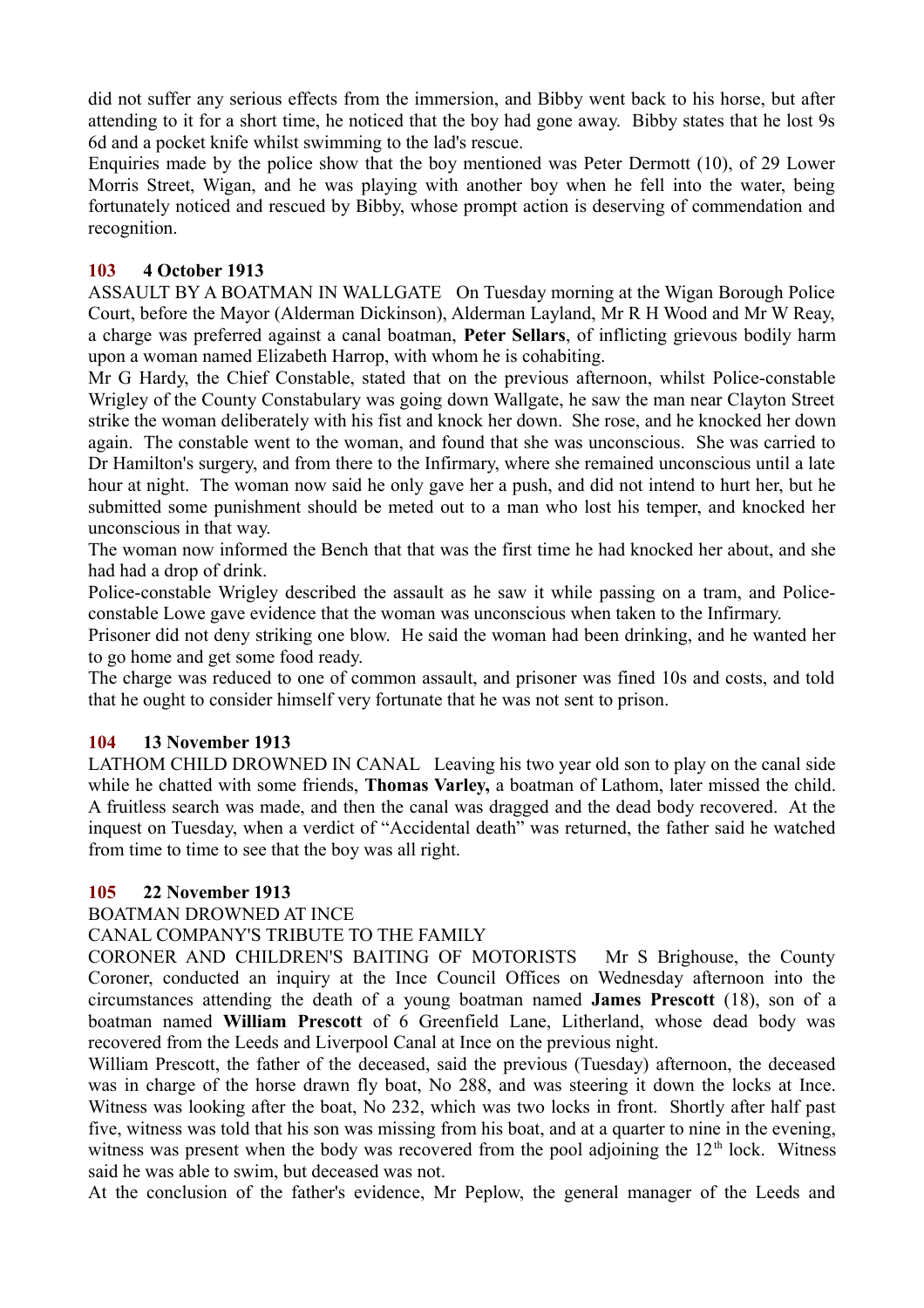Liverpool Canal Company, and who represented the company at the inquiry, said he wished to state that that morning they had had a meeting of the chairman and directors, and at the request of the chairman, he had left that meeting to come to the inquest in order to express their deep sympathy with the father in his loss. The deceased had been in the employ of the company for the past three years, and was described as a bright civil youth and an excellent boatman. The father had just mentioned very modestly, in reply to the Coroner, that he could swim, but Mr Peplow could inform them that only in October last, he (the father) was presented by the Mayor of Bradford with a medal for saving life ; with a knowledge of that fact, they therefore felt added sympathy with the father that the boy who had been drowned was his own son.

**John Carrington,** a boatman living at 12 Liverpool Street, Aspull, said at half past five on Tuesday afternoon he was driving the horse which was drawing the fly boat, No 288, down the locks at Ince, and deceased, who was in charge of the boat in the stern, was steering. As the boat was about to enter the  $12<sup>th</sup>$  lock, witness stopped the horse, and saw deceased leave the stern and set off quickly along the deck side. There was a strong wind blowing at the time, and as the boat came to the lock witness stepped on the boat, and then missed deceased. He got a pole, but could not find the body in the water, and then got assistance. In his opinion, the force of the wind had caused the boat to twist round, and the sudden jerk would cause deceased to be thrown into the pool.

Police-constable Reid said on hearing of the accident shortly after half past five, he went to the spot and commenced dragging operations, but as they could not find the body by that means, the water in the pool had to be run off, the body then being recovered and taken to the Ince Mortuary.

The jury returned a verdict of "Accidental death".

CHILDREN AS MOTORIST BAITERS At the conclusion of the inquest proceedings, the Coroner said on his arrival the foreman had asked him how he was ; he could tell him now that he was very upset. He had come to that inquest from Wigan in a taxi driven by perhaps the most careful driver in the employ of Mr Timberlake, and when they were passing the Manley Arms Hotel there were two children, a boy and a girl, the latter being about six or seven years of age, standing on the parapet, but as the motor got almost abreast of them they ran across the road, and had the driver not pulled up dead, there would have been a serious accident, and perhaps a fatality. His (the Coroner's) heart was in his mouth. He did not wish to speak harshly on the subject, but he had been much upset by the occurrence. He did think that if the school mistresses and teachers could see their way to give a little advice now and then to the children regarding the danger of such actions, it might have the effect of saving life and preventing people being upset. The Coroner believed that nowadays children played a game in the street called "Last Over", and when a motor car was coming along the street they tried to see who could be the last to cross in front of it. Men in charge of motor cars had plenty to do without having that sort of thing to contend with.

The Foreman : And when anything happens the driver is blamed.

The Coroner : Yes, they say you have murdered the children.

Continuing, the Coroner said he was sure the jury appreciated, as he did, the action of the Canal Company in sending their general manager to represent them, and voice their sympathy with the father of the deceased.

Mr Peplow informed the Coroner that the Prescott family was one which the company highly respected, being all good boat people and excellent servants. In fact, the company respected all their boatmen, perhaps even more than the men themselves thought, considering the present times of strikes and labour disputes. By that accident, the company felt they had lost a good servant.

#### **106 13 December 1913**

A BOATMAN'S DEATH AT WIGAN

WIDOW'S CLAIM FOR COMPENSATION

RETURNING TO THE BOAT AT NIGHT Before His Honour Judge Spencer Hogg at the Wigan County Court on Tuesday, Mrs Booth, widow of **Benjamin Booth,** a boatman of Ward's Court, Hunslet Road, Leeds, was the applicant in a case under the Workmen's Compensation Act, the respondents being the Leeds and Liverpool Canal Co. Mr Hans Hamilton, barrister (instructed by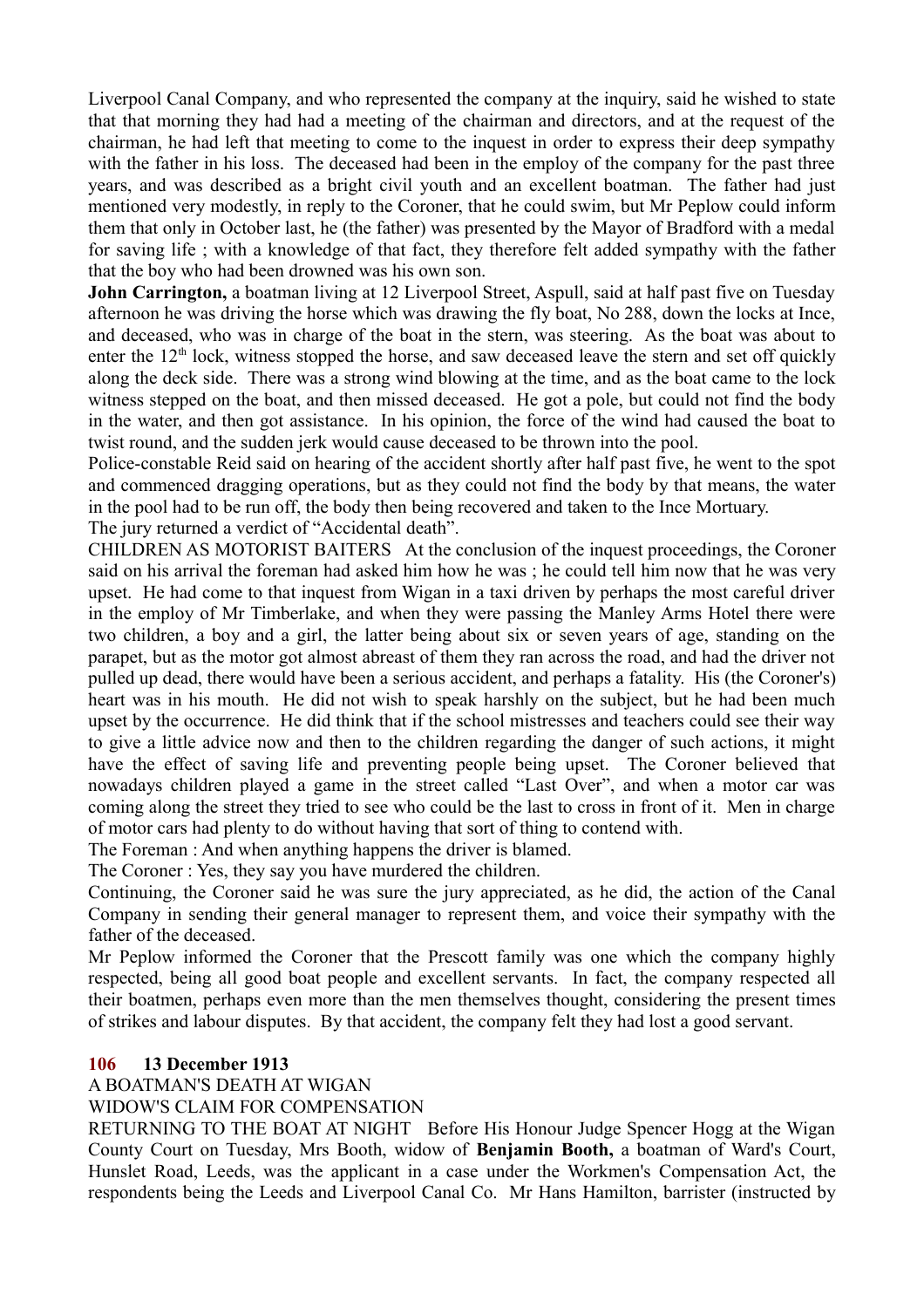Messrs Hind, Son and Burniston, solicitors, Goole) was for the applicant, and the respondents were represented by Mr W Greaves-Lord, barrister instructed by Messrs Vint, Hill and Killick, Bradford.

Mr Hamilton stated that about 5 pm on Bank Holiday,  $4<sup>th</sup>$  August, Booth, who was the mate, went ashore at Wigan, and that was the last time he was seen alive, his body being found in the canal two days later. On the Monday night, his barge was moored to another barge, and there was a barge between the two boats and the canal bank.

He would be able to prove that during the night the barge near the bank was moved away, and they could only conjecture what happened. The man was not familiar with the wharf at Wigan, and when he found that one of the barges had been moved, he (Mr Hamilton) supposed that he attempted to reach his own boat by pulling at the rope of another boat, and the reason for thinking such must have been the case, was that one of the boats was afterwards found adrift, and when Booth was recovered the loop of the coil of rope which had been attached to the two boats was in the grasp of the deceased. He did not think it would be disputed that the mishap arose out of the man's employment.

**Henry Deakin**, captain of No 115 barge, stated that Booth was his mate. He saw Booth go ashore about two o'clock on August Bank Holiday, and he saw him going ashore again at a quarter past five. When he left, there was a boat between witness's boat and the canal bank. When witness returned at quarter past eleven at night, he found that the last mentioned boat had been removed. Booth had been on a trip to Wigan before, but he did not know the wharf very well.

Mr Greaves-Lord : When he got a little money and had no work to do, was he inclined to go into public houses and get drunk?

Witness : Yes, he would get drink when he had no work to do.

By Mr Hamilton : On the Monday, Booth was all right.

**John William Varley** spoke to finding Booth's body in the water on the Thursday following August Bank Holiday. Deceased had a coil of rope on his left arm, and the loop of the rope was in his hand.

**Richard Deakin**, a mate, stated that he left his boat securely fastened on the Sunday morning, and on Tuesday he found it adrift.

Varley, recalled, was questioned as to the means of reaching Booth's boat, and added that the matter would present some difficulty to a stranger to the place.

Mr Greaves-Lord submitted there was a perfectly proper way on to the boat, and one which could be easily seen.

Judge Spencer Hogg : There was a proper way, and that disappeared. Finding the proper way was closed, he thereupon took other means to reach his boat.

Mr Greaves-Lord remarked that the man was evidently of intemperate habits, and the inference which suggested itself was that the accident arose out of Booth's condition. He certainly urged that it was going too far to suggest the man was taking reasonable means to reach his boat, because if there was a perfectly safe way, the man was not entitled to take a wrong way. By reason of its dangers, the latter way took him outside his employment.

Mr Hamilton urged that it was not certain that Booth knew the way referred to by Mr Greaves-Lord. When the man left his boat, the barges formed a normal bridge, and as it was not unreasonable to suppose the man was under the impression that normal means continued, he submitted the widow was entitled to compensation.

His Honour reserved judgement.

## **107 16 December 1913**

INCE DROWNING FATALITY

BOATMAN'S LIFE SAVING RECORD Mr S Brighouse, the County Coroner, conducted an inquest at the Ince Council Offices on Friday afternoon last week, touching the death of a labourer and married man named John Wareing (65) of 112 Belle Green Lane, Ince, who was drowned in the canal on the previous day.

John Wareing, an insurance agent, said deceased was his father, and witness lived with him. Deceased had been off work four months with muscular rheumatism, being depressed about it, and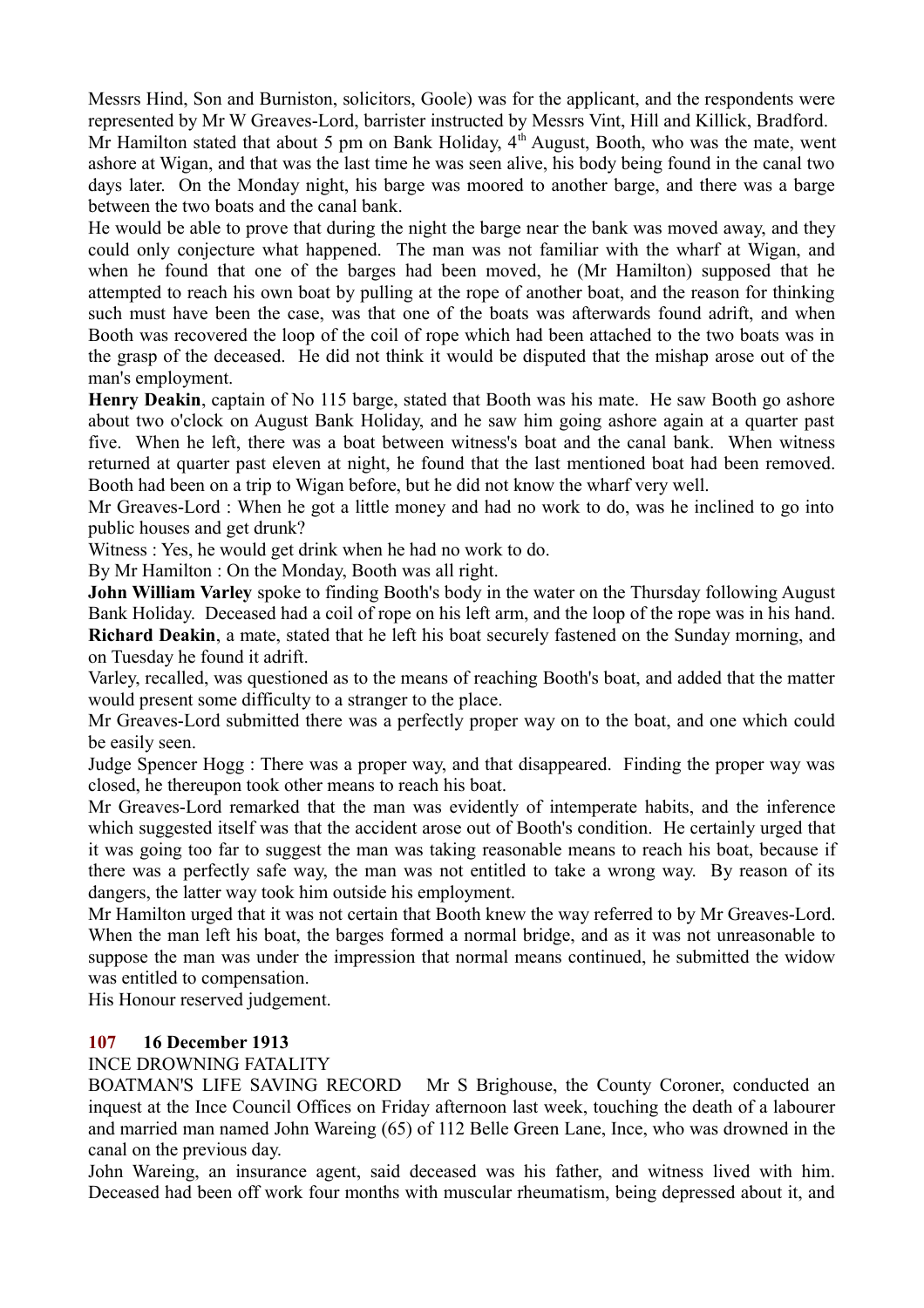being under the care of Dr Ainscow. At ten minutes to nine the previous morning, deceased left home after having breakfast, and said he was going for a walk, but would not be long. Two hours later, witness was called to the Ince Mortuary to identify the body of the deceased. Deceased had never threatened to take his own life. Witness was asked if a note found on deceased was in his handwriting, but he replied that deceased could not write.

**William Ode,** a boatman employed by the Leeds and Liverpool Canal Company, and residing at 51 Leader Street, Wigan, said he was on the canal bank at Ince near the No 13 lock at nine o'clock the previous morning, and saw deceased struggling in the water, and deceased's overcoat was on the bank. Witness got a boat hook, and with assistance got him out ; he tried artificial respiration for some considerable time, but without success, after which he gave information to the police.

Police-constable Gaskell of Ince deposed to being called to the spot, and later to conveying the body to the mortuary. In the pockets were 2d, two tickets, two bills and the note produced, which read : "The name of the complaint is neuritis". The place where deceased was drowned was half a mile from where he lived ; deceased's overcoat, which had never been in the water, was found on the other side.

The Coroner pointed out to the jury that, although the man's overcoat was found on the bank, the jury had to be absolutely certain of their grounds before returning a definite verdict, and however suspicious they might be, their verdict must not be founded on it. If there was reasonable doubt in their minds, they could return an open verdict, but on the other hand if they were certain, they could return a definite verdict.

After deliberating in private for some time, the jury unanimously returned a verdict of "Found drowned", stating that there was no evidence to show how deceased came to be in the water.

It was mentioned that the boatman, William Ode, who had just given evidence, had now, including the present case, taken five bodies out of the canal, and this was the first he had failed to resuscitate.

#### **108 17 January 1914**

#### LEEDS BOATMAN DROWNED AT WIGAN

JUDGEMENT IN COMPENSATION CLAIM Judge Spencer Hogg gave judgement at the Wigan County Court on Tuesday in a claim under the Workmen's Compensation Act, in which the widow of a boatman named **Benjamin Booth** of Ward's Court, Hunslet Road, Leeds was the applicant, and the respondents the Leeds and Liverpool Canal Company. On August Bank Holiday, Booth left his boat, which had been moored in a wharf at Wigan, and two days later his body was found in the canal, there being considerable doubt as to how he got into the water. The claim was before the Court in December, when his Honour reserved his judgement. Having reviewed the evidence which had been given, the Judge now held that the man's death arose out of and in the course of his employment. The solicitors engaged in the case agreed that the average weekly earnings came to 26s, and on that basis his Honour made an award for the payment of £202 15s with costs. He also directed that the payment out of the money should take place at the Leeds County Court.

## **109 17 February 1914**

RESCUE OF A BOATMAN AT INCE On Saturday afternoon, a boatman named **James King** was walking across the lock gates at Rose Bridge, when he slipped and fell into the empty lock. Policeconstable Winterton, who was a hundred yards away at the time, ran up and climbed down the gates, and succeeded in supporting the boatman until Andrew Howarth, a collier of Manchester Road, Ince, got a rope down to them, and after some exertions both were hauled up safely. The affair created some excitement, and the prompt and plucky conduct of the officer was favourably commented upon.

#### **110 21 February 1914**

#### WIGAN BOROUGH POLICE COURT

CRUELTY TO A BOAT HORSE **Samuel Bridge,** a boatman residing at 69 Crooke, pleaded guilty to cruelly ill-treating a boat horse on January 23<sup>rd</sup>, but denied a further charge of assaulting a lock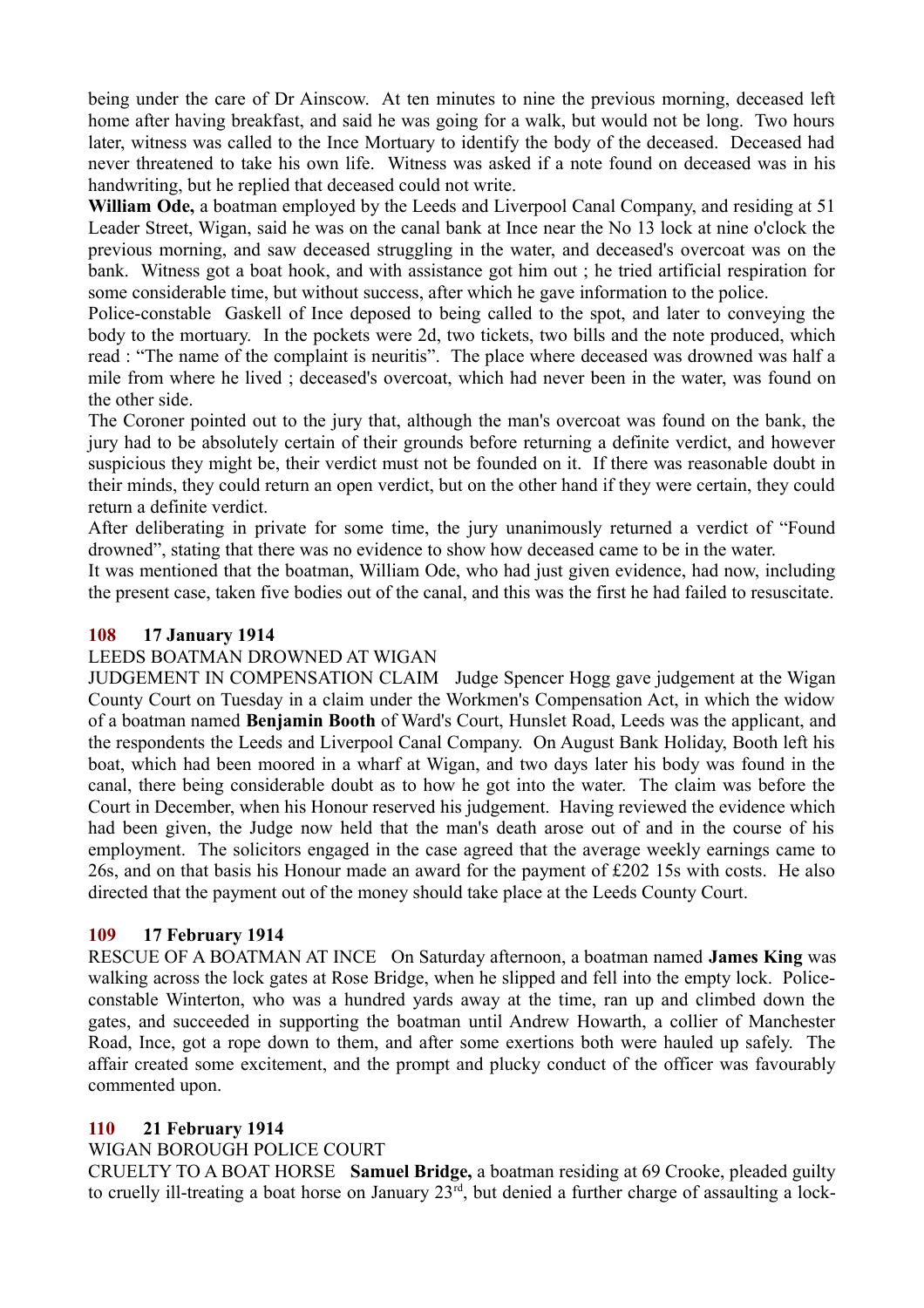keeper named **Thomas H Whittle** of 9 Battersby Street, Higher Ince, the same day.

Mr J C Gibson, who prosecuted for the NSPCA in the first case, and on behalf of Whittle in the second case, said defendant was employed by the Leeds and Liverpool Canal Company, and was captain of the boat No 206. On the morning of January  $23<sup>rd</sup>$ , they were coming from beyond Britannia Bridge from Ince to Wigan, and at the bridge the horse had to be unhooked from the boat and taken across the bridge. Whilst being taken across, the horse started running about and seemed frightened, being caught and sent back by a foreman painter who was working on the bridge. Defendant hooked the horse to the tow rope again and then kicked it violently in the stomach, and not content with that, he then kicked it again on the hind legs twice, and in addition threw two stones at the horse, one glancing off it into the canal and the other breaking as it struck the horse. This was seen by the lock-keeper Whittle at the 21<sup>st</sup> lock, who shouted to defendant to stop. It was a brutal assault. When the horse was taken to the stable at night, it was in a nervous and frightened condition, and next morning it was found to be lame, so the stable keeper kept it in the stable two days. The NSPCA looked upon that case as a bad one. Regarding the assault, when Whittle went to the defendant and told him about his treatment of the horse, defendant replied that he would kick him the same way. He struck Whittle on the face and kicked him on the knee, and they grappled and fell to the floor, defendant underneath. The mate of the boat, however, came to defendant's assistance, and placed him on top of Whittle.

Corroborative evidence was given by James Heaton, a foreman painter of 58 Scot Lane, Newtown, Thomas Whittle, the lock-keeper, and an old man named Carrington, who amidst laughter described himself as a "horse marine".

Defendant said he did not kick the horse, and he only shoved at Whittle. He (defendant) had had a "sup o' beer".

The mate of the boat gave similar evidence, and remarked, "We was all tipsy". (Laughter).

The Bench considered both cases proved, and fined Bridge 20s and costs for the cruelty, and 2s 6d and costs for the assault.

# **111 16 May 1914**

SCHOOLBOY DROWNED IN THE CANAL The body of a schoolboy named Sidney Frank Wright (7), son of a pedlar named Herbert Wright of 74 Caroline Street, Wigan, was recovered from the Leeds and Liverpool Canal early on Thursday morning. It appears deceased was out playing on Saturday last, and as he did not return, enquiries were made, but he could not be traced. On Monday afternoon, a girl told the father that she saw deceased fall into the canal in Chapel Lane on Saturday. The canal was dragged by the police, but the body was not recovered until a quarter to four on Thursday morning, when it was seen by a passing boatman.

Mr H Milligan, the Wigan Borough Coroner, conducted the inquest at the Borough Courts on Thursday.

In giving evidence of identification, the father said he had been to St Helens on Saturday last, and on returning heard that deceased was missing. He made enquiries, and a search, and reported the matter at ten o'clock that night to the police. Witness and others searched all Sunday and Monday, the canal being dragged by the police. At about five o'clock on Monday afternoon, a little girl named Annie Gray came and asked if Sidney was in. Being told he was not, she went away, but returned in a few minutes and said Sidney was drowned, as she saw him fall into the canal on the Saturday. The body was found next morning by a boatman, floating in the canal.

The little girl, Annie Gray, gave evidence, stating that she saw deceased running a trundle on the canal bank after tea on Saturday last ; deceased's trundle went into the canal, and he fell in whilst trying to recover it. She went home, but was afraid to tell her mother for fear she would beat her for going near the water.

**Henry Gill,** of 9 Douglas Terrace, Newtown, Wigan, a boatman employed by the Leeds and Liverpool Canal Company, said whilst coming with his boat under the Pottery Bridge on Tuesday, he saw the body of a boy floating in the water, and recovered it. Witness had heard that the boy was missing.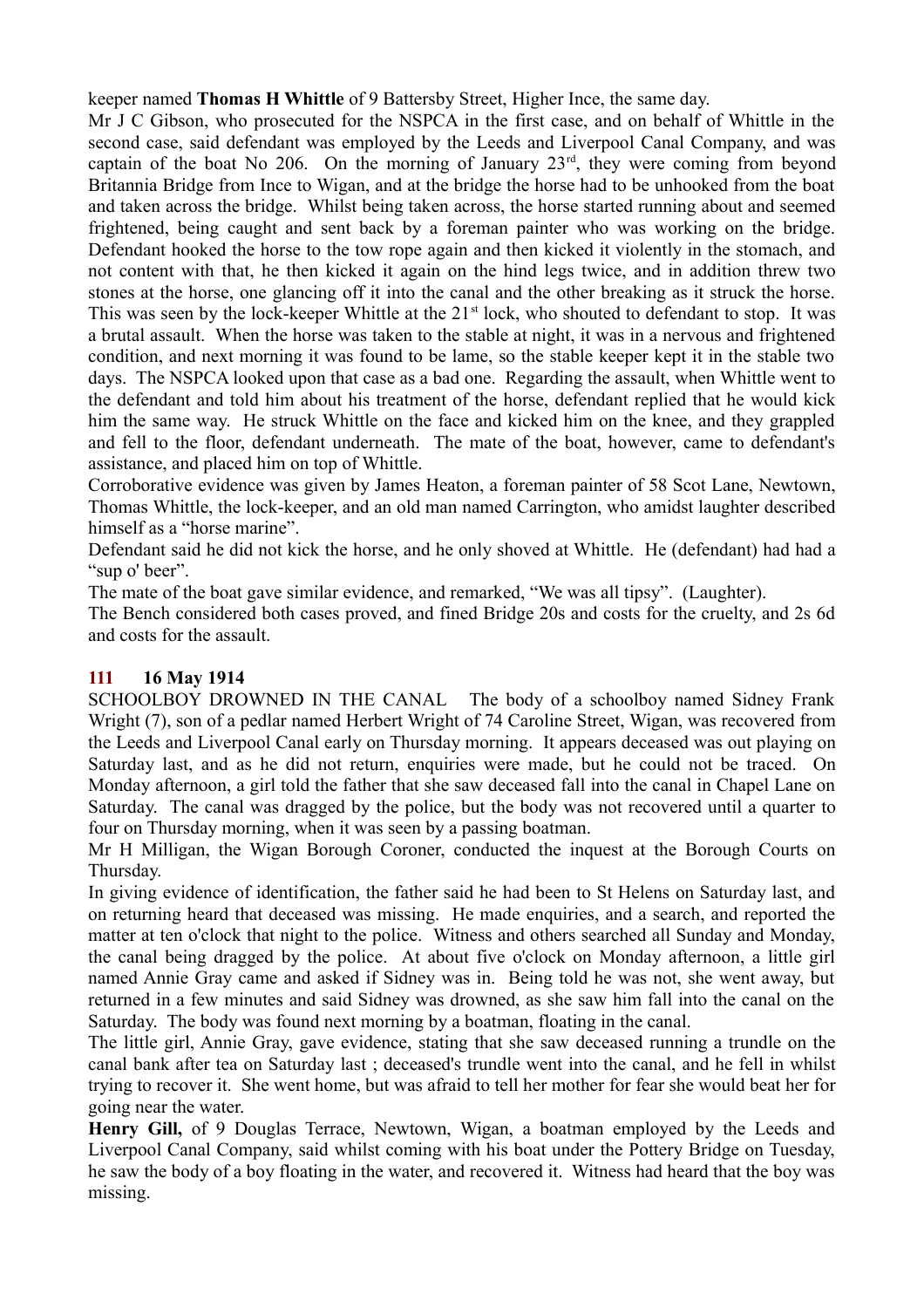Annie Gray, mother of the little girl who had just given evidence, said the latter did not tell her she had seen deceased fall into the water until Monday night. Some people had been questioning the child, and then brought her home, and so witness got to know about it. Had witness known before, she would certainly have reported it, as she had children of her own.

The jury returned a verdict of "Accidental death".

## **112 23 May 1914**

#### WIGAN BOROUGH POLICE COURT, MONDAY

#### GREAT WASTE OF CANAL WATER

WILFUL ACTS **William Finch**, of 10 Albion Street, Aspull, was summoned for unlawfully interfering with the clough of a certain lock on the Leeds and Liverpool Canal.

Mr J C Gibson, who prosecuted for the company, said that about seven o'clock on the evening of May 11<sup>th</sup>, a man named Green was in charge of the boat *James*, and going down the Wigan Locks. When he got to lock No 17, he was doing the necessary things to enable him to get the boat through the lock, when defendant came on the scene and began winding up the headgate clough, and the result was that there was an inrush of water into the lock which prevented the boat from getting through. Green shouted, but prisoner took no notice, and when Green crossed the gate and got up to the man, the latter turned the clough back and Green returned. Immediately he did this, Finch once again turned the clough gates. That kind of thing went on for fifteen minutes, and it was only when the mate came along that prisoner left the clough alone. According to Mr Moss, an inspector of the company, the result of that interference with the lock meant a loss of 80,000 gallons to the company. Finch followed the boat to the  $18<sup>th</sup>$  lock, where he interfered with the clough, and it caused an inrush of water. He took no notice of Green, and there was a further loss of 30,000 gallons of water. The Chairman suggested that that would go to replace the other.

Mr Gibson said it was a waste of water because they were going down. On the  $18<sup>th</sup>$  lock, Finch afterwards attempted to cross the boat and fell into the canal. After he got out of the water, he went for the boatman Green, who got him down and held him there until the mate came up. On Finch promising not to molest them again, they allowed him to get up. Instead of going away, he followed them to No 19 lock, where he was prevented from crossing by the mate. At No 20 lock, Green sent the mate for a policeman, and while he was away, Finch went for the boatman Green, who got him down and held him until he asked to be allowed to go, and said he would not interfere any more with him. Foolishly, Green allowed the man to get up, and the result was that Finch turned on the boatman, got him on the ground and kicked him in the face. He would have done further damage had not the mate appeared on the scene. The prisoner ought certainly to have been brought up for assault. The boatmen were afraid of the man and his gang, who were perfect pests to the Canal Company. It was only a few weeks ago that Finch served a month for robbing the Canal Company of coal. He seemed to get a living by pilfering from the boats. Interfering with the cloughs of the locks was a very serious matter, because it caused a want of water. Last year there was a shortage of water, certain parts of the canal being closed for nine weeks. He understood that this year the quantity of water was considerably below what it was last year at this time, so that it was exceedingly essential the greatest care should be taken in the preservation of the water. He was instructed to press for a heavy penalty. The penalty was £5.

Prisoner handed a note to the Bench asking for leniency because of his wife and five children ; a small fine would act as a warning to him.

The Chairman said they considered the offence a very serious one, and they would fine him 20s and costs.

## **113 4 July 1914**

DROWNED IN THE CANAL Whilst walking along the canal bank near the Wigan Corporation Electricity Works early on Monday morning, a boatman saw the body of a man floating in the canal, and recovered it by means of a boat hook, the deceased being later identified as Thomas Makinson (34), a dataller who, living apart from his wife, had resided with his brother at Crown Street, New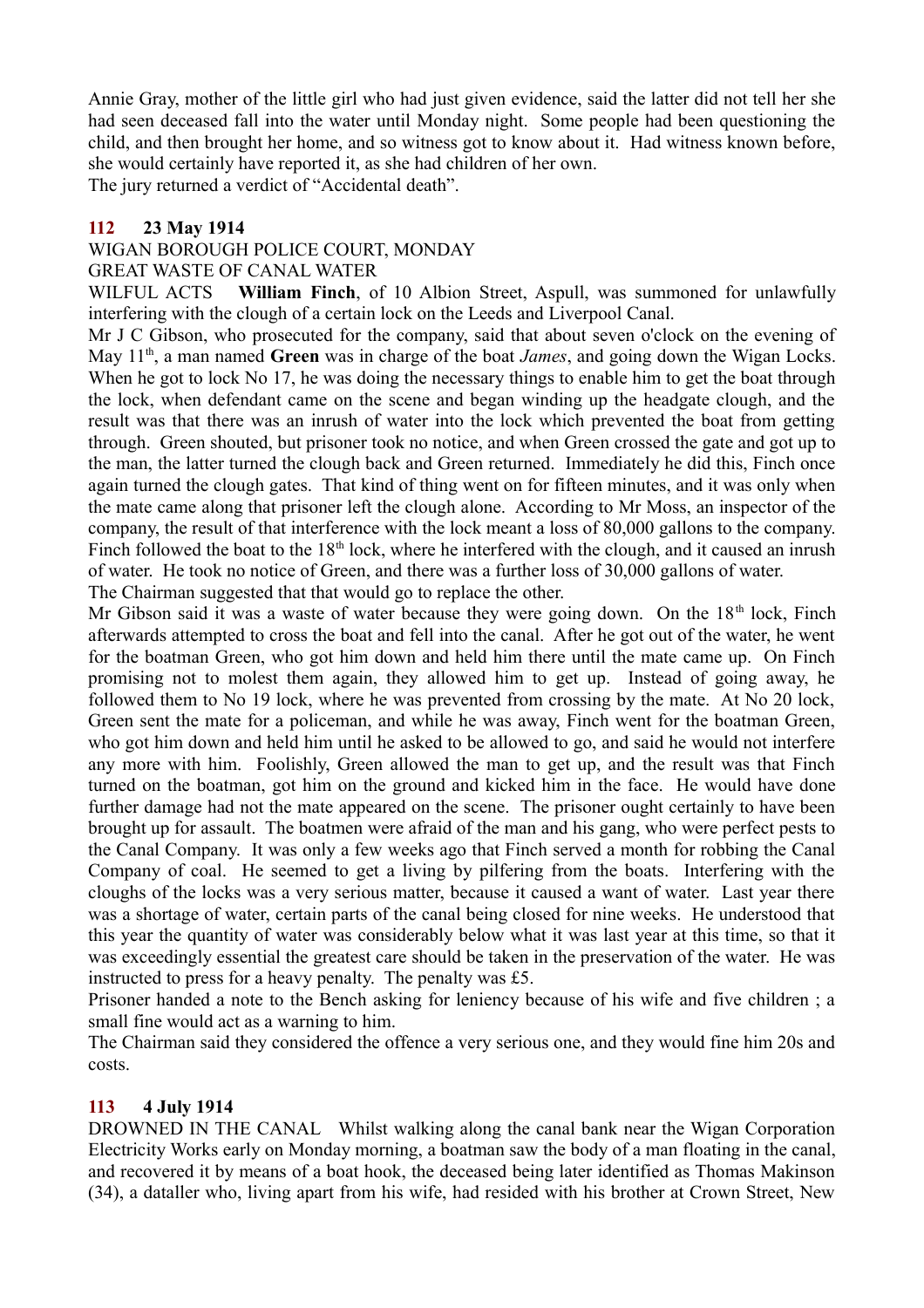Springs. Deceased, who had been out of work for several weeks, left home on June  $24<sup>th</sup>$ , and his brother heard that he had gone on a canal boat with a man named **Harrison**, but later heard that deceased was missing from the boat which was then at the Electricity Works wharf in Wigan. Deceased's cap, jacket, muffler and clogs were found in the boat, but he was not discovered until Monday, as stated, having been missing for two days.

THE INQUEST Mr H Milligan, Wigan Borough Coroner, conducted the inquest at the Borough Courts on Tuesday afternoon.

Evidence of identification was given by Harry Makinson of 3 Crown Street, New Springs, brother of the deceased. Witness said that was deceased's first trip on a canal boat ; deceased had never threatened to do away with himself, and had no reason to do so. He had been separated from his wife about ten years, had good health, and had no worry except being out of work. Witness had been told by the owner of the boat that deceased had fallen into the water accidentally, although he had not seen him fall in.

**James Mailey**, a boatman, said he and deceased were on the boat *Edwin*, deceased joining it on the Wednesday previous and going with them to Blackburn on Friday night, witness last seeing deceased in the boat cabin at half past ten that night. Both slept in the cabin that night. Deceased was not employed on the boat, but just went with them on a pleasure trip. Witness first missed deceased from the cabin at half past two on Saturday morning ; he found deceased's clogs, jacket and handkerchief in the cabin, and his cap on deck about five o'clock, when he made a search for deceased. Witness, not finding him, thought he had got into the water, and felt around the boat with a boat hook for him, but could not find him. Deceased had been with them the week before on another trip, and had known witness a long time. Deceased was quite sober that night.

Thomas Edwards, employed by the Wigan Coal and Iron Company, said he was taking two boats into the Wigan Electricity Works about half past seven on Saturday morning, when he saw the body floating in the canal. Witness recovered it, and sent for the police. Deceased had neither clogs nor jacket on.

Police-constable Whittle deposed to having examined the body of the deceased, and said there were no marks of violence on it.

The jury unanimously returned a verdict of "Accidental death by drowning".

## **114 25 August 1914**

## LAD'S SINGULAR DEATH ON THE CANAL BANK

THE CORONER'S POOR BOX On Monday evening Mr S Brighouse, County Coroner, held an inquest at the Ince Council Offices regarding the death of John James Wynne, a boy twelve years of age, which occurred on Saturday morning on the canal bank at Ince, as the result of a singular accident. **Mr Moss**, Inspector for the Leeds and Liverpool Canal Co, was present at the inquiry.

Mary Jane Wynne, the mother of the boy, living at 61 Leeds Street, Top Lock, New Springs, said deceased left home at ten o'clock on Saturday morning, saying he was going to see his aunt at Ince. He was then in good health. She never again saw him alive.

James Kershaw, a boatman, who until recently lived at 57 Bolton Street, Ince, said that about a quarter to eleven on Saturday morning, he was in charge of a fly boat proceeding down the locks at Ince. The boat was drawn by a horse. He had just started to open the lock gates of the North Lock, when a passing train frightened the horse, which pulled at the boat and caused it to bump into the lock gate, which closed quickly. At this time the lock was being emptied, and the boat was in it. Witness had not noticed the lad about the gates, but he saw something was not right, and he crossed from the towing-path to the other side, and found the lad lying on the ground. He had been between the arm of the lock gate and the stop block, and he was terribly crushed about the head. In witness's opinion, the boy must have been swinging on the arm of the gate, and become jammed against the stop block. Witness did what he could, and sent for the police. The boy died a few minutes later. Witness went for one doctor, who was not in, and another doctor refused to come.

In reply to the Coroner, Inspector Campbell said the deceased would be a good half mile from his home, and he understood the boy was always about the lock gates.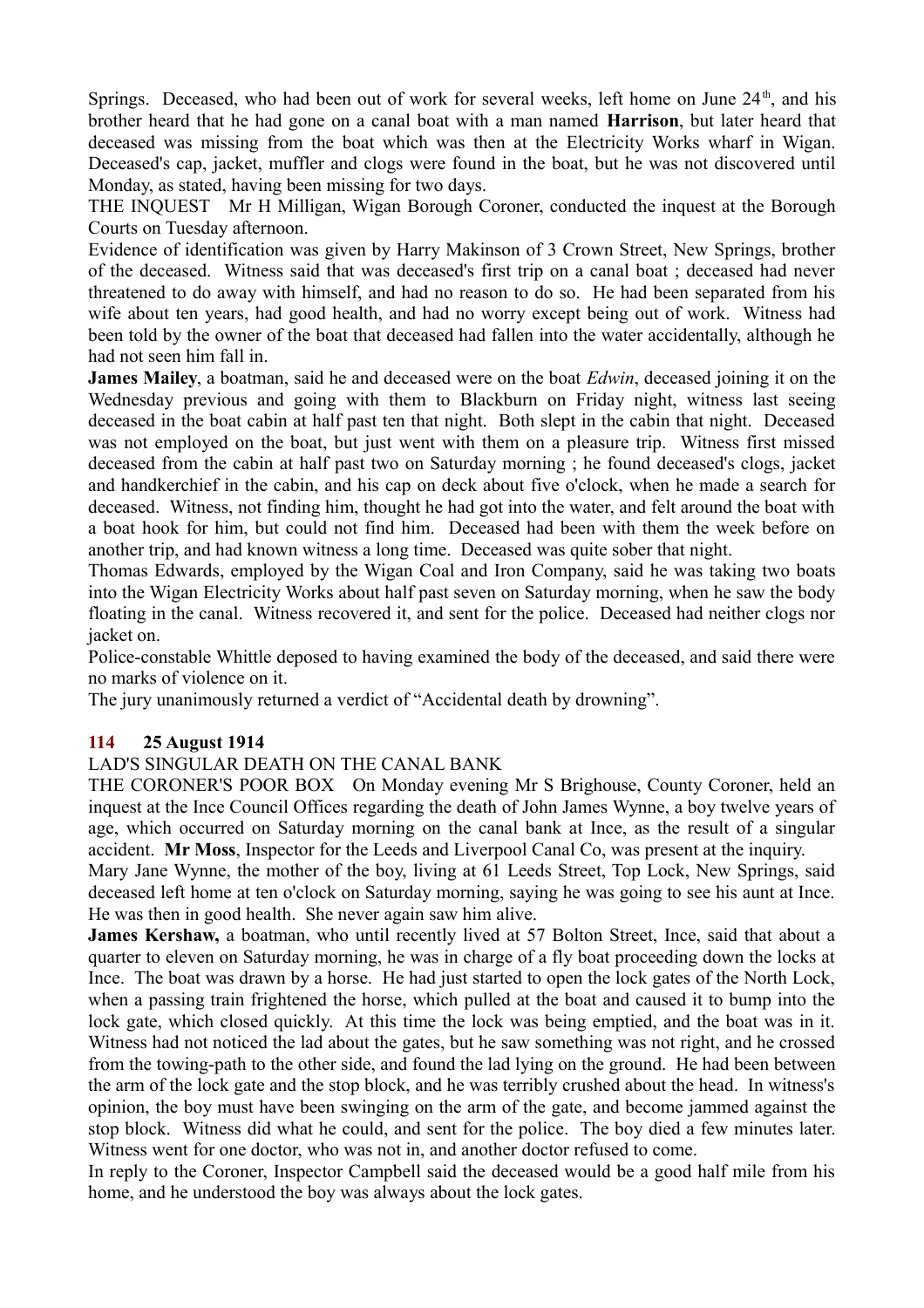Sergeant (?Anson) said he received information of the occurrence about eleven o'clock on Saturday morning, and he found deceased being attended to by the last witness. He was alive, but unconscious, and crushed about the head. Blood was on the arm of the lock gate and the stop block. He died on the canal bank, and the body was removed to the mortuary. Deceased must have been on the arm of the lock gate, and when the swing came, he slipped off and his head was crushed. A verdict of "Accidental death" was returned.

A Juryman complained that a doctor would not come when asked.

The Coroner said a doctor was not bound to go.

A Juror : They always ask who is going to pay, who is going to find the money.

The foreman said if there was no law to compel a doctor to attend they could not say anything.

The father of the deceased was called into the room, and said he had three more children, aged 8 months, 5 years and 11 years.

Inspector Campbell said the man was very respectable, but in poor circumstances.

The Coroner : Suppose I give you a couple of pounds out of my poor box, will it be of assistance to you?

Wynne : I shall be very thankful to you.

The Coroner : You are welcome. We must try to do something for one another in this world. It is the police we are indebted to for this money, because it is from the sports.

The Foreman : It is well spent.

#### **115 14 November 1914**

#### SUICIDE OF A SERVANT GIRL

DROWNED IN THE CANAL AT INCE Mr F A Jones, Deputy County Coroner, held an inquest at the Ince Public Hall on Thursday, relative to the death of Nellie Gill, a domestic servant, 21 years old, of 180 Frog Lane, Wigan, who was drowned on Tuesday morning in the Leeds and Liverpool Canal.

Ellen Gill, wife of Samson Gill, engineers' labourer, of 180 Frog Lane, said the deceased, who was her daughter, was a servant up to Saturday last with Mr Leather, who had an off licence in Darlington Street, when she obtained a few days' leave to go and look after her sister, who was in a delicate state of health. The deceased had been unwell for some months, and this seemed to have affected her health, and at times she was very strange in her manner, and if she could not get just what she wanted she would threaten to poison herself. About eight weeks ago, she went to see Dr Blakemoor at Atherton, who prescribed for her, but deceased still continued to be depressed. About half past seven on Monday night, deceased called at witness's house, but only stayed a minute or two. They had very little conversation, and when her daughter left, witness understood she was going to Mr Leather's house.

Thomas Leather, off licence holder of 104 Darlington Street, said the deceased entered their service in July last, and for some time lately had appeared strange in her manner and depressed. On Saturday, she obtained a fortnight's leave to look after her sister, but about nine o'clock on Monday night she returned and said her sister might not require her for another fortnight. She appeared depressed at supper, and went to bed at eleven o'clock. On the following morning, he heard her going downstairs and called to her asking what time it was, and she replied that it was about half past seven. Shortly afterwards he heard the side door clasp, and as she did not return he thought her sister had sent for her. At nine o'clock he went to her mother's and sister's houses to make enquiries if she had arrived at either place, and as she was not there, he communicated with the police. The place where she was drowned in the canal was about three hundred yards from witness's house.

**Thomas Dutton**, boatman of 3 Liverpool Street, Top Lock, Aspull, who is employed on the boat *Defiance* by Messrs Crook and Thompson, coal merchants of Blackburn, said that about 7.50 on Tuesday morning he was in the 19<sup>th</sup> lock of the Leeds and Liverpool Canal at Ince, his boat going in the direction of Wigan, when he was informed by a boy that a woman was in the pool. He took a boat hook and ran down the bank, which was about fifty yards from the lock, and he saw the deceased holding up her hand in the water. He tried to reach her with the boat hook, but was unable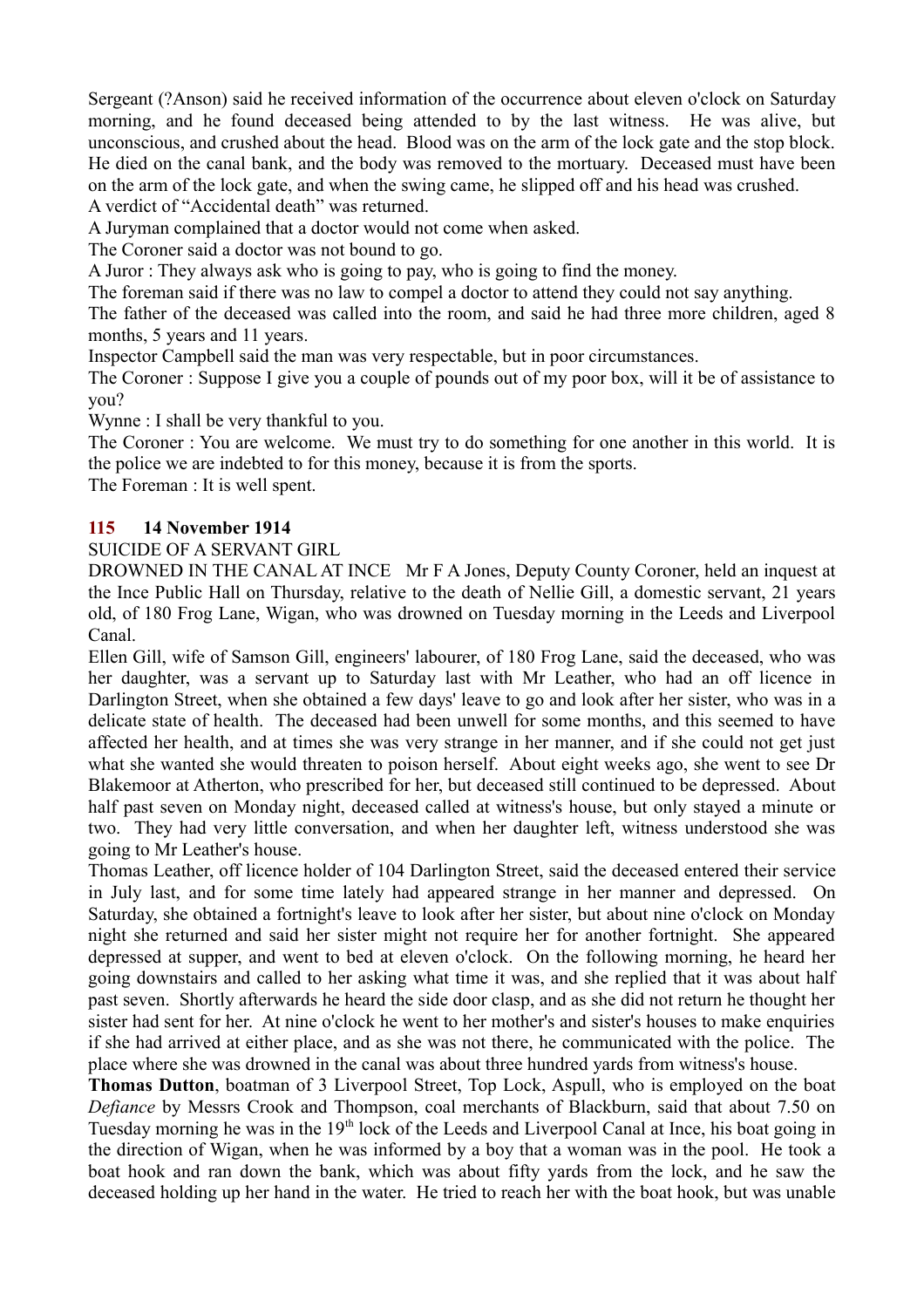to do so, and called to the captain of the boat to bring a hauling line. This he threw to her, but she sank. As the boat passed over the place, it brought deceased to the surface, and with assistance he got her on to the bank, she being quite dead. The body was fully dressed except the clogs, which were on the bank.

Thomas Adshead, goods porter in the employ of the Great Central Railway Co, and living at 30 Wood Street, Wigan, deposed to assisting to recover the body.

The jury returned a verdict of "Suicide whilst of unsound mind".

## **116 26 December 1914**

#### STANDISH POLICE COURT, WEDNESDAY

MIDNIGHT ASSAULT ON A CANAL BOAT A middle aged boatman named **John Foster** summoned two other boatmen named **Thomas Ollerton** and **Peter Ashcroft**, both of Newburgh, for assaulting him on the night of Monday the  $14<sup>th</sup>$  inst. Ollerton, a young man, appeared, but Ashcroft did not appear.

Mr J C Gibson, for the complainant, said all those men were boatmen employed by the Leeds and Liverpool Canal Company. The complainant Foster was at the present time stationed at Appley Lock, Appley Bridge, and was engaged in looking after some canal boats which were not at present in use. He and his wife and children slept on one of the boats there. The two defendants were mates on other boats. On the night of the  $14<sup>th</sup>$  inst, Foster and his family were retiring to bed on their boat when they were disturbed by another boat colliding with theirs, and also immediately after heard strong language and footsteps on their deck. Foster dressed himself and went up to the deck, and saw the defendants trying to get complainant's boat from the outer to the inner lock. There were some four boats attached to a steamer and on their way to Liverpool, and it was with those that defendants were. They had mistaken the outer lock for the inner lock owing to their having had too much drink. Foster helped them to pass through the right channel, and defendants again began bothering, Ollerton striking Foster in the chest. They got to grips, and Ashcroft came and struck Foster a blow with his fist behind the left ear, causing it to bleed. Mrs Foster, who had been dressing, was just in time to see that blow struck, and told Ashcroft not to "two him". Ashcroft then got hold of an iron stanchion, and threatened to chop Foster's ----- head off, but fortunately refrained from attempting it. Foster was taken into his own cabin in a dazed condition, and his ear was bathed. Mr Gibson added that, in fairness to the two defendants, he wished to say that they did come to the cabin and express their regret for what they had done, but when Mrs Foster said she would have to report the matter, Ollerton said there would be bigger bother. If these men were of a fighting disposition, Mr Gibson thought the Bench would agree that there was plenty of scope for them elsewhere without assaulting a man old enough to be their father, and in their own country. He hoped the Bench would deal with the men in such a way as to deter them from similar conduct in future.

The complainant Foster bore out his solicitor's statement.

The Defendant Ollerton : I don't remember anything that I said or that happened that night. We (he and Ashcroft) were both drunk, and had never been drunk before. It is the first time anything like that has happened with me, and I am very sorry that it did happen.

The Bench fined Ollerton 5s and costs, and in the case of Ashcroft imposed a fine of 7s 6d and costs, as he had not appeared at court. Advocate's fee was also allowed.

## **117 31 December 1914**

BOATMAN DROWNED ON CHRISTMAS EVE The body of **Joseph Bootle**, a single man 50 years old, of 95 Manchester Road, Ince, was recovered from the 19<sup>th</sup> pool of the Leeds and Liverpool Canal at Ince at half past eleven on the morning of Christmas Day. It appears deceased was employed as a boatman on the boat *Margaret* by **Jesse Boardman**, the captain, and about six o'clock on Christmas Eve, Boardman and the deceased tied the boat up in the  $19<sup>th</sup>$  pool, Boardman instructing the deceased to tidy up the boat and boil the kettle for tea, while he stabled the horse at the Navigation Inn close by. Deceased was then on the canal bank close to the boat, and on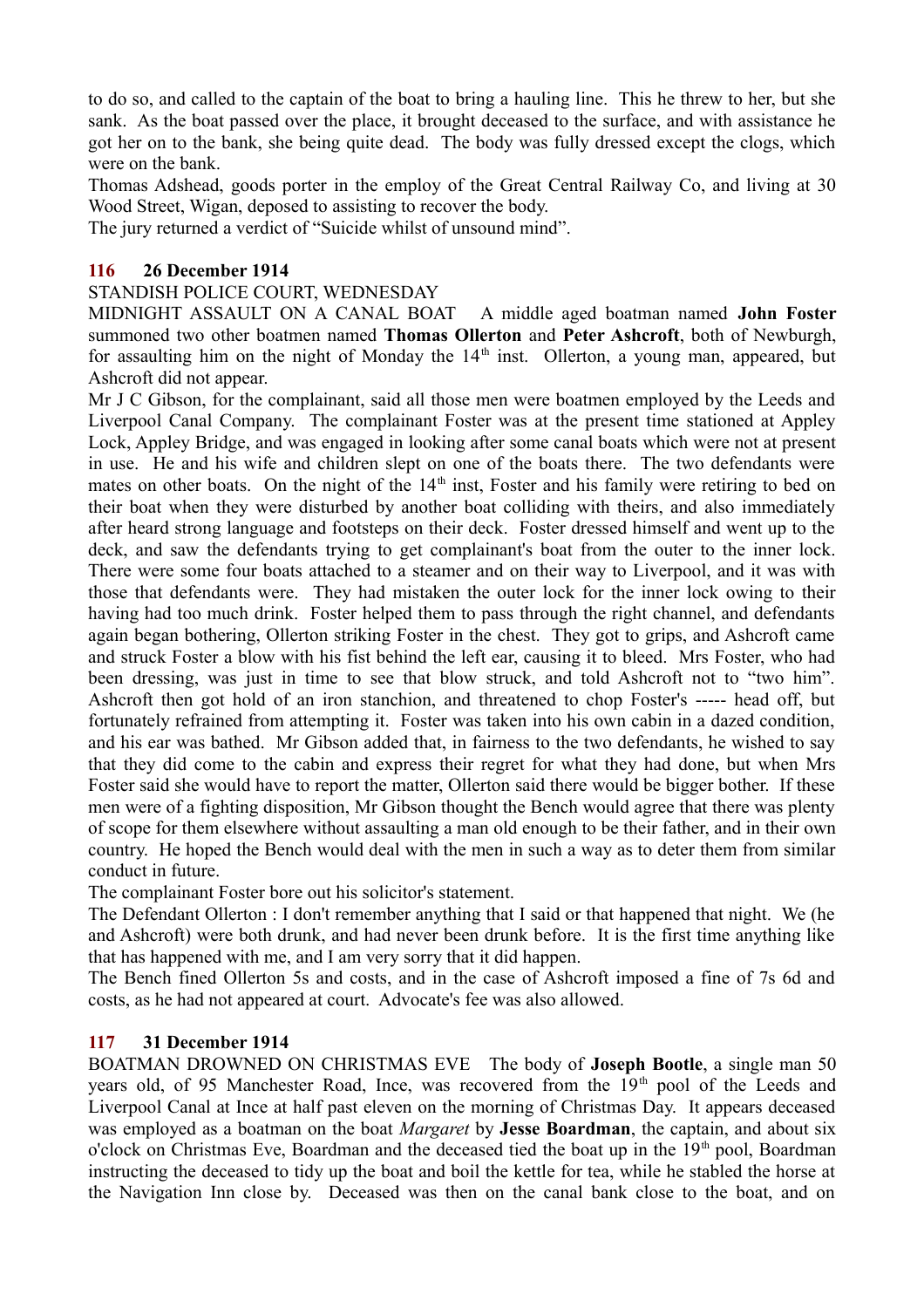Boardman returning, he was informed that someone had fallen into the canal. Being unable to find deceased on the boat, he then got the boat hook and commenced to drag the canal. Information was given to the police, who also began dragging operations, but owing to the night being dark and foggy, the operations had to be suspended until the following day. On Christmas morning the body was recovered about ten yards from the boat, and conveyed to the Ince mortuary. The deceased is said to have been a steady man and attentive to his work, and he would appear to have fallen into the water owing to the night being dark and foggy.

THE INQUEST Mr S Brighouse, the County Coroner, conducted the inquest at the Ince Council Offices on Tuesday morning.

Elizabeth Orrell of 95 Manchester Road, Higher Ince, a married sister of the deceased, gave evidence of identification, stating that he had been a boatman nearly all his life ; he was 50 years of age and was employed on the boat *Margaret* on the Leeds and Liverpool Canal. Witness last saw him alive at seven o'clock on Thursday last week, when he called at her house, and identified his dead body at the mortuary on Christmas Day. He spent his time either on the boat or at her house.

Jesse Boardman, captain of the boat *Margaret*, and residing at 11 Long Row, Botley, said deceased was employed by him. At 6 pm on Christmas Eve, they tied the boat up in the  $19<sup>th</sup>$  pool at Ince, the night being very foggy. Witness told deceased to tie the boat up and put the kettle on for tea, whilst he went and stabled the horse at the Navigation Inn, but when witness returned to the boat, a woman on a boat at the other side of the canal said she had heard a splash. Witness found one end of the boat rope on the bank and the other in the water. Deceased was very steady and attentive to his work, and was perfectly sober at the time ; witness thought deceased must have fallen over the boat's bows.

Police-constable Wolfendale deposed to receiving information of the case at seven o'clock on Thursday evening, and grappling operations were commenced, but owing to the fog these had to be suspended and resumed on Christmas morning, the body being recovered at 11 30 am. It was fully dressed, with the exception of the cap, and there were no marks of violence or suspicion of foul play.

The jury returned a verdict of "Accidental death".

## **118 15 April 1915**

BOATMAN'S SAD END The death is reported of **Robert Cheetham**, a boatman aged 69 years of 36 Pottery Road, Wigan. The deceased was a widower and lived with his married daughter. On Wednesday he was found hanging by a rope tied to a beam in the closet, and was quite dead.

## **119 11 January 1916**

# WIGAN COUNTY POLICE COURT, FRIDAY

CANAL BOATMAN FINED A boatman named **Thomas Boardman** of 11 Warrington Road, Lower Ince, and employed by the Leeds and Liverpool Canal Co, pleaded guilty to a breach of the company's bye laws by obstructing the passage of a lock with his boat. Mr J C Gibson prosecuted. After hearing the circumstances, the Bench imposed a fine of 10s, and also ordered defendant to pay 20s costs.

## **120 29 January 1916**

## A HORSE TRANSACTION

SEQUEL IN THE COUNTY COURT Before His Honour Judge Spencer Hogg at the Wigan County Court on Tuesday, a case was down for hearing in which **Jonathan Johnson**, canal boatman of 5 Norfolk Street, Mill Hill, Blackburn, sued Israel Ratcliffe, horse dealer and fruit salesman of 49 Queen Street, Wigan, in respect of the sale of a horse. The plaintiff claimed damages from the defendant for alleged breach of warranty on the sale of a certain horse on  $13<sup>th</sup>$ December 1915 which, it was stated in the plaintiff's statement of claim, was found to be unworkable and useless for the purpose for which it was sold, and warranted by the defendant to the plaintiff. Alternatively, the plaintiff claimed damages for alleged false representation. The plaintiff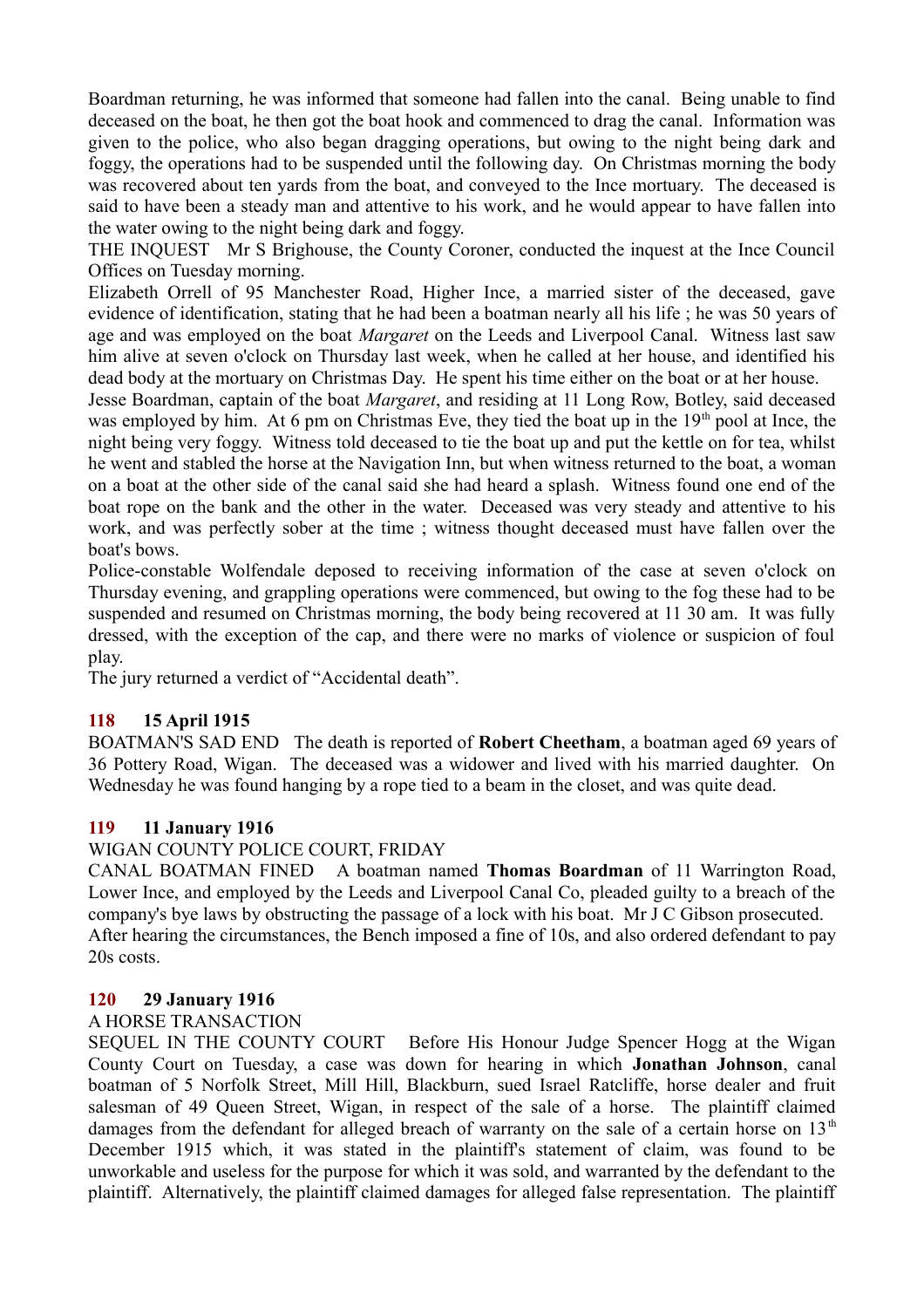claimed £14 6s in all, £8 10s in respect of the horse, and £7 16s in respect of the loss alleged to have been suffered by him in being unable to undertake three journeys with a canal boat between Edge Green and Blackburn and back at £2 12s each. Mr J Hopwood Sayer appeared for the plaintiff and the defendant was represented by Mr J C Gibson.

Mr Sayer, on the case being reached, said he and his friend, Mr Gibson, had settled the claim for £8 10s with costs on that amount, payable by instalments of £1 a month.

His Honour, under the circumstances, said there would be judgement by consent for plaintiff for £8 10s with costs on that sum, the money to be paid at the rate of £1 a month.

## **121 30 May 1916**

## FOUND DROWNED

UNKNOWN MAN'S DEATH AT HAIGH Mr S Brighouse held an inquest on Tuesday at the Packet House, Haigh, on the body of a man unknown, who was found in the canal on Saturday morning near Senacar Bridge, Haigh.

The body was found floating in the water, face downwards, by a boatman named **John Hesketh**.

The Coroner said the body had not been identified, and Police-constable Kirkham, who removed the body, said the only property found on it was an old pocket knife. The body did not appear to have been in the water long. Deceased was apparently a man about 30 years of age and 5 ft 2 inches in height. He was wearing a black vicuna jacket and vest, brown trousers, red check muffler, and two shirts, blue striped cotton and a union woollen vest. The body had been photographed.

The Coroner said that all the jury could do was to return a verdict of found drowned.

The jury returned a verdict of "Found drowned", adding that there was no evidence to show how deceased got into the water.

## **122 12 August 1916**

AGED BOATMAN DIES IN WORKHOUSE AFTER FALLING INTO CANAL AT INCE Mr H Milligan, the Wigan Borough Coroner, held an inquest yesterday (Friday) afternoon at the Wigan Borough Courts, relative to the death of **Jeffrey Wareing**, a boatman of no fixed abode, whose age was 68 years, and who died in the Wigan Workhouse on Wednesday from pneumonia following his recovery after having fallen into the water at the Rose Bridge locks of the Leeds and Liverpool Canal at Higher Ince the previous Saturday, whilst crossing the canal by means of baulks used as a stay for the locks.

**Jeffrey Wareing** of Canal Bank, New Lane, a boatman, said the deceased was his uncle and had been married when a young man, but he did not know whether his wife was living. His uncle had been a boatman ever since he could remember him.

Andrew Howarth of 22 Bird Street, Ince, said he was in the Rose Bridge Inn, Ince, on Saturday afternoon last, when a man named Levi Cartwright came in and said, "There's a man drowning in the canal. Is there anyone here can swim?" Witness ran to the canal and plunged into the water, and brought the deceased to the side. Artificial respiration was used, and after witness had been home to change, the deceased appeared to be all right. The place where deceased was in the water was about ten yards from the locks. Witness had seen the deceased working on the canal for about eight years. There were baulks at the Rose Bridge locks, and witness had seen the deceased and other boatmen cross the canal walking on these.

Sergeant Porter, the coroner's officer, said there were no marks of violence on the body. On making inquiries at Ince, he found that the deceased had been in the district three or four days, and that he had a black eye, which he had informed a woman was the result of a mazy bout. The deceased had been sleeping out.

The Coroner pointed out that no one actually saw the deceased fall into the water, but the supposition was that he had accidentally got into the canal by crossing one of the baulks. The deceased was brought round by artificial respiration, but had died of pneumonia, set up, in the opinion of the doctor who attended him, by his immersion in the water.

The jury returned a verdict of death from pneumonia, accelerated by the deceased having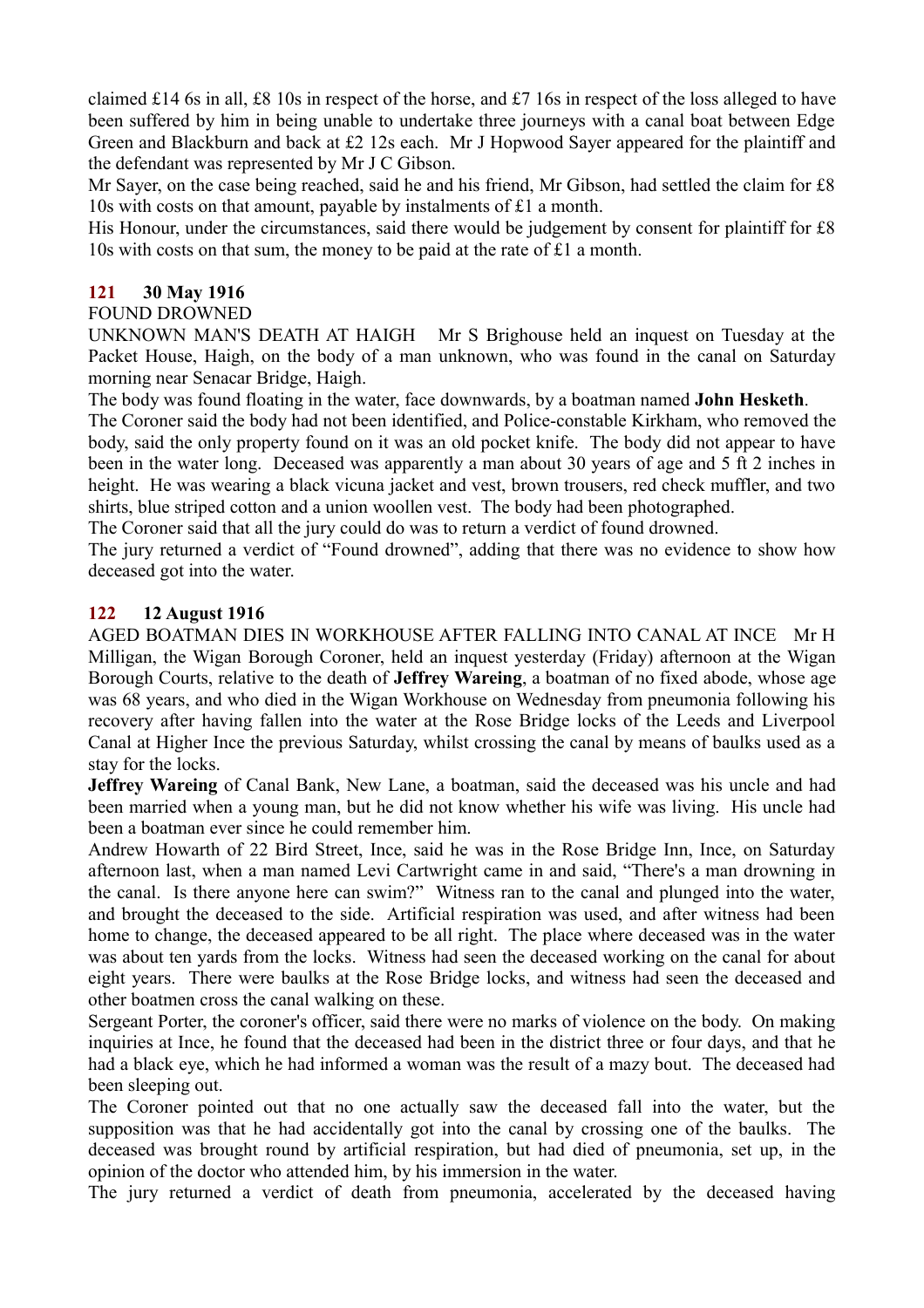accidentally fallen into the canal.

## **123 6 January 1917**

DROWNED IN 3 1/2 INCHES OF WATER A sad drowning tragedy is reported from Lathom. On Tuesday afternoon, Mrs Vickers, wife of **James Vickers**, a canal boatman of Ring o' Bells, Lathom, who had been washing, entered the house to prepare tea, leaving her little daughter Emma, aged four years, playing on the steps at the back door. A few minutes later she called her and, receiving no reply, went into the washhouse and was horrified to find the child lying face downwards in 3 1/2 inches of water in the dolly tub, with her clothes over her head, life being extinct.

## **124 9 January 1917**

LIGHT REQUIRED ON WHEELBARROWS An unusual case was heard at Ormskirk Sessions last week, when **Richard Spencer,** a canal boatman of Burscough, was charged with wheeling a wheelbarrow without a light. A police-sergeant saw the defendant at 10.30 one night, wheeling a barrow load of coal from his boat to the house. There had been frequent complaints about this kind of thing. The Clerk said that the penalty was £100 or six months' imprisonment, or both. (Laughter). The Chairman stated that as this was the first case, a nominal penalty of 6s only would be imposed.

# **125 6 March 1917**

A BOATMAN'S DEATH **John Forshaw,** a boatman, a single man with no settled place of abode, was found lying on the canal bank near Henhurst Bridge, Chapel Lane, on the 1<sup>st</sup> inst. The attention of **William Derbyshire**, a lock-keeper, was attracted to him, and he telephoned to the police. Forshaw was conveyed in the horse ambulance to the Wigan Workhouse Hospital, where he died on Saturday.

## **126 10 March 1917**

INQUESTS IN THE BOROUGH The Borough Coroner (Mr H Milligan) held four inquests at the Borough Courts on Tuesday morning.

The first case enquired into was concerning the death of a boatman named **John Forshaw** (42), who died in the Wigan Union Hospital on the 3<sup>rd</sup> inst. The evidence showed that about twenty minutes past ten on the morning of Thursday 1<sup>st</sup> inst. **William Derbyshire**, lock-keeper on the Leeds and Liverpool Canal at Chapel Lane, Wigan, had his attention called to the deceased, who was a single man of no fixed abode. He was lying down on the towing path of the canal. He was evidently ill, breathing hard, and his mouth was full of blood. Assistance was obtained, and Policeconstable Jones removed deceased to the Union Workhouse in the horse ambulance, where he died.

Dr Bradley gave evidence that deceased when admitted to the Workhouse was found to be suffering from bronchitis, inflammation of the lungs and exhaustion. Deceased had made a statement that he had been hit a blow on the mouth, but the condition of his mouth could have been caused by a fall. The only mark on the deceased's mouth was a slight scratch on the lower lip. He had the appearance of a man who had been neglected for a long time, and was suffering partly from cold and starvation. In witness's opinion, the cause of death was inflammation of the lungs, due to natural causes.

The Jury returned a verdict of "Death from natural causes", according to medical evidence.

## **127 2 June 1917**

CANAL BOATMAN AS ABSENTEE At the Ormskirk Police Court on Friday, a canal boatman named **John Peet**, 30, of Crooke, was fined £2 and handed over to a military escort. Major Denton, recruiting officer of Ormskirk, said defendant had been advertised for, but never turned up. Replying to Superintendent Hodgson, the Major stated that he had received several anonymous letters regarding Peet, and Mr Hodgson said that he also received some. Peet said he got his calling up notice about three weeks ago, but his employer sent it back. He was arrested on a canal boat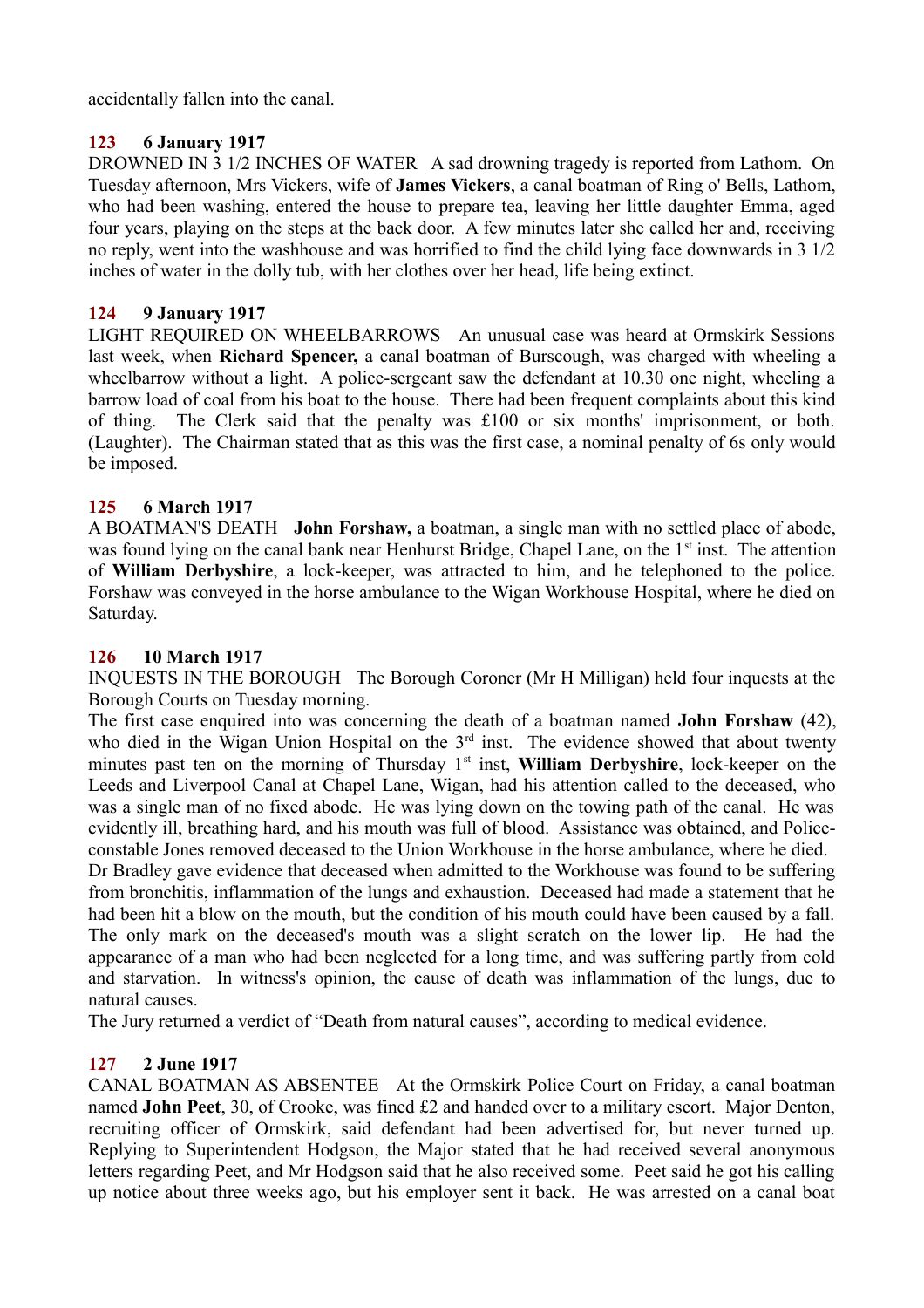where, it is alleged, he had been staying for nearly 12 months.

# **128 22 September 1917**

THEFT FROM AN ALLOTMENT At the Wigan Borough Police Court on Monday, **John Gibbons,** bargeman, Weaver House Buildings, Halsall, was charged with stealing a quantity of onions and lettuces from an allotment garden on September  $9<sup>th</sup>$ . The Chief Constable stated that the land was a piece of land which Messrs Walker Bros had devoted to being cultivated by their employees, and on the date named, one of the employees saw the defendant go on the land and pull up some onions and lettuces. The employee shouted to him, and defendant then put them down. Defendant said he did not think he was doing any wrong, as the watchman had given him such things before. The Mayor said the Bench would protect allotment holders, and defendant was fined 20s.

# **129 25 October 1917**

LITTLE GIRL DROWNED A sad drowning tragedy is reported. About half last four on Tuesday afternoon, a little girl named **Ellen Johnson** (8), daughter of **Thomas Johnson**, a boatman of Bog Houses, Martin Lane, Burscough, was sent to a shop close by for some bread. Some time afterwards, a boy walking along the towing-path of the Leeds and Liverpool Canal, which runs through the neighbourhood, noticed a bag containing three loaves of bread floating in the water. The lad gave the alarm, and the body of the girl was recovered later by a boatman.

## **130 4 December 1917**

A LABOURER FOUND DROWNED An inquest was held at the Royal Oak Hotel, Standish Lower Ground, on the  $26<sup>th</sup>$  ult, by Mr J Parker, County Coroner, relative to the death of Henry Topping, aged 49 years, a labourer residing in Crooke, whose dead body was found in the Leeds and Liverpool Canal near Deane Lock, Shevington, on the  $24<sup>th</sup>$  ult, after being reported missing since the  $12<sup>th</sup>$  ult.

James Barton of Crooke Hall Inn stated that the deceased resided with him for the last three years, and was a very healthy man. He left home at 6 am on the  $12<sup>th</sup>$  ult to go to his work at the Appley Bridge Linoleum Works. He did not return for his tea, and at 9 15 pm Barton called at the George and Dragon Inn, Gathurst Lane and there saw Topping, who asked him if he would treat him, which request Barton refused. He did not see him again until he identified him at 1 pm on the  $24<sup>th</sup>$  ult. He also identified the boot and sock, which were worn on the left leg of the deceased.

A Juryman asked : Did you identify him by anything else? To which Barton replied, "Yes, by a mark under the left ear, which had been caused by a razor about twelve years ago."

Mary Southern, another witness, said she was the wife of James Southern, licensee of the George and Dragon Inn, Shevington. The deceased called at her house about 7.30 pm on the  $12<sup>th</sup>$  ult, and had about four pints of beer. He left about 9.30 pm. She considered he was then quite capable of finding his way home.

**Richard Rigby** of Crooke, a boatman, said he was on his boat on Saturday the  $24<sup>th</sup>$  November, when he saw the dead body floating near Deane Lock. He secured the body with a rope to the side of the canal, and at once informed the police.

Police-constable Gaskell of Crooke stated that he received the information on the 24<sup>th</sup>, and at once had the body removed. On examining the body, he found the left arm, the right leg and the lower parts of the body missing. The face and head were badly crushed. The only clothing on the body were a black sock and a black laced boot. In the police-constable's opinion, the clothing had been torn from the body by the propellers of passing steamboats. There was no suspicion of foul play. Previous to the body being recovered, the constable had dragged the canal several times without success. The night of the  $12<sup>th</sup>$  was very dark and foggy, and it would be very dangerous for any person to travel on the canal bank.

The Coroner asked the constable if Topping could have got home by any other way than by the canal bank, to which witness replied that he might have gone across the fields by the footpath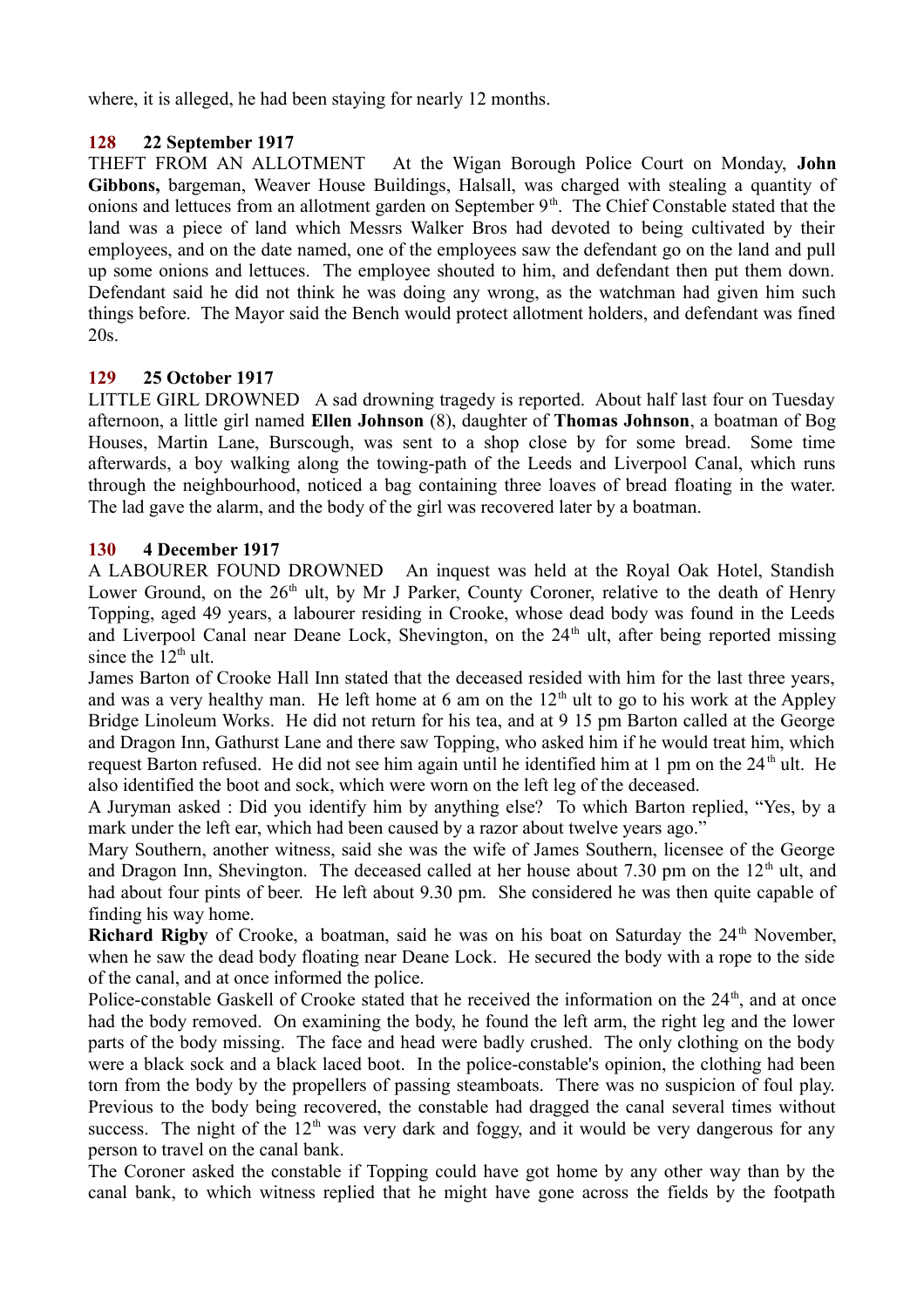leading from Gathurst Lane to Crooke, which would have kept him within a quarter of a mile of the canal. The police-constable said he was surprised the man did not go that way. The jury concluded that the deceased was accidentally drowned, and returned a verdict accordingly.

# **131 8 December 1917**

FORMER CANAL BOAT CAPTAIN KILLED



# COMPANY-SERGEANT-MAJOR J. ATHERTON.

The relatives of Company-Seregant-Major Jos., therefore, of the Royal Engineers, have received Company-nergeant bomb in Dunkirk, France. or Atherton, who was 31 years old and married ted in November, 1915, and was price to the the Rochdale Cenal Co., at Man captain for **VOURSE** and three He leaves a widow **ALC: Trafalgar-stru** is at 120. bildirən. whose bonne eigh, his mother and eister maiding at 4. Papina. Wiesn. uch-street, of Darlington-street, enther, Emmanuel T. Taylor, has been so enerated mar. his brother-in-law. Thomas Callaghan. **Bind** n with the Forces for three years, both being it rame at the present time.

#### **132 22 December 1917**

CANAL BOATMAN'S RETIRED LIFE On Thursday, the police at Whittle Springs secured the conviction of **William Boardman**, a single man aged 29, a bargeman on the Leeds and Liverpool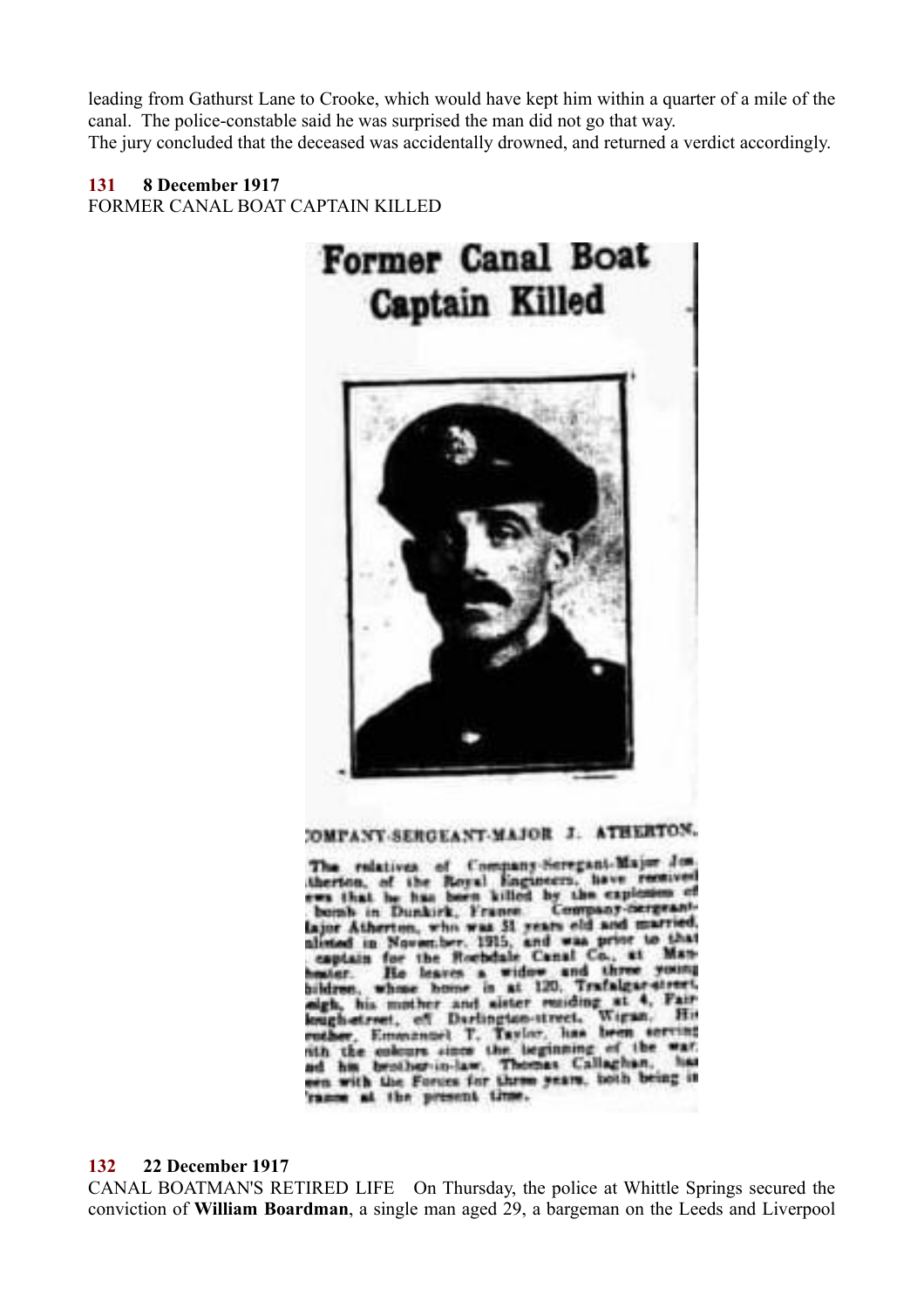Canal, who had no exemption card, and who alleged that he had never been asked to register under the Registration Act of 915. The man was fined and handed over to the military.

# **133 22 December 1917**

CANAL PILFERING CASES At the Wigan Borough Police Court on Thursday, before Messrs W Lowe and T J Arkwright, a canal boat captain named **John Fairbank**, Higher Cops Thrush, Whittle Springs, was sent to gaol for fourteen days for stealing two cwts of coal from the canal boat *Agnes* on the Leeds and Liverpool Canal, the property of Messrs Dean and Waddington of Burnley, on December  $15<sup>th</sup>$ . He was also sent to gaol for fourteen days on a charge of stealing, during the past twelve months, ropes, fenders, a hammer and a brush, value £10, the property of the Canal Co. Mary Whelan, 30 Victoria Street, and Elizabeth Christy, 49 Hopwood Street, were also charged in connection with the theft of the coal, and were sent to prison for seven days.

## **134 10 January 1918**

INCE BOATMAN FINED At Chorley on Tuesday, **John Boardman,** boatman, Ince, was summoned for failing to have posted up on the canal boat *Edith* a list of male persons over 16 years of age, as required by the Defence of the Realm Regulations.

Police-sergeant Egerton said that at 11.05 am on December  $18<sup>th</sup>$ , he was on the canal bank of the Leeds and Liverpool Canal at Whittle Springs, and saw the boat *Edith* passing through the locks. Defendant was the captain. Witness and another constable took the mate into custody as an absentee under the Military Service Act. Defendant said the man had been employed on the boat five or six weeks. Defendant was asked if he had a list posted up on his boat, and replied that being unable to read he knew nothing about it.

Defendant said he thought his employer looked after these matters.

The Chairman : Did you know this man was an absentee? - No.

Superintendent Whittaker : It is his own brother he was harbouring.

Defendant said he did not think any boat had a list up.

Defendant was fined £2.

## **135 2 July 1918**

WIGAN COUNTY POLICE COURT

A LAME HORSE **John Abram**, boatman, pleaded guilty to working a horse while in an unfit state on June 17<sup>th</sup>. Inspector Holt (RSPCA) gave evidence to seeing the defendant was in charge of a bay gelding on the date named. The animal was lame, also had sprained tendons, ring bone, etc. A fine of 40s was imposed.

## **136 27 July 1918**

#### WIGAN COUNTY POLICE COURT

CANAL BOAT CAPTAIN FINED **Charles Malley**, canal boat captain, was charged with stealing two towing lines and one sack, value £2 5s 9d, the property of the Leeds and Liverpool Canal Company.

Superintendent Bannister said that on Saturday 13<sup>th</sup> July, Detective Constable Haigh of the Borough Police Force, was making inquiries, when he had occasion to go to the boat *Tom,* of which prisoner was the captain. The boat was moored at Britannia Bridge, Lower Ince, and the detective noticed that the boat was fastened with a coloured boat line similar to those used by the Leeds and Liverpool Canal Co. Making further inquiries, he found in the cabin a new line belonging to the company. Also on the boat he found a sack. The property was afterwards identified by Mr E J Halliwell, an agent of the company, as belonging to the company. Inquiries were made respecting prisoner, but he could not be found until Monday, when he came to the County Police Station and saw Detective Sergeant Kirkwood, and asked if the police had any lines belonging to him. The sergeant knew of some inquiries having been made, and detained him. Prisoner showed a receipted bill for lines in his possession, and the Sergeant pointed out that this was dated April 1917, and one